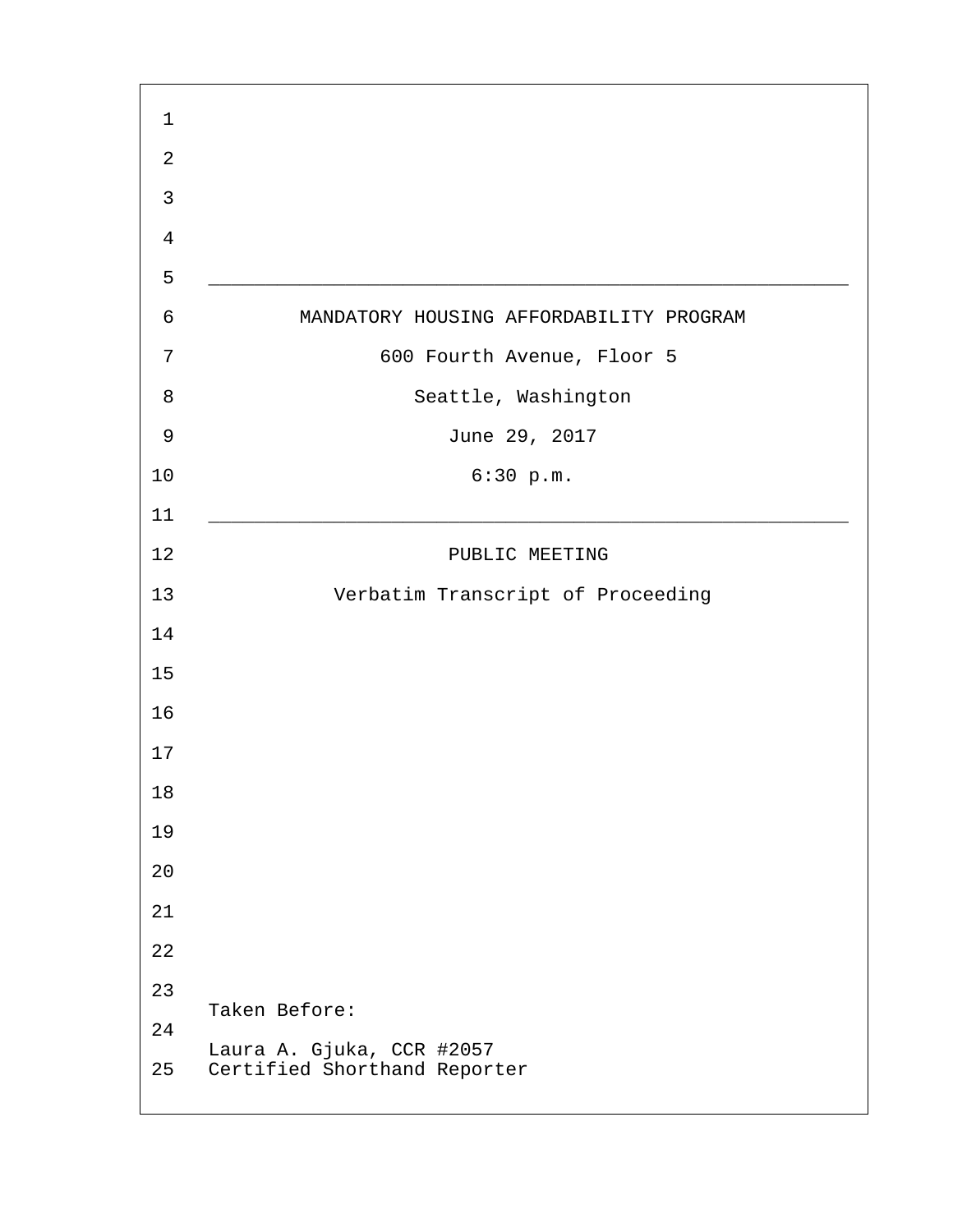| $\mathbf{1}$                   |               | A P P E A R A N C E S                                      |
|--------------------------------|---------------|------------------------------------------------------------|
| $\overline{2}$<br>$\mathsf{3}$ | For the City: | GEOFFREY WENTLANDT<br>City of Seattle<br>600 Fourth Avenue |
| $\overline{4}$                 |               | Floor 5<br>Seattle, WA 98104                               |
| 5                              |               | $206 - 684 - 3586$<br>Geoffrey.Wentlandt@seattle.gov       |
| $\epsilon$                     |               |                                                            |
| 7                              | Also Present: | SAM ASSEFA<br>Office of Planning and Community             |
| 8                              |               | Development                                                |
| $\mathsf 9$                    |               | SARA MAXANA<br>HALA                                        |
| 10                             |               |                                                            |
| 11                             |               |                                                            |
| 12                             |               |                                                            |
| 13                             |               |                                                            |
| 14                             |               |                                                            |
| 15                             |               |                                                            |
| 16                             |               |                                                            |
| 17                             |               |                                                            |
| $18\,$                         |               |                                                            |
| 19                             |               |                                                            |
| 20                             |               |                                                            |
| $2\sqrt{1}$                    |               |                                                            |
| $2\sqrt{2}$                    |               |                                                            |
| 23                             |               |                                                            |
| $2\sqrt{4}$                    |               |                                                            |
| 25                             |               |                                                            |
|                                |               |                                                            |

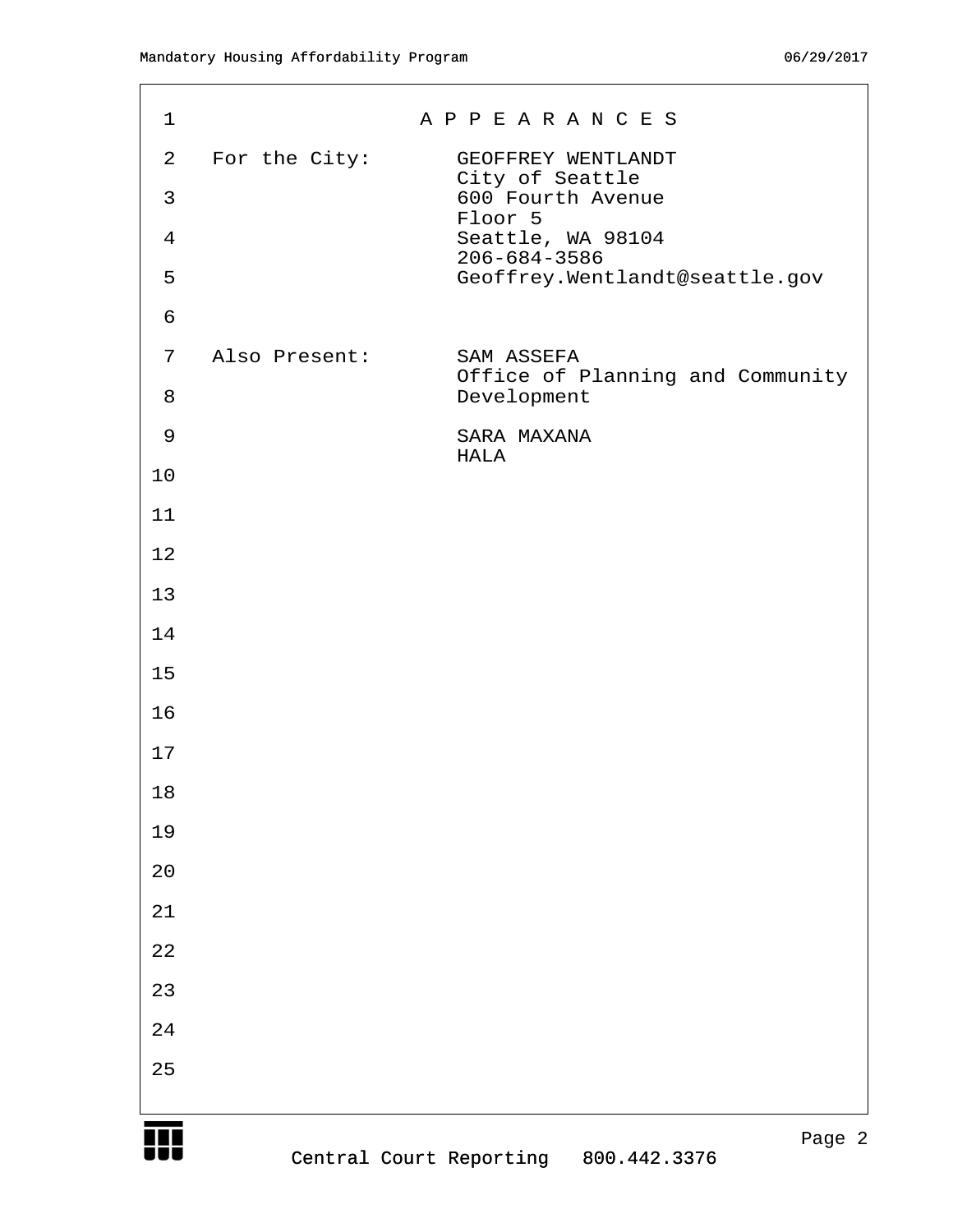| 1              | SEATTLE, WASHINGTON; JUNE 29, 2017                       |
|----------------|----------------------------------------------------------|
| $\overline{2}$ | $6:30$ P.M.                                              |
| 3              |                                                          |
| 4              | PROCEEDINGS                                              |
| 5              |                                                          |
| 6              | MR. ASSEFA: Good evening, everyone.                      |
| 7              | Thank you for coming on this beautiful day outside to be |
| 8              | here to actually participate in this program. Can you    |
| 9              | hear me back there?                                      |
| 10             | So this evening we're here to listen from you and        |
| 11             | your comments about the draft environmental impact       |
| 12             | statement that was prepared for the Mandatory Housing    |
| 13             | Affordability program. The environmental impact reports  |
| 14             | evaluates proposed results to implement the MHA or       |
| 15             | Mandatory Housing Affordability.                         |
| 16             | Before I get into that, I just want to sort of take      |
| 17             | a step back and talk about why we are doing MHA. It is   |
| 18             | no secret Seattle has experienced an unprecedented       |
| 19             | growth over the last few years. If you've looked at      |
| 20             | today's Seattle Sun Times, the City has, in the last few |
| 21             | years, has added more population than King County        |
| 22             | suburbs all combined. This is a significant rate of      |
| 23             | growth in the City's history.                            |
| 24             | This is a trend that we see continuing for the           |
| 25             | foreseeable future -- and not only because of Seattle's  |

Central Court Reporting 800.442.3376

W

http://www.yeslaw.net/help

net/help Law. yesl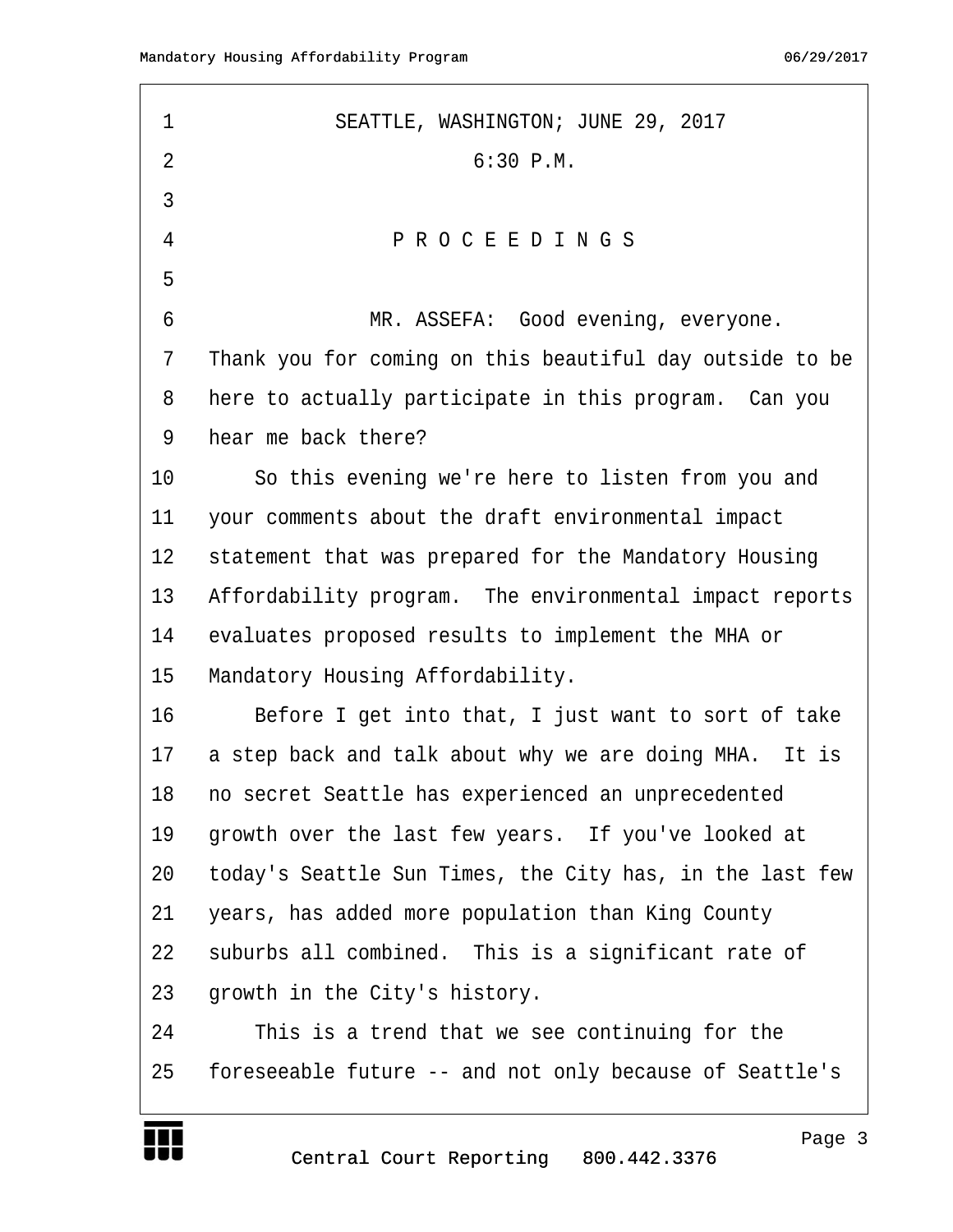1 attractiveness, its natural setting, the incredibly 2 strong economy that it has -- that this is a trend 3 nationwide. This is a trend that started taking place 4 at least in the last 20, 25 years. People are moving to 5 center cities as opposed to sprawl.

·6· · · ·We have now a demographic shift that is taking 7 place. Both baby boomers and millennials significantly 8 are choosing to live in center cities as opposed to 9 sprawl. That is taking place around the country. And 10 we don't see that changing at all through 2030 and 2040 11 if we look at demographics and that trend. So that's 12 one phenomenon.

13 · · · And, for the most part, I think what Seattle is 14 experiencing has significant benefits. Of course it has 15 one of the lowest unemployment rates in the country. It 16 has significant growth in jobs, especially high-tech 17 jobs, high-paying jobs.

18 The growth also has a significant impact on the 19 environment. So the city deliberately took a policy 20 decision, starting in the early '90s, that it is smart 21 to grow in the center rather than sprawl, for economic, 22 environmental, and other reasons. So there are those 23 benefits that the growth rates.

24 • But as we can see, and most of us experience, there 25 are also significant challenges that we, as a city here, http://www.yeslaw.net/help

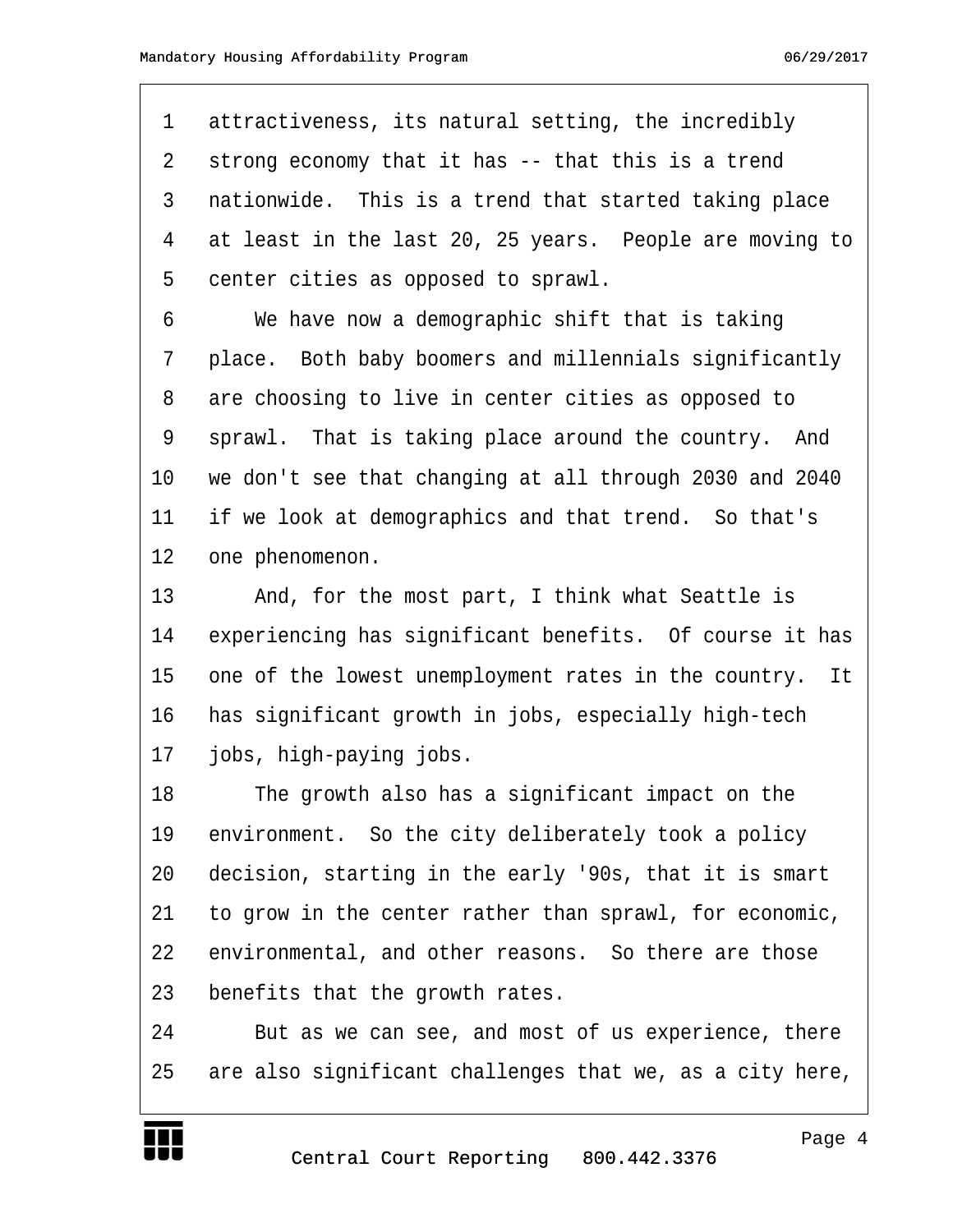| $\mathbf 1$ | are experiencing, probably more so. We have had a        |
|-------------|----------------------------------------------------------|
| 2           | faster rate than most cities. But this is taking place   |
| 3           | in many of other cities. And some of the challenges      |
| 4           | are, obviously, affordability is the biggest challenge.  |
| 5           | Displacement is the biggest challenge. And, frankly,     |
| 6           | for the Seattle, at the rates it has been growing, right |
| 7           | in front of us, the places that we know people who grew  |
| 8           | up here, that is a significant jarring change that       |
| 9           | people are experiencing.                                 |
| 10          | So those are challenging times for us, for all of        |
| 11          | us, to not only recognize, but address. But the          |
| 12          | specific issues that necessitated the MHA in the city    |
| 13          | is -- we, unlike most other cities, haven't had a        |
| 14          | requirement for private development to actually          |
| 15          | contribute towards affordable housing. It's phenomenal   |
| 16          | that we don't have that as a city, compared to other     |
| 17          | cities that actually required developments to pay their  |
| 18          | way or developments pay for affordable housing.          |
| 19          | MHA came out of the housing affordability and            |
| 20          | livability agenda, and actually identified over 60       |
| 21          | strategies to address some of the significant challenges |
| 22          | that I mentioned. MHA is one piece of that strategy.     |
| 23          | The idea to create about 6,000 units of housing; 20,000  |
| 24          | that are projected through the HALA program over the     |
| 25          | next ten years.                                          |

http://www.yeslaw.net/help

net/help  $y$ eslaw.

W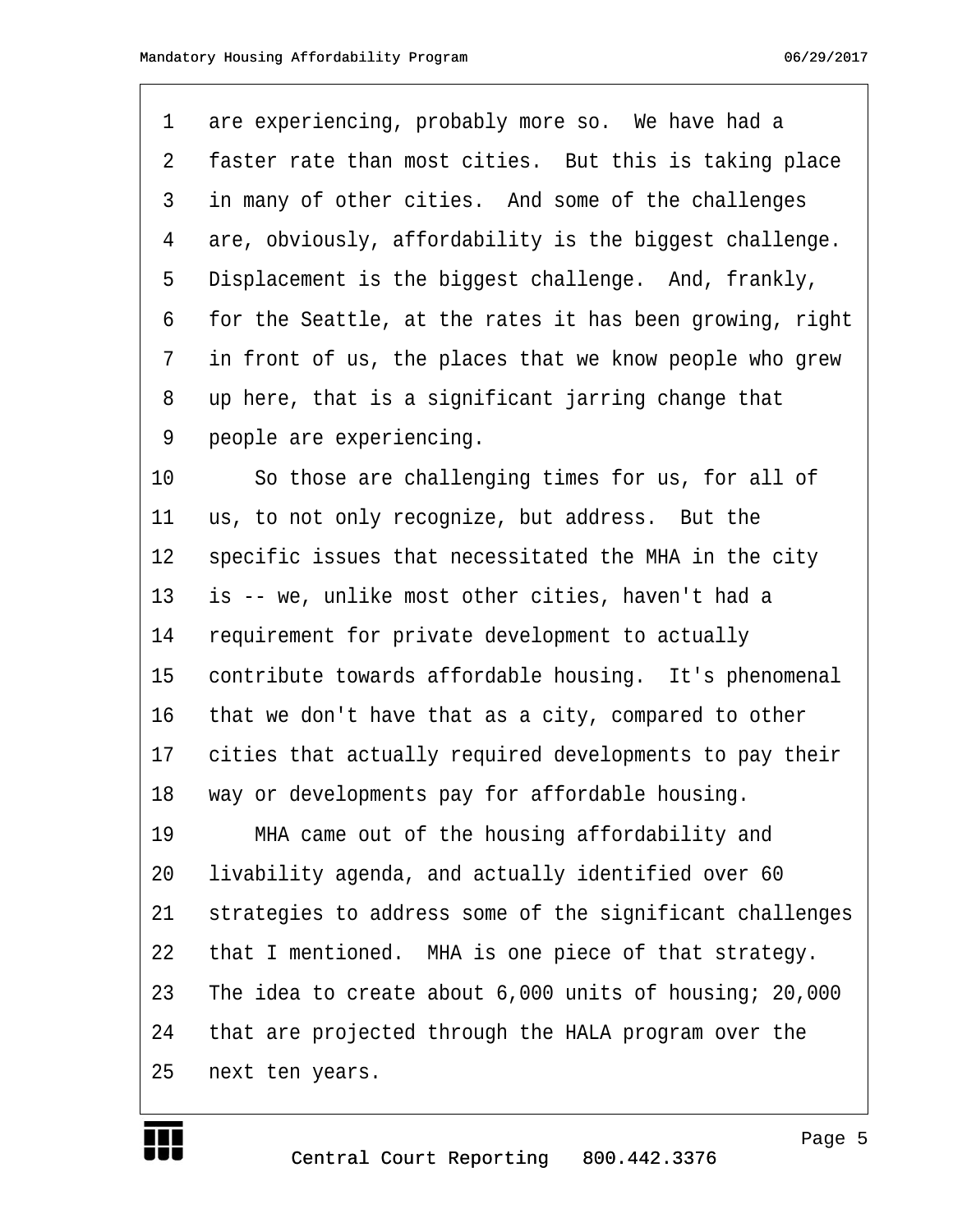1 Just to give you an example, over the last few 2 years, actually just since 2014, when we started this 3 discussion about HALA to the beginning of --4 mid-November of 2016, we provided building permits for 5 over 23,000 units of just housing, with zero 6 requirements for affordable housing. So if MHA was in 7 place in 2014, we would have captured just with a 8 similar program about 1,600 units of affordable housing. 9 That's just without the commercial requirements. 10 · · So one of the reasons that I think it is really 11 important, as much as, you know, we have differences 12 about whether we have it perfect or should it be better 13 or is it worse, you know, there are opinions on all 14 sides. But the fact that almost in 20 years, for the 15 first time, the City of Seattle is getting to the point 16 of having mandatory requirements, that in itself is a 17 significant progress and why, you know, in these 18 challenging facts, it's important to address 19 affordability through MHA.

20 · · · So this evening, we want to hear from you. And 21 because of some of the challenges we are facing, I know 22 we all have different opinions, and there is no shortage 23 of that here in Seattle, that's what makes the city one 24 of the greatest cities as well. People are passionate 25 about the place they want to live in and the place they

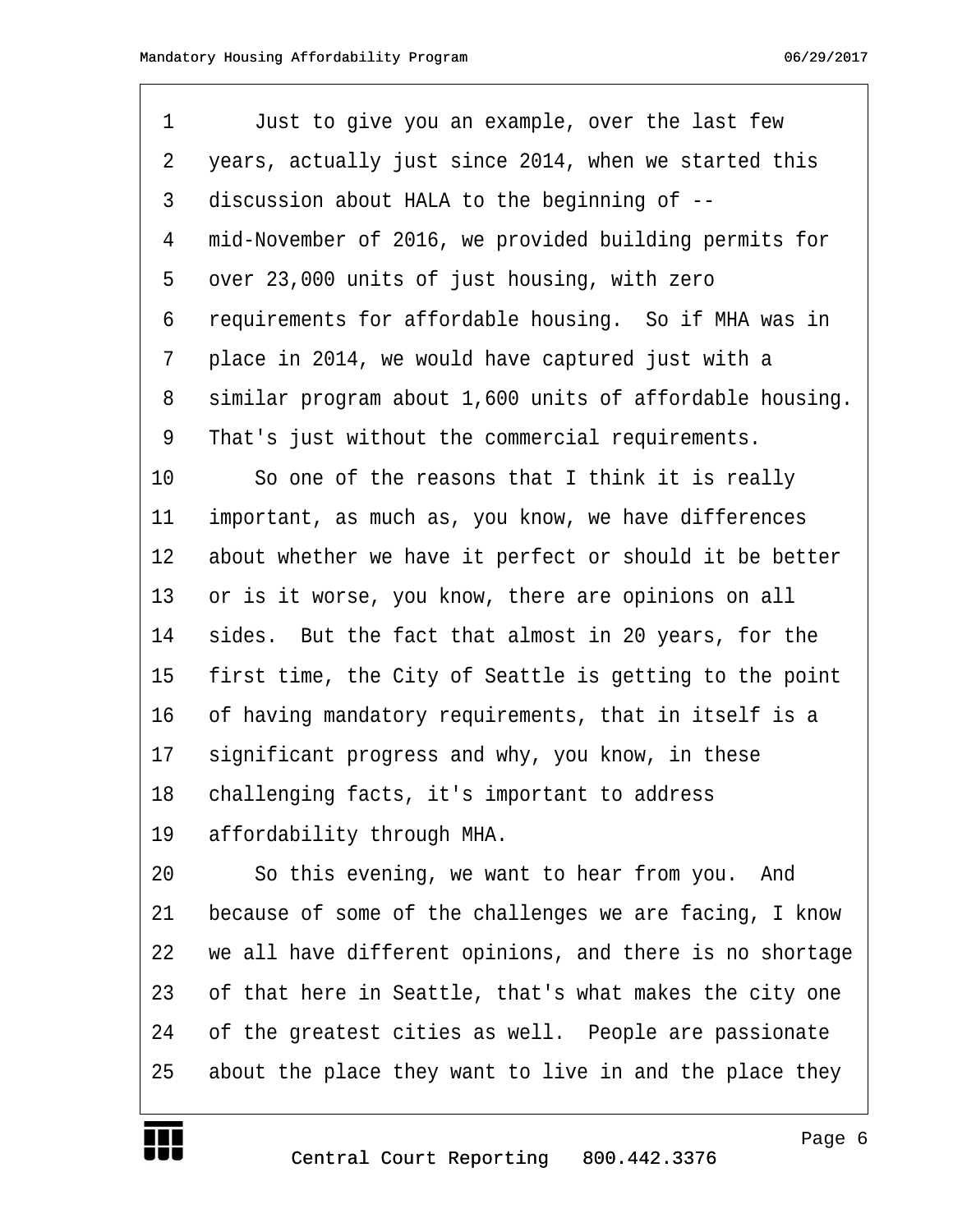| 1  | want to be.                                             |
|----|---------------------------------------------------------|
| 2  | And there are many opinions, differing opinions.        |
| 3  | And as we've done for many meetings, we want to hear    |
| 4  | from everybody. And I hope you'll recognize other       |
| 5  | opinions and proceed with civility, so that we have     |
| 6  | enough people participating, so that we can hear from   |
| 7  | all of you.                                             |
| 8  | So with that, I'm going to ask Geoff Wentlandt of my    |
| 9  | $statf$ --                                              |
| 10 | Excuse me, sir.                                         |
| 11 | MR. ASSEFA -- to walk you through each --               |
| 12 | we'll have time.                                        |
| 13 | No, no, no. One question. Why don't                     |
| 14 | present (inaudible) why is this first meeting you have  |
| 15 | for three years? People in Seattle cannot see this.     |
| 16 | This is a private business. I checked with him. He is   |
| 17 | at KOMO. KOMO will not show everything. One second.     |
| 18 | Why you don't doing this? Why you don't doing this?     |
| 19 | Why?                                                    |
| 20 | MR. ASSEFA: Thank you. So with that,                    |
| 21 | I'll ask Geoff to walk you through what the draft       |
| 22 | environment impact statement comments entail so that we |
| 23 | have an effective response from you. Most of it is      |
| 24 | based on what is in the document and what $-$ to hear   |
| 25 | from you what we're missing and what is not covered.    |
|    |                                                         |

W

Page 7

http://www.yeslaw.net/help

net/help  $y$ eslaw.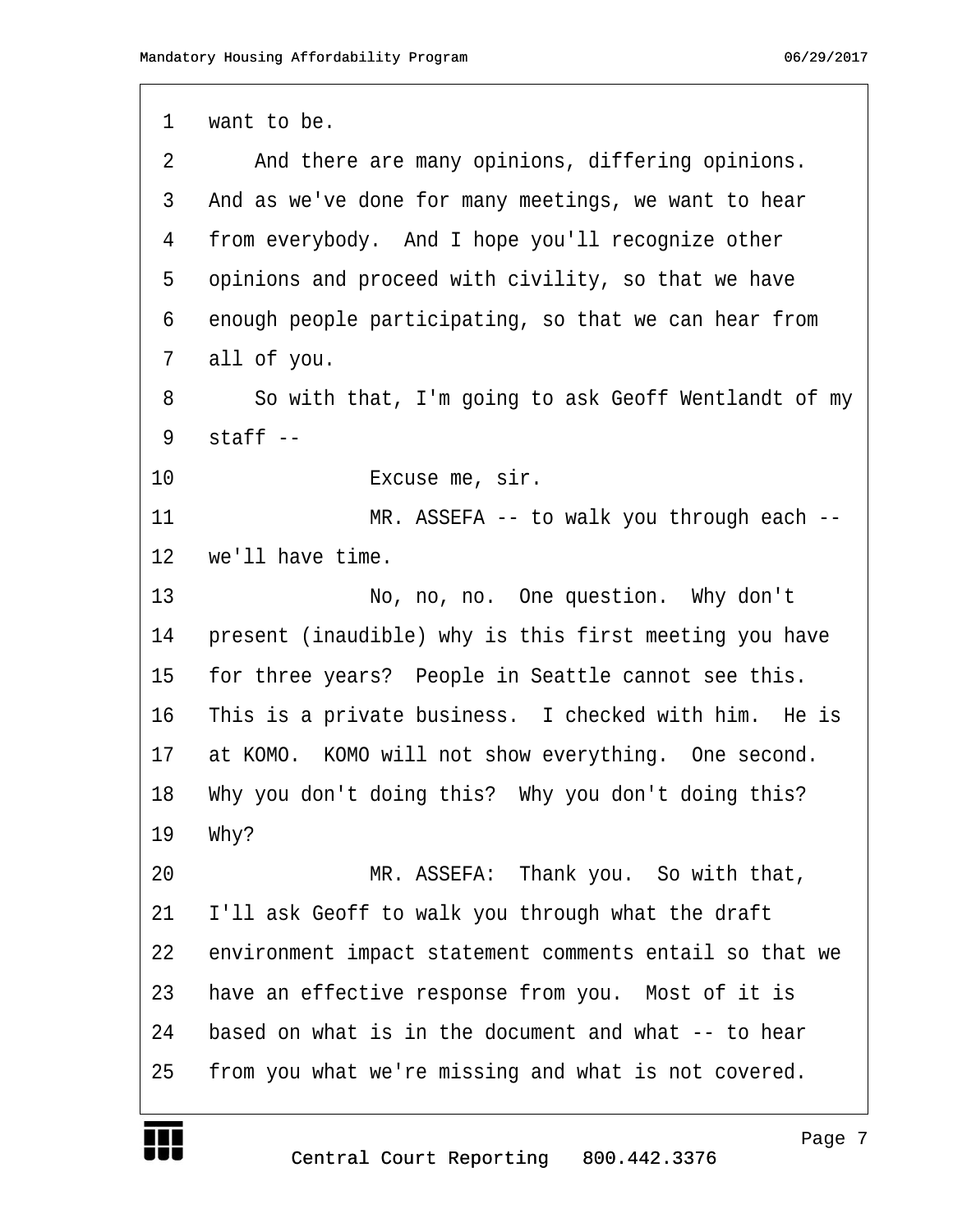·1· · · · · · · · ·MR. WENTLANDT:· Thank you.· That was 2 Sam Assefa, director of our Office of Planning and 3 Community Development. Thank you very much, Sam. 4 · · So I'm just going to say a couple of words before we 5 start the hearing about making an effective draft EIS 6 comment. My name, by the way, is Geoff Wentlandt. I'm 7 a senior planner here at the Office of Planning and 8 Community Development. 9 · · · So the purpose of the environmental impact statement 10 is to provide impartial discussion of environmental 11 impacts. And I've identified reasonable alternatives 12 and mitigation measures to avoid impacts. 13 · · So we're at the draft EIS stage of the process. And 14 the draft EIS provides an opportunity for you, the 15 • public, and agencies to review the analysis and make a 16 comment about how it can be improved for adequacy and 17 completeness. I want to emphasize that there is no 18 final proposal at this time. And the final proposal 19 · could include a mix of all the best ideas that have been 20 studied so far. 21 • • A final EIS will be prepared later this fall, and it 22 vill include a preferred alternative, and that will be 23 similar to what we send to the city council for their 24 review as legislation. The final EIS will also include 25 a direct response to all of your substantive comments



Page 8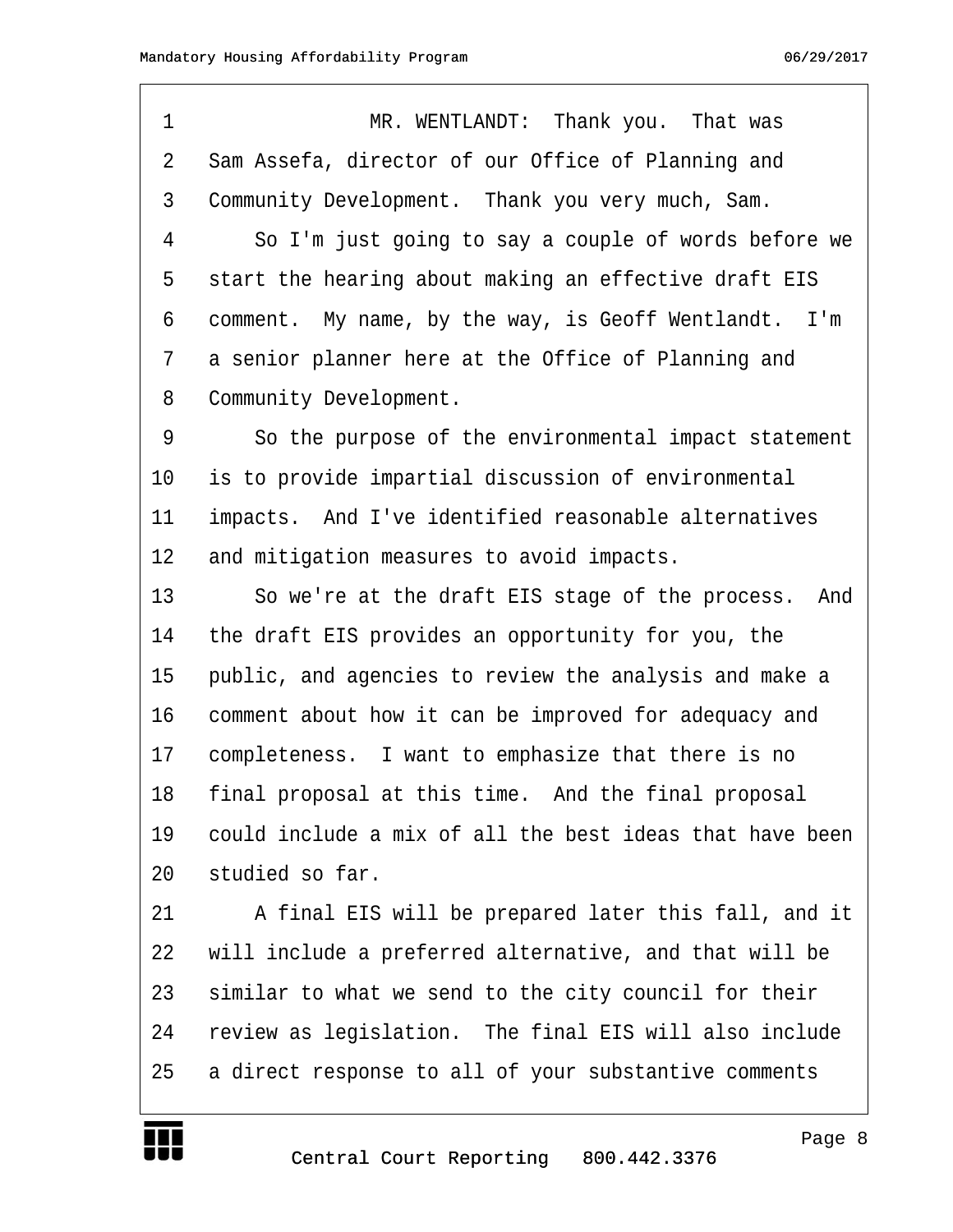1 that address the environmental analysis.

2 · · So what makes an effective substantive comment for 3 you tonight? It should address the draft EIS and focus 4 on the environmental impact statement. This is not the 5 ideal time to comment on things that you care about that 6 are outside of this proposal or to kind of express your 7 general opposition or support for MHA. It's time to 8 comment on the environmental information.

9 T want to emphasize your written comments carry just 10 the same weight as verbal comment you might make here 11 tonight. So consider making a written comment. It 12 would be in your own words, it could be as detailed as 13 you want it to be, and you have more than three more 14 veeks to formulate that comment.

15 · · · So I just want to also note that there has been 16 extensive communication to date about HALA and MHA, over 17 18 months' worth, hundreds of meetings. And so all of 18 that input that some of you may have been involved in, 19 to date, will be considered as what's put forward as the 20 preferred alternative, alongside this environmental 21 information.

22 The city council makes the final decision, and there 23 will be additional chances for you to give input to the 24 council. Expect it to take several months to review 25 · your comments before making a vote around the spring of

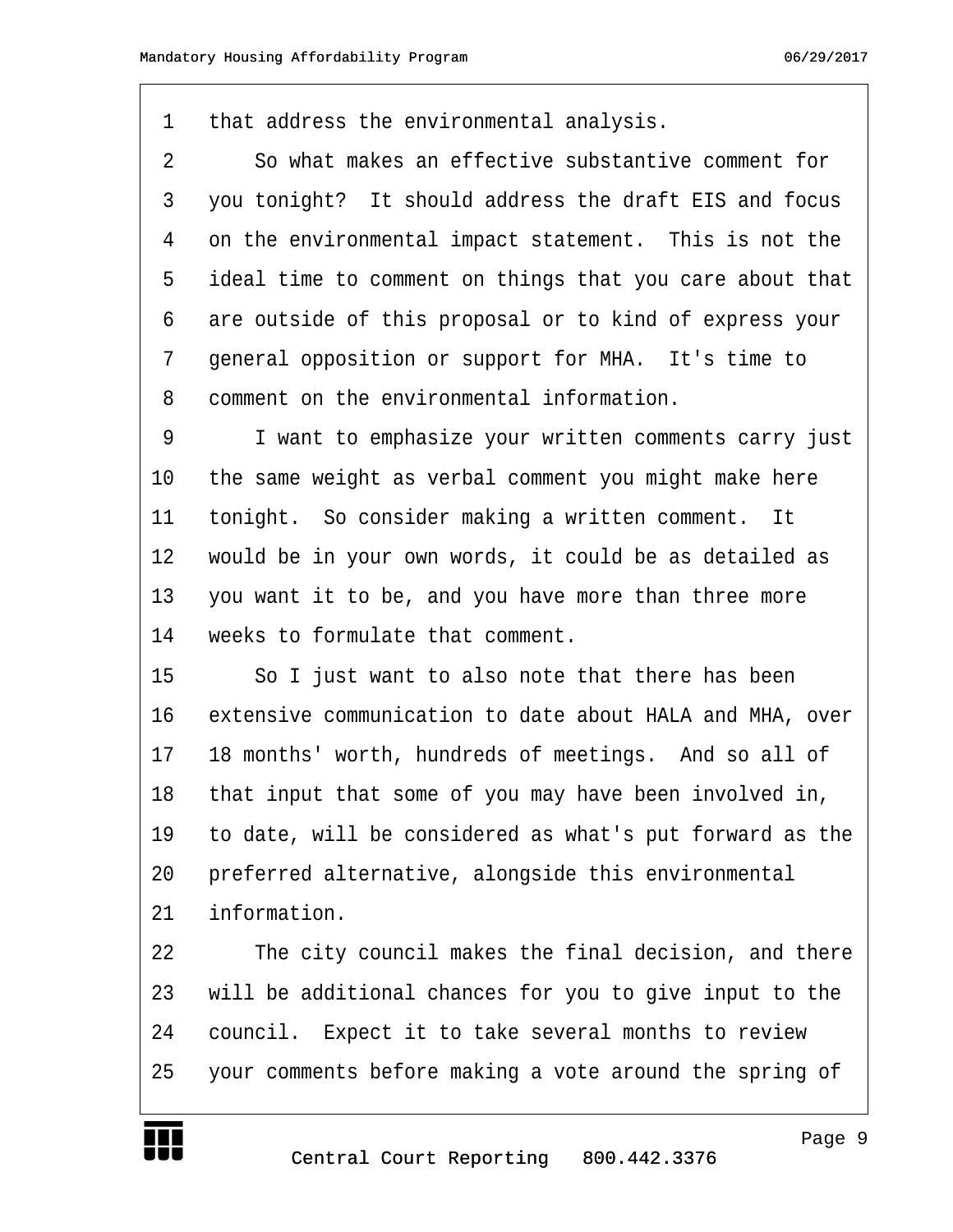## 1 next year. 2 · So tonight we're going to be allowing for two 3 minutes of comment for each of you. I had everyone sign 4 up on a list. You'll see the clock start when you begin 5 your comments. And we'll be calling two folks up at a 6 time. There are two microphones, one on each side. So 7 when I call your name, just come on up to the microphone 8 and you can begin your comment. Thank you. The first 9 two commenters are Ira Appelman and Alex Zimmerman. 10· · · · · · · · ·MR. ZIMMERMAN:· You want this microphone? 11 **In a suppELMAN:** I want this, too. 12 MR. APPELMAN: Okay. I'm concerned about 13 the parking issues, and I don't think parking is treated 14 in the DEIS in an impartial discussion of environmental 15 impacts. For example, the City admits that parking is 16 very difficult in many neighborhoods. For example, it 17 says on 3213, "With the increasing development expected 18 under alternatives 2 and 3, particularly in urban 19 villages, which already tend to have high on-street 20 · parking utilization, parking demand will be higher than 21 the no-action alternative. Therefore, significant 22 adverse parking impacts are expected under alternatives 23 2 and 3." And the City admits in a different part that, 24 · right now, some neighborhoods are over 100 percent 25 · parking required, so you can't find parking there at Appelman



1

Page 10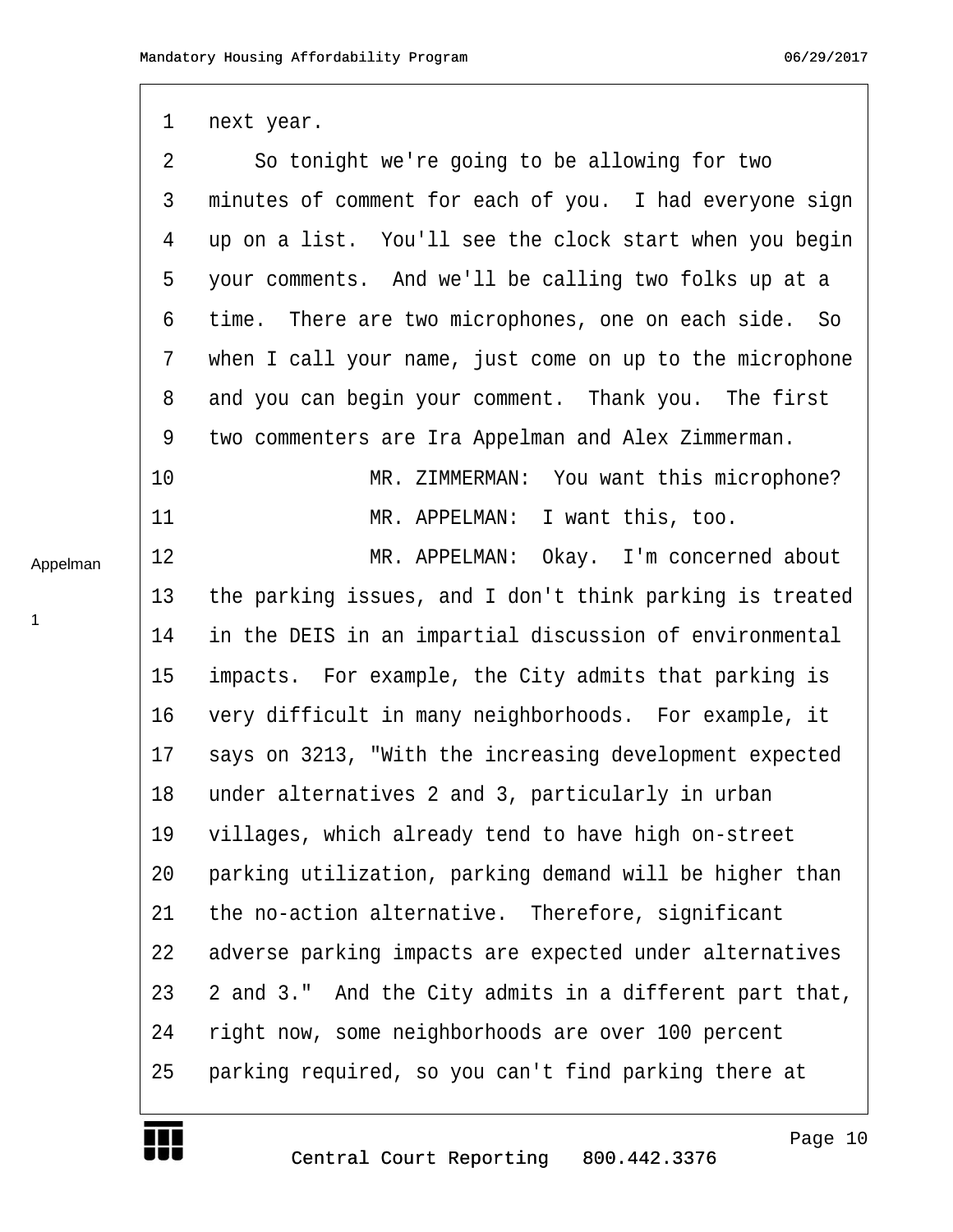1 all.

| 2              | Then in talking about mitigations, one of the            |
|----------------|----------------------------------------------------------|
| $\mathfrak{Z}$ | mitigations that is indicated, "Parking maximums would   |
| 4              | limit the number of parking spaces which can be built    |
| 5              | with new development." So a mitigation, according to     |
| 6              | the City, is to limit the number of parking spaces in    |
| 7              | new developments. Not to increase the number; to limit.  |
| 8              | How that is a mitigation is hard for me to understand.   |
| 9              | And then, in the end, the City claims -- in terms of     |
| $10 \,$        | impacts -- the City says, "The parking impacts are       |
| 11             | anticipated to be brought to a less-than-significant     |
| 12             | level by implementing a range of possible mitigation     |
| 13             | strategies." None of these strategies the City talks     |
| 14             | about are going to bring parking into any reasonable     |
| 15             | situation.                                               |
| 16             | I am also concerned about the piecemeal way the City     |
| 17             | is doing this. Eastlake is having trouble -- I'm from    |
| 18             | Eastlake Fair Growth -- Ira Appelman, Eastlake Fair      |
| 19             | Growth. According to the City, based on their corridor   |
| 20             | study, there is going to be a loss of another 300        |
| 21             | parking spaces on Eastlake Avenue East. And because of   |
| 22             | the piecemeal approach, the University District          |
| 23             | up-zoning is going to have a big effect an Eastlake.     |
| 24             | But those sorts of things, between the U District, as    |
| 25             | well as the downtown and South Lake Union, were excluded |



W

2

Page 11

http://www.yeslaw.net/help

net/help Law. res1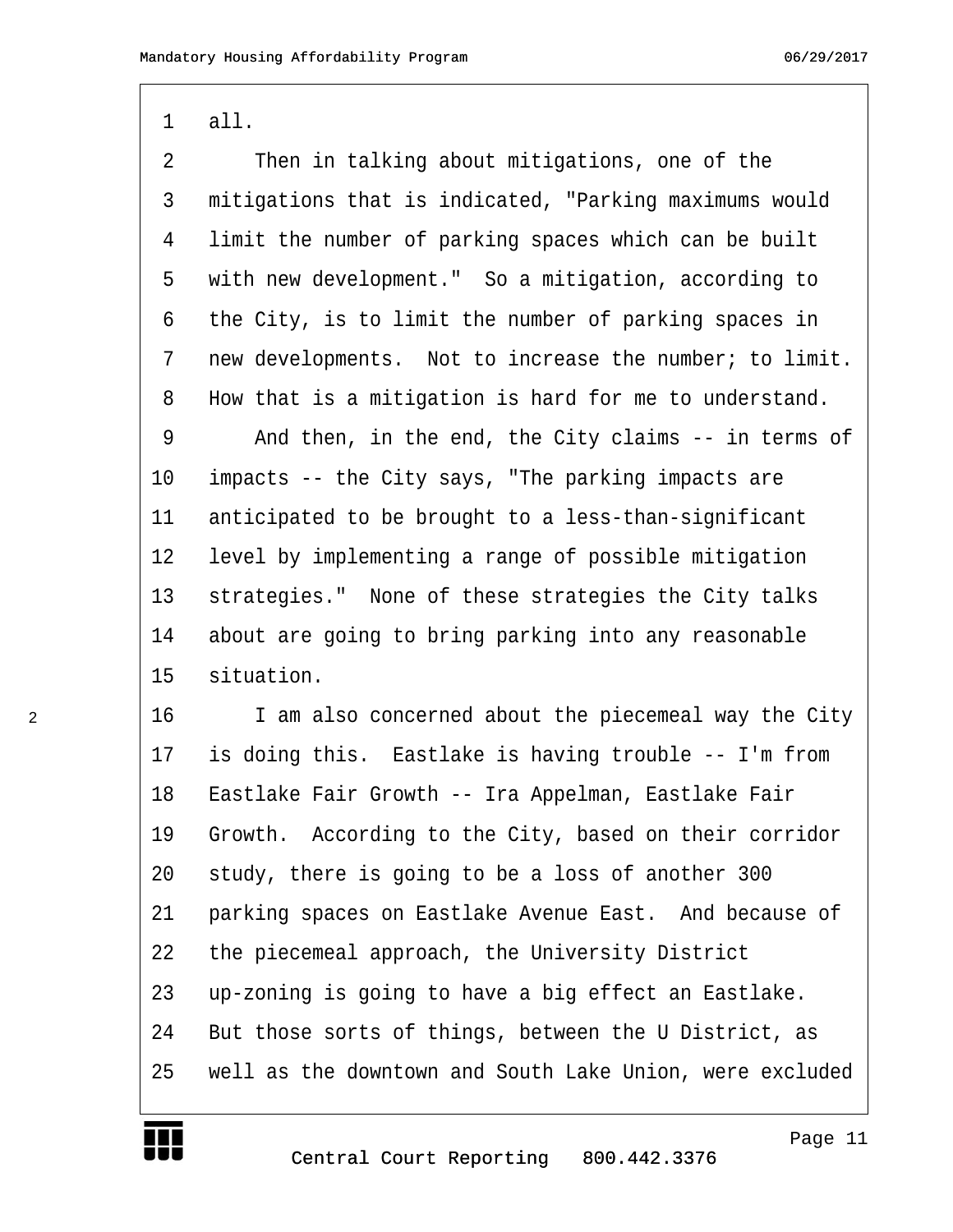|           | $\mathbf 1$ | from this EIS, DEIS, and they should have been included |
|-----------|-------------|---------------------------------------------------------|
|           | 2           | in the DEIS so that we would see the parking issues     |
|           | 3           | throughout City of Seattle. Thank you --                |
|           | 4           | MR. WENTLANDT: Thank you, Ira. The next                 |
|           | 5           | is Alex Zimmerman and then Deb Jacquith.                |
| Zimmerman | 6           | MR. ZIMMERMAN: I'm Alex Zimmerman. It's                 |
| 1         | 7           | not my first election. Look what has happened in HALA.  |
|           | 8           | HALA study (inaudible) --                               |
|           | 9           | COURT REPORTER: I'm sorry. I can't hear                 |
|           | 10          | you.                                                    |
|           | 11          | MR. ZIMMERMAN: HALA is in the recent week               |
|           | 12          | which was, per, you know. You cannot blame your         |
|           | 13          | council. You can blame HALA. Who is HALA? It's a        |
|           | 14          | group, number one. And I count him a Nazi. A Nazi, a    |
|           | 15          | Nazi social Democrat, it's progressive is exactly what  |
|           | 16          | is happened.                                            |
|           | 17          | So look, it's 2014, first meeting for three years.      |
|           | 18          | No cover. All meeting supposed to be in Seattle         |
|           | 19          | channel. Why? It is clear they don't want to do it      |
|           | 20          | because they don't want talking about this group. What  |
|           | 21          | this group did is idiotic situation. We have a hundred  |
|           | 22          | thousand family who need support. We have 12,000 homes  |
|           | 23          | that need support. When you need money, (inaudible) to  |
|           | 24          | the money give to everybody.                            |
|           | 25          | I can fix this problem very easy with how to pay        |
|           |             |                                                         |

http://www.yeslaw.net/help

net/help Law. res1

T UT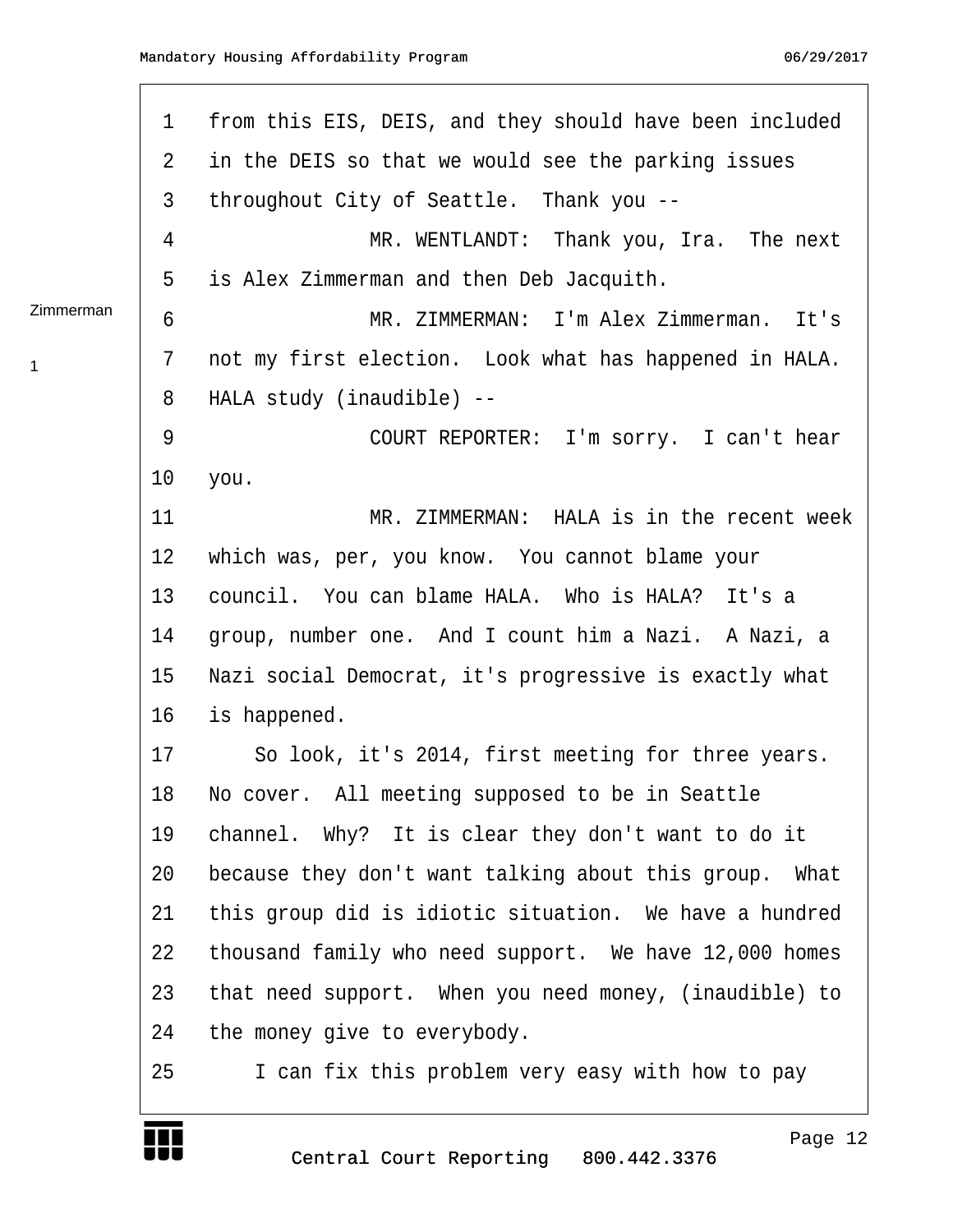| $\mathbf 1$ | enough people money. It is very simple. This is for        |
|-------------|------------------------------------------------------------|
| 2           | three-year number make meeting places. When you see        |
| 3           | this, my proposition very simple. (Inaudible) supposed     |
| 4           | to come to this room, start talking about problem, what    |
| 5           | is we have. But this group not doing this. This            |
| 6           | exactly what has happened.                                 |
| 7           | This group said another 30 or 50 commission what we        |
| 8           | have in Seattle. Because it control same kinds of          |
| 9           | people. This group need to be moved out. Without this,     |
| 10          | nothing will be changed. So when you don't doing this,     |
| 11          | nobody will doing this. So stop acting like an idiot       |
| 12          | and start understand there is a problem.                   |
| 13          | MR. WENTLANDT: Thank you, Alex. So Deb,                    |
| 14          | followed by Ratna Waraouw.                                 |
| 15          | MS. JAQUITH: Hi, I'm Deb Jaquith, chair                    |
| 16          | for the Crown Hill Urban Village Committee for Smart       |
| 17          | Growth.<br>Crown Hill has been clear about our support for |
| 18          | smart growth. We believe growth is inevitable. If we       |
| 19          | work together, we really believe we can mitigate the       |
| 20          | impacts of expected growth while creating more             |
| 21          | affordable housing, and hopefully more livable             |
| 22          | communities in Seattle. To us, the idea is win-win.        |
| 23          | That said, the DEIS does not adequately address the        |
| 24          | size and scope of the investments required to create the   |
| 25          | density proposed in either alternative 2 or 3. The need    |

Jaquith

1

yeslaw.net/help http://www.yeslaw.net/help

W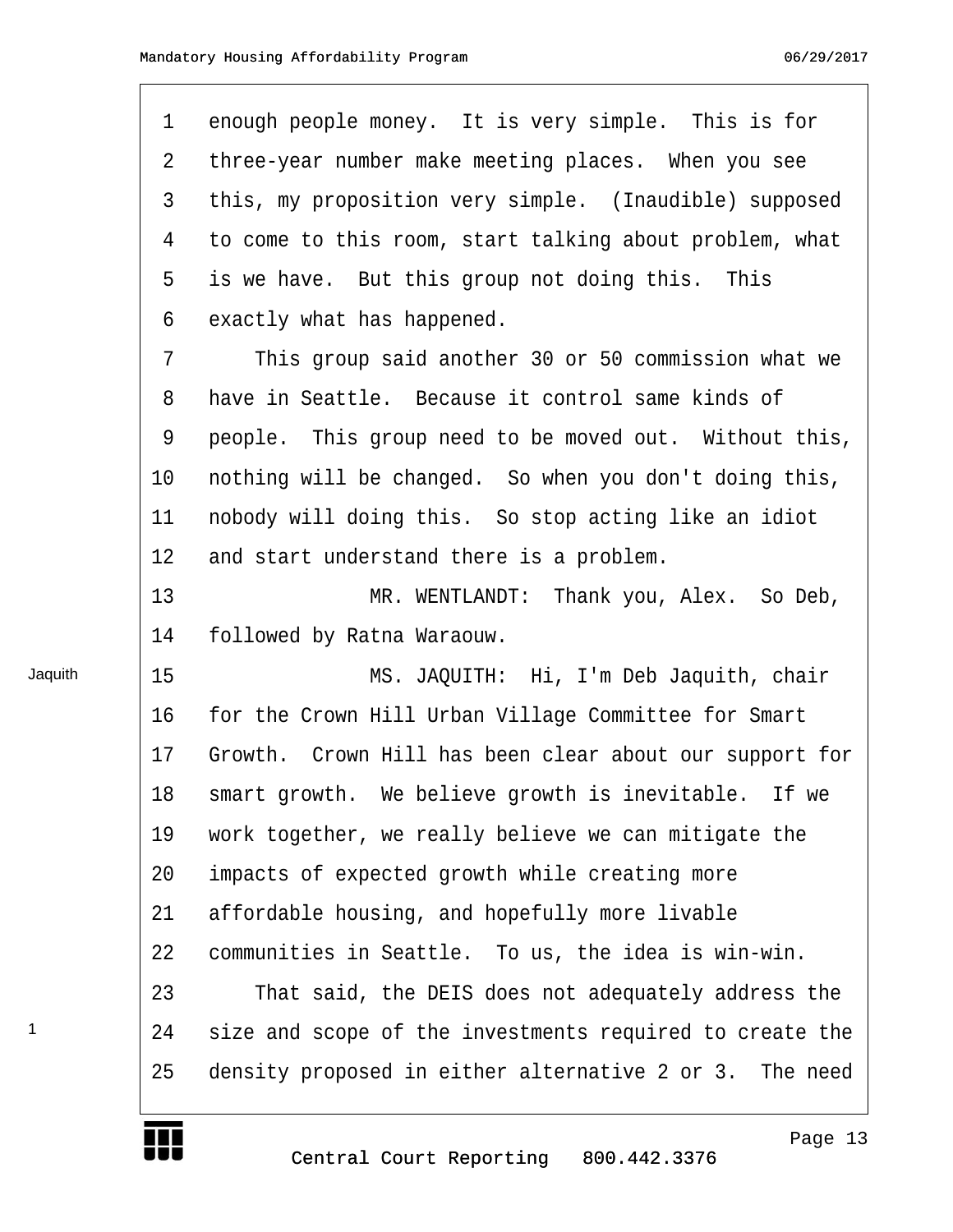| $\mathbf 1$    | for critically necessary infrastructure investments such |
|----------------|----------------------------------------------------------|
| $\overline{2}$ | as transit, policing, public services and utilities,     |
| $\mathfrak{Z}$ | does not have adequate review. Many of the mitigation    |
| 4              | suggested in the EIS have been notoriously difficult to  |
| 5              | fund and achieve in the past.                            |
| 6              | The DEIS also does not consider development that is      |
| 7              | currently planned in its growth projections,             |
| 8              | significantly lowballing the growth estimates needed for |
| 9              | adequate assessment of impacts.                          |
| 10             | COURT REPORTER: Can you slow down just a                 |
| 11             | little bit?                                              |
| 12             | MS. JAQUITH: Are you kidding? My time is                 |
| 13             | almost up.                                               |
| 14             | In CHUV, for example, we have 21 projects and 650        |
| 15             | new housing units in the development pipeline today.     |
| 16             | This is only 50 units less than the 700 units the City   |
| 17             | projects to be built by 2035 under the "Alt 1 - No       |
| 18             | Action." The 700 projected unit by 2035 is not remotely  |
| 19             | realistic for the real likely growth in our community.   |
| 20             | We request that the DEIS, for all UVs, include the       |
| 21             | development currently in the permitting process,         |
| 22             | particularly in considering for expansions and           |
| 23             | significant new growth in Alt 2 and 3.                   |
| 24             | Crown Hill Urban Village committee for Smart Growth      |
| 25             | believes that the Alternative 2 maps more closely        |



Page 14

http://www.yeslaw.net/help

net/help Law. yesl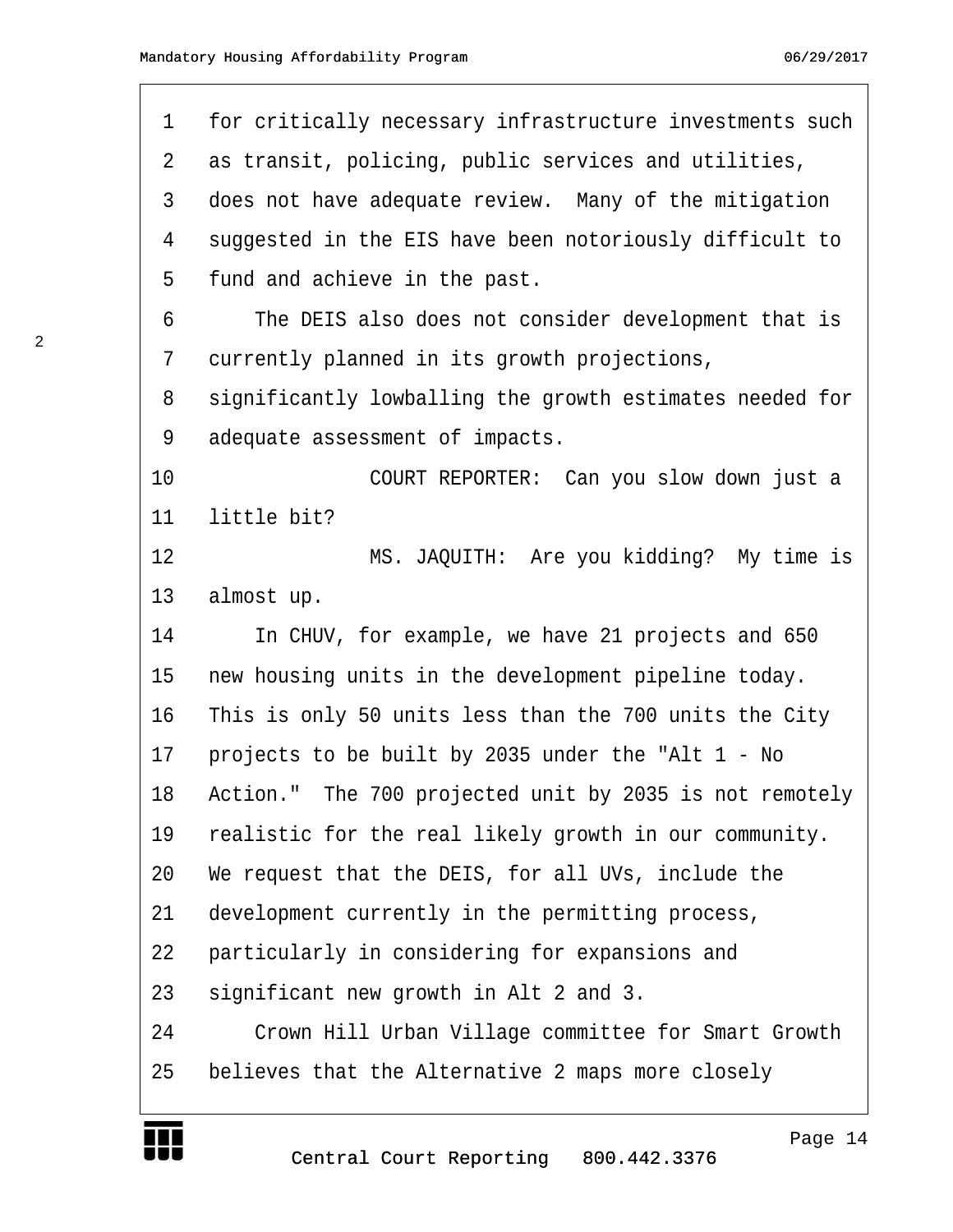| $\mathbf 1$ | address the demands of growth, that growth is placing on |
|-------------|----------------------------------------------------------|
| 2           | our city and our community. Alternative 2 also reflects  |
| 3           | many of the principles expressed by neighbors in CHUV    |
| 4           | for smart growth in our neighborhood by maximizing       |
| 5           | opportunity for redevelopment of underutilized big box   |
| 6           | stores and parking lots in the urban village center      |
| 7           | along arterials. Alt 2 also minimizes growth in areas    |
| 8           | of the community that have neither infrastructure nor    |
| 9           | viable options to move should displacement occur.        |
| 10          | Without the critical infrastructure required to support  |
| 11          | larger growth -- large-scale growth in much of Crown     |
| 12          | Hill -- Alternative 3 places undue burdens on the        |
| 13          | community without providing any tangible increase in     |
| 14          | affordable housing. Thank you.                           |
| 15          | MS. MAXANA: Just to let everyone know --                 |
| 16          | I'm Sara Maxana, I'm the citywide project manager for    |
| 17          | HALA -- and we are joined here at the table by a         |
| 18          | stenographer who is taking -- recording of all of the    |
| 19          | comments that we receive today. Because they're entered  |
| 20          | into the formal record for the EIS, we do have to        |
| 21          | respond to them through the EIS process. And so she is   |
| 22          | helping us out by recording your comments and typing     |
| 23          | them up.                                                 |
| 24          | If you speak really fast, especially with acronyms,      |
| 25          | it is harder for her to get them down and record. So if  |

W

Page 15

http://www.yeslaw.net/help

attp:

/www.yeslaw.net/help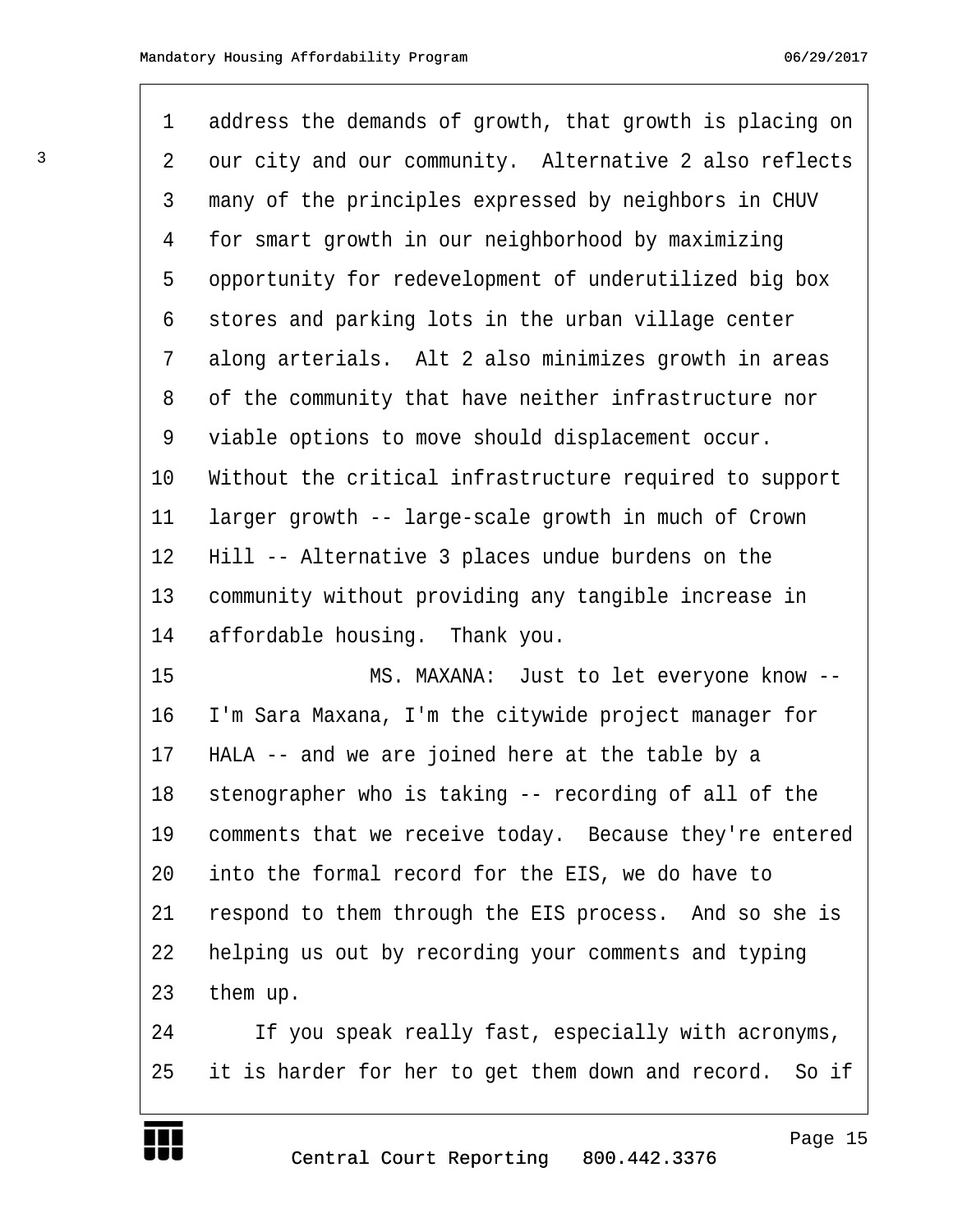$\Gamma$ 

₩

|        | $\mathbf 1$    | you could try to slow down a little bit, we would        |
|--------|----------------|----------------------------------------------------------|
|        | $\overline{2}$ | appreciate it.                                           |
|        | $\mathfrak{Z}$ | MR. ZIMMERMAN: That's why we                             |
|        | 4              | would -- should have had the Seattle channel here.       |
|        | 5              | MR. WENTLANDT: Radna Warouw is next,                     |
|        | 6              | followed by MaryAnne Prussing.                           |
| Warouw | $7\phantom{.}$ | MS. WAROUW: Hi. My name is Ratna Warouw.                 |
|        | 8              | I'm with the Crown Hill urban village Committee for      |
|        | 9              | Smart Growth. We believe the draft EIS does not          |
|        | $10 \,$        | adequately evaluate and inform the environmental impacts |
|        | 11             | and mitigations needed.                                  |
|        | 12             | An analysis of the UVs, like Crown Hill Urban            |
|        | 13             | Village, that have lagged behind in basic infrastructure |
|        | 14             | and planning investments from the City, particularly is  |
|        | 15             | missing the following three items.                       |
| 1      | 16             | Item No. 1: Safe pedestrian mobility. There is a         |
|        | 17             | big difference in walkability between UVs that have      |
|        | 18             | sidewalks and those who do not. There is no              |
|        | 19             | acknowledgement of this in the EIS. In mitigation,       |
|        | 20             | there is no commitment to utilizing existing projects to |
|        | 21             | address pedestrian safety on streets without sidewalks.  |
| 2      | 22             | Transit. Comparing the four expansion UVs<br>No. 2:      |
|        | 23             | not getting light rail with the ones who do, does not    |
|        | 24             | establish the true costs of supplemental transit to      |
|        | 25             | compensate for mobility.                                 |
|        |                |                                                          |

Page 16

http://www.yeslaw.net/help

net/help Law. res1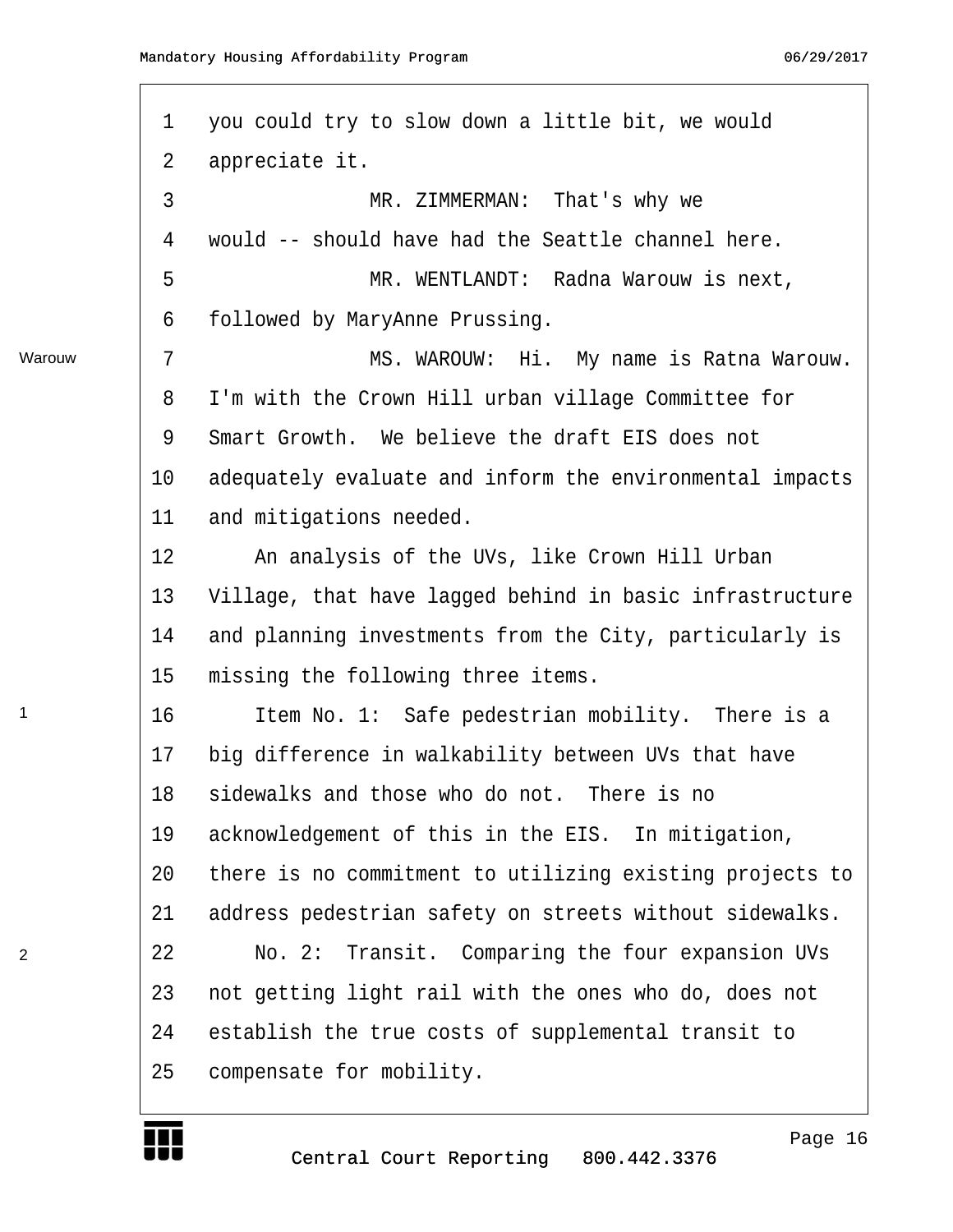| 1              | No. 3: Storm water flooding and drainage. In UVs         |
|----------------|----------------------------------------------------------|
| $\overline{2}$ | with open culverts and a history of flooding,            |
| 3              | specifically in UVs that will experience a large         |
| 4              | expansion into current single-family areas, we will lose |
| 5              | permeable surfaces and tree canopy.                      |
| 6              | General statement: We feel that there needs to be        |
| 7              | more time for online public comment.                     |
| 8              | Then, the final EIS should also address the              |
| 9              | following two items. Item No. 1: Compare smaller         |
| 10             | groups of UVs with more similar, relevant infrastructure |
| 11             | and environmental traits. No. 2: It should fit the       |
| 12             | real impacts on livability and better predict the        |
| 13             | investments needed to prepare UVs to accept coming       |
| 14             | growth.                                                  |
| 15             | In closing, the neighborhoods that have historically     |
| 16             | lagged behind on infrastructure investments,             |
| 17             | particularly in the far north and far south of Seattle,  |
| 18             | also tend to be some of the most affordable and          |
| 19             | historically neglected areas. Please don't perpetuate    |
| 20             | the problem. Thank you.                                  |
| 21             | MR. WENTLANDT: Thank you. You had                        |
| 22             | 20 seconds to spare there.                               |
| 23             | Just a reminder too, that if you're not able to get      |
| 24             | through your complete comment, please submit that via    |
| 25             | email or in an online comment form. That's just as good  |
|                |                                                          |

yeslaw.net/help http://www.yeslaw.net/help

Central Court Reporting 800.442.3376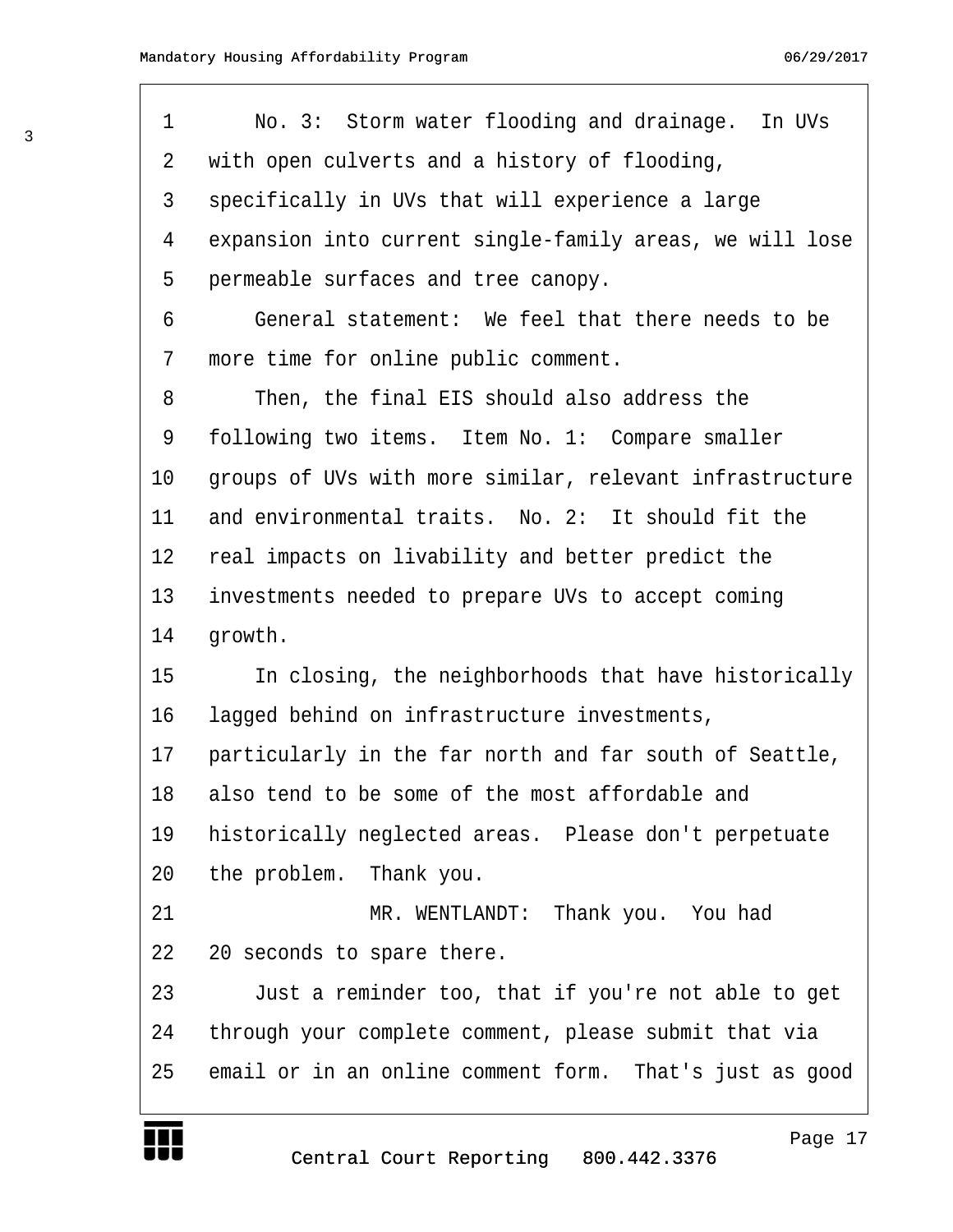Prussing

1

| $\mathbf 1$     | as your verbal comment. So next is MaryAnne Prussing.     |
|-----------------|-----------------------------------------------------------|
| 2               | MS. PRUSSING: I am here -- my name is                     |
| 3               | MaryAnne Prussing. I'm here to give a face to those       |
| 4               | that are being displaced.                                 |
| 5               | I would like to address two issues: 1.                    |
| 6               | Affordability; No. 2. Traffic. Affordability: I have      |
| 7               | lived in one apartment for 27 years now, and I call it    |
| 8               | my home. In the building, others have lived there --      |
| 9               | excuse me -- for 10 to 15 years. We are teachers,         |
| $10 \,$         | firefighters, store clerks, secretaries, musicians,       |
| 11              | among other professions.                                  |
| 12              | We all make far less than the published 80,000            |
| 13              | minimum income for Seattle. What was once affordable      |
| 14              | rent, has suddenly skyrocketed throughout the             |
| 15              | neighborhood and seems to have happened overnight.<br>Now |
| 16              | with a projection of more increases are on the way, I     |
| 17 <sub>2</sub> | feel the large in-come of new buildings, HALA included,   |
| 18              | have impacted the area, even though they are not built.   |
| 19              | All people have the right, the earned right to live       |
| 20              | in affordable housing. Since my housing is about the      |
| 21              | 30,000 income, I will not qualify for HALA low-income     |
| 22              | housing. So then, what will affordable housing look       |
| 23              | like for those far below the 80,000 but above the         |
| 24              | 30,000? And what will developers do after their           |
| 25              | 12 years?                                                 |
|                 |                                                           |

Page 18

http://www.yeslaw.net/help

net/help Law. yesl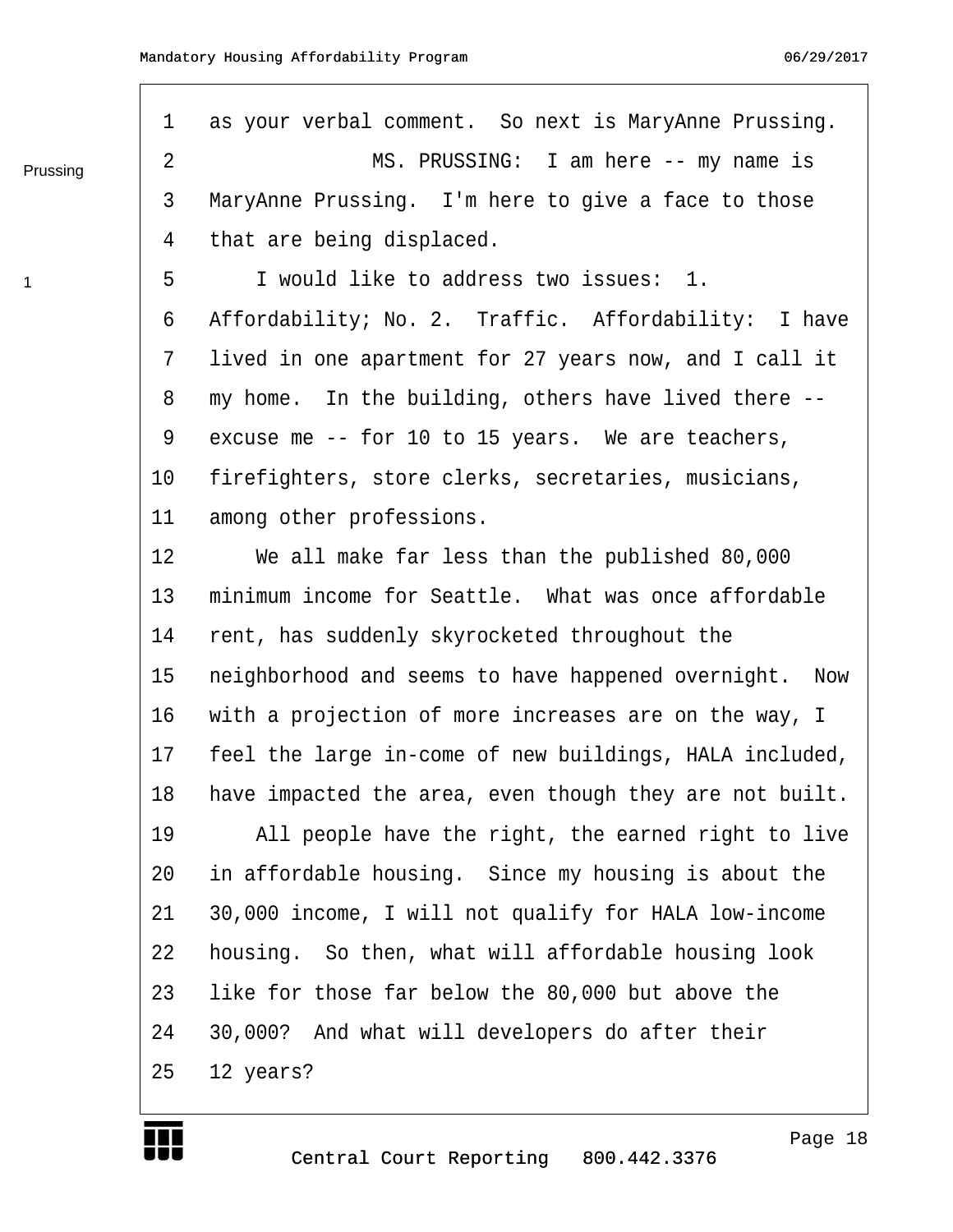$\Gamma$ 

₩

| 2               | 1  | No. 2: Traffic on North 45th and North 50th              |
|-----------------|----|----------------------------------------------------------|
|                 | 2  | directed towards east and west is already seriously      |
|                 | 3  | impacted throughout the day, especially during commuter  |
|                 | 4  | hours. How will more HALA apartments impact an already   |
|                 | 5  | complicated road system? Thank you.                      |
|                 | 6  | MR. WENTLANDT: Thank you, MaryAnne.<br>Next              |
|                 | 7  | is Megan Brodder, followed by Garrett McCulloch.         |
| <b>Brookler</b> | 8  | MS. BROOKLER: Hi. I am Megan Brookler.                   |
|                 | 9  | I'm overwhelmed here. Definitely thank you so much for   |
|                 | 10 | your heartfelt -- that was incredible.                   |
|                 | 11 | So I'm Megan Brookler. I rent a home. I'm a single       |
|                 | 12 | mom of two kids. I definitely live in panic about        |
|                 | 13 | getting a call that my rent is going to go up and where  |
|                 | 14 | would I go? I've never $--$ I'm divorced $--$ I've never |
|                 | 15 | been in this situation before. It's very scary.          |
|                 | 16 | Crown Hill is a neighborhood that the DEIS               |
|                 | 17 | references as a UV that has some of the City's most      |
|                 | 18 | affordable rents, interestingly. There are wide swaths   |
|                 | 19 | of our UV where people pay a high percentage of their    |
|                 | 20 | income for housing costs, and the census indicates our   |
|                 | 21 | community is growing racially diverse.                   |
|                 | 22 | Many of our neighbors work in regular jobs and make      |
|                 | 23 | the city run day-to-day -- people who want to live in    |
|                 | 24 | the city limits. We want to stay here. Teachers,         |
|                 | 25 | firefighters, small business owners, and bus drivers     |
|                 |    |                                                          |

Page 19

http://www.yeslaw.net/help

http:

net/help .yeslaw.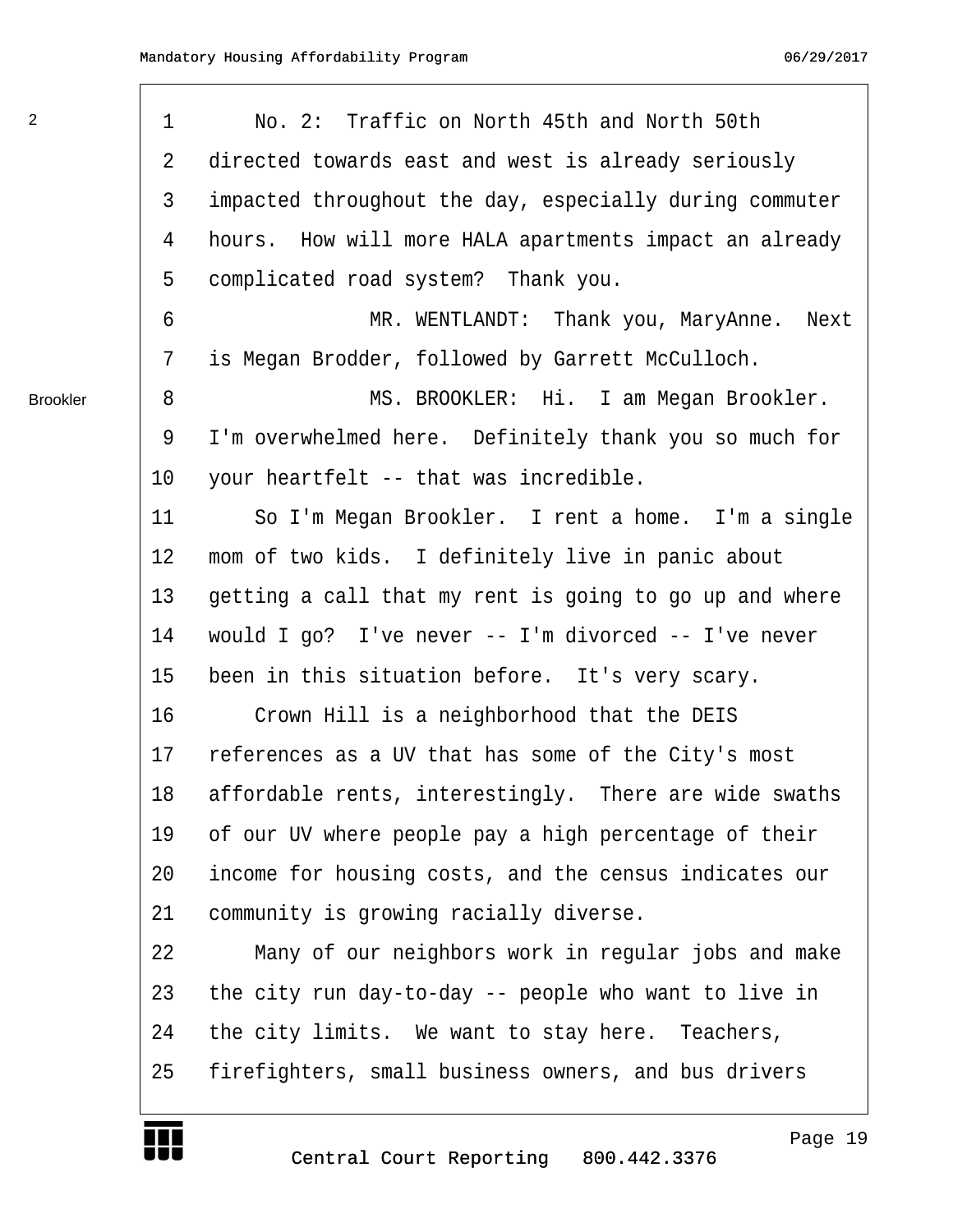1 live on these streets.

2 The City's DEIS displacement assessment and 3 conclusions in Appendix I point to the higher 4 displacement risks in high-opportunity neighborhoods 5 experiencing rapid change. Rapid change may influence 6 housing demand, drive up housing costs, and create 7 displacement as the neighborhood becomes more desirable. 8 Happening right now. Already happening.

9 · · · In an article published in "Next City" on June 23rd, 10 a city planner said, "We actually found that the 11 displacement of low income households correlated more 12 strongly with high opportunity areas than it did with 13 high-risk displacement areas."

14 · Crown Hill Village is one of those neighborhoods. 15 Draft EIS findings indicate our community would suffer 16 from higher displacement because of rapid change and 17 increased demand.

18 The goal of Mandatory Housing Affordability is to 19 secure affordable housing. I am absolutely with you. 20 CHUV requests that the final EIS evaluate displacement 21 in neighborhoods like ours which are rapidly changing 22 and have been for months and two years.

23 · · · · Please consider developing incentives for areas in 24 the UVs that will minimize displacement. In our 25 neighborhood, that means incentivizing development where

http://www.yeslaw.net/help



2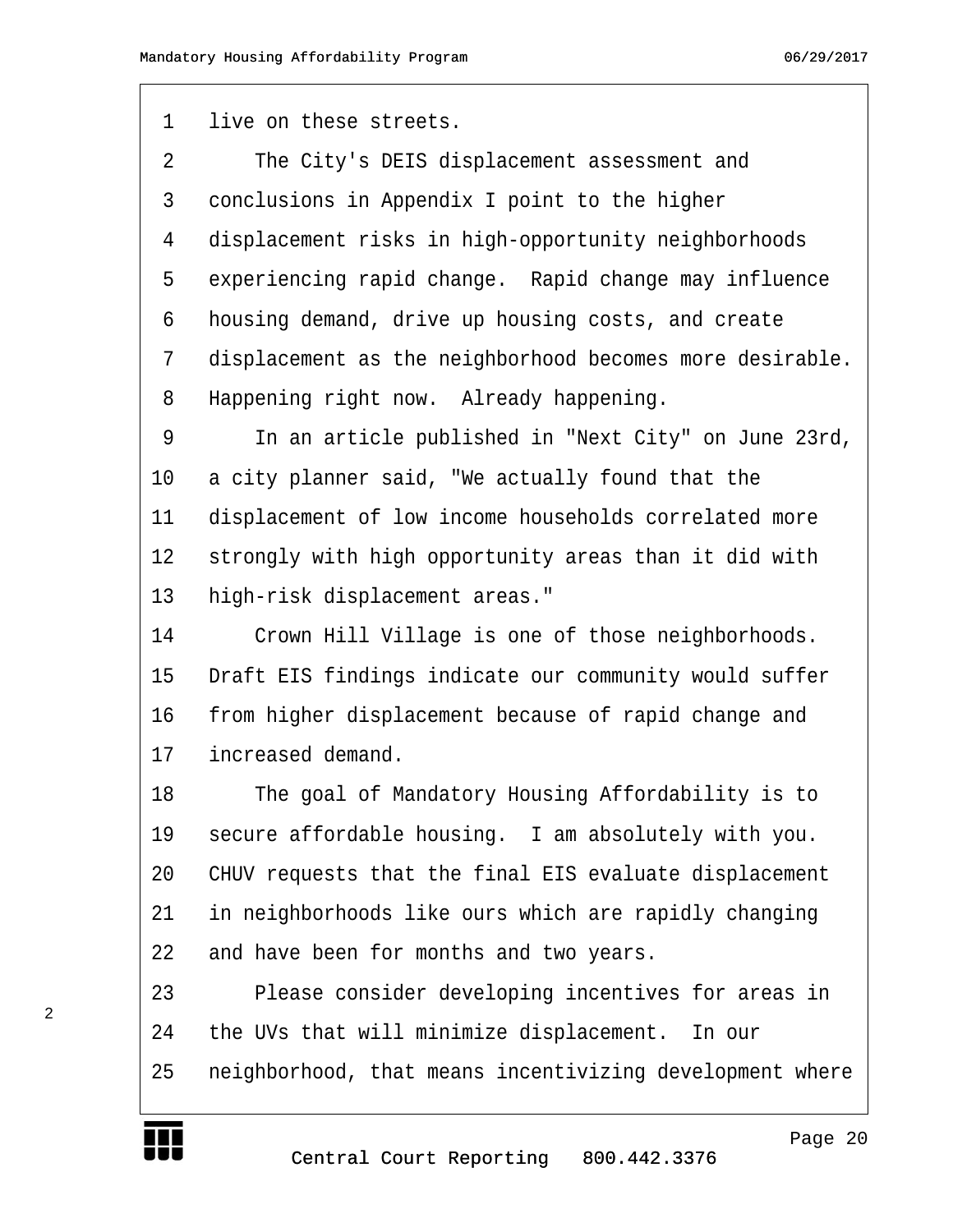| $\mathbf 1$ | we currently have large big-box stores and empty parking |
|-------------|----------------------------------------------------------|
| 2           | lots, which can be redeveloped into five-story --        |
| 3           | MR. WENTLANDT: Thank you, Megan.                         |
| 4           | Garrett McCulloch followed by Brent Koltreit.            |
| 5           | MR. MCCULLOCH: Hi there. My name is                      |
| 6           | Garrett McCulloch. I live in the Crown Hill area. I'm    |
| 7           | actually one of the areas proposed to be added to the    |
| 8           | urban village. And I want to start by saying I think,    |
| 9           | while I have not read all 400 and et cetera pages of     |
| $10 \,$     | this, from what I have looked at, it looks like this is  |
| 11          | a good start and I really appreciate the depth that      |
| 12          | you've gone into.                                        |
| 13          | A couple questions I had is, what is going to be the     |
| 14          | effect of -- I don't know if this was explicitly         |
| 15          | addressed -- but what's going effective on the different |
| 16          | housing types that are likely to be built? Because I've  |
| 17          | noticed that the most new development I see is one- and  |
| 18          | two-bedroom apartments at most; and I think there really |
| 19          | is a need for additional larger family-sized housing     |
| 20          | that might actually be higher density than the current   |
| 21          | single-family home, and what effect either alternative   |
| 22          | will have on the different housing types.                |
| 23          | In general, though, I think this does make clear         |
| 24          | that the either of the two alternatives, while they      |
| 25          | might not get to the level of housing we're going to     |
|             |                                                          |

McCulloch

Г

1

Page 21

http://www.yeslaw.net/help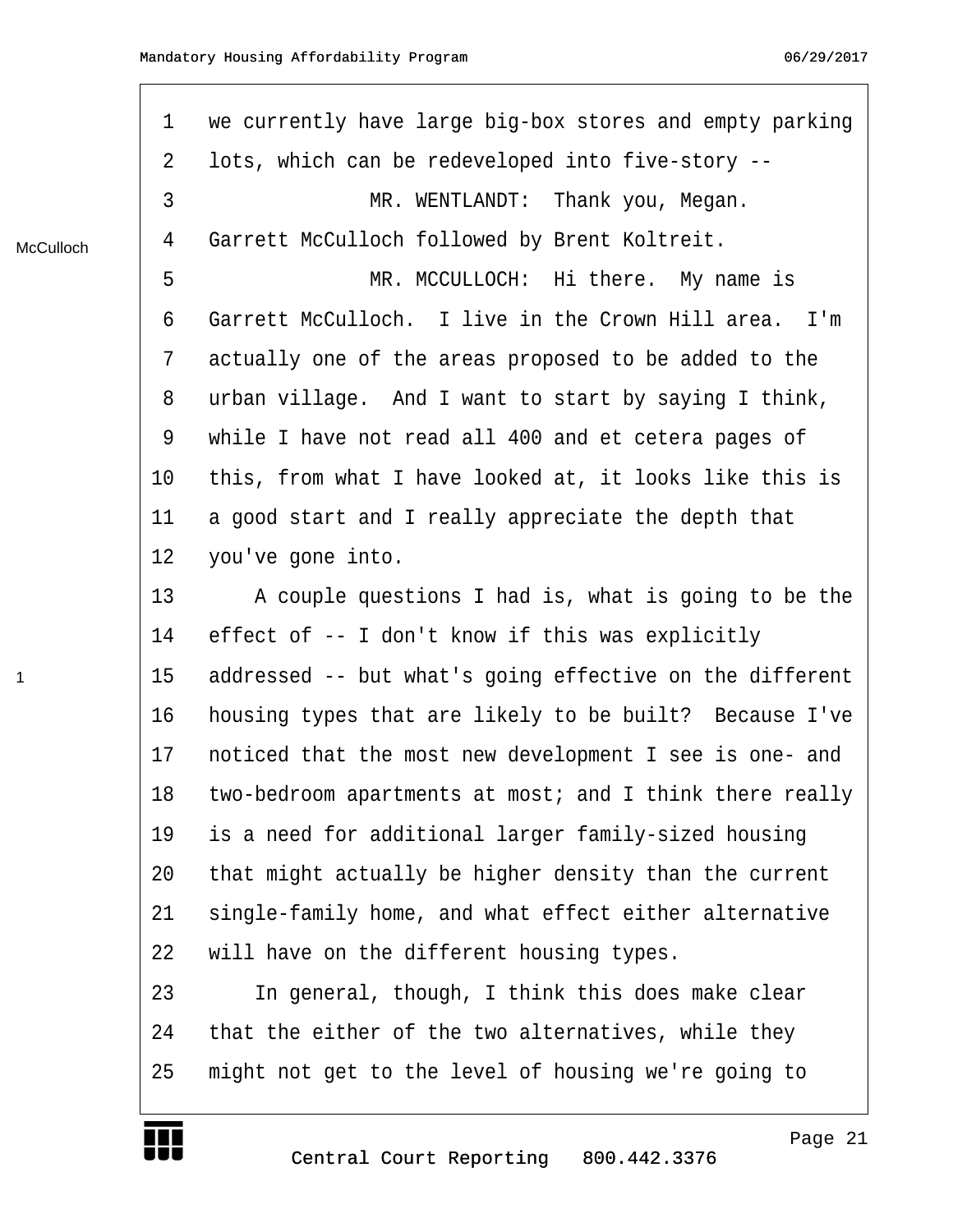| $\overline{2}$ | 1              | need 20, 30 years from now, are definitely -- it makes   |
|----------------|----------------|----------------------------------------------------------|
|                | $\overline{2}$ | it clear that they definitely do more to approach those  |
|                | 3              | goals than the no-action alternative. So thanks.         |
|                | 4              | MR. WENTLANDT: Thank you, Garrett. We                    |
|                | 5              | can follow up and try to get you some information.       |
|                | 6              | Berit, followed by Janine Rees.                          |
| Koltreit       | 7              | MS. KOLTREIT: Hi, my name is                             |
|                | 8              | Berit Koltreit. I'm a resident of the Morgan Street      |
|                | 9              | junction since 1988, before the words urban village      |
|                | $10 \,$        | extended beyond Greenwich Village. I just bought this    |
|                | 11             | house. I'm not here as a speculator or anything else; I  |
|                | 12             | have a homeowner perspective.                            |
|                | 13             | I want to call out Sam. I felt that was the first        |
|                | 14             | time I was spoken to as somebody on a human level,       |
|                | 15             | trying to capture the full picture. Prior to this, I     |
|                | 16             | have felt that there has been an air of indifference and |
|                | 17             | disregard for my experience. And I want to thank Sam     |
|                | 18             | for spinning it and showing it is not just about how I   |
|                | 19             | feel about things. So it's a good reminder, but          |
|                | 20             | something long overdue.                                  |
|                | 21             | What brought me here, what brought me here was an        |
|                | 22             | article in June. "City studies impact noise and zoning   |
| 1              | 23             | changes. So an otherwise relaxing Saturday morning.      |
|                | 24             | Changing more than area character, "But they wouldn't    |
|                | 25             | have significant negative impact on elements of city     |
|                |                |                                                          |

Page 22

http://www.yeslaw.net/help

net/help

E E E

2

 $\Gamma$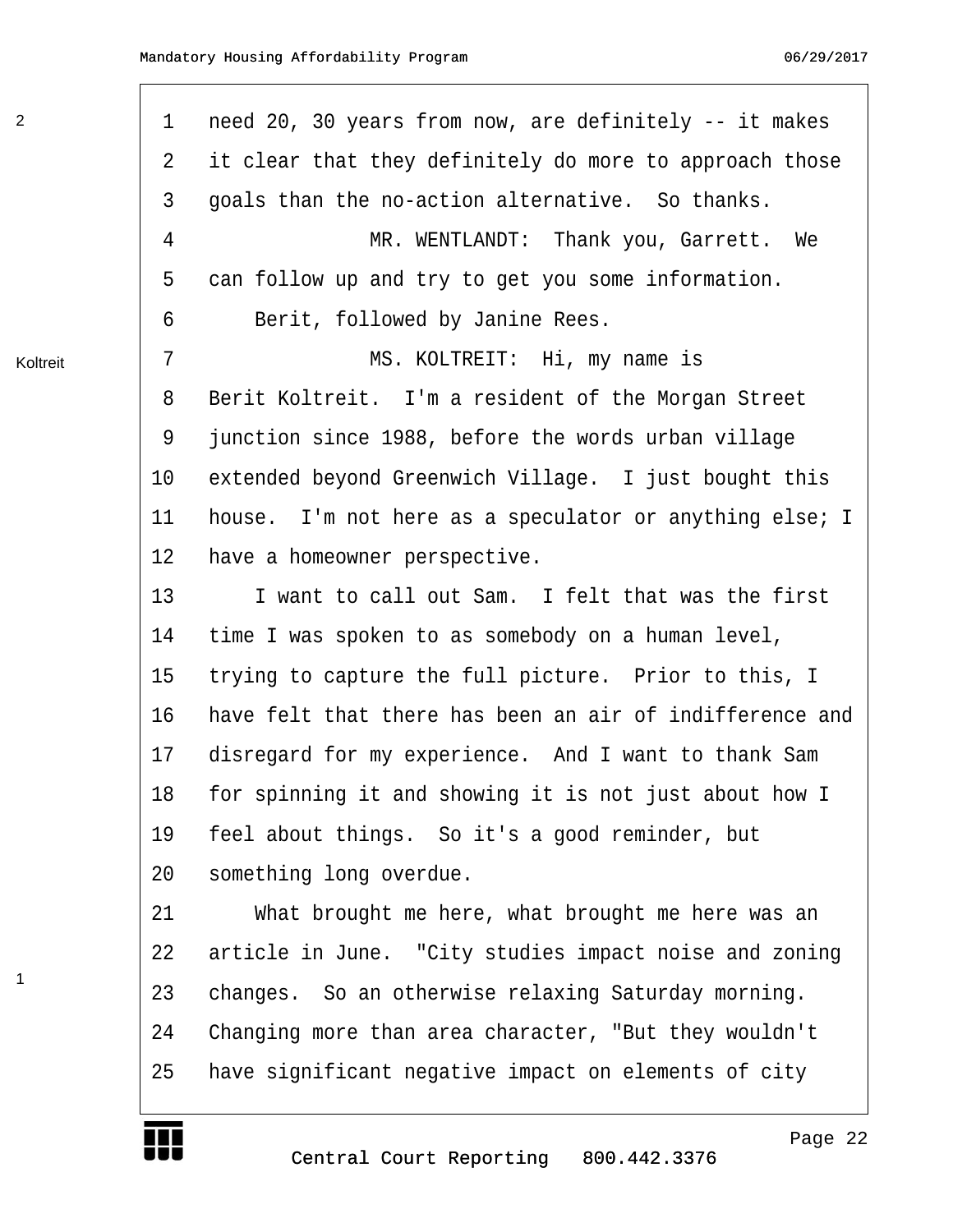| $\mathbf{1}$ | life, such as," another print inch of goods.             |
|--------------|----------------------------------------------------------|
| 2            | I am sorry, but whose definition -- I take that as       |
| 3            | quality of life -- whose definition of quality of life   |
| 4            | is that? Especially if it is defining what I deem to be  |
| 5            | quality of life. So I would like, I don't feel as        |
| 6            | though I have been sucked in on this part of the chapter |
| 7            | or this questioning. So I would like to be asked what    |
| 8            | defines quality of life for me. Ironically enough, I'm   |
| 9            | a house a stone's throw off of California, so there is a |
| $10\,$       | difference in zoning between me and my new neighbor. It  |
| 11           | just sold; family had lived there for decades. I'm       |
| 12           | happy for them. It has housed their family. Within one   |
| 13           | week of the sale being finalized, the permit was posted  |
| 14           | on a West, Seattle blog. "News in West Seattle: One      |
| 15           | unit is becoming a seven row house." That cannot be      |
| 16           | quality of life. I will never see daylight again in my   |
| 17           | home.                                                    |
| 18           | What's with 2 percent for developing fee in              |
| 19           | South Lake Union? It's going to need more --             |
| 20           | MR. WENTLANDT: Thank you.                                |
| 21           | MS. KOLTREIT: It is impossible not to                    |
| 22           | feel the deck has been stacked.                          |
| 23           | MR. WENTLANDT: Janine Rees followed by                   |
| 24           | Benjamin Anderson.                                       |
| 25           | MS. REES: 32 days is not enough. Extend                  |

Rees

2

**TENERAL PROPERTY** 

Page 23

http://www.yeslaw.net/help

http:

net/help yeslaw.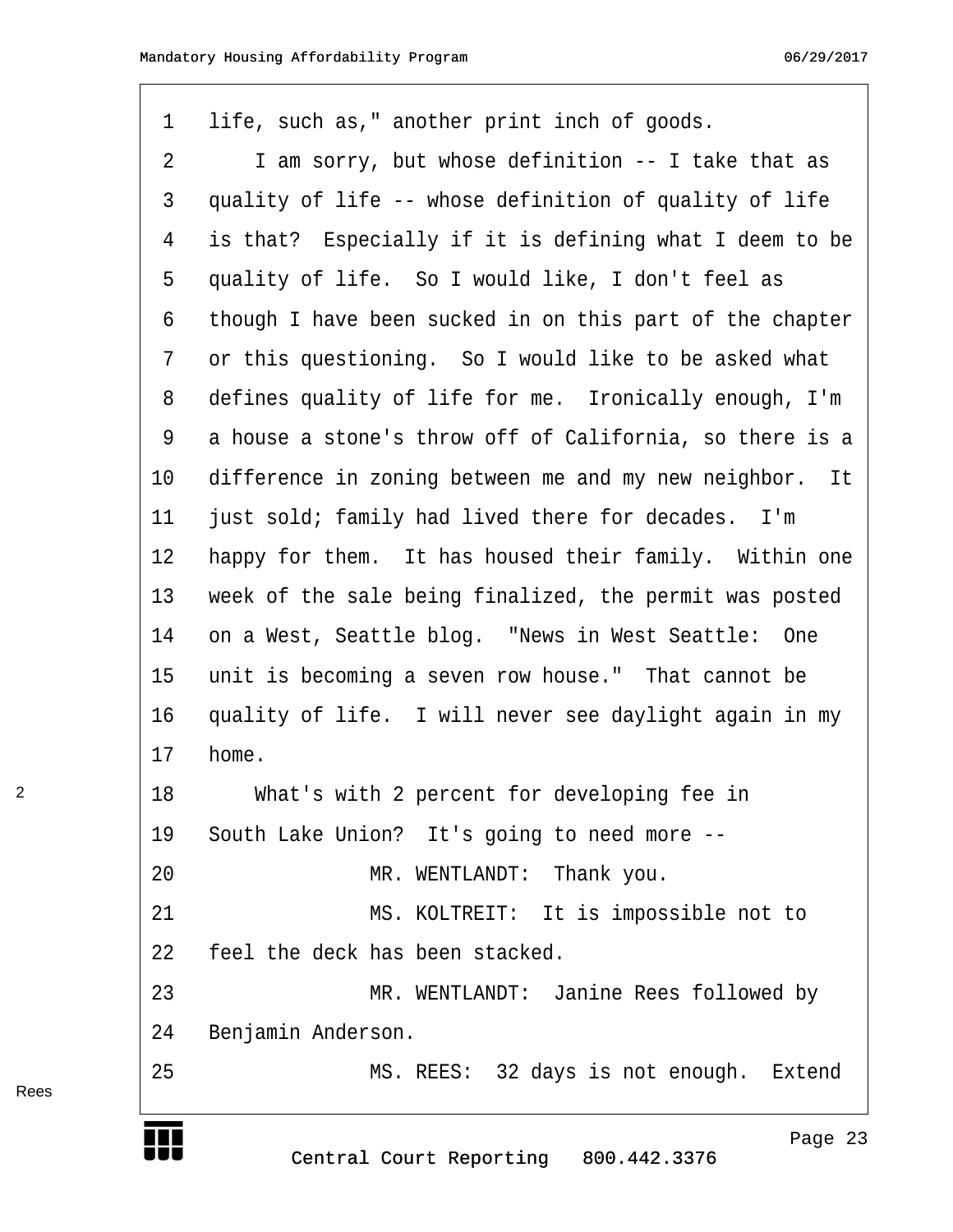1 the review period to 90 days. You don't want reviews 2 because you can't provide us enough adequate time to 3 review an 800-page, including appendices, environmental 4 impact statement, that by reference, incorporates the 5 EIS of the 2035 comp plan, which we also have to read. 6 So it's really not 800-page environmental impact 7 statement. You know, you schedule this release at the 8 beginning of summer travel. Bad timing.

9 · · · · Additionally, the comp plan EIS was not done for the 10 same stated purpose, nor does it address some of the 11 impacts. And how you can bootstrap that, an earlier and 12 different EIS, into this EIS without any discussion of 13 the obvious specific differences defies logic and 14 accepted EIS protocol.

15 • For police, fire, emergency, and schools, my initial 16 review of the EIS flabbergasts me. The response is 17 pretty much, Don't worry, they will figure out 18 something. And that's pretty much what it says. They 19 will cope.

20 • Ouestion: When would the EIS initially start? Our 21 review of some of the data in it shows very old and very 22 outdated statements, such as, Fairmount Elementary 23 School, which was opened three years ago, and several 24 other schools that it makes it sound like we're in the 25 · pipeline but actually aren't.



2

3

4

Page 24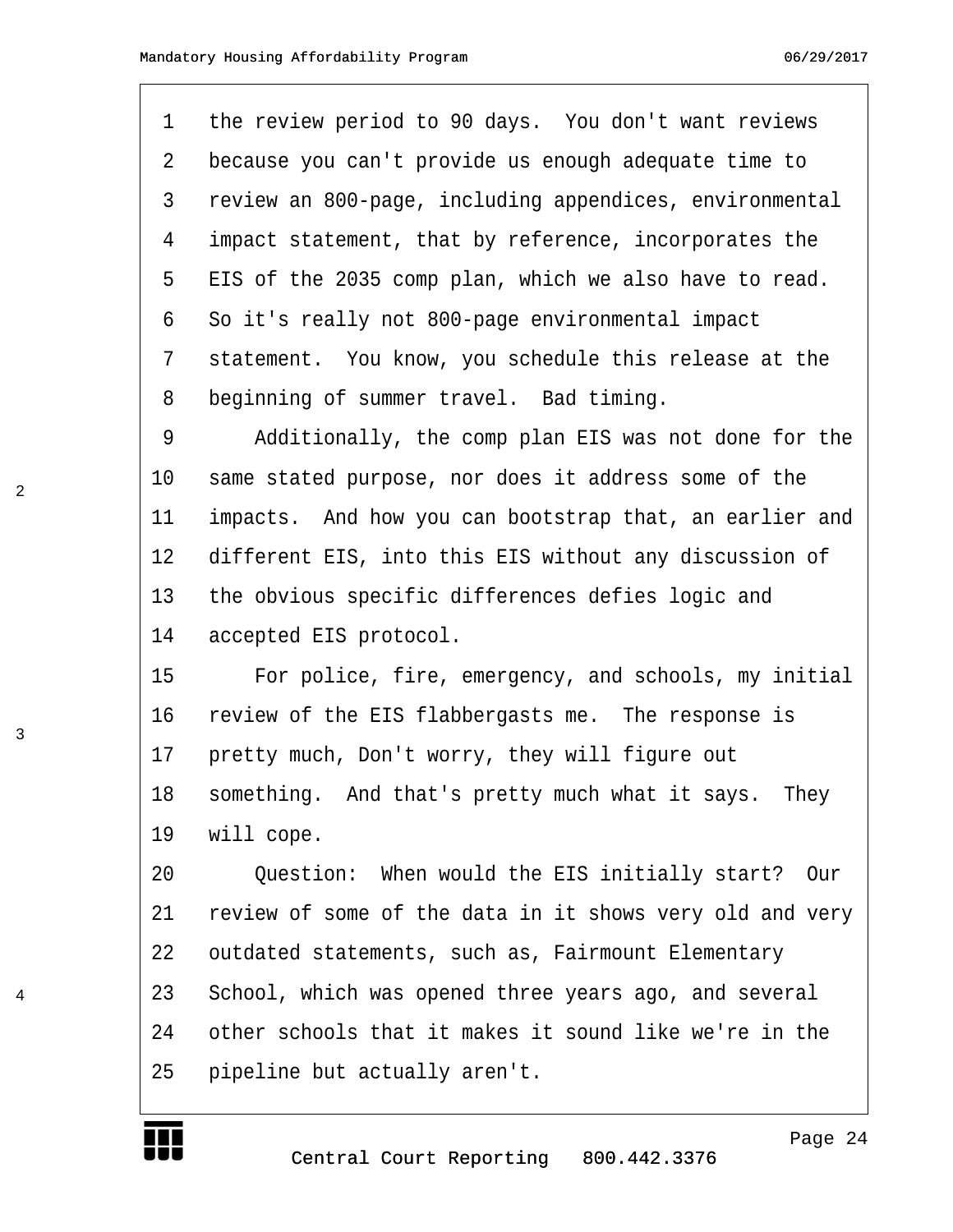| 4        | $\mathbf 1$ | And for final EIS, how long are you going to give us     |
|----------|-------------|----------------------------------------------------------|
|          | 2           | to review it? Are you going to delegate or designate     |
|          | 3           | within that EIS the differences between the draft EIS    |
|          | 4           | and the final EIS so we can figure out what has changed? |
|          | 5           | We don't want to have to do a side-by-side comparison    |
|          | 6           | with two separate computer screens up in order to figure |
|          | 7           | out what you changed between two documents that are      |
|          | 8           | massive.                                                 |
| Anderson | 9           | MR. WENTLANDT: Benjamin Anderson followed                |
|          | $10 \,$     | by Marguerite Richard.                                   |
|          | 11          | MR. ANDERSON: Thank for allowing me to                   |
|          | 12          | speak. I'm Ben Anderson -- is that better?               |
|          | 13          | Okay. I'm Ben Anderson. I'm with                         |
|          | 14          | Welcoming Wallingford. All of my comments today are my   |
|          | 15          | own.                                                     |
|          | 16          | First thing, thanks for having this open house.          |
|          | 17          | Thanks for the extending the 45-day comment period on    |
|          | 18          | this. The study is long, but that's quite a bit of       |
|          | 19          | Also thanks to all of the city's employees who<br>time.  |
|          | 20          | answered my questions here today. It was very helpful.   |
|          | 21          | Finally, I support the goal of Alternative 3 to          |
| 1        | 22          | provide more housing and growth in areas with higher     |
|          | 23          | opportunity and lower displacement risk. That makes      |
|          | 24          | sense. I would ask the City to study whether the zone    |
|          | 25          | can be used as a tool to provide additional opportunity  |
|          |             |                                                          |

Г

 $\Gamma$ 

http://www.yeslaw.net/help

net/help Law. res1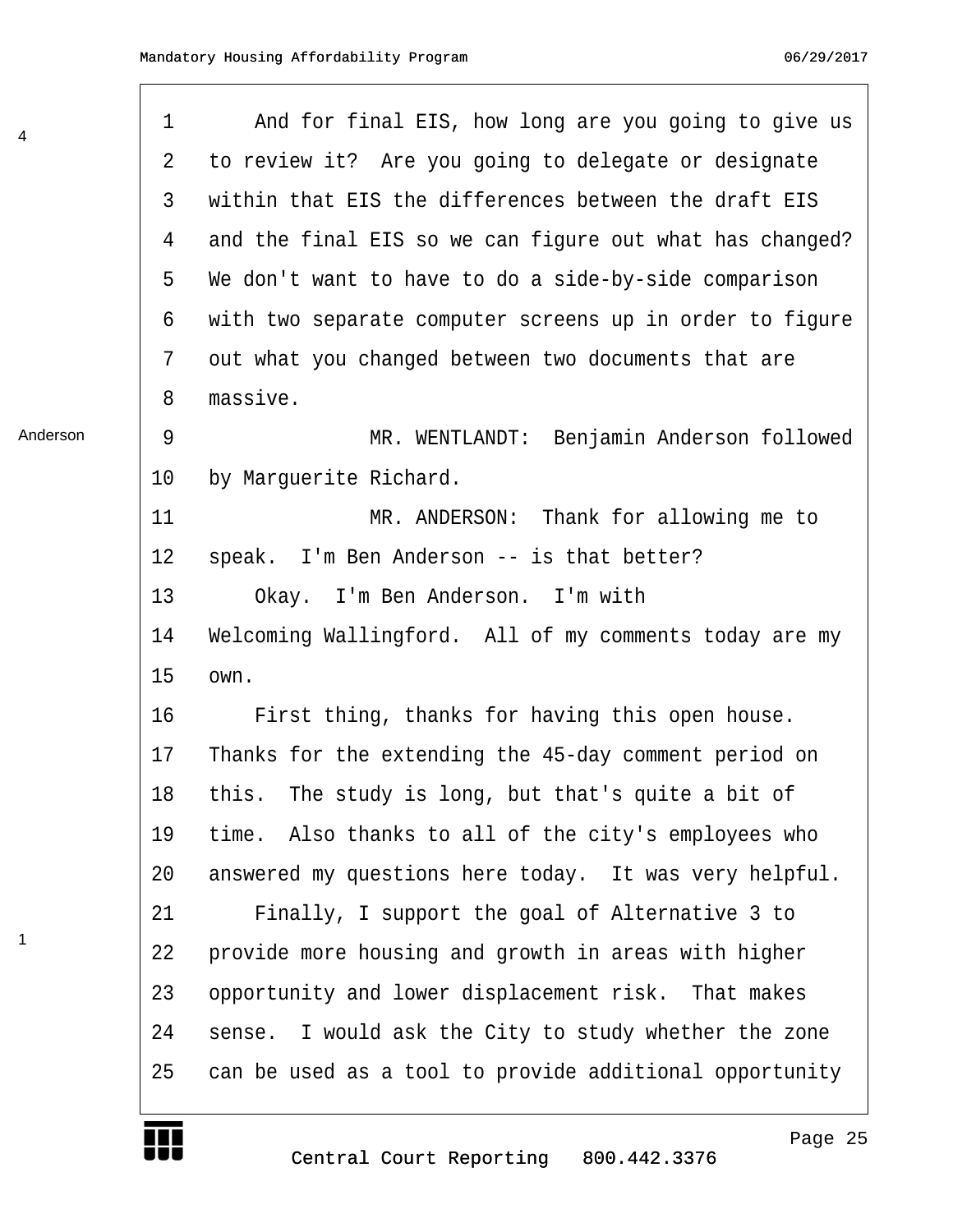| $\mathbf 1$    | in areas that aren't, especially when we're dealing with |
|----------------|----------------------------------------------------------|
| $\overline{2}$ | local community developments, to try to study impact     |
| 3              | that could have, especially if we can have M1 or M2 tier |
| 4              | changes in those neighborhoods. In addition to           |
| 5              | providing more affordable units, those rents in those    |
| 6              | neighborhoods are already lower and will get lower.      |
| 7              | Rent marketplace in that kind of neighborhood as well.   |
| 8              | Thanks for coming.                                       |
| 9              | MR. WENTLANDT: Thank you, Benjamin.                      |
| 10             | Marguerite Richard, followed by Philip Klatte.           |
| 11             | MS. RICHARD: Hello. I just wanted to                     |
| 12             | make sure you could hear. Anyway, I wanted to say that   |
| 13             | I'm holding a guide to housing options. And I -- it      |
| 14             | reads something that says that it would include          |
| 15             | affordable homes for low income families or make         |
| 16             | payments to the Office of Housing to fund affordable     |
| 17             | housing. And that's the scary part. I mean, it's like    |
| 18             | the song "God Bless the Child That's Got His Own." And   |
| 19             | as God shall get. Wouldn't you say that Paul Allen has   |
| 20             | that?                                                    |
| 21             | And so the lower people on the totem pole -- this is     |
| 22             | scary for me -- because I was born and raised in         |
| 23             | Seattle. And I don't understand this. I mean, you say,   |
| 24             | Well, go back to school and get a Ph.D. and maybe you    |
| 25             | can understand it. I just don't feel comfortable with    |
|                |                                                          |

Richard

₩

Central Court Reporting 800.442.3376

Page 26

http://www.yeslaw.net/help

net/help Law. re si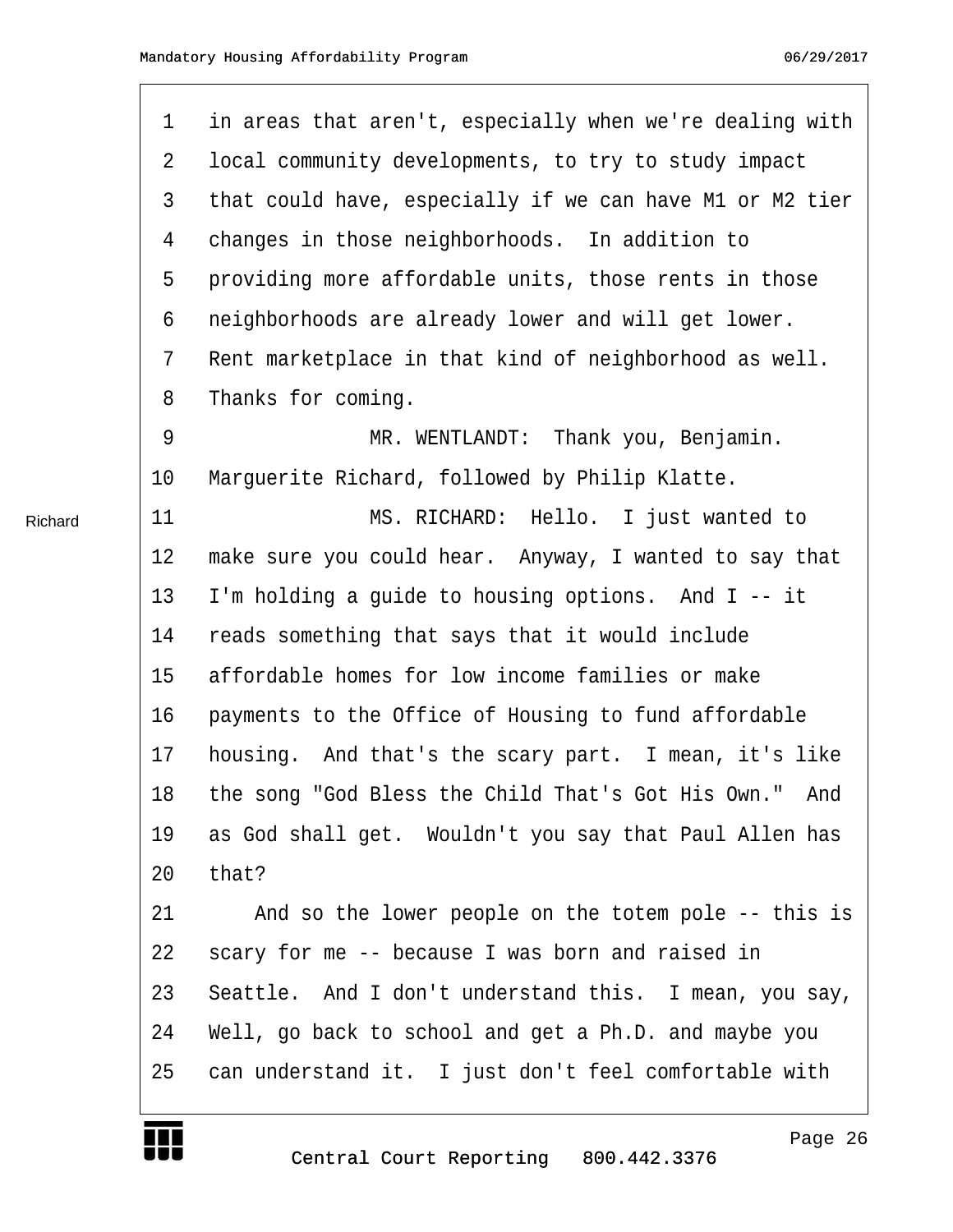| $\mathbf 1$ | anything that's attached to saying affordable. When I    |
|-------------|----------------------------------------------------------|
| 2           | hear all the people -- they call them whiners -- that    |
| 3           | come to the council meetings and say there is no such    |
| 4           | thing because people are being priced out. Are they      |
| 5           | liars, or are they telling the truth?                    |
| 6           | I'm really getting fixated on this stuff. And it's       |
| 7           | causing me trauma because I'm black and I know a lot of  |
| 8           | black people happened to -- like the woman was saying -- |
| 9           | displaced. African town. I mean, where is it? They       |
| 10          | say it's all there, but I'm running out of time, as      |
| 11          | usual. Two minutes, then we get told what to say.        |
| 12          | That's not fair, either.                                 |
| 13          | But I'm saying there needs to be some more               |
| 14          | discussion about this because this is scaring the heck   |
| 15          | out of me. And I'm saying for those that don't have a    |
| 16          | Ph.D. They probably are in their homes right now         |
| 17          | bouncing off the walls, if we could put a camera up in   |
| 18          | there and see what's going on up in there.               |
| 19          | MR. WENTLANDT: Thank you, Marquerite.                    |
| 20          | Philip Klatte followed by Bonnie Williams.               |
| 21          | MR. KLATTE: Hi, my name my Philip Klatte.                |
| 22          | I grew up in the Roosevelt neighborhood and I live       |
| 23          | currently in Wallingford. First I want to thank you      |
| 24          | guys. I understand your end of the table is a difficult  |
| 25          | place to be sometimes in public meetings.                |
|             |                                                          |

W

Klatte

Page 27

http://www.yeslaw.net/help

net/help Law. res1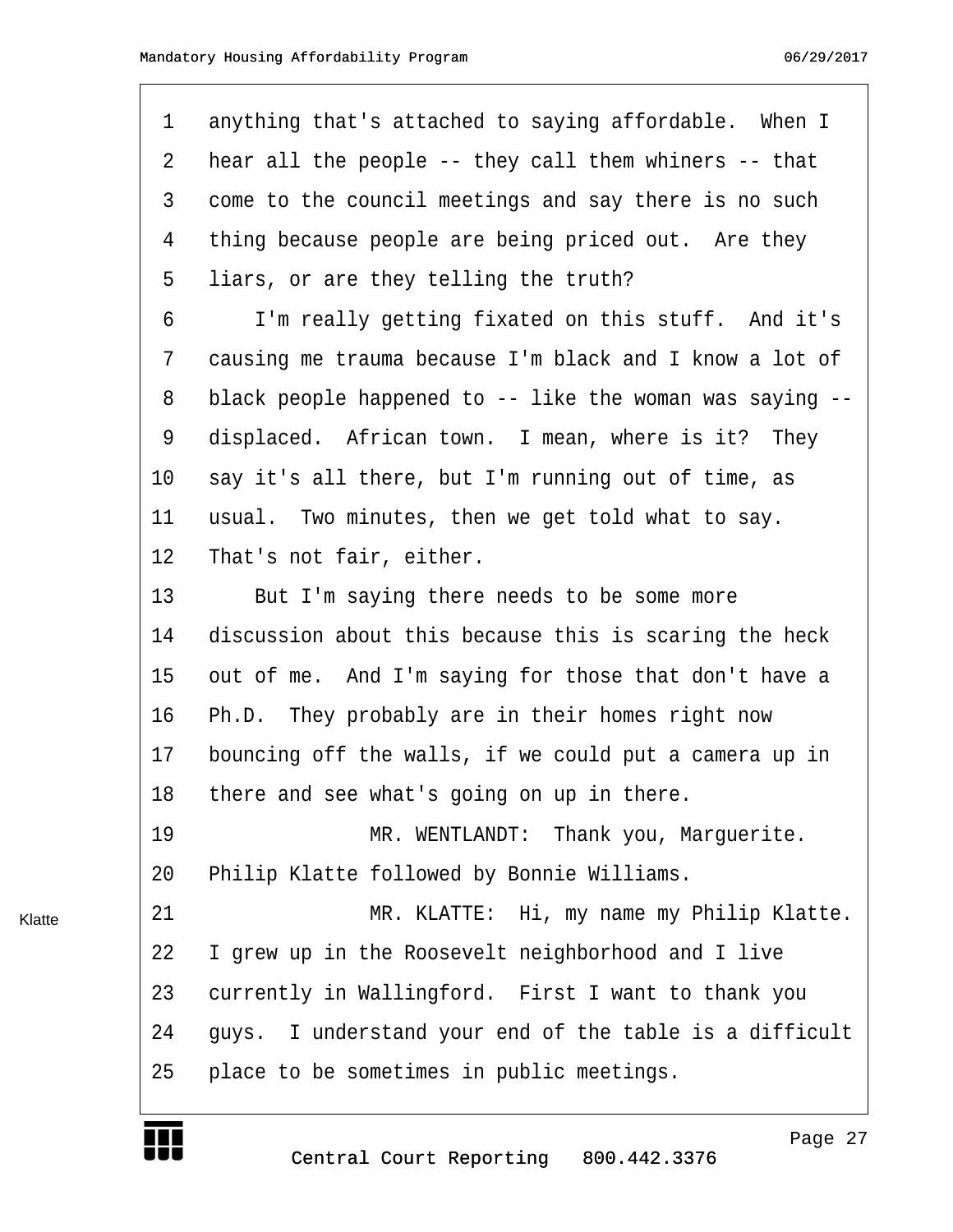1 First, I want to say that the comment period on this 2 EIS is entirely inadequate. As she pointed out, this is 3 a hugely complex document. I have barely gotten into 4 one section of it, much less the appendices. And if 5 you're looking for gaps, you need to actually be looking 6 at materials outside of it.

7 The fact that this is the last oral comment period, 8 and we only have three more weeks to do written, when we 9 need to be learning from each other, even just what to 10 focus on in terms of discussing the EIS, is shocking. 11 And it's wholly inadequate. The people who wrote it had 12 a full-time job and could do it during the time. The 13 people that are reading it are trying to do it at night.

14 · · Secondly, the EIS really has no meaningful 15 alternatives. It has the grand bargain and the grand 16 bargain. There are some fundamental misunderstandings 17 about Seattle in terms of the entire government thinks 18 that single-family housing is single families. I grew 19 up in a house where we rented rooms in our house. There 20 were more people not part of our family living in it 21 than there were people in our family.

22 Our current block in Wallingford has more places 23 with rental space in them than not. The people who are 24 · working at the day cares in our area are people who are 25 renting rooms in these houses.



Page 28

http://www.yeslaw.net/help

1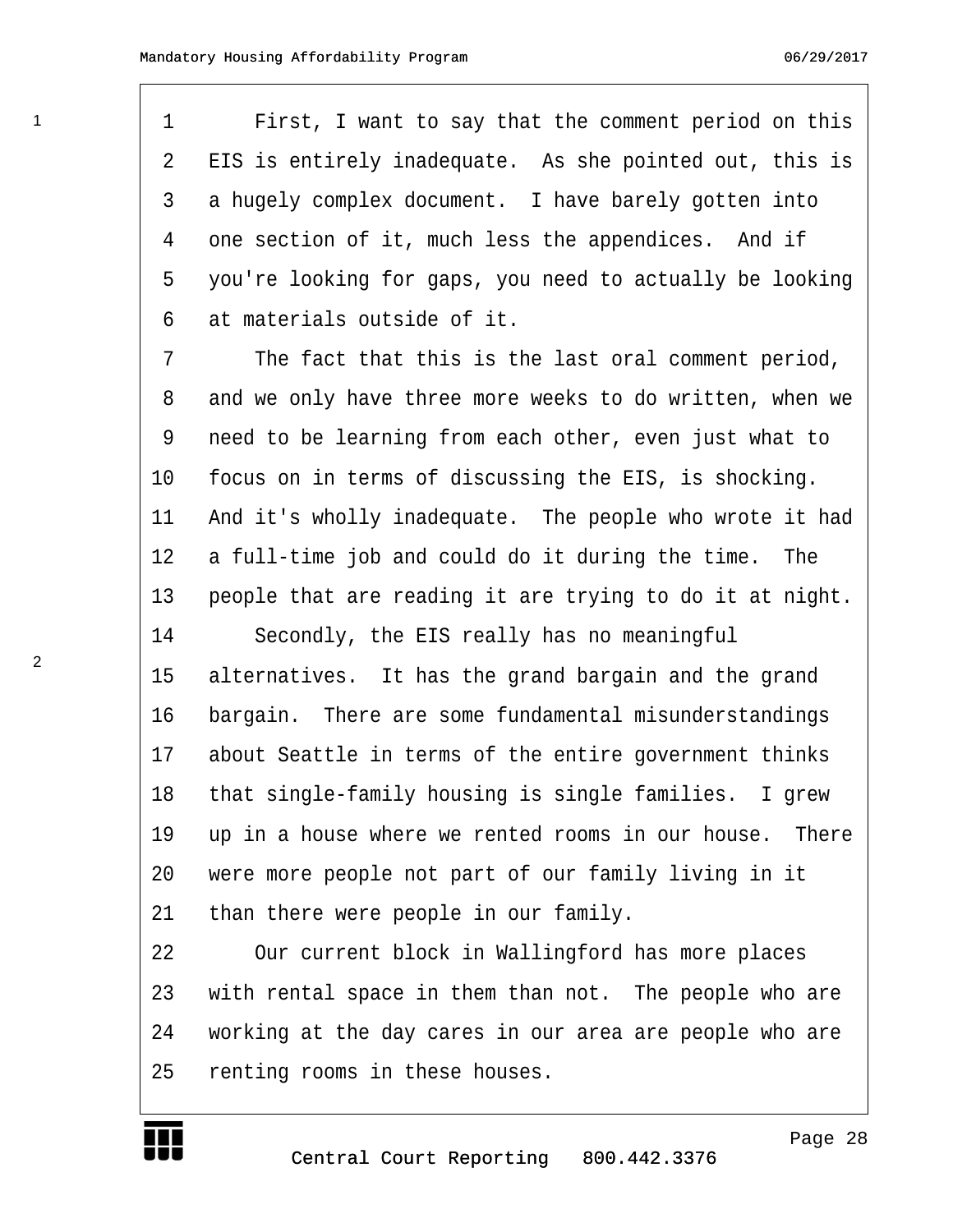2

 $\Gamma$ 

Williams

1

₩

| $\mathbf 1$ | The analysis of the single -- the proper analysis of     |
|-------------|----------------------------------------------------------|
| 2           | single-family houses and their ability to be a sponge to |
| 3           | soak up more people, including with grandmother or       |
| 4           | mother-in-law apartments, et cetera, is not analyzed.    |
| 5           | Transportation. Lower-income people need to worry more   |
| 6           | about being in the gig economy and having cars to do     |
| 7           | insta-cars, having ride shares, ride share companies     |
| 8           | have people circling around on the streets so there is   |
| 9           | actually more people driving on the streets when you     |
| $10 \,$     | restrict parking and have people using ride share.       |
| 11          | MR. WENTLANDT: Thank you, Philip.                        |
| 12          | Bonnie Williams followed by David Ward.                  |
| 13          | MS. WILLIAMS: Hi. Good evening. I have                   |
| 14          | been following this process very closely and Geoff has   |
| 15          | joked with me because I'm down here all the time and     |
| 16          | never was before.                                        |
| 17          | But I agree that the EIS draft needs to have more        |
| 18          | time for people to look at it. I don't think it is a     |
| 19          | good thing to be looking at it in isolation. We have     |
| 20          | tried to form a group in our neighborhood to study it    |
| 21          | together because it's really hard to understand this     |
| 22          | much very quickly. And when you talk about things and    |
| 23          | understand them better, somebody might clarify for you   |
| 24          | or vice-versa.                                           |
| 25          | Anyway, of the three alternatives, which that part       |
|             |                                                          |

Page 29

http://www.yeslaw.net/help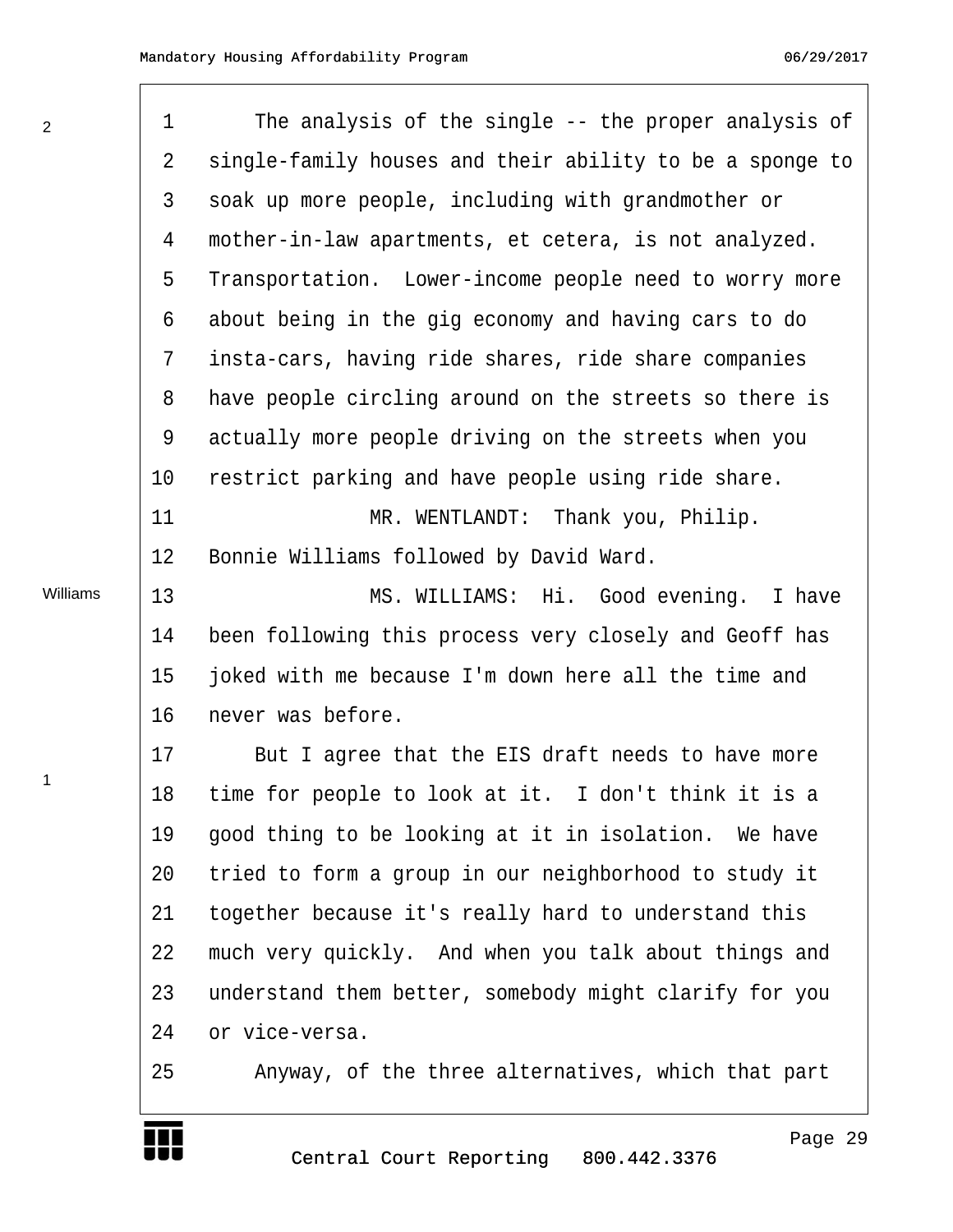1 I've read, I think that Alternative 1 actually is the 2 best because there are 224,000 existing -- space for 3 bousing in Seattle. It doesn't mean that growth stops 4 because you use this. Growth continues. No one thinks 5 that growth is going to stop.

6 · · · The upzones are a giveaway in the grand bargain. I 7 have never supported the grand bargain. I think of 8 backroom deals. When you are mayor of Seattle, you have 9 · no business setting up something that can be challenged 10 in court, and that this program can fall apart if it is 11 challenged in court. And what do they do with the 12 upzones if it's already gone into play? It's very 13 unfair to be in that situation. It also costs money to 14 go to court to fight. And who pays for that but the 15 public?

16 · · · · Alternatively, the giveaways in the grand bargain 17 are upzones, greater height, bulk, FAR, covering more 18 ground. We lose setbacks. We lose yards. We lose 19 trees. We lose family housing because what's being 20 built right now is small one-bedrooms, not so many three 21 bedrooms. People still want that.

22 Single-family homes have stood the test of time. 23 They have stabilized neighborhoods. They have kept the 24 crime rates down. They should not be eliminated. I 25 think that that is a big mistake for Seattle --



Page 30

http://www.yeslaw.net/help

2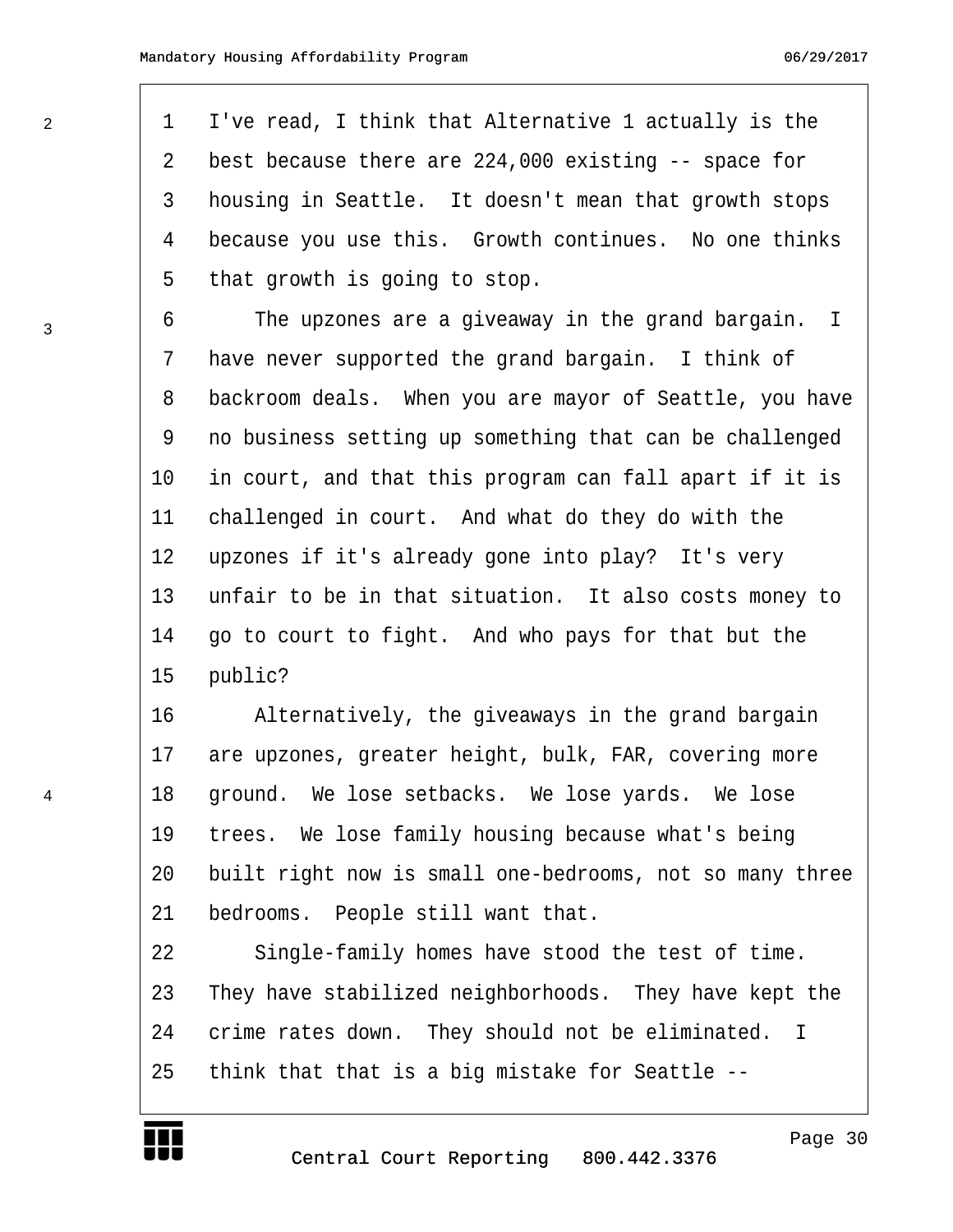| $\mathbf 1$    | MR. WENTLANDT: Thank you, Bonnie.                        |
|----------------|----------------------------------------------------------|
| $\overline{2}$ | MS. WILLIAMS: -- market in the country.                  |
| 3              | We don't need to incentivize market rate housing.        |
| 4              | MR. WENTLANDT: David Ward followed by                    |
| 5              | Natalie Williams.                                        |
| 6              | MR. WARD: It is critical to extend the                   |
| 7              | time to respond to the EIS. I take this stupid book      |
| 8              | with me everywhere. This doesn't even include the        |
| 9              | appendices. There is also 81 additional references,      |
| 10             | which are an additional thousands of pages. A couple of  |
| 11             | us met with Geoff Wentlandt who is the coordinator for   |
| 12             | the MHA environmental impact statement. And a lot of     |
| 13             | the things that we asked for were not included in the    |
| 14             | DEIS.                                                    |
| 15             | Broader action and no action alternatives: The City      |
| 16             | is only considering two action alternatives, both in     |
| 17             | which include the upzones with proposed increase in      |
| 18             | height and floor areas. None of the alternatives         |
| 19             | reflected the growth proposals of the neighborhood plans |
| 20             | in any urban village.                                    |
| 21             | We requested that you use alternatives that use          |
| 22             | 15 percent, 20 percent, 25, and 30 percent affordable    |
| 23             | housing. You rejected 25 percent and you have not done   |
| 24             | any of the others.                                       |
| 25             | We suggested that you use policy solutions suggested     |

Ward

1

2

₩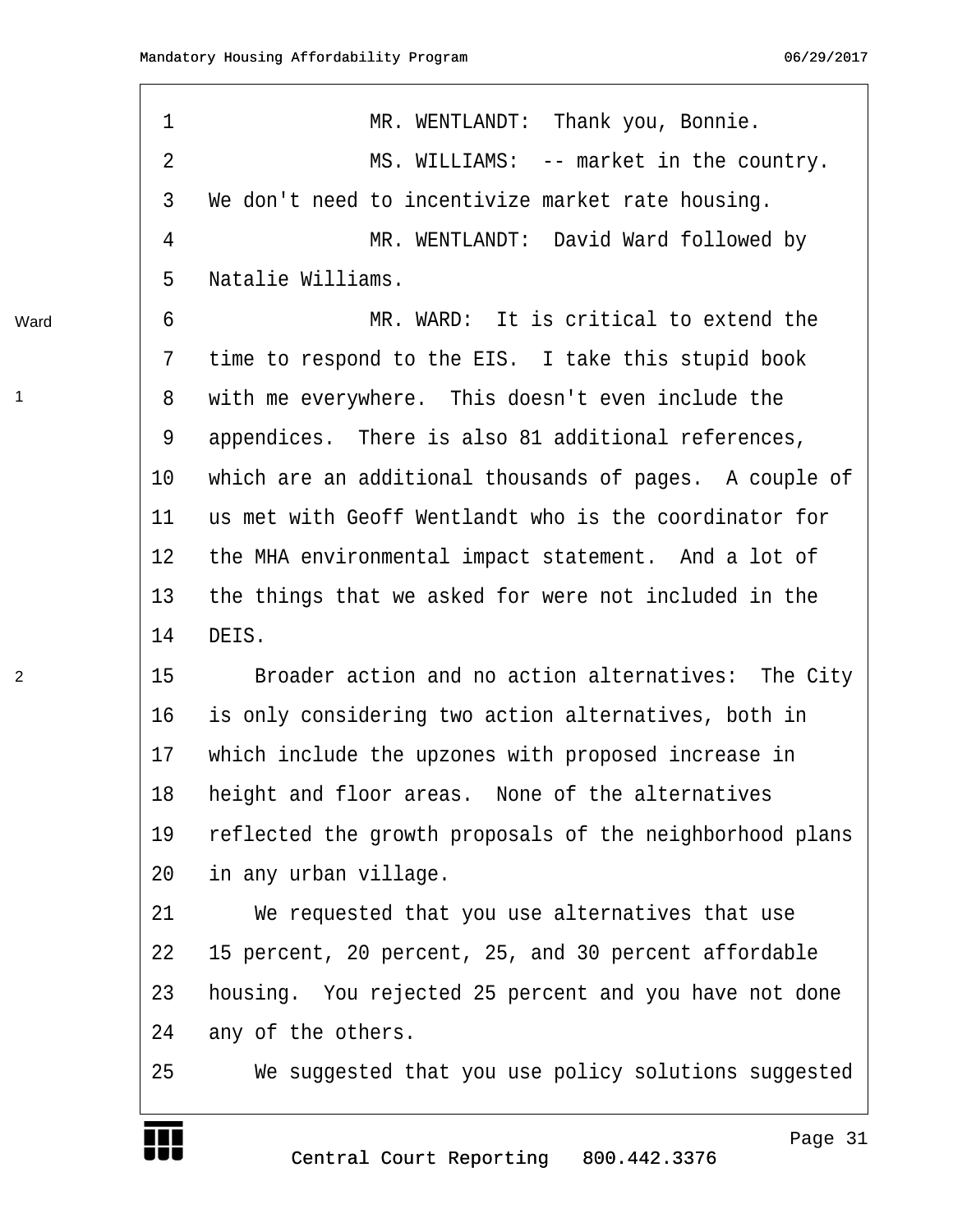1 in solutions to Seattle's housing emergency. Those were 2 on not included and there are over 50 recommendations in 3 there that should be included that would help 4 affordability tremendously. 5 · · · Include all the projects that were currently in the 6 pipeline where the projected plans are permitted. I 7 have examined the City's SDCI records and have found 8 over 80,000 units that fit these stated categories, and 9 an additional 5,000 in single-family units. That's 10 90 percent. That's more than the Alternative 1 and 11 90 percent of the Alternatives 2 and 3. 12 The current situation for a baseline in the 13 following issues: Affordability, transportation, 14 environment, and public services. Without a full 15 accounting of the current situation, it's difficult to 16 look at the future. And include the impacts of 17 institutional overlays. 18 • • And then since the DEIS has been issued, 90 percent 19 of the units built recently have been luxury units. 20 What's the impact on the cost of housing and economic 21 racial equity of having all these luxury units built. 22 The DEIS does not assess the impacts outside of 23 urban villages. And a large portion of the affordable 24 bousing currently, and in the future, will be 25 • multifamily tax exemption, which expire for each project

3

4

5

6

Page 32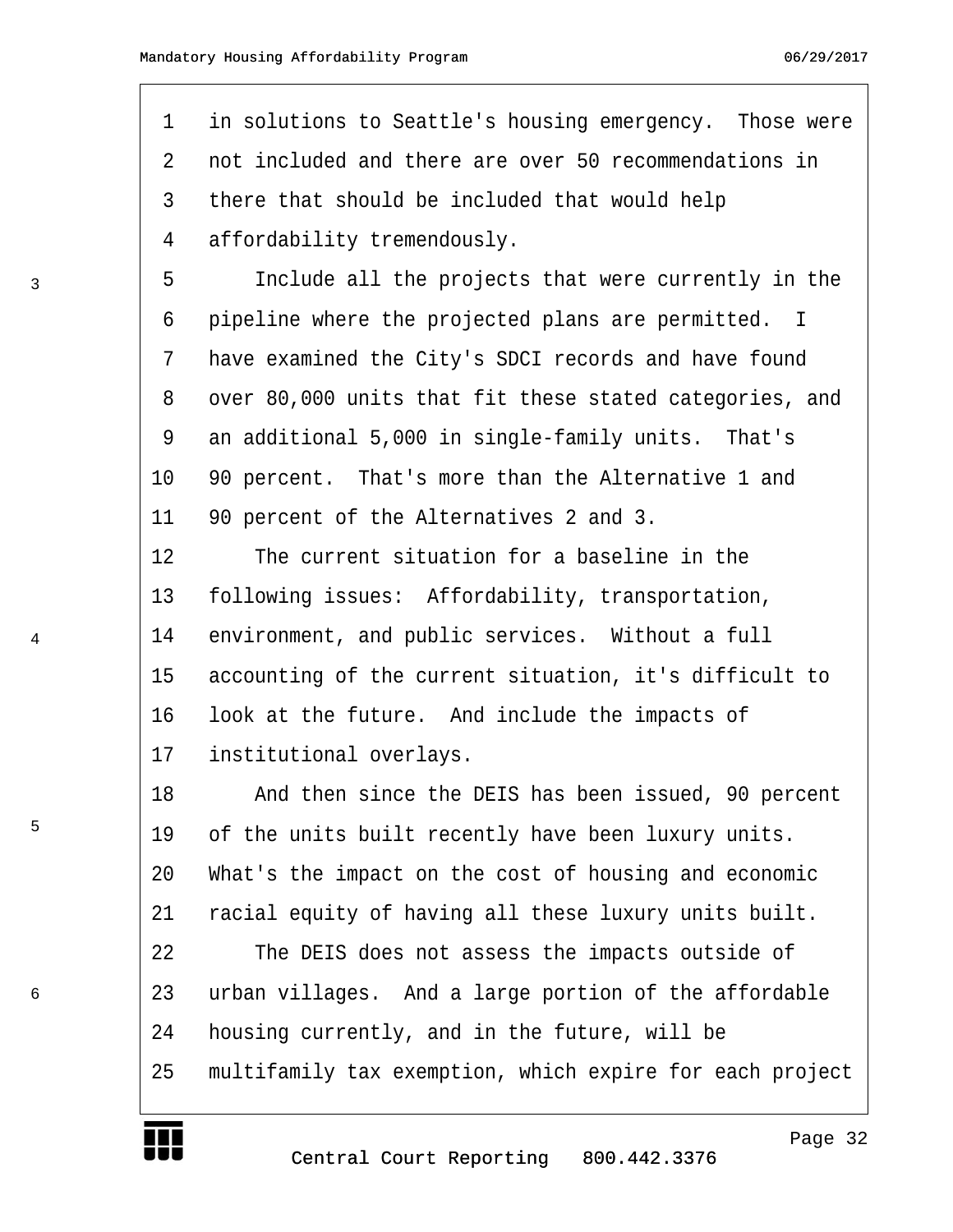1 after 12 years. What's the economic impact on housing 2 prices and displacement once those expire? 3 The MR. WENTLANDT: Natalie Williams followed 4 by Deb Barker. 5 · · · · · · · · · MS. WILLIAMS: · My name is Natalie 6 Williams. I'm an engineer at the Boeing Company and my 7 comment addresses how we can focus to improve the 8 analysis in the CIS. 9 My reading of this document found no comparative 10 analysis presented. I believe comparative analysis 11 presents the existing situation versus the resulting 12 proposal. 13 • • An appropriate assessment would document the 14 existing public views, sunlight, direct sunlight to the 15 sidewalk, existing shadow effects, and then assess and 16 present the loss of public use, the loss of direct 17 sunlight to the sidewalk, measured at the same place on 18 the same date. And that can all be simulated. And it 19 would show the increased shadow to all impacted public 20 spaces, including as much as two blocks away for these 21 new high rise MF and NC proposals that we're seeing for 22 the first time in this DEIS. 23 This is not presented in the DEIS and therefore this 24 assessment is inadequate. On page 1.23, in the same 25 section, I think it's 3.3 aesthetics, there is Williams



1

Page 33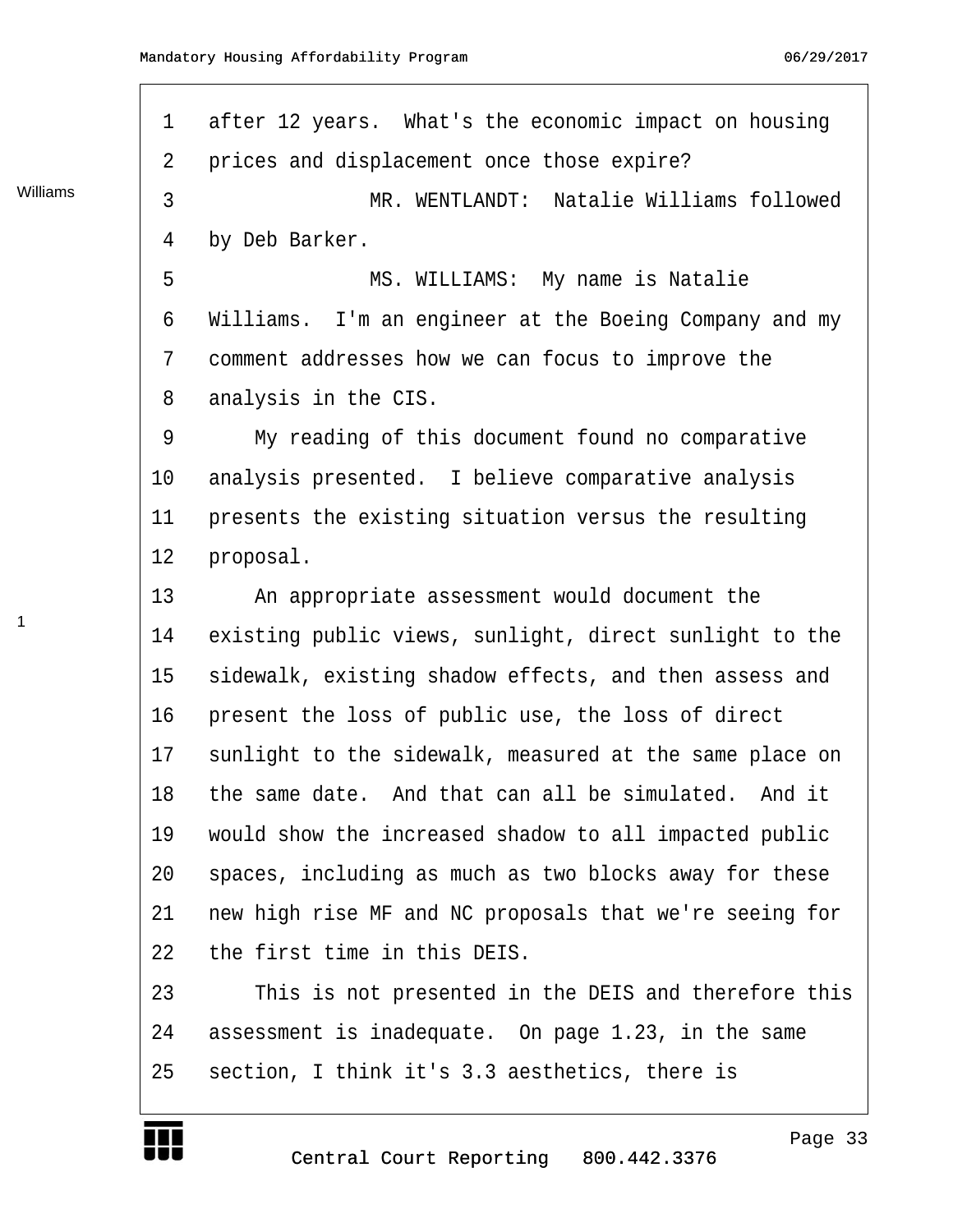1 discussions of hypothetical measures that could be 2 implemented. There is no quantitative analytical plan 3 for adopting these measures. Therefore, this program 4 shall fall short of an assessment which would include 5 this.

6 These topics have been included in neighborhood 7 guidelines in urban village plans, and not incorporated 8 into these proposals.

9 These heights are in violation of the neighborhood 10 plan and they are now more so in more violation with 11 these newly introduced heights that were undiscussed and 12 previously undisclosed. For the assessment to introduce 13 a concept of working with neighborhood roofs, and then 14 not include a strategy that includes a schedule to 15 reconcile the neighborhood plans, is not an assessment. 16 · · · · · · · · · MR. WENTLANDT: Thank you, Natalie. Deb 17 Barker followed by Brooke Best.

18· · · · · · · · ·MS. BARKER:· I'm commenting as president 19 of the Morgan Community Association, which represents 20 the Morgan Junction urban village. No. 1, extend the 21 DEIS comment period by no less than 45 days. This is 22 critical since the DEIS proposes height increases much 23 larger than those depicted in the MHA documents for 24 Morgan Junction urban village, and Morgan Junction needs 25 more time to analyze -- analyze -- this anomaly.

Barker

1



Page 34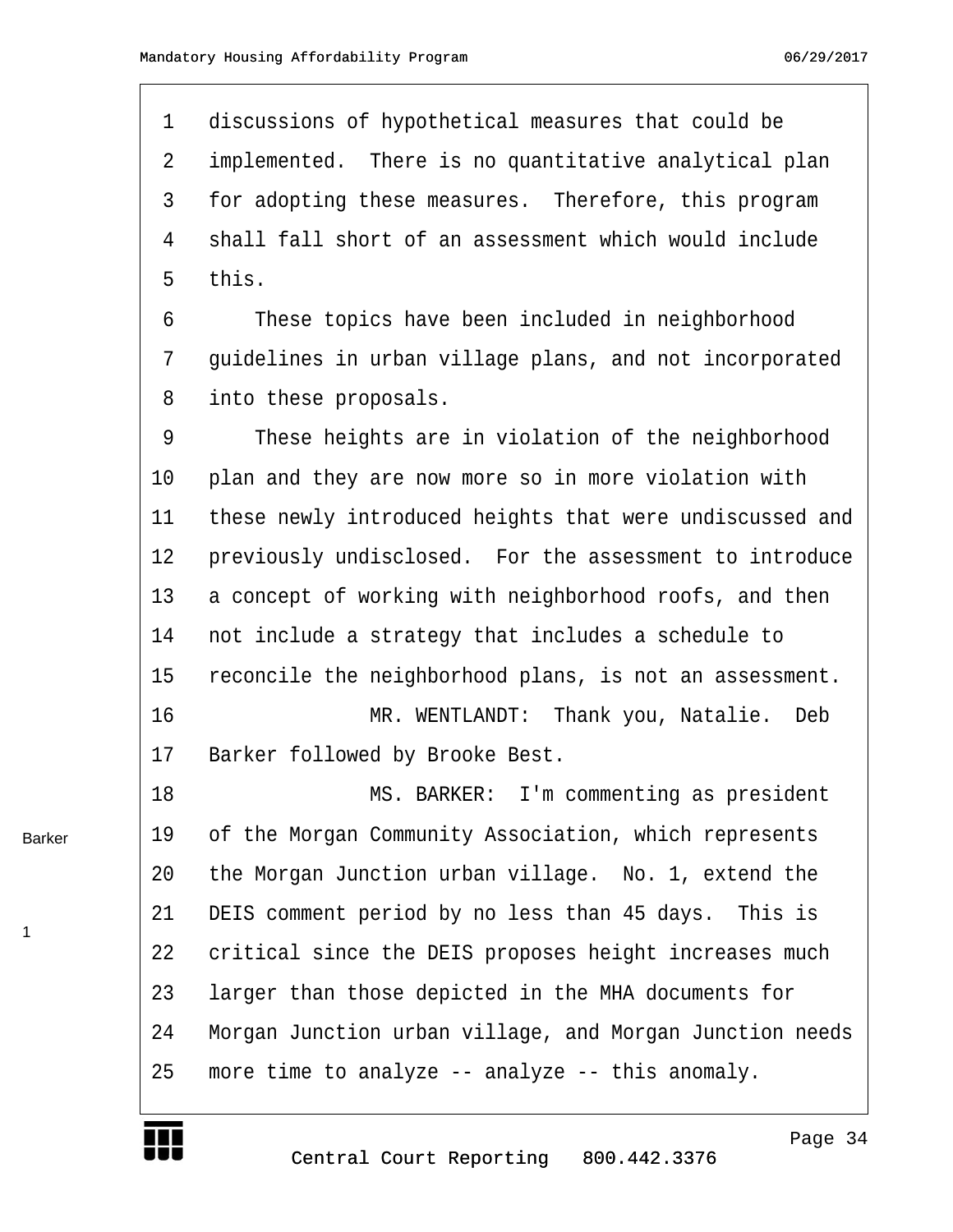2

3

4

Best

| 1  | Two, we commented about the portions of the pre-EIS      |
|----|----------------------------------------------------------|
| 2  | that are in conflict with the Morgan Junction            |
| 3  | neighborhood plan. And our neighborhood plan, which      |
| 4  | actually created the urban village, was developed with   |
| 5  | extensive public outreach and neighborhood               |
| 6  | participation. We requested that the City address these  |
| 7  | comments -- rather these conflicts -- at the             |
| 8  | neighborhood planning level to no avail.                 |
| 9  | My question is: How will the EIS reconcile the fact      |
| 10 | that Alt 2 and Alt 3 are in conflict with the existing   |
| 11 | urban village neighborhood plan.                         |
| 12 | No. 3, the DEIS assigns Morgan Junction tall and         |
| 13 | taller alternatives to its affordable housing goals with |
| 14 | no guarantee that our community will ever see any of     |
| 15 | that affordable housing.                                 |
| 16 | Residents of Morgan Junction have alternatives that      |
| 17 | don't fit into the one-size-fits-all urban village       |
| 18 | formula, because we do want affordable housing in our    |
| 19 | community. Why weren't our alternatives incorporated     |
| 20 | into the DEIS?                                           |
| 21 | Lastly, on a personal note, I personally support         |
| 22 | Alt 1 for the Morgan Junction urban village. Thank you.  |
| 23 | MR. WENTLANDT: Thank you, Deb.                           |
| 24 | Brooke Best next and then Velma.                         |
| 25 | MS. BEST: I'm Brooke Best, and I'm here                  |
|    | Page 35<br>Central Court Reporting 800.442.3376          |

http://www.yeslaw.net/help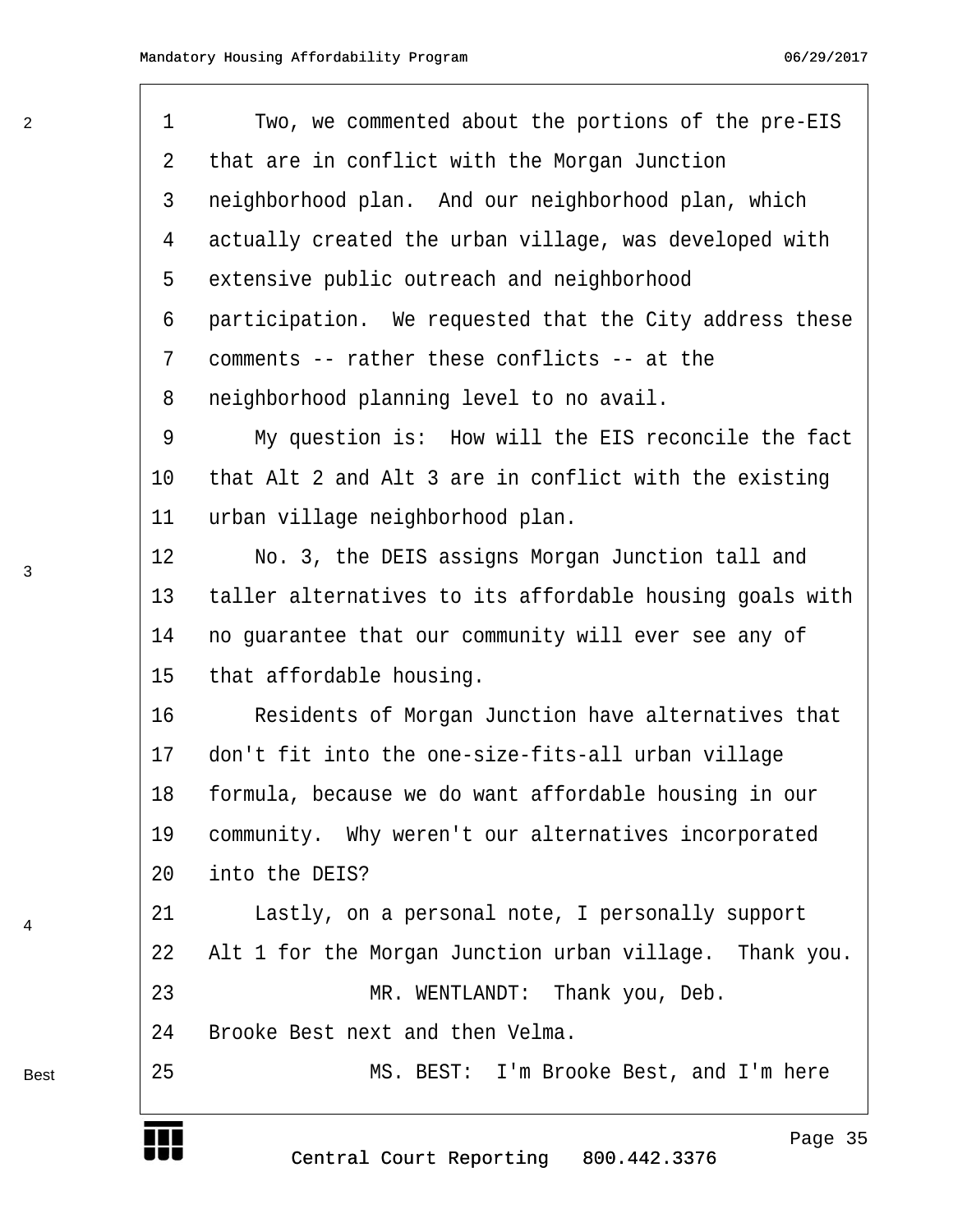| 1  | on behalf of Historic Seattle. Historic Seattle, since   |
|----|----------------------------------------------------------|
| 2  | 1974, has advocating for thoughtful and meaningful       |
| 3  | preservation and rehabilitation of historic buildings,   |
| 4  | and as our mission states, the creation of a more        |
| 5  | livable envircnnont                                      |
| 6  | We brought back life to threatened and neglected         |
| 7  | historic properties throughout Seattle, several of which |
| 8  | provide affordable housing. Bell Boy, Vic Row,           |
| 9  | Heg/Phillips are some of our properties.                 |
| 10 | Historic Seattle shares the City's concern about the     |
| 11 | lack of affordable housing. We have done a number of     |
| 12 | events to address the issue of affordable housing and    |
| 13 | historic preservation, including a community forum with  |
| 14 | the city staff.                                          |
| 15 | Here are some ways that historic preservation and        |
| 16 | affordability intersect: Older buildings provide a       |
| 17 | diversity of housing types. Research has shown they      |
| 18 | perform better in terms of environmental, economic, and  |
| 19 | social metrics. Older, smaller buildings tend to         |
| 20 | provide more units of affordable rental housing than     |
| 21 | taller newer developments.                               |
| 22 | Older neighborhoods, as you heard in other public        |
| 23 | comments, contain hidden density from Boston's north end |
| 24 | to Miami's Little Havana. It has been demonstrated       |
| 25 | human scale neighborhoods with older fabric are the      |



Page 36

http://www.yeslaw.net/help

net/help Law. res1

1

3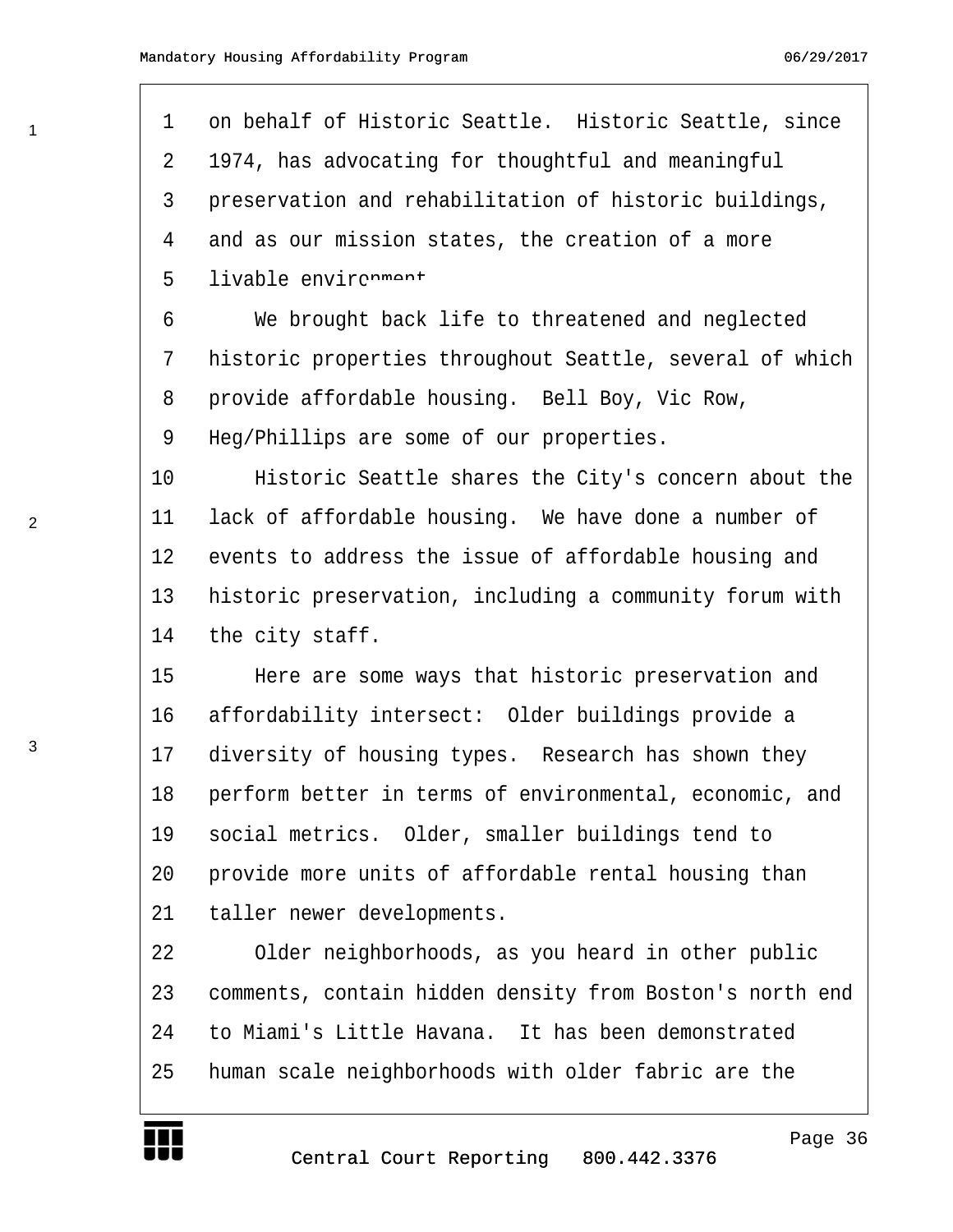<span id="page-36-0"></span>1 missing middle of cities and can achieve surprisingly 2 high population densities.

3 I'm going to jump to the DEIS now and just make it 4 really simple. Historic resources analysis is woefully 5 inadequate and does not include any actual analysis or 6 details, and it does not address potential impacts to 7 historic resources. The EIS must be comprehensive, 8 thorough, and accurate. The mitigation measures that 9 are included are not mitigation measures. It only 10 includes what's already in place, such as comp plan 11 policies, landmarks process, survey, and inventory 12 efforts. A lot more needs to be done. It should 13 include an examination of the neighborhoods --14· · · · · · · · ·MR. WENTLANDT:· Thank you, Brooke. 15· · · · · · · · ·MS. BEST:· Thank you. 16· · · · · · · · ·MR. WENTLANDT:· Velma Henry, followed by 17 Toby Fremont. 18· · · · · · · · ·MS. HENRY:· My name is Velma Henry.· I've 19 lived in the Othello Brighton neighborhood for over 20· ·50 years.· And when I moved there, there were no 21 sidewalks, no paved streets. But we moved there because 22 of the space where our children could grow up and be 23 safe and have a place to play outdoors instead of 24 crowded apartments. 25· · · ·And that was back in the day, but now we are modern



4



Page 37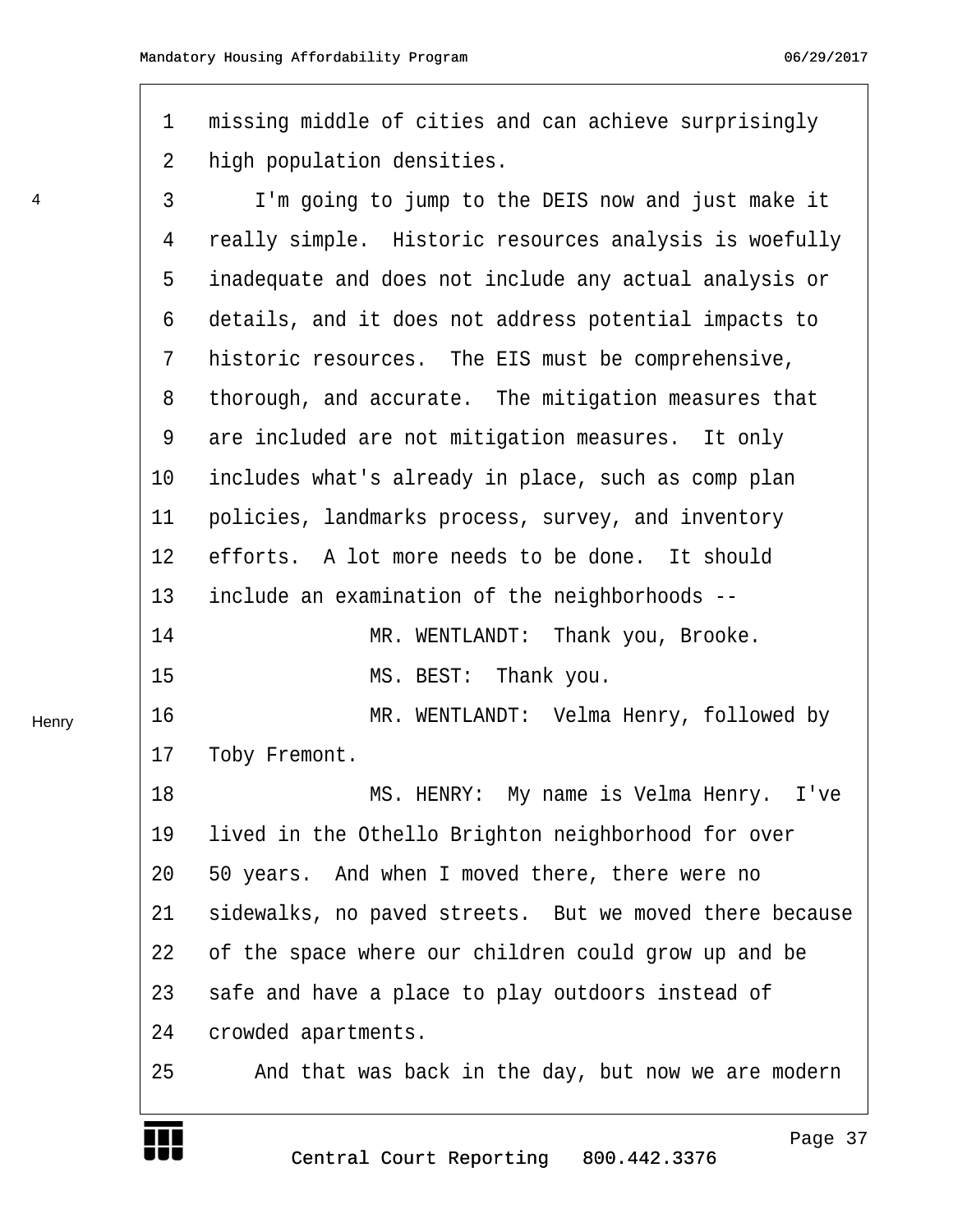<span id="page-37-0"></span>1 neighborhoods. We are changing rapidly. Sometimes I 2 think it might be too rapid, but we are changing. We 3 are a compact neighborhood.

4 We've had a change with the light rail, which was 5 · scheduled to go down Rainier Avenue, changed to Martin 6 Luther King. And we fought to have it put underground, 7 but the decision was to put it at ground level. As many 8 of you have read in the paper and saw in the news, there 9 have been many accidents, with many loss of lives since 10 the light rail has come down MLK.

11 · · · · And now we come to the upzone. There are many of us 12 older citizens who have worked to make this a good 13 community, where we can live and raise our families and 14 our grandchildren can play outside in safety. And we 15 have come to the upzone, and there is a chance that our 16 property will be taken away and we will be displaced.

17 · · So we think, at this point in time, this is progress 18 and we agree with progress. We are called a diverse 19 reighborhood, and this is good also. Of the three plans 20  $-$  you have presented, 1, 2 -- and 2, and have a great high 21 risk of many displacements. So at this time, I would 22 ask you to consider taking the Othello neighborhood to 23 the least displacement alternative which is Alternative 24 3. Thank you for your attention and listening to this 25 matter.

http://www.yeslaw.net/help

1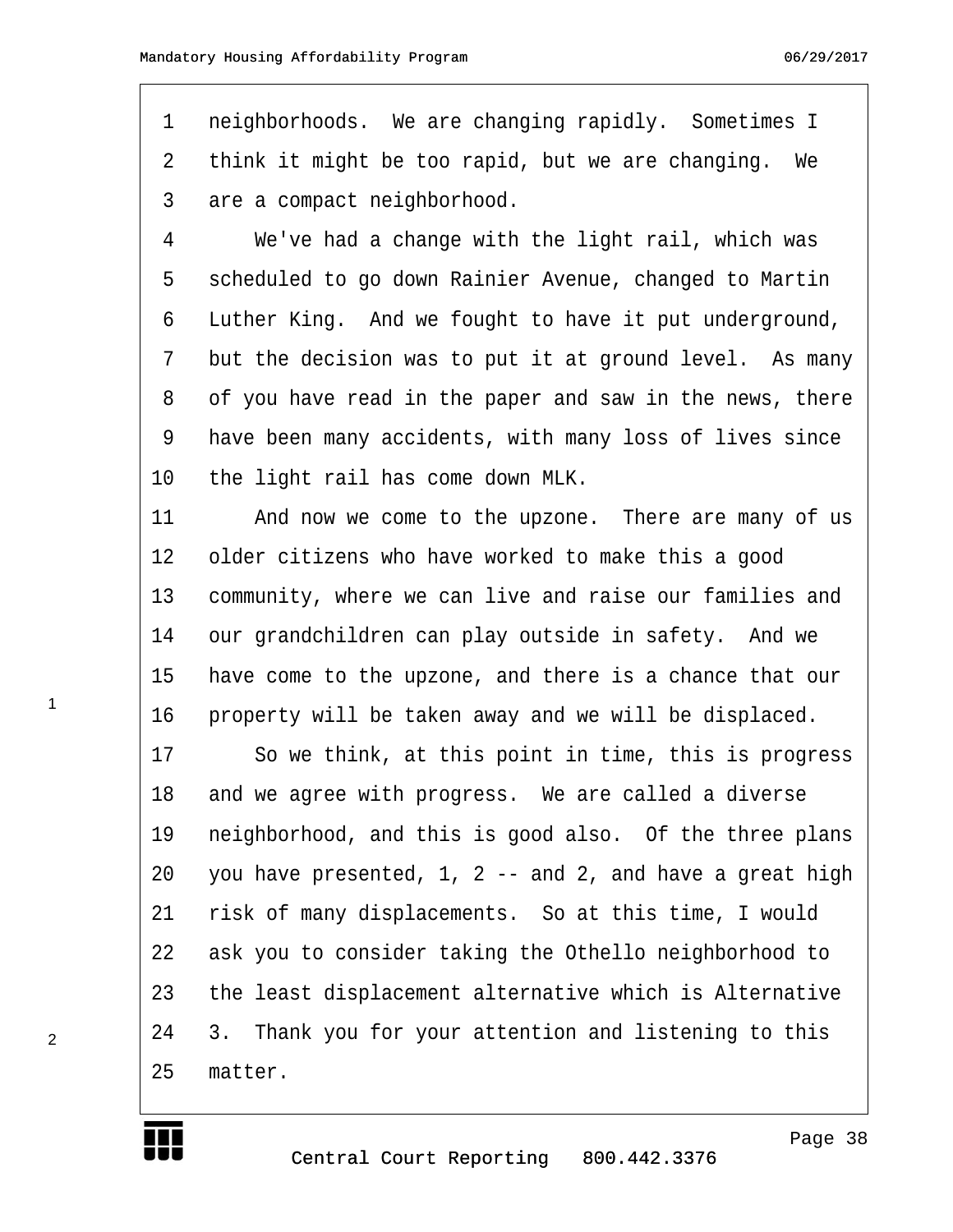Thaler

 $\Gamma$ 

1

2

3

<span id="page-38-0"></span>

| 1              | MR. WENTLANDT: Thank you, Velma.<br>Toby                 |
|----------------|----------------------------------------------------------|
| $\overline{2}$ | Fremont followed by Myani Guetta.                        |
| 3              | MR. FREMONT: I believe this hearing is                   |
| 4              | happening because the SEPA rules require it. Notice who  |
| 5              | is no longer here; neither the SEPA responsible          |
| 6              | official, I think he left, nor any of the council have   |
| 7              | bothered to show up and listen. So for those few people  |
| 8              | in the future listening to the recording of this         |
| 9              | transcript: Hello. The June 8th, 2017, DEIS for the      |
| 10             | MHA citywide urban village upzones is not an impartial   |
| 11             | discussion of environmental impacts. The premise         |
| 12             | underlying the City's proposed action is false: By       |
| 13             | giving the development interest a large gift of          |
| 14             | increased development capacity in exchange for a         |
| 15             | relative pittance for construction of subsidized housing |
| 16             | in different neighborhoods will provide a net increase   |
| 17             | in affordable housing.                                   |
| 18             | The DEIS has not adequately supported how it will        |
| 19             | actually improve the housing affordability situation for |
| 20             | middle income people in Seattle. That's not even         |
| 21             | getting to the impacts on livability. Extensive          |
| 22             | community engagement was not used to inform the DEIS.    |
| 23             | Neighborhood planning was abandoned for a focus group    |
| 24             | process with all city-selected participants. Focus       |
| 25             | groups cannot possibly provide the neighborhood specific |

http://www.yeslaw.net/help

net/help Š. res1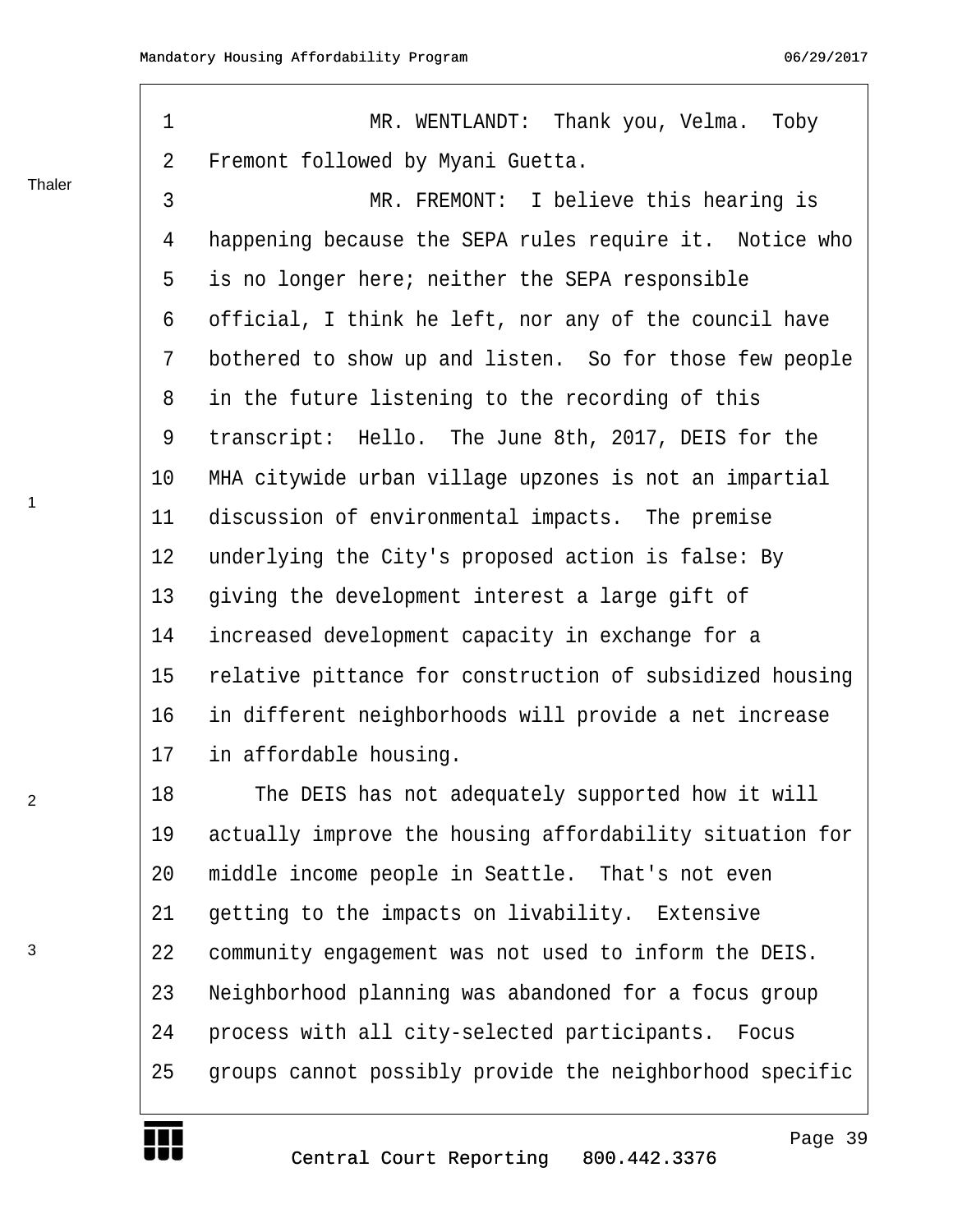<span id="page-39-0"></span>1 input required for authentic community engagement 2 required by the GMA and the impact analysis required by 3 SEPA.

4 · · · A specific: Despite repeated requests of the focus 5 groups for many people, the problems caused by the 2010 6 shift from unit-count limits to FAR in the lowrise 7 multifamily zone has not been corrected. The impacts of 8 the baseline petition are not stated and neither of the 9 two alternatives includes a significant fix. The DEIS 10 analysis of impacts is deficient in numerous areas, more 11 subject areas than I can touch on in two minutes and 12 five seconds or three more weeks. So we need an 13 extension, please. And I request that every comment be 14 printed in full and that you include specific comments 15 to each -- responses to each comment. 16 · · · · · · · · · MR. WENTLANDT: · Thank you, Toby. 17 Myani Guetta followed by Guilia Pasciuto. 18· · · · · · · · ·MS. GUETTA:· Hello, my name is 19 Myani Guetta, and I'm here representing Puget Sound 20 · Sage. Sage has been working ten years, working on 21 inclusionary zoning programs like MHA, and in principle,

22 supports MHA. We also believe that we won't truly solve

23 our housing crisis unless we both center outcomes on 24 displacement and ensure that communities most impacted 25 by displacement are actually ones driving the policy



Guetta

1

2

Page 40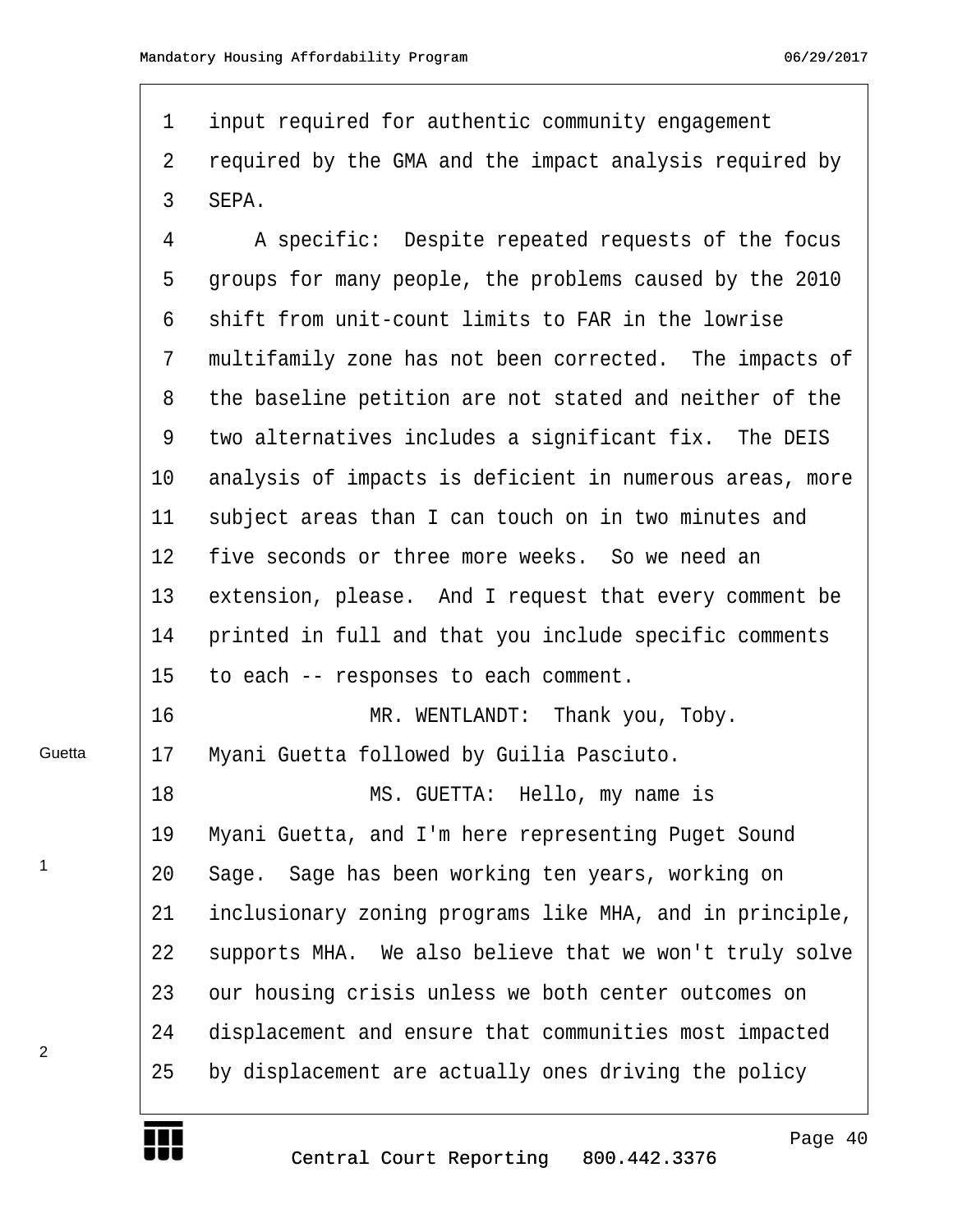<span id="page-40-0"></span>1 solutions, so communities of color and low income 2 communities.

·3· · · ·We organize the SouthCORE coalition, which is 4 comprised of over 20 community groups in the 5 Rainier Valley, organizing a shared vision of a ·6· ·community-controlled and inspired development.· Since 7 2013, SouthCORE has worked to ensure that land use 8 policies and public investment directly benefit 9 communities of color and low-income communities.

10 We have seen that the impact of speculative real 11 estate due to the light rail investment in the 12 Rainier Valley has disproportionately displaced 13 communities of color which is why we are quite dismayed 14 by the draft EIS's failure to recognize the full impact, 15 the very much racialized impact of displacement. And 16 therefore, on a fundamental level, any conclusion based 17 on the document's current analysis will certainly 18 further uphold systemic and institutionalized racism.

19 · · · · As a multi-issue organization, we draw the 20 connection between displacement, good jobs, and climate 21 change resiliency. We are also deeply concerned about 22 the lack of analysis of the impacts of the draft EIS on 23 cultural displacement. Cultural institutions play a 24 vital role for a community in crisis, whether it's a 25 · climate event, community trauma, or an economic crisis,

http://www.yeslaw.net/help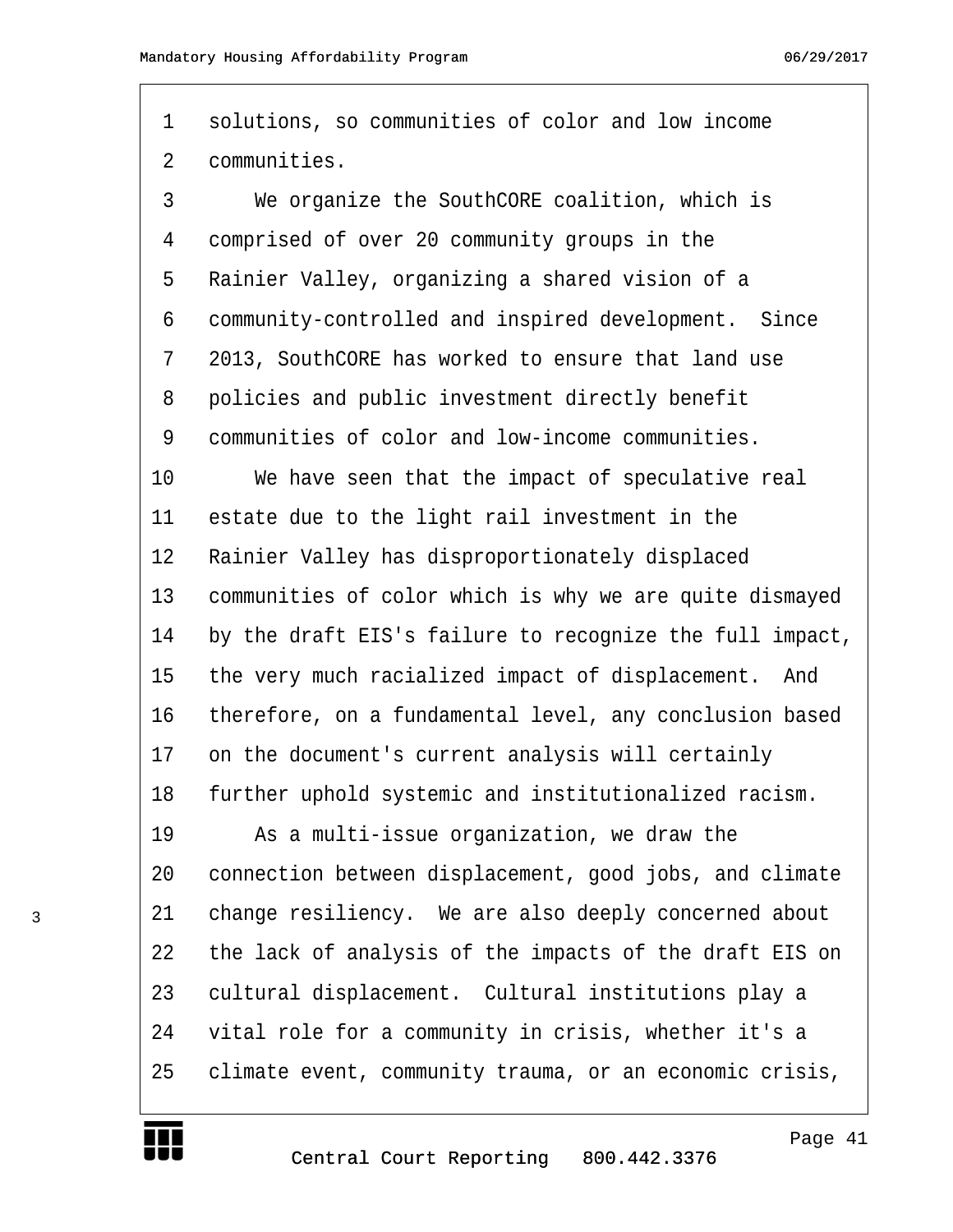<span id="page-41-0"></span>

| $\mathbf 1$ | these institutions serve as the glue that help           |
|-------------|----------------------------------------------------------|
| 2           | communities thrive in place. So without fully            |
| 3           | documenting the potential for culture displacement, this |
| 4           | analysis fails to fully account for the displacement     |
| 5           | impacts of the proposed plan.                            |
| 6           | Please look out for a letter from Puget Sound Sage       |
| 7           | detailing our analysis and feedback on the DEIS. We      |
| 8           | hope you'll consider the critical racial equity pieces   |
| 9           | that are currently missing from the document. Thank      |
| $10 \,$     | you.                                                     |
| 11          | Thank you. Guilia<br>MR. WENTLANDT:                      |
| 12          | Pasciuto followed by Amanda Sawyer.                      |
| 13          | MS. PASCIUTO: Good evening. My name is                   |
| 14          | Guilia Pasciuto, and I'm also here representing          |
| 15          | Puget Sound Sage. Like Myani said, we worked for the     |
| 16          | last year to help pass a mentoring program here in       |
| 17          | Seattle, as a tool to capture the value of increased     |
| 18          | property values and growth.                              |
| 19          | We're still working on our analysis of the DEIS,         |
| 20          | alongside our community partners, but we already         |
| 21          | recognize several key gaps in the analysis, one of which |
| 22          | Myani spoke to. We believe that limiting growth in       |
| 23          | areas of high displacement risk does not, in and of      |
| 24          | itself, mitigate displacement risk.                      |
| 25          | Over the course of the last year, we have repeatedly     |
|             |                                                          |

Pasciuto

1

L

Central Court Reporting 800.442.3376

Page 42

http://www.yeslaw.net/help

net/help Law. res1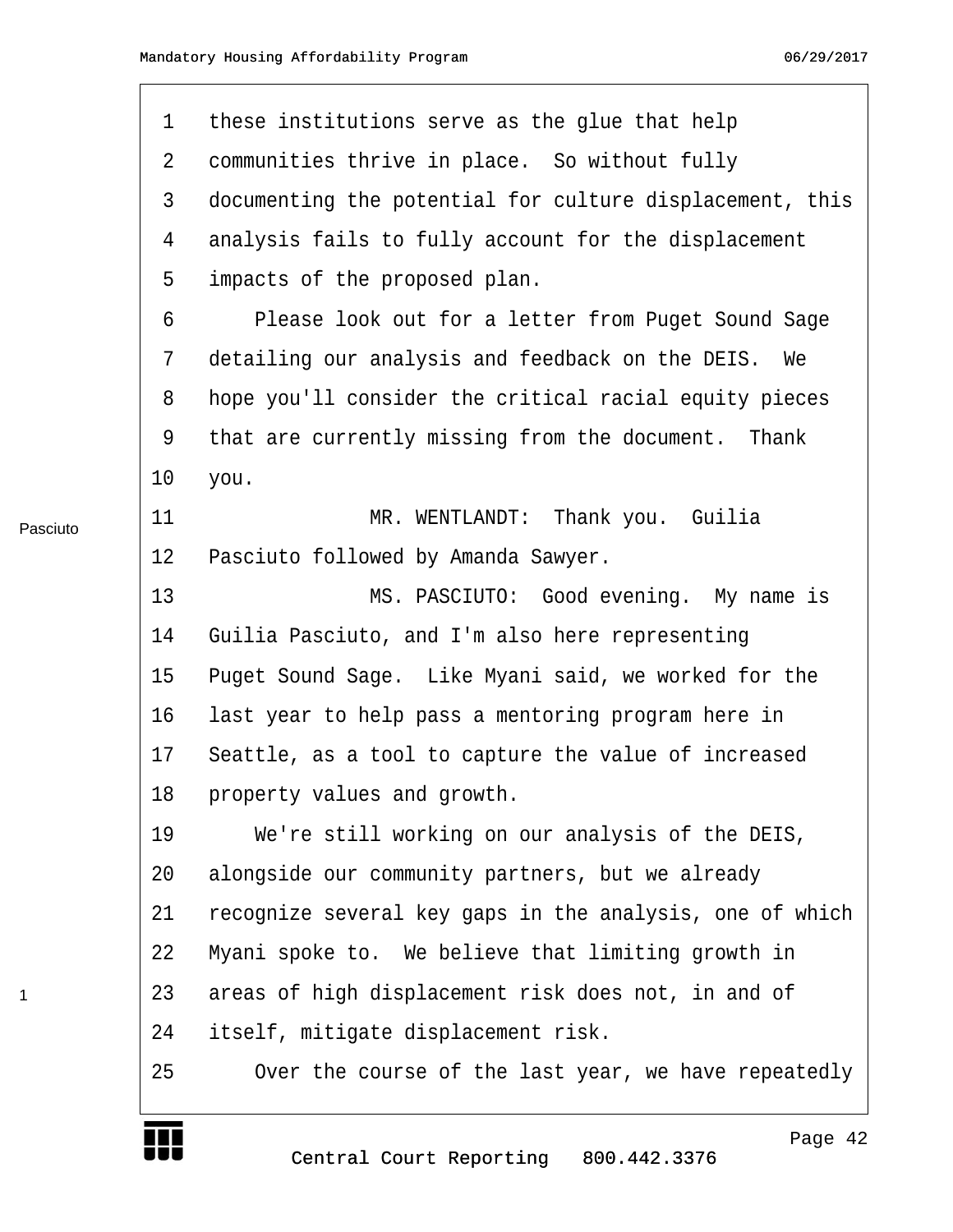<span id="page-42-0"></span>1 provided requested feedback to OPCD on how to 2 incorporate the anti-displacement framework into the MHA 3 rezones, the citywide rezones, but the EIS doesn't 4 reflect this feedback.

5 · · · · We believe that growth framework that says either we ·6· ·do grow places with high displacement risk or we don't 7 is too limited. Communities of color and low-income 8 communities deserve to be invested in, as long as it's 9 not at their own expense. We urge OPCD to expand 10 Alternative 3 or create a new alternative. What would 11 it look like to reexpand the rezone boundaries, but 12 limit tight increases? What would it look like to 13 increase the percentages marginally in neighborhoods 14 with high-displacement risk? We will be sending a 15 letter and hope to be talking with you. Thank you. 16· · · · · · · · ·MR. WENTLANDT:· Thank you, Giulia. 17 Amanda Sawyer followed by Susan Ward. 18 MS. SAWYER: Hi, I'm Amanda Sawyer from 19 the West Seattle Junction JuNO Association. I also 20 support an extended comment period for the draft and

Sawyer

1

http://www.yeslaw.net/help



21 final EIS. I feel each section leads you down a rabbit

22 · hole of comp plans and regulations. I'm learning way

24 · · I also believe that having 20-plus urban villages

25 evaluated in a single draft EIS is not sufficient,

23 more than I thought I would.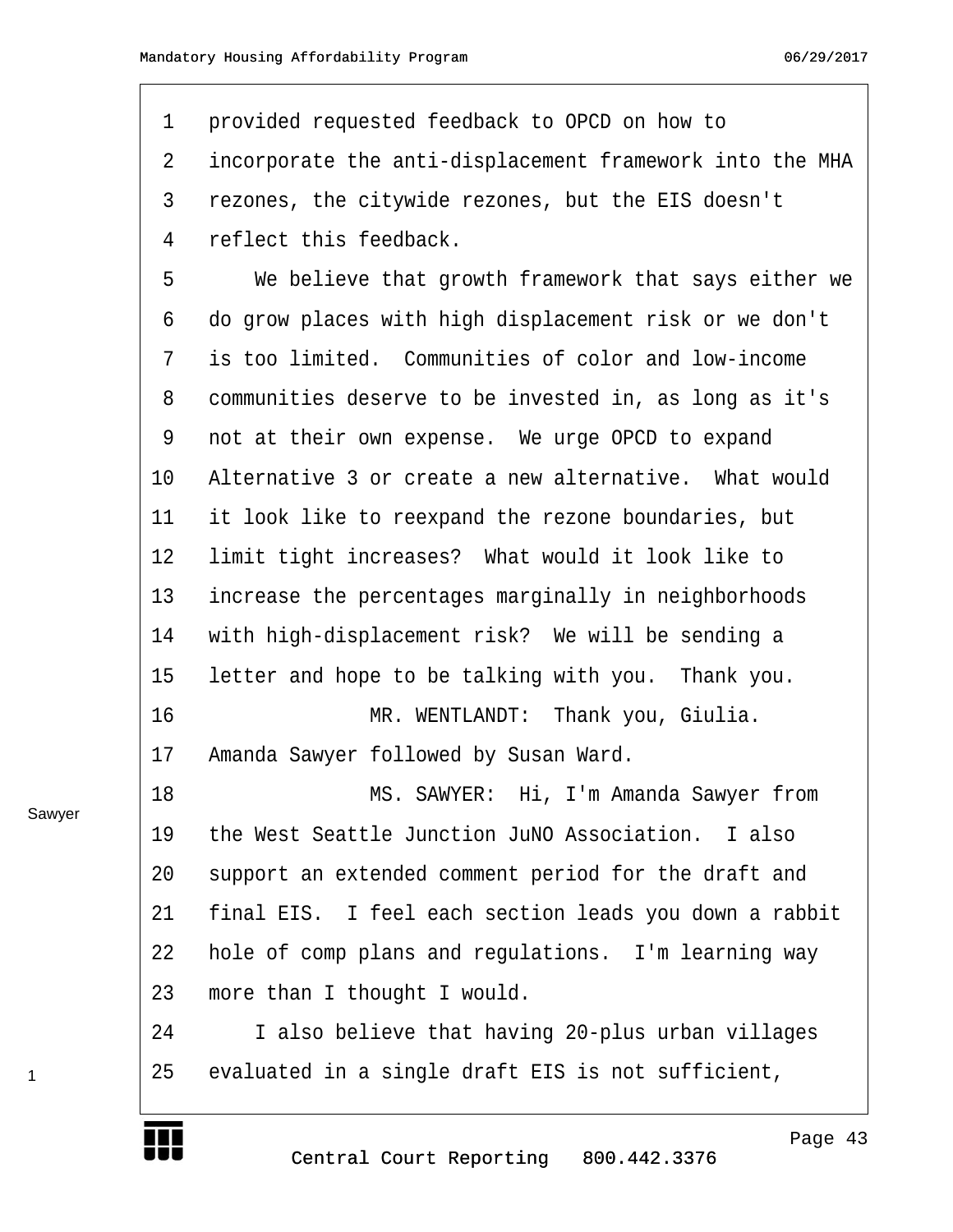<span id="page-43-0"></span>1 one-size-fits-all solution for each unique urban 2 village, with their unique issues and traffic, 3 topography, you know. One-size-fits-all isn't the right 4 approach.

5 T would also like to point out that mitigation often 6 doesn't seem achievable or even based in reality. For 7 example, design review in the land use section is noted 8 as a tool for mitigation. And the design review process 9 is being changed to exclude a lot of LR projects from 10 design review or community input. So that, as a 11 mitigation tool for the community, isn't relevant.

12 Open space mitigation is to ask developers to impose 13 impact fees, asking them to put public open spaces on 14 their development projects. And these are the same 15 developers that don't have enough money to provide more 16 than 2 or 7 or 9 percent of affordable units. So I 17 don't think that that's really plausible they are going 18 to put public open space on their projects.

19 · · · And affordable units in our urban villages have been 20 throughout mitigation, and there is no guarantee that 21 affordable units will remain in the urban village, and 22 to me that isn't a community.

23 · · · Please do look at individual urban villages and 24 their unique issues. Please come up with real 25 mitigation solutions. After all, real people live in

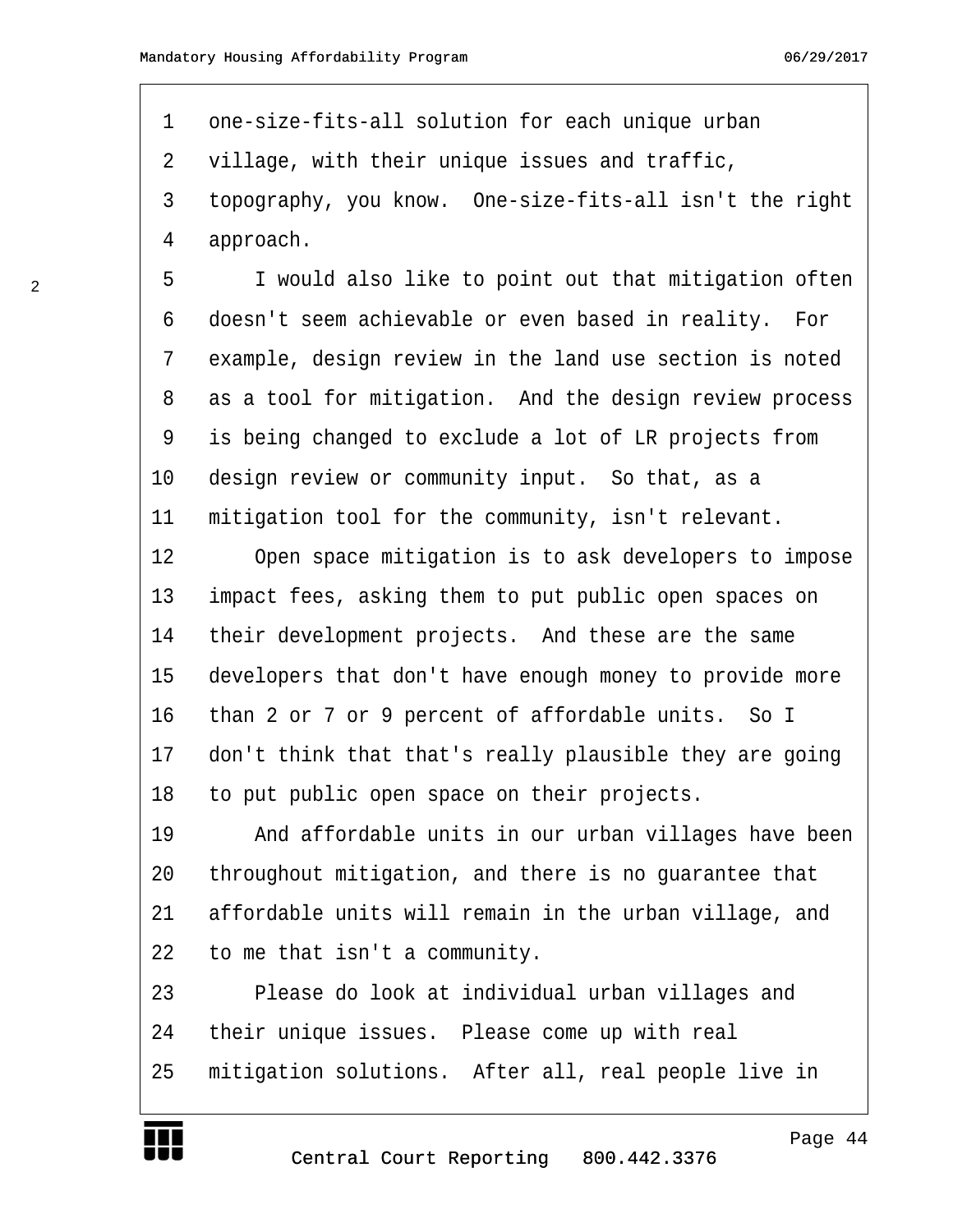<span id="page-44-0"></span>1 these urban villages; not hypothetical ones. Thank you. ·2· · · · · · · · ·MR. WENTLANDT:· Thank you.· Susan Wards 3 followed by Jennifer Scarlet.

4 MS. WARDS: The draft EIS acknowledges 5 that among the changes proposed, upzoning single-family ·6· ·residence streets to Lowrise 2 would have, quote, "most 7 severe impacts." However, a few pages later, it finds 8 that the impact on the one and only street in the 9 · Northgate urban village that is in this situation would 10 only be moderate. That's the street we live on.

11 There is nothing moderate about upzoning one side of 12 a residential street to LR2. The population increased 13 400 percent. There is no room for even 12 more vehicles 14 to park and traffic and parking problems on this narrow 15 street would increase exponentially. But no data appear 16 in the EIS for street parking in the Northgate urban 17 village. Most of the residents on the upzone side of my 18 street are renters, and all would likely be displaced 19 because of their affordable housing would disappear. 20 Over half of these renters are people of color.

21 One of MHA-HALA's guiding principles is to provide 22 transitions between vastly different sizes and uses of 23 buildings. Currently our street provides this 24 transition. Both sides of the street are houses with 25 · yards. Directly behind us to the east are lowrise and



Ward

1

Page 45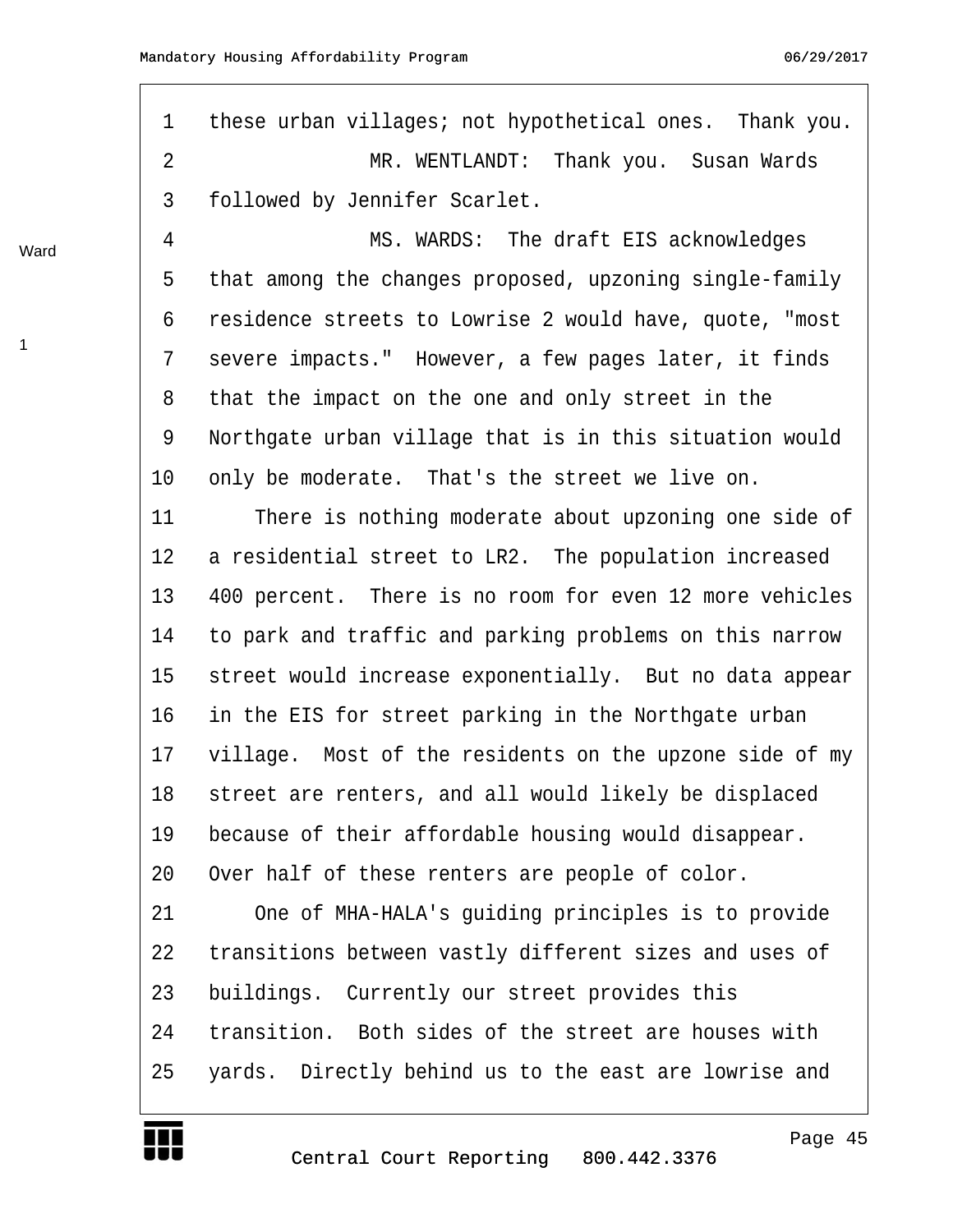<span id="page-45-0"></span>

| $\mathbf{1}$   | highrise apartment buildings and condos with commercial  |
|----------------|----------------------------------------------------------|
| 2              | buildings east of them. Between these multiplex          |
| $\mathfrak{Z}$ | buildings and the single-family houses are backyards, a  |
| 4              | greenbelt of trees and a green space. This transition    |
| 5              | would be destroyed by rezoning. Instead of               |
| 6              | 40-foot-high, four-story boxes, would be completely full |
| 7              | lots, facing alongside houses. The effect is neither     |
| 8              | gradual nor moderate; it would be abrupt and severe.     |
| 9              | The EIS says a possible mitigation, that is, to          |
| 10             | amend zoning regulations in urban villages to explicitly |
| 11             | address transitions to surrounding areas, particularly   |
| 12             | single-family residential areas adjacent to urban        |
| 13             | village boundaries.                                      |
| 14             | And then the DEIS, to reflect the severity of            |
| 15             | changes, proposed to streets like mine, half on the      |
| 16             | inside edge of urban village and half outside.<br>The    |
| 17             | eastern half of the neutral territory north should not   |
| 18             | be rezoned. Keep it single-family housing or zone it as  |
| 19             | a residential small lot, just as HALA did on First       |
| 20             | Street northeast edge of Northgate. Thank you.           |
| 21             | MR. WENTLANDT: Thank you, Susan.                         |
| 22             | Jennifer Scarlett.                                       |
| 23             | MS. SCARLETT: Hi, my name is                             |
| 24             | Jennifer Scarlett. I own a house in South Park. And      |
| 25             | we've never gotten notice that we're being rezoned in    |

Central Court Reporting 800.442.3376

http://www.yeslaw.net/help

Š. yes.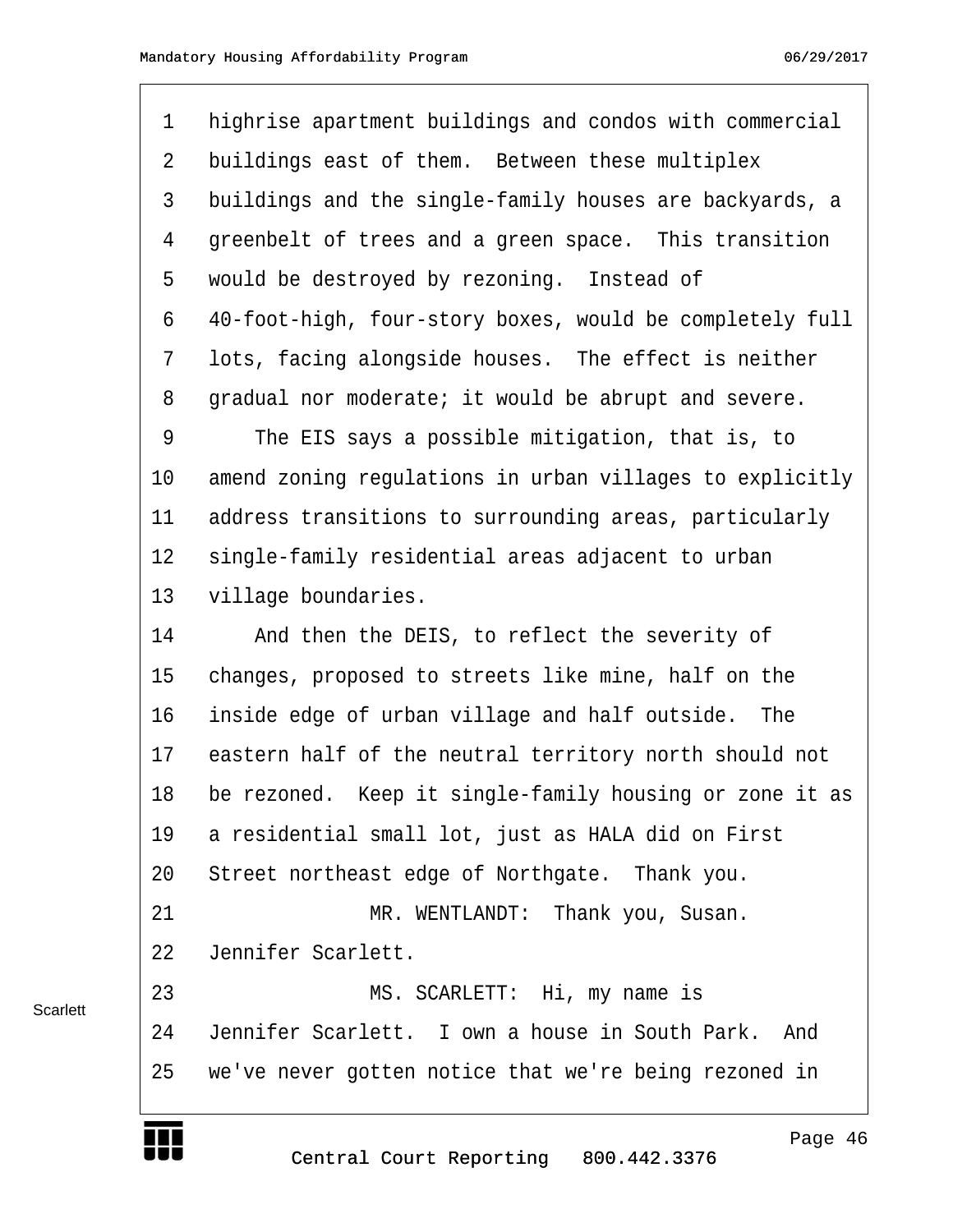| 1  | our neighborhood. And we've never had a meeting from              |
|----|-------------------------------------------------------------------|
| 2  | HALA in our neighborhood. We organized ourselves.<br>$\mathbb{I}$ |
| 3  | only found out five months ago this was happening from a          |
| 4  | neighbor and a lot of people found out from me.                   |
| 5  | The Hispanic community is having a meeting tonight                |
| 6  | to organize about this because they just found out. And           |
| 7  | we need to extend the comment period on the EIS because           |
| 8  | they don't know and they have the right to give input.            |
| 9  | I think it's very important.                                      |
| 10 | I have an issue with the study used to gauge                      |
| 11 | displacement that uses the tenants relocation assistance          |
| 12 | ordinance. A lot of people do not qualify for that.               |
| 13 | And they are being displaced, and they are not going on           |
| 14 | record. So using those numbers is not adequate.<br>We             |
| 15 | need a better study.                                              |
| 16 | The study on apartment buildings adding                           |
| 17 | affordability of apartment buildings over 20 units                |
| 18 | doesn't apply to South Park. We don't have any                    |
| 19 | apartment buildings that big in our neighborhood.                 |
| 20 | Design and review -- Lowrise 1 and Lowrise 2 won't                |
| 21 | qualify for design review, and that's the main                    |
| 22 | mitigating factor in the EIS. And it will no longer               |
| 23 | qualify after the amendment. So, I also feel like any             |
| 24 | proposed mitigating factors need to be removed from the           |
| 25 | final EIS because it is proposed; that's not a reality.           |
|    |                                                                   |

2

<span id="page-46-0"></span>1

Г

T UT

Page 47

http://www.yeslaw.net/help

net/help Law. yesl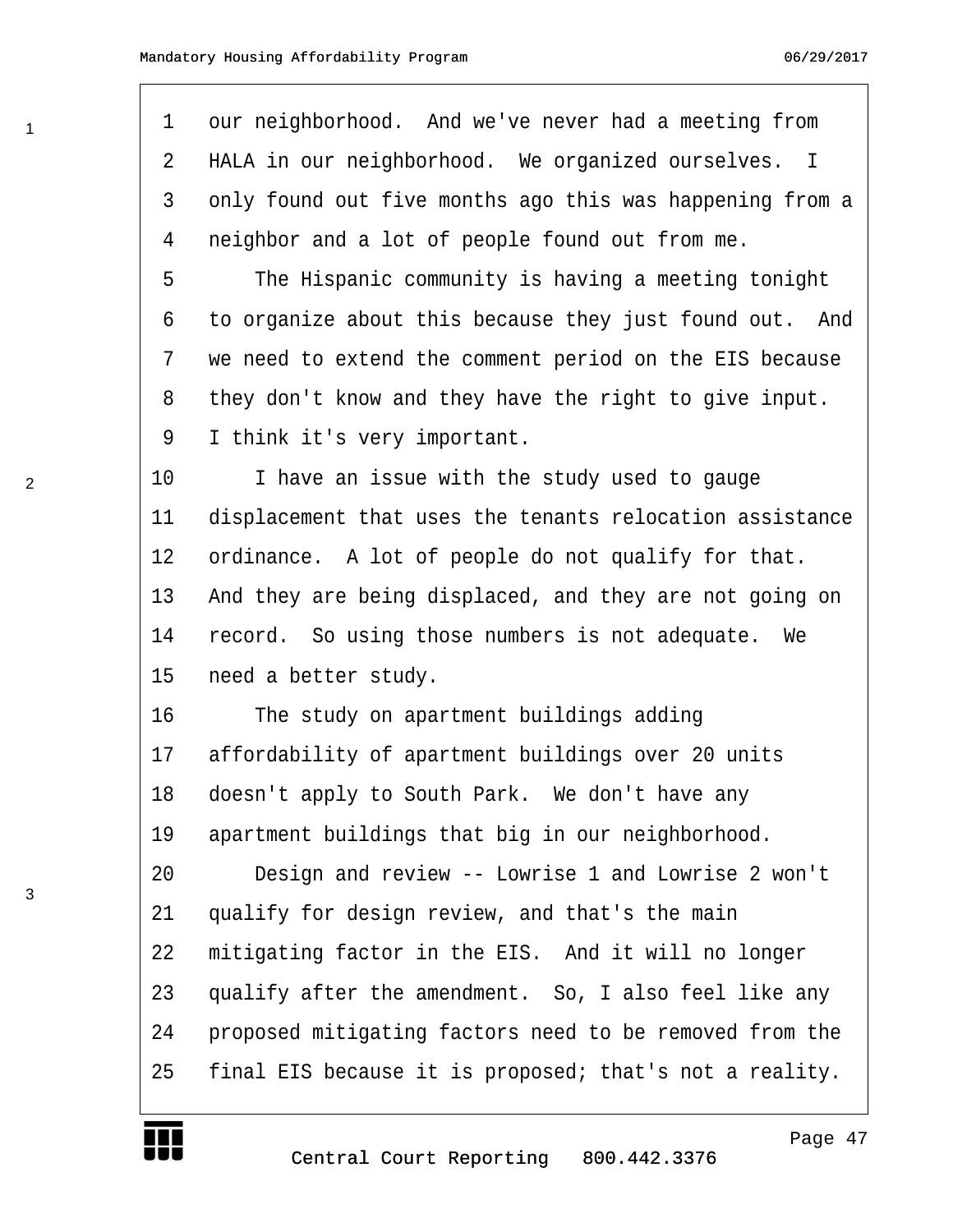<span id="page-47-0"></span>

|         | $\mathbf 1$ | That's a dream. It needs to be rule of law when it      |
|---------|-------------|---------------------------------------------------------|
|         | 2           | happens, when it's voted on.                            |
| 4       | 3           | I would also like to know why I will have 11 percent    |
|         | 4           | MHA requirement on my property in South Park when       |
|         | 5           | South Lake Union has a 2 percent MHA. 1 and 2           |
|         | 6           | alternatives are too similar. I think they are the      |
|         | 7           | same. There needs to be an actual alternative that does |
|         | 8           | not include an actual upzone, possibly a real estate    |
|         | 9           | investors' tax to reduce speculation.                   |
|         | 10          | MR. WENTLANDT: Thank you. Penni Cocking                 |
|         | 11          | followed by Das Oberg.                                  |
| Cocking | 12          | MS. COCKING: Hello. This is                             |
|         | 13          | Penni Cocking from South Park. I live in South Park and |
|         | 14          | I have a standing there because my home is there. I am  |
|         | 15          | also the president of the Duwamish Valley Neighborhood  |
|         | 16          | Preservation Coalition, which is a nonprofit            |
|         | 17          | organization from 1992 to protect the neighborhoods     |
|         | 18          | along the Duwamish River. So, we also have standing if  |
|         | 19          | there is any possible legal action there.               |
|         | 20          | I want to talk about the EIS, the environmental part    |
|         | 21          | of the EIS. And I also want to talk to you about        |
|         | 22          | South Park and what has happened in South Park. We have |
|         | 23          | not grown as other neighborhoods have because of our    |
|         | 24          | environmental impacts there. We are surrounded by       |
|         | 25          | industrial toxicity and we have lost lots of homes.     |
|         |             |                                                         |



Page 48

http://www.yeslaw.net/help

net/help Law. yesl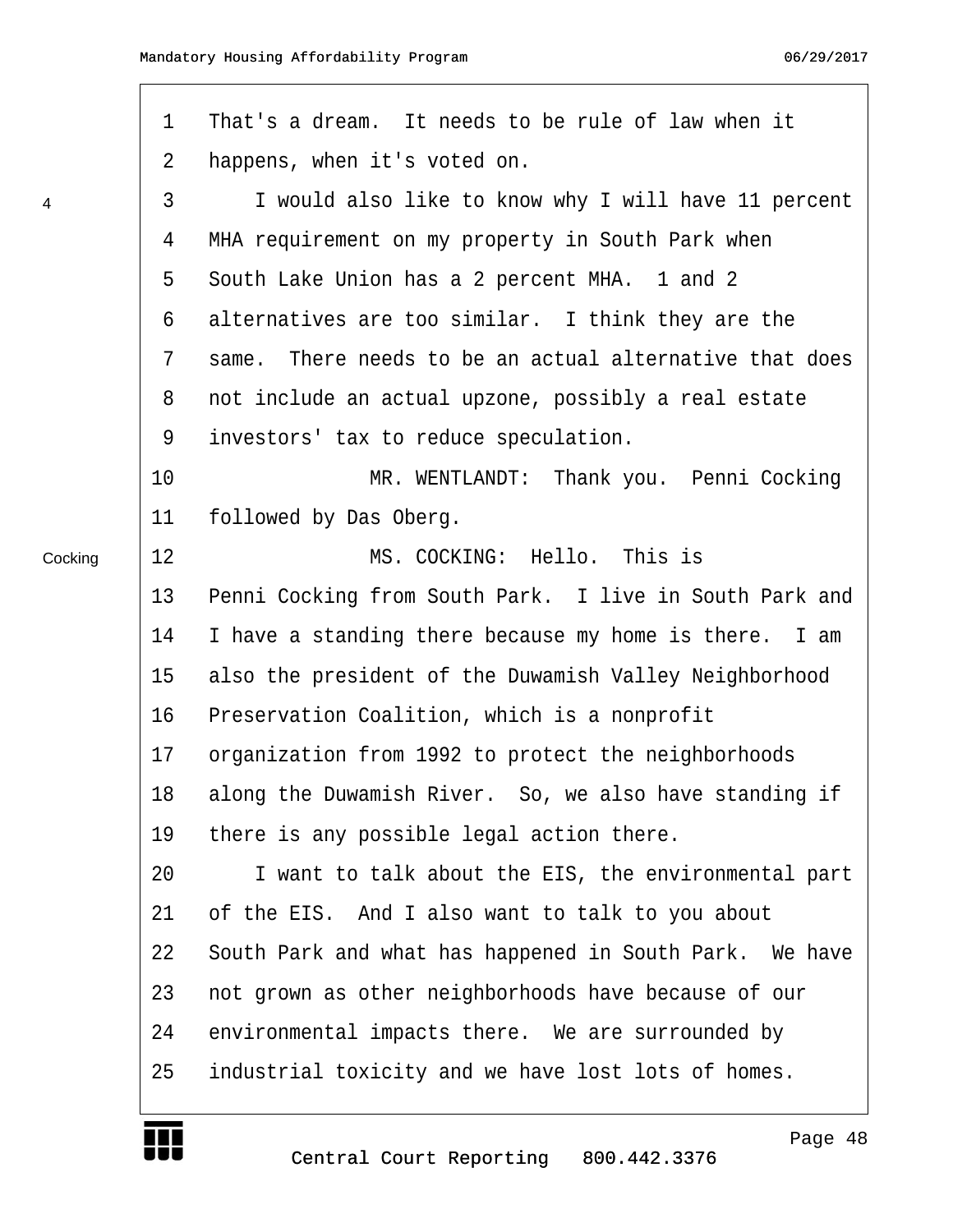<span id="page-48-0"></span>1 Therefore, we have lost population there. So we really 2 shouldn't be planned for. 3 · · · And the problem is that we are going to be losing 4 our single-family zoning with this proposal. And that, 5 strangely enough, as you people should know, is what has 6 protected us all these years. And we fought hard to 7 keep our single-family zoning there. And that is why we 8 have yards and trees and mitigating things to keep the 9 Duwamish Valley cleaner. This is a Superfund site. 10 It's a critical area. It's a historical neighborhood. 11 It was the first town on the river. 12 · · · So I really think you should relook at what you're 13 doing to South Park and we choose Alternative 1, which 14 is not to do anything at all. 15· · · · · · · · ·MR. WENTLANDT:· Thank you.· Das, followed 16 by Andrew Kirsh. The last name is clearly Oberg. I'm 17 having trouble with the first name. No? Okay. 18 · · Let's go on to Andrew Kirsh, followed by Ron Momoda. 19· · · · · · · · ·MR. KIRSH:· Good evening.· My comments are 20 about the  $-$  so, my comments are going to be about the 21 tree populations in the biological resource section. 22 · · So currently it's a city goal to preserve and 23 increase tree canopy in the city. There are a number of 24 · what I think are truly false assumptions made in the 25 DEIS that affect the assessment impact of how it will be

2

1

Kirsh

Page 49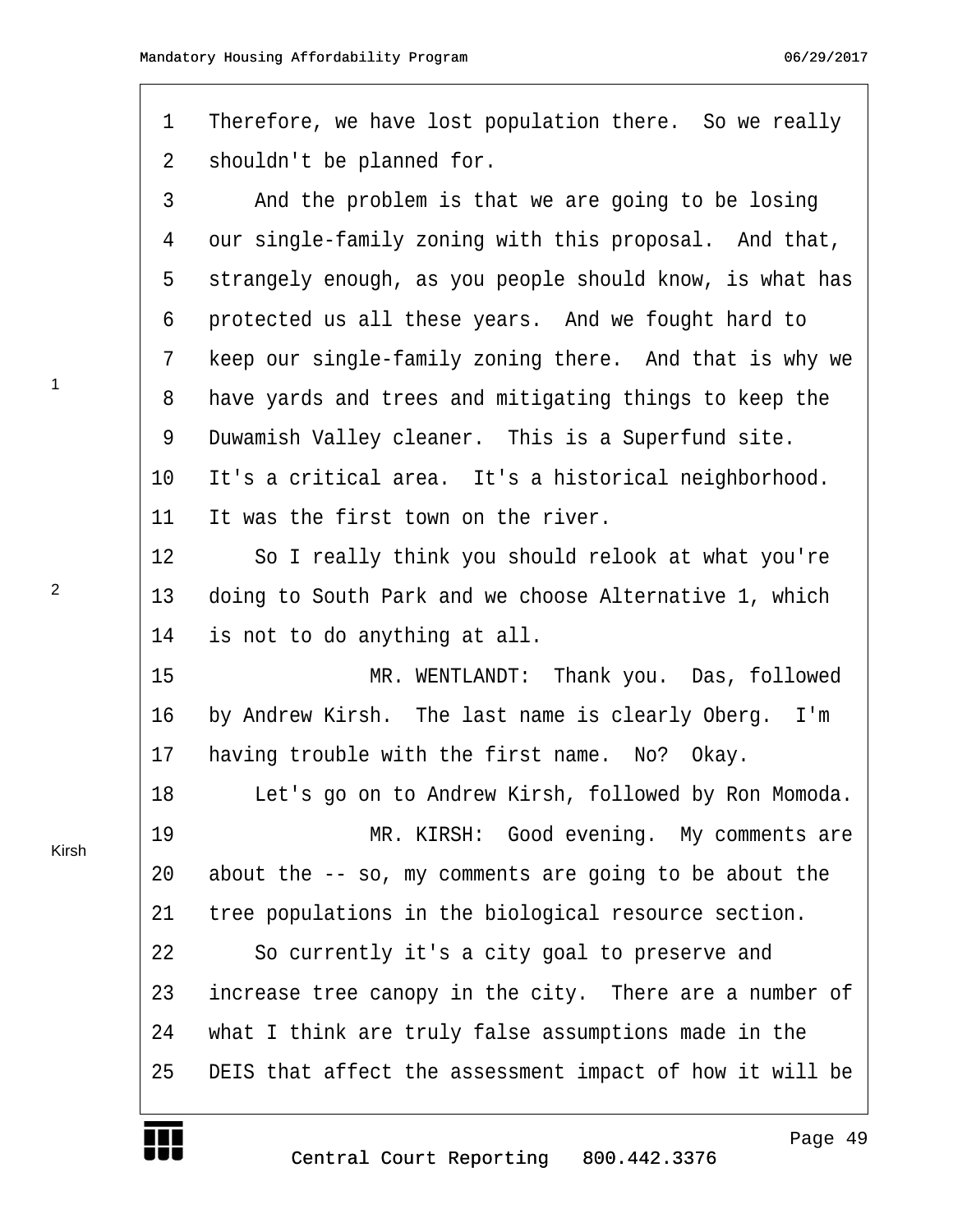1 on tree canopy loss.

<span id="page-49-0"></span>1

2

·2· · · ·First of all, there is an explicit assumption, that 3 the tree canopy zones that are not upzoned will remain 4 the same. The zone that provides the most tree canopy 5 is private property zones of the city, the single-family ·6· ·residential.

7 also in the DEIS, it's stated that about 30 percent 8 of demolitions in Seattle are now in single-family 9 zones. Because these are generally projects where a 10 very large house replaces a small house, you have 11 permanent removal of potential canopy replacement space. 12 · · · Second, the lowrise canopy or all the canopy zone 13 calculations for existing canopy were made using LiDAR 14 and are averages over entire zones. This is highly 15 misleading. So, I live on Capitol Hill. The lowrise

16 zone on Capitol Hill still consists, to a very 17 significant percentage, of single-family houses that 18 provide a lot of tree canopy.

19 · · So if you calculate, if you use that lowrise zone as 20 representative of lowrise canopy, it's obviously an 21 overestimation because there is a very significant 22 single-family component there and all the trees that go 23 with it.

24· · · ·Another assumption that's made is that old lowrise 25 development, as you see on Capitol Hill, which consists http://www.yeslaw.net/help

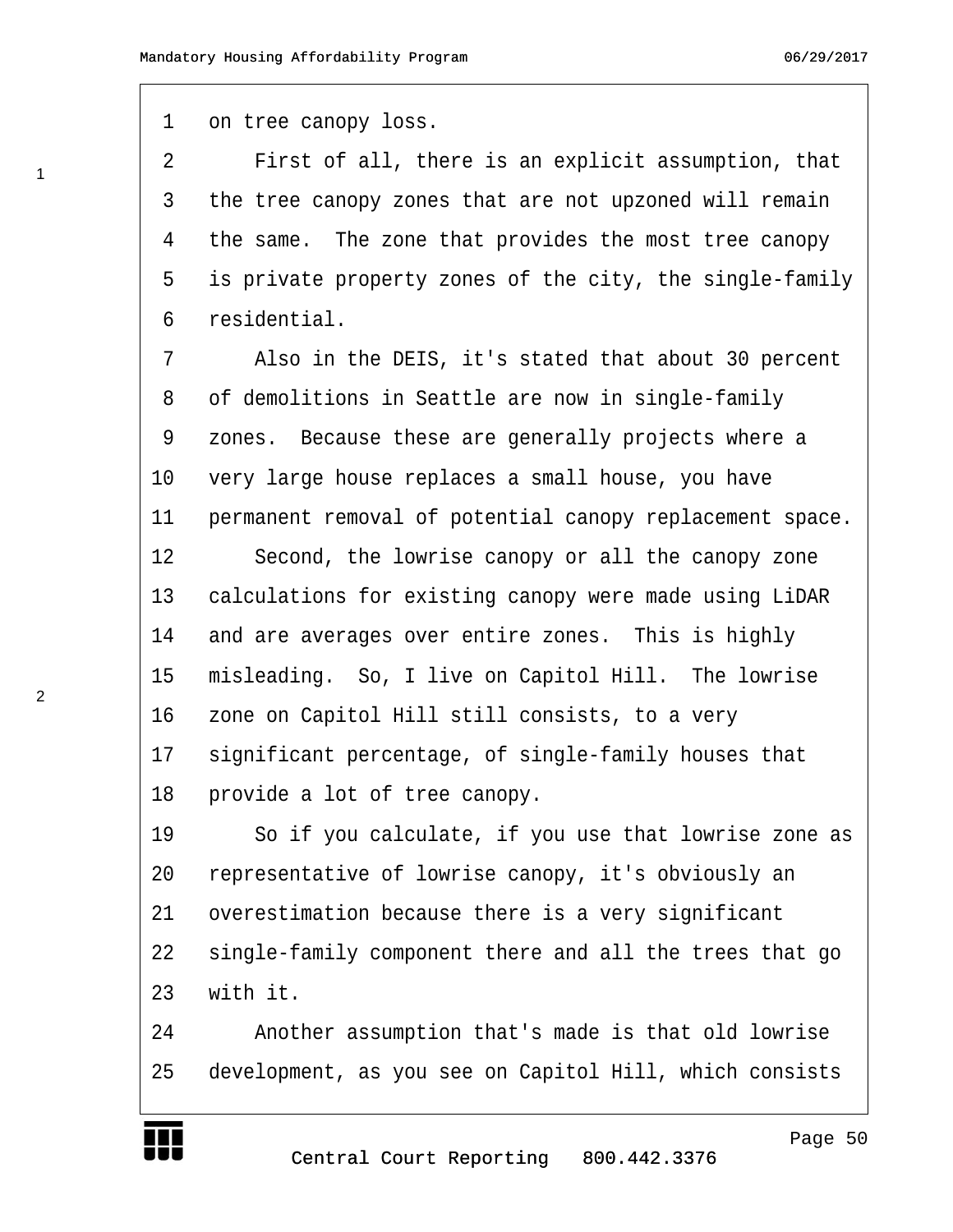<span id="page-50-0"></span>

|        | $\mathbf 1$ | of apartment buildings that have setbacks that are large |
|--------|-------------|----------------------------------------------------------|
|        | 2           | enough to contain significant trees or courtyards        |
|        | 3           | containing trees, are representative of the current and  |
|        | 4           | future lowrise development and that is not true at all.  |
|        | 5           | So we now have row houses on Capitol Hill, which         |
|        | 6           | provide variable setback, not enough for significant     |
|        | 7           | trees, and obviously no space in between.                |
|        | 8           | MR. WENTLANDT: Thank you, Andrew.<br>Ron                 |
|        | 9           | Momoda followed by Deborah Drugosch.                     |
|        | 10          | MR. MOMODA: My name is Ron Momoda.<br>I am               |
| Momoda | 11          | very concerned about the proposed rezones and impacts    |
| 1      | 12          | that we will have citywide. I feel, however,             |
|        | 13          | Alternative 3 can best address these concerns; this is   |
|        | 14          | because it specifically looks at Alternative 3,          |
|        | 15          | specifically takes into account a number of risk factors |
|        | 16          | citywide and the risk of displacement is one of the      |
|        | 17          | bases for lowering the zoning at a site.                 |
|        | 18          | I live at the Othello urban village, and the risk        |
|        | 19          | for displacement has been determined to be very high.    |
|        | 20          | And this applies to me as well. I am very likely to be   |
|        | 21          | displaced.                                               |
|        | 22          | The largely immigrant community will be the hardest      |
|        | 23          | hit because homes at Othello are already valued far less |
|        | 24          | than any other part of the city. They will have no       |
|        | 25          | other place that they can afford to go. This includes    |
|        |             | Page 51<br>Central Court Reporting 800.442.3376          |

1

http://www.yeslaw.net/help

Law. res1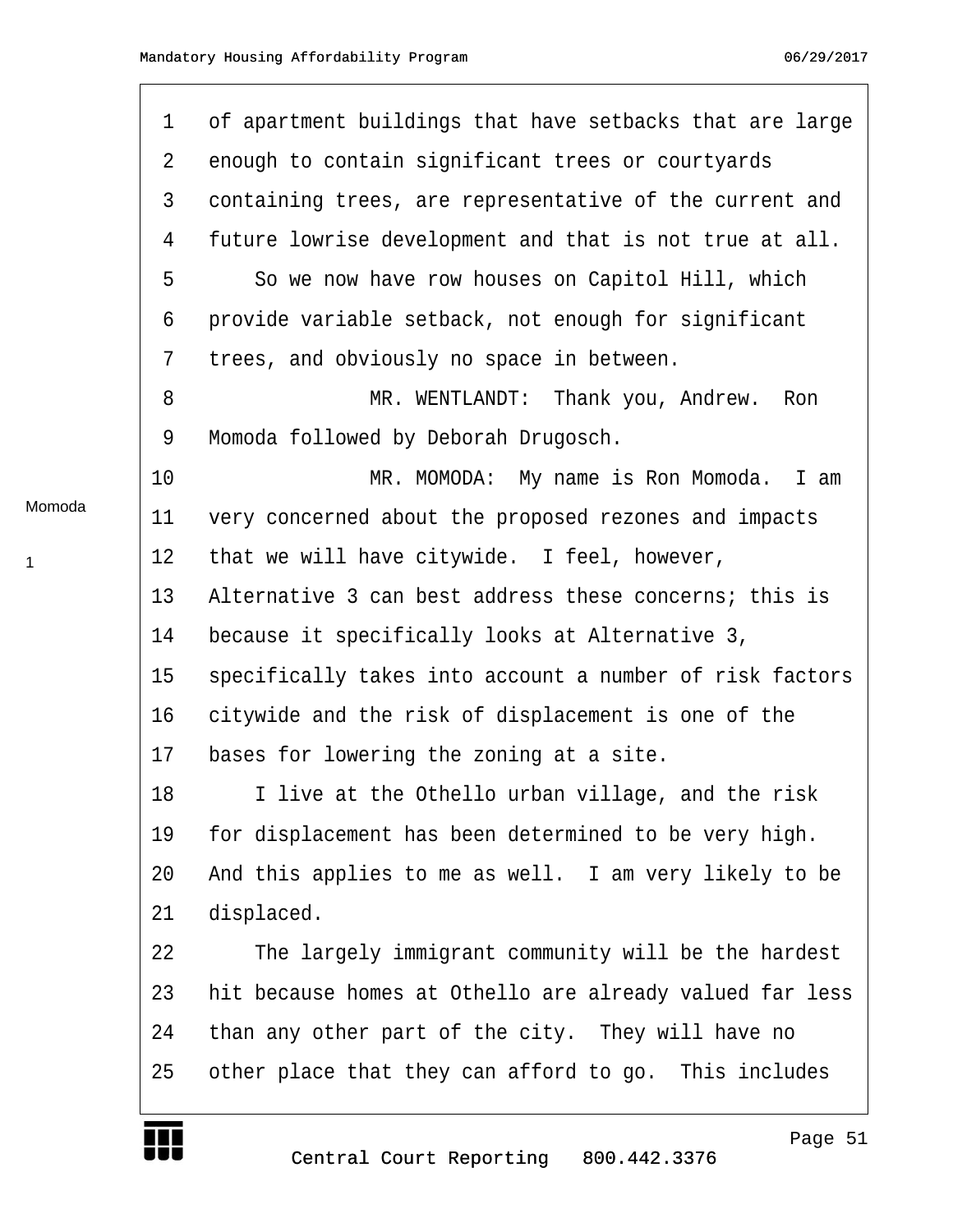<span id="page-51-0"></span>

| $\mathbf 1$ | also lower income, non-English speaking skills, less     |
|-------------|----------------------------------------------------------|
| 2           | education will mean making it anywhere else will be an   |
| 3           | extreme hardship.                                        |
| 4           | I do agree with, again, Alternative 3, that does         |
| 5           | recommend, because of the risk for displacement,         |
| 6           | downsizing the expansion area. The MHA suggests LR1,     |
| 7           | and the Alternative 3 reduces it to RSL. The expansion   |
| 8           | was further east of 46th, but according to               |
| 9           | Alternative 3, it is limited at 46th. Also on 44th the   |
| 10          | RSL goes one-half block west.                            |
| 11          | I strongly encourage the City to select Alternative      |
| 12          | 3 as the preferred alternative. I appreciate the City's  |
| 13          | effort to reduce the risk for displacement when          |
| 14          | determining how zoning is to be applied. Thank you very  |
| 15          | much for your consideration.                             |
| 16          | MR. WENTLANDT: Thank you. Deborah                        |
| 17          | followed by AJ Honore.                                   |
| 18          | MS. DRUGOSCH: Hi. So, my comment is also                 |
| 19          | about the tree canopy. There are a lot of assumptions    |
| 20          | going into the estimates for tree canopy loss that just  |
| 21          | seem very implausible to me. For instance, for           |
| 22          | Alternative 2 in the DEIS, the study says that when      |
| 23          | single-family home housing is reduced to lowrise, the    |
| 24          | tree canopy cover will only be decreased by 2 percentage |
| 25          | points. So it says that single-family homes tend to      |
|             |                                                          |

**TELE** 

Dlugosch

1

Page 52

http://www.yeslaw.net/help

net/help Law. yesl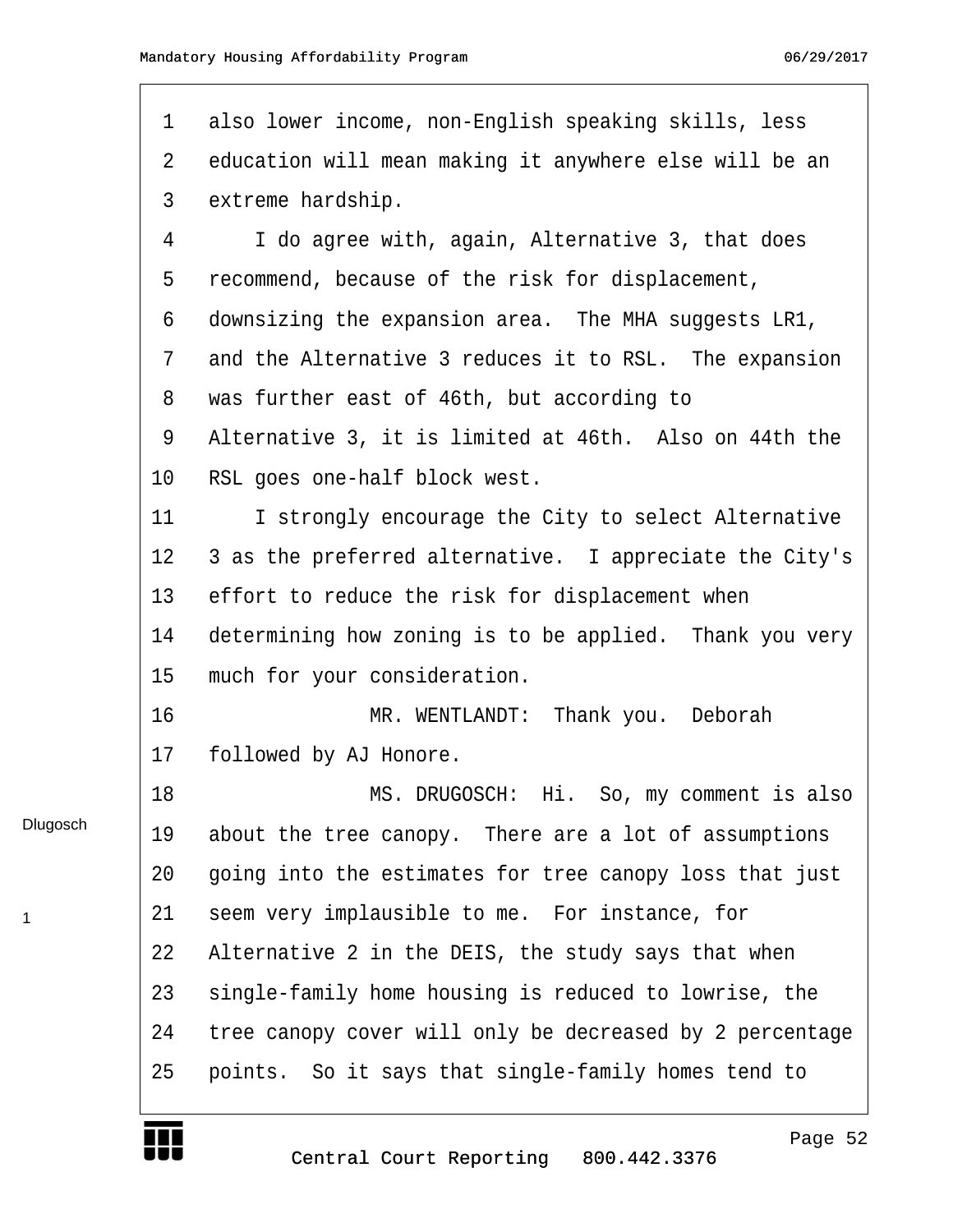<span id="page-52-0"></span>

| $\mathbf 1$    | have 25 percent canopy and lowrise tends to have 23. So |
|----------------|---------------------------------------------------------|
| $\overline{2}$ | it's only decreased by 2.                               |
| 3              | This is not how it's going to be. When I see            |
| 4              | lowrises built around the City, obviously usually the   |
| 5              | buildings use up most of the lot space. They use        |
| 6              | basically the space they are allowed to. And there      |
| 7              | really is not room for any large trees to be planted    |
| 8              | around these buildings. So because of this, the tree    |
| 9              | canopy is going to decrease a lot more than the         |
| 10             | environmental statement says it will. I think the       |
| 11             | estimates are just are incorrect. I know they are based |
| 12             | on the LiDAR, where they are looking from above and     |
| 13             | estimating from satellite data or plane data. I'm not   |
| 14             | sure. Anyway, it's just assuming way more tree canopy   |
| 15             | for the larger buildings than is actually going to      |
| 16             | happen, which is a problem. That's all.                 |
| 17             | MR. WENTLANDT:<br>Thank you. AJ Honore                  |
| 18             | followed by Tim Trohimovich.                            |
| 19             | MR. HONORE: Thank you for the opportunity               |
| 20             | to speak. My name is AJ Honore from District 7 here in  |
| 21             | Seattle, Washington, USA. Thanks everybody for coming.  |
| 22             | I would like to reiterate a few points. One is, we      |
| 23             | need more time to discuss this. It seems like this      |
| 24             | whole timeline is something of a foregone conclusion.   |
| 25             | And one thing that I'm sitting here listening to folks, |

Honore

W

1

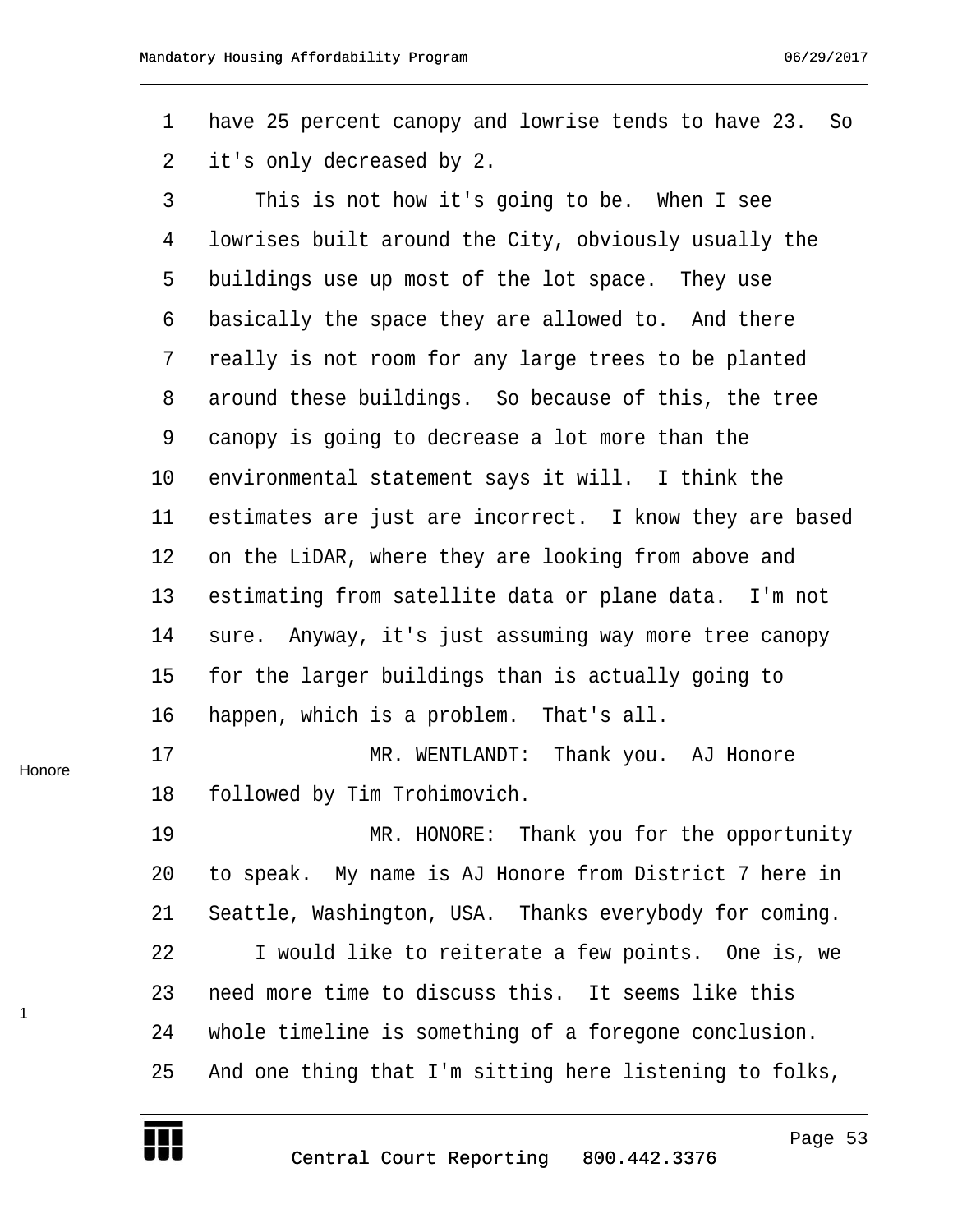<span id="page-53-0"></span>

| $\mathbf 1$    | I'm hearing a lot of pissed-off people. And the more --   |
|----------------|-----------------------------------------------------------|
| $\overline{2}$ | I don't want to put words in your mouth -- but the more   |
| 3              | I learned personally about the so-called grand bargain    |
| 4              | the more pissed off I get. P-i-s-s-e-d.                   |
| 5              | Grand giveaway is what I hear -- especially when an       |
| 6              | official or somebody who works for the City -- the grand  |
| 7              | bargain. No, the grand giveaway, if you please.           |
| 8              | Here is a question: Where are our officials?              |
| 9              | Somebody said that before. We've got some city            |
| 10             | employees here, I don't see the mayor, I don't see        |
| 11             | anybody from Districts 1 through 9 here. Maybe they are   |
| 12             | hiding in the back because they are afraid of Alex.<br>He |
| 13             | is not here anymore.                                      |
| 14             | With regard to the environment, we've had some            |
| 15             | comments about the tree cover. Clearly, the 25 to         |
| 16             | 23 percent change, that's garbage. That's a lie. We       |
| 17             | all know that. Development is inherently                  |
| 18             | anti-environment, if you're looking at the environment    |
| 19             | as something we would like to not pollute. Some of us     |
| 20             | live on Superfund sites. For instance, there is a         |
| 21             | market rate development going up where I live in          |
| 22             | Belltown. It sits atop what would be classified in some   |
| 23             | states as a Superfund site. There was a tiny sign that    |
| 24             | said that. It said, Don't eat the dirt. It's              |
| 25             | poisonous.                                                |



Page 54

http://www.yeslaw.net/help

net/help Law. res1

2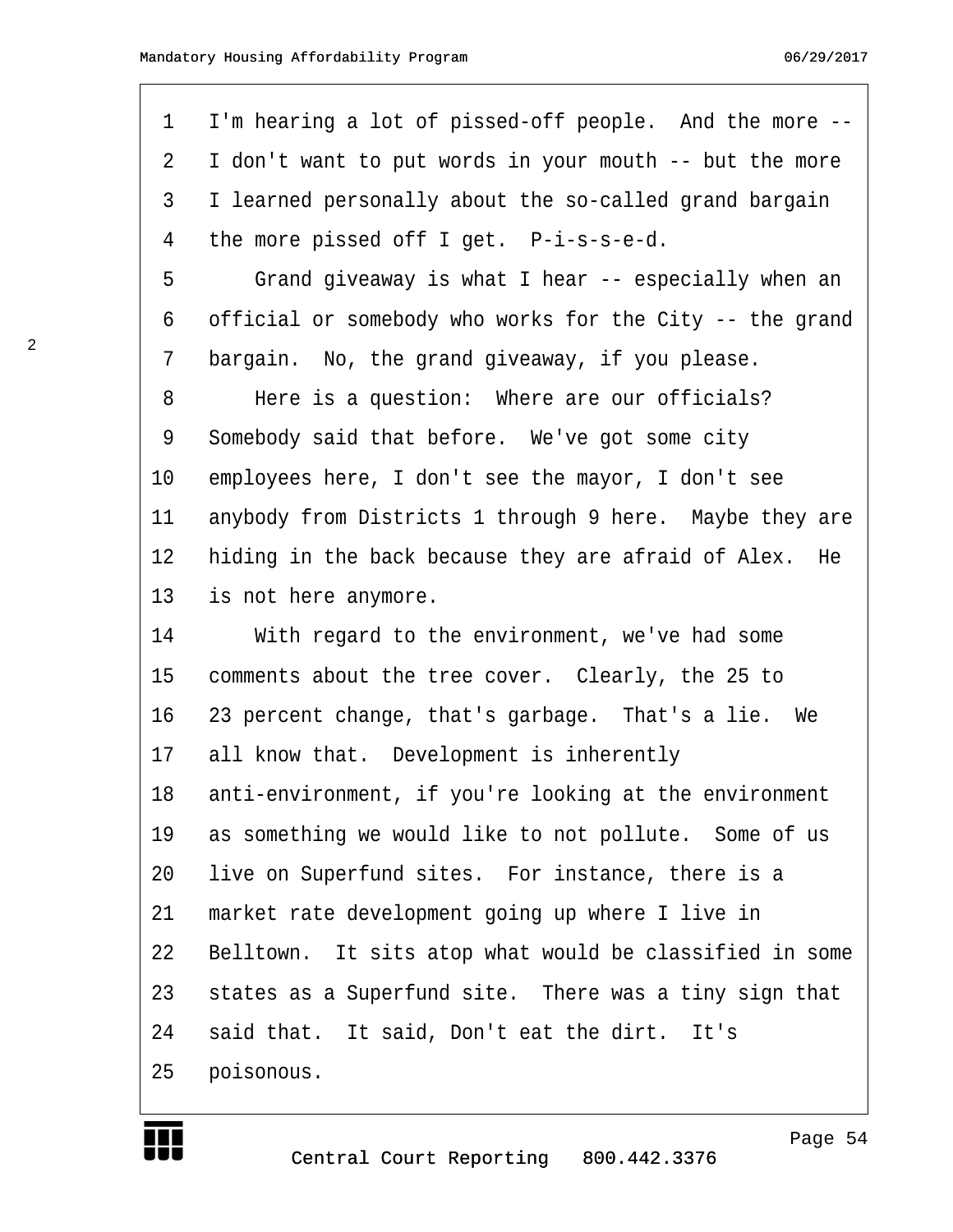1

<span id="page-54-0"></span>

| 1            | So that extends all over the place, right? Any time      |
|--------------|----------------------------------------------------------|
| 2            | we are building a new building, how much in the way of   |
| $\mathsf{3}$ | fossil fuels are we burning? How much in the way of      |
| 4            | materials are we bringing in from out of state, out of   |
| 5            | country and so on and so forth? This new development on  |
| 6            | its face is anti-environment. I don't have enough time   |
| 7            | to say everything, but I would like to reemphasize those |
| 8            | comments with regard to lack of cultural environment.    |
| 9            | Where does the cultural environment go with these        |
| 10           | alternatives that you placed before us? Thank you.       |
| 11           | MR. WENTLANDT: Thank you, AJ. Tim                        |
| 12           | Trohimovich followed by Tawny Bates.                     |
| 13           | MR. TROHIMOVICH: Tim Trohimovich.<br>I'm                 |
| 14           | the director of planning and law for Futurerwide.<br>We  |
| 15           | are a statewide non-profit organization that works to    |
| 16           | make cities and towns great places to live and to        |
| 17           | protect our farms and forests for this and future        |
| 18           | generations. Thank you for the opportunity to comment    |
| 19           | on the draft EIS. We will be preparing written comments  |
| 20           | in more detail.                                          |
| 21           | Tonight I want to speak to the preferred                 |
| 22           | alternative. We strongly recommend that the preferred    |
| 23           | alternative include all areas within a ten-minute walk   |
| 24           | shed within urban villages. The investments that we      |
| 25           | have made and are making in transit are very significant |
|              |                                                          |

**Trohomovich** 

1

HH I

Page 55

http://www.yeslaw.net/help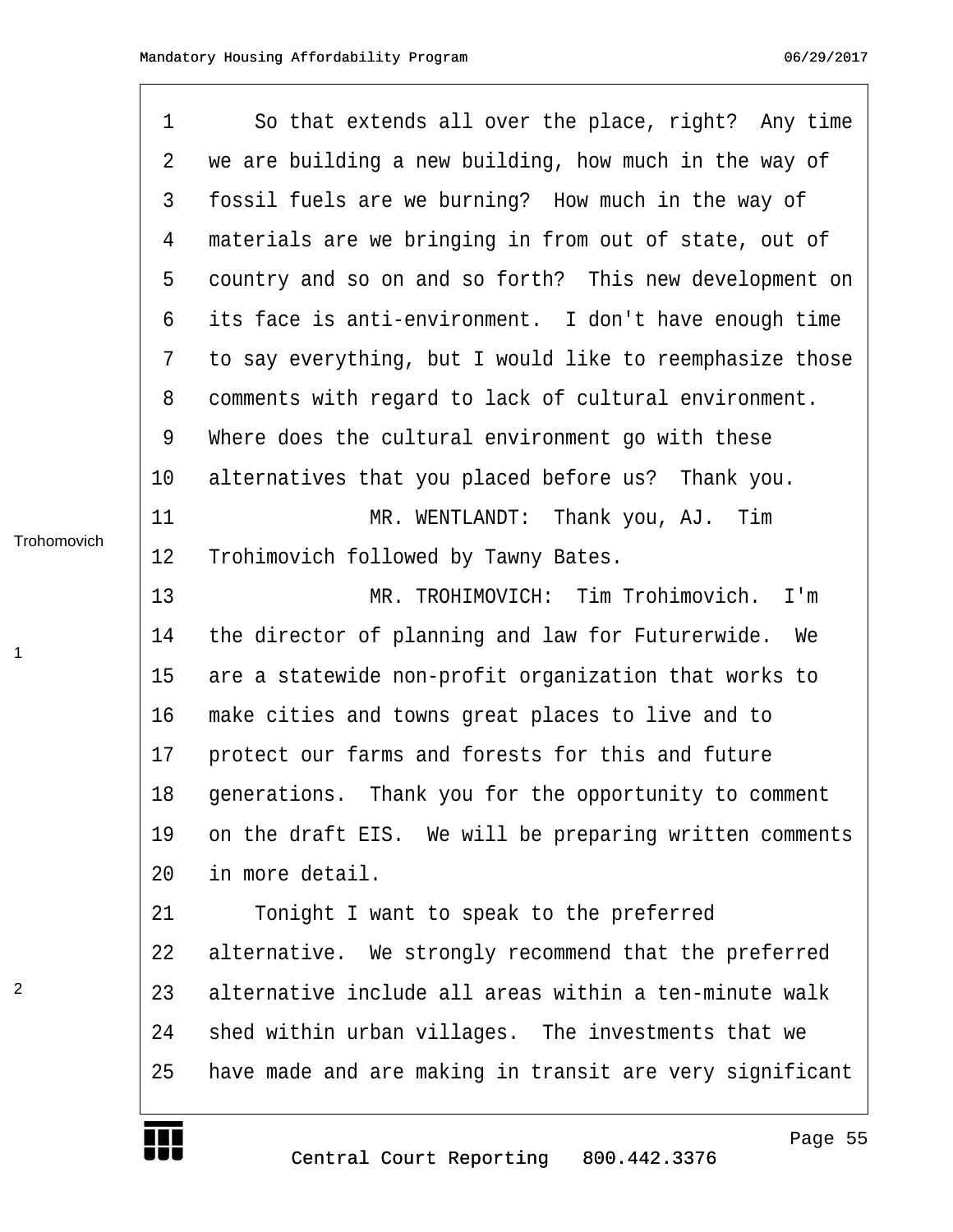<span id="page-55-0"></span>

| 1              | and have the potential to reduce greenhouse gas          |
|----------------|----------------------------------------------------------|
| 2              | pollutions, to increase housing affordability, and to    |
| 3              | increase people's ability to live in areas where they    |
| 4              | can easily access jobs. So again, we would recommend     |
| 5              | that the preferred alternative include all areas within  |
| 6              | a ten-minute walk shed. And as I said before, we are     |
| 7              | going to provide more details later. Thank you for the   |
| 8              | opportunity to comment.                                  |
| $\overline{9}$ | MR. WENTLANDT: Thank you Tim.                            |
| 10             | Tawny Bates followed by Kim Barnes.                      |
| 11             | MS. BATES: Hi. I would like to request                   |
| 12             | more time. I've looked through the documents as best I   |
| 13             | can after work but feel like you need to extend the time |
| 14             | deadline by two to three months at least.                |
| 15             | I feel like the EIS needs to look more closely at        |
| 16             | the impact on each urban village. They are all very      |
| 17             | different. To be equitable, urban villages receiving     |
| 18             | significant development need to receive far more         |
| 19             | attention in an environmental impact statement. I don't  |
| 20             | think they should all be lumped into one environmental   |
| 21             | impact statement when they are so different.             |
| 22             | And the EIS presumes in many places that the change      |
| 23             | is gradual. It states there will be moderate impact      |
| 24             | because the change will be gradual. We see whole blocks  |
| 25             | going down at this same time. There is no evidence that  |
|                |                                                          |

Bates

1

2

3

Page 56

http://www.yeslaw.net/help

net/help Š. res.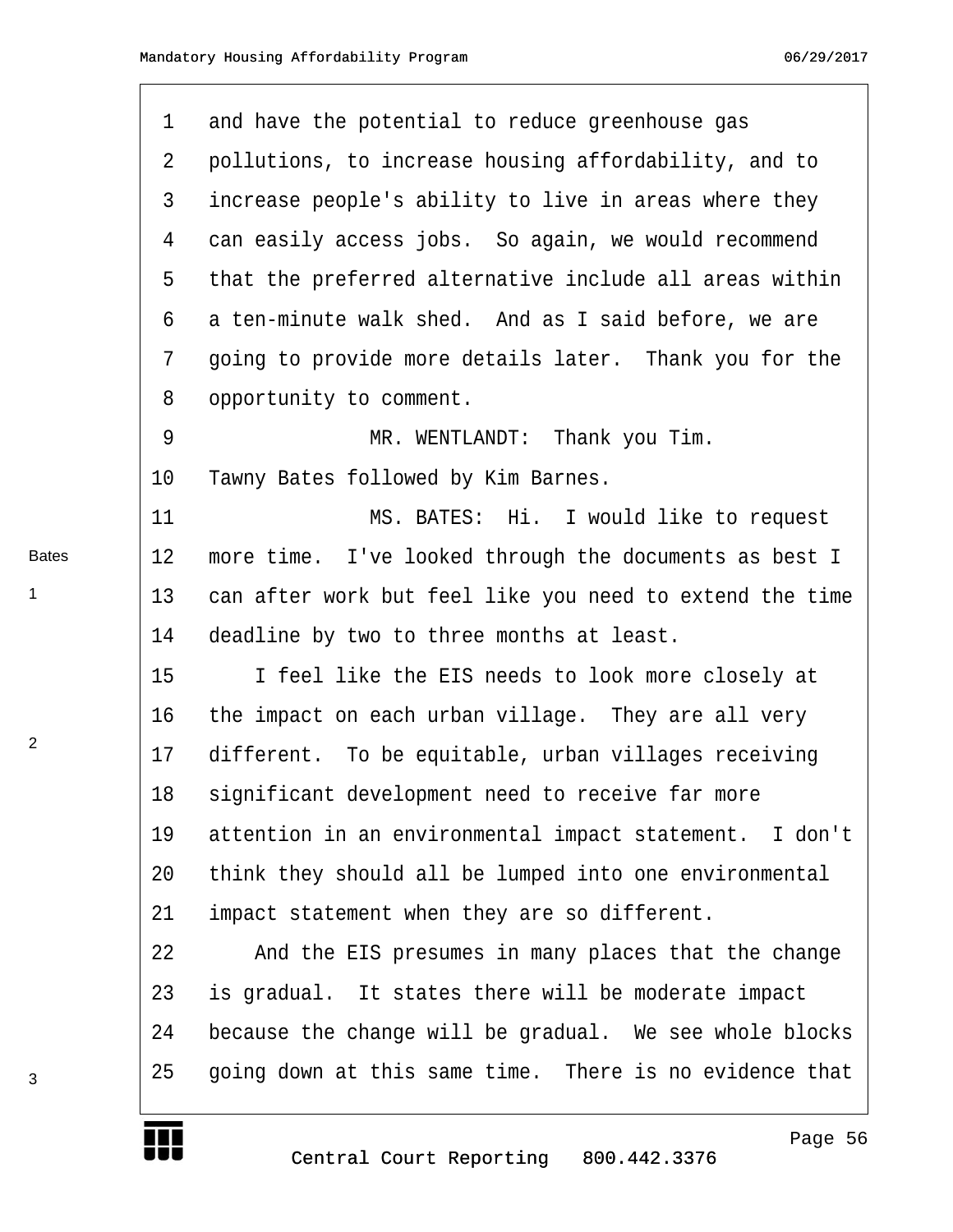<span id="page-56-0"></span>1 the change will be gradual. The EIS needs to address 2 directly the pace of this change and how this affects 3 the actual impact on these neighborhoods. The 4 evaluation needs to include a high, medium, and low 5 pace, in terms of time, so that it properly reflects 6 what's actually going on. So long as you have 7 speculative developers out there and the kind of profit 8 margins they are making, you can anticipate that pace 9 will make for a severe impact.

10 • • Another thing I think is a flaw in the environmental 11 impact statement is it relies on existing codes, 12 ordinances and procedures to mitigate impacts and 13 protect people of Seattle from the severe impacts. 14 These ordinances are in many cases ineffective, they are 15 antiquated, and they have needed revision for many 16 decades, some of them. Tree protection is one example. 17 The noise ordinance is another example.

18 There is also oversights in the EIS. I looked for 19 what the energy impact of focused development like 20 you've got would be. I found only two short paragraphs 21 which are listed as mitigation. There wasn't anything 22 on actual impact.

23 The mitigation said we have a program called 24 benchmarking, which is basically an information 25 documentation program. It's nothing to do with impact.

4



Page 57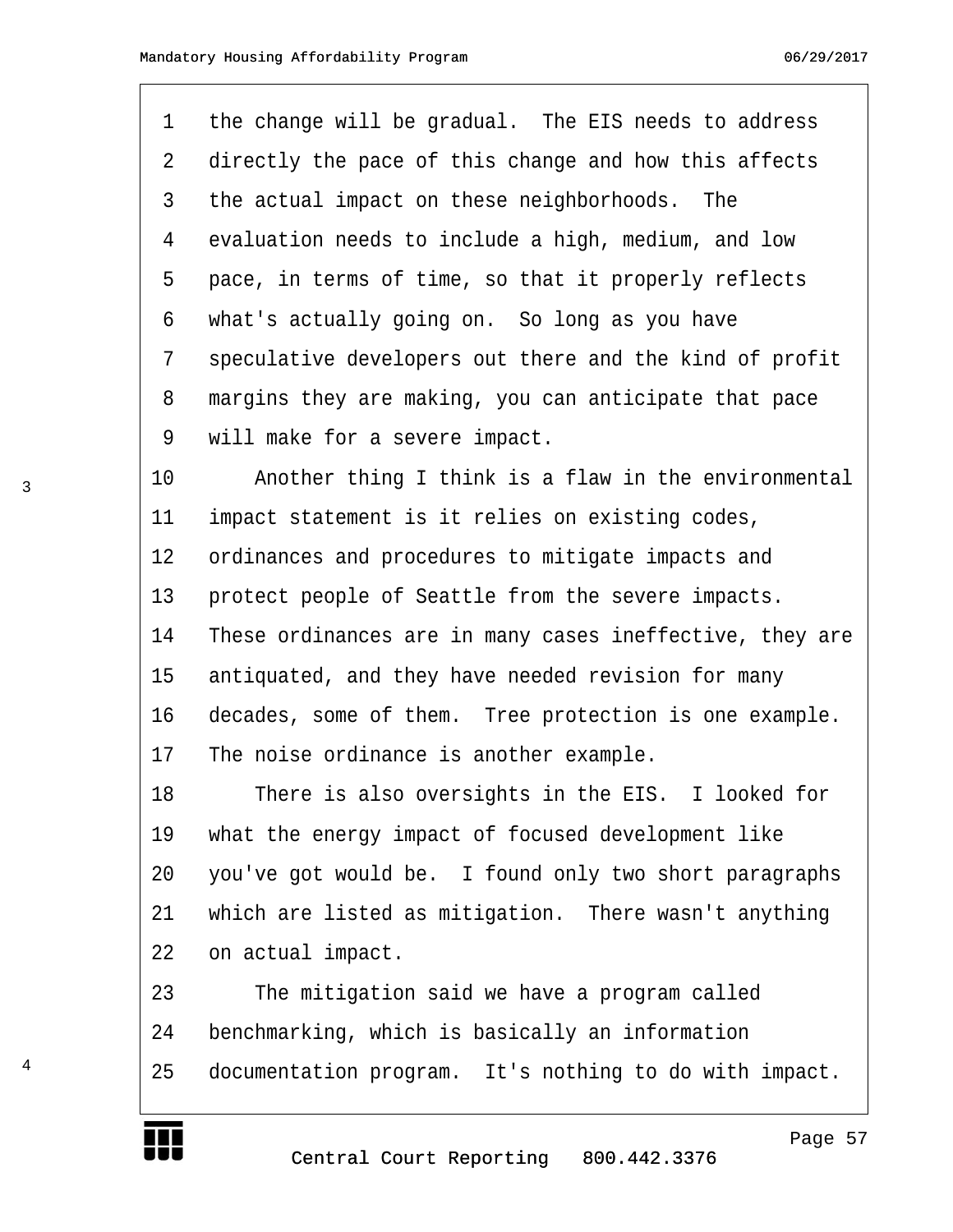<span id="page-57-0"></span>

| $\mathbf 1$ | We have energy codes for new construction and that is    |
|-------------|----------------------------------------------------------|
| 2           | what was listed for emergency impact.                    |
| 3           | MR. WENTLANDT: Thank you.                                |
| 4           | MS. BATES: There is also other impacts,                  |
| 5           | toxics released when you tear up old houses. The         |
| 6           | development next to me will release 15,000 cubic feet of |
| 7           | soil contaminated with benzine that will have to be      |
| 8           | hauled out. When you do that, and you do that in three   |
| 9           | or four buildings along the same block, you've got       |
| 10          | significant impact due to the effect of putting all      |
| 11          | development in one place.                                |
| 12          | MR. WENTLANDT: Thank you, Tawny.                         |
| 13          | Kim Barnes, followed by Susanna Lin.                     |
| 14          | MS. BARNES: Hi, my name is Kim Barnes and                |
| 15          | I live in the Westwood-Highland Park urban village in    |
| 16          | southwest Seattle. I haven't read the entire DEIS. I     |
| 17          | would request that the comment period be extended, to    |
| 18          | concur with many people in this group.                   |
| 19          | One of the things that I wanted to speak informally      |
| 20          | about is reading the Alternative 2 and 3 impacts, or     |
| 21          | analysis breakdowns, the thing that immediately struck   |
| 22          | me is that there seems to be an unintended consequence   |
| 23          | of pitting high displacement/low access opportunity      |
| 24          | urban villages against low displacement/high access      |
| 25          | opportunity urban villages by the way the actual zoning  |

Barnes

W

1

http://www.yeslaw.net/help

net/help Law. res1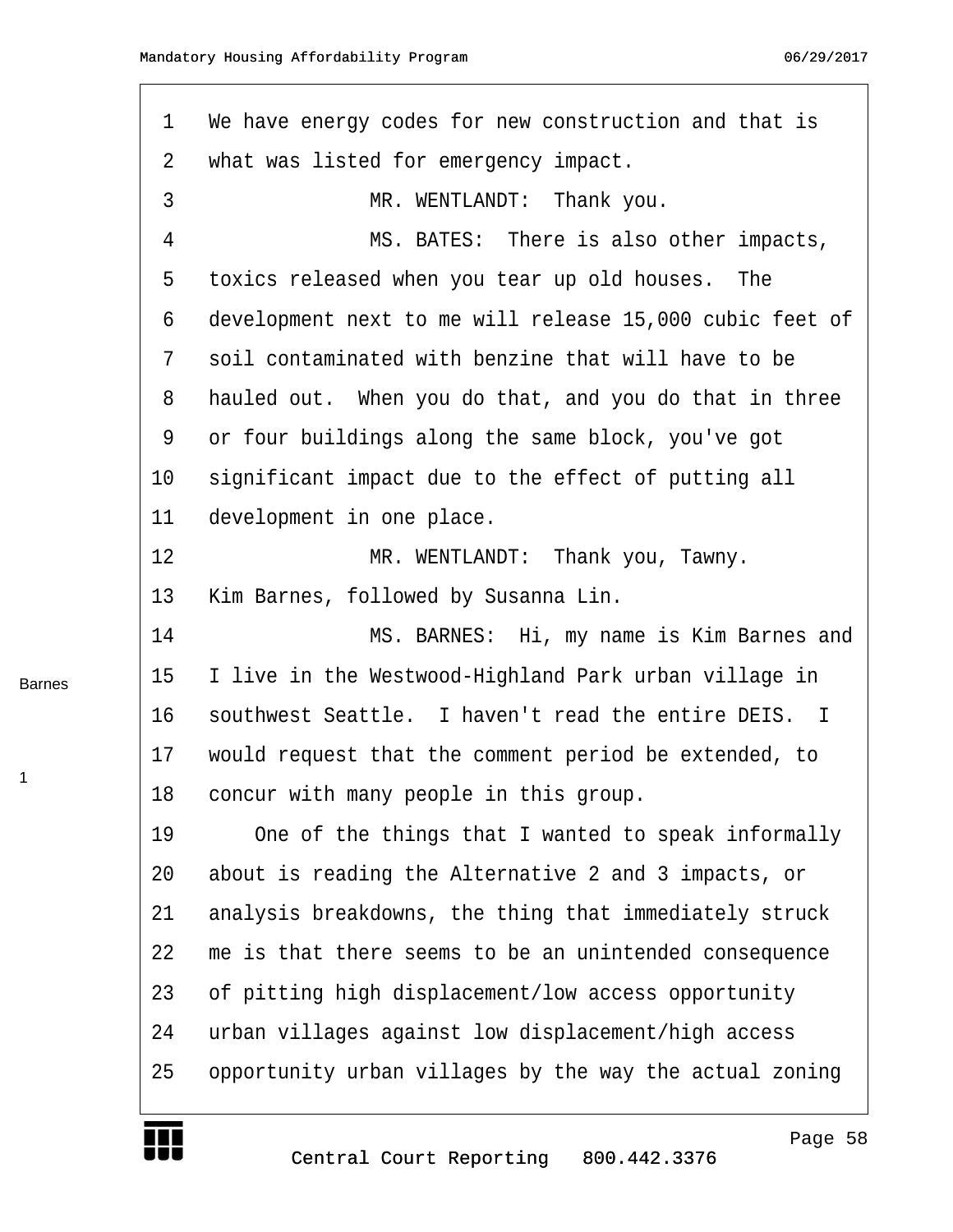<span id="page-58-0"></span>1 maps are constructed.

2 · · · Alternative 2 wants to put more density in the high 3 displacement/low access opportunities; and Alternative 3 4 actually pushes it onto the low displacement/high access 5 opportunities. I would like there to be a consideration 6 for how are we setting up the social discourse between 7 these urban villages that are in the EIS and how they 8 are weighing up the alternatives for who is going to get 9 the density and who isn't.

10 · · · · As a resident of Westwood-Highland park, I can tell 11 you we're on the south margin of the city. And the 12 urban villages that live on the south margin and the 13 · north margin are being composed in Alternative 2 to take 14 · high density; but at the same time, we're not getting 15 the infrastructure investment.

16 · · · · We haven't had capital investments for 20 years in 17 our area. How are we going to take that type of high 18 density when we don't have the sidewalks and also the 19 other infrastructures that we need to be able to deal 20 with that density?

21 · · So I just wanted to put it out there. There is 22 unintended consequences that are rising with 23 Alternative 2 and 3 that cannot be resolved. I say we

24 · go with Alternative 1. Thank you.

25 · · · · · · · · · MR. WENTLANDT: Thank you. Susanna Lin

Page 59

http://www.yeslaw.net/help

2

4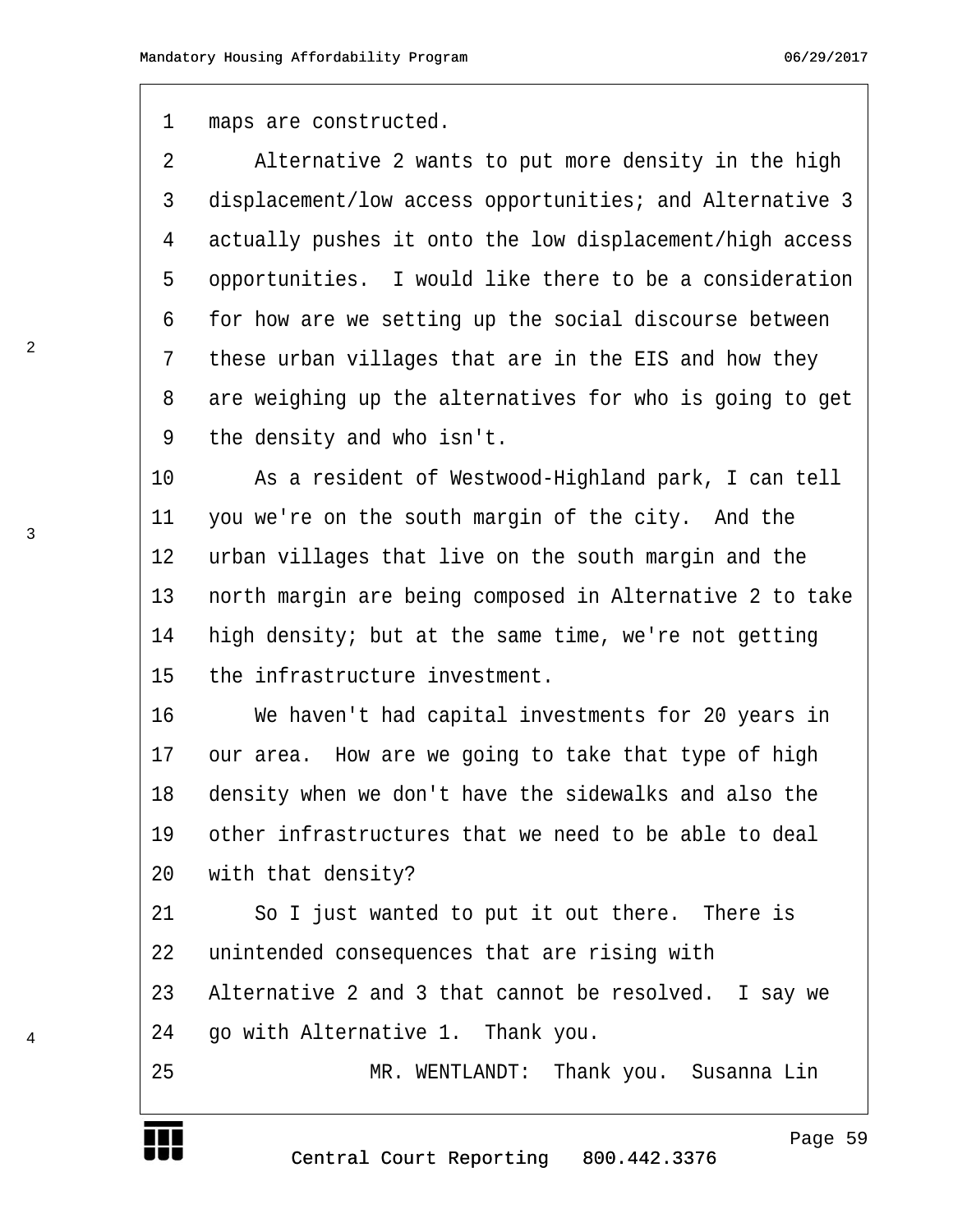<span id="page-59-0"></span>Lin

1

2

1 followed by Chris Leman.

·2· · · · · · · · ·MS. LIN:· Hi, my name is Susanna Lin.· I'm 3 speaking on behalf of the Seattle Displacement 4 Coalition. We will be submitting more detailed written 5 statements soon. But today we want to make it very 6 clear how extraordinarily disappointed we are with the 7 lack of quality and the lack of adequate or accurate 8 information contained in the draft environmental impact 9 study. It does not offer a true alternative, just MHA 10 this way or MHA that way. There should be a true 11 alternative to MHA that limits or manages growth. 12 · · · · For example, a true Alternative 1 idea could be you

13 could down-zone downtown, so the base height is two 14 stories. If the developer wants to build 50 stories, 15 they would have to participate in a voluntary zoning 16 area and you could require affordable housing be built 17 on site. Developers can't sue if it's voluntary. 18 Downzones could be justified by our runaway growth and 19 lack of infrastructure.

20 1f you insist on MHA, why not study a 25 percent 21 affordable housing set-aside? Other cities require 10 22 to 30 percent. In addition, this document downplays the 23 amount of affordable housing that will be lost, 24 especially in the supply of unsubsidized, naturally 25 occurring affordable housing. It looks at income



Page 60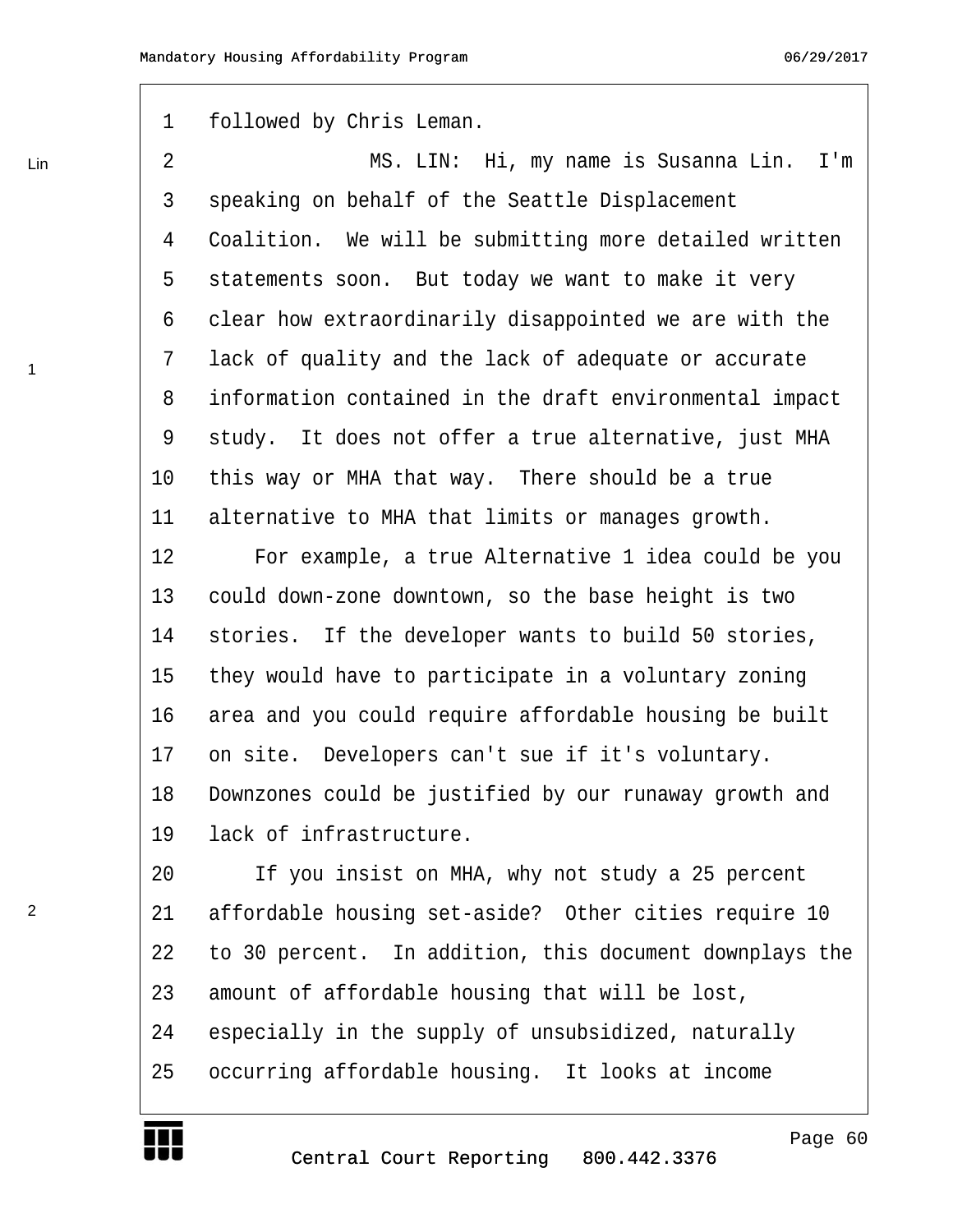<span id="page-60-0"></span>

| 1  | according to household income so that shared rentals,    |
|----|----------------------------------------------------------|
| 2  | such as single-family homes, are all ignored in the      |
| 3  | count of the loss to affordable units.                   |
| 4  | Even though sharing a home can be the cheapest rent      |
| 5  | available, it fails to adequately measure the effects of |
| 6  | upzones and displacement on a growing homeless epidemic. |
| 7  | The mitigation strategies are minimal. It should         |
| 8  | include one-for-one displacement and establishing a fund |
| 9  | to buy at-risk affordable buildings.                     |
| 10 | Alternative 2 and 3 pit neighborhood against             |
| 11 | neighborhood. It is not an objective, honest look at     |
| 12 | the impacts upzones will have on culture displacement,   |
| 13 | the unique historical, social, and culture character of  |
| 14 | our communities. Thank you.                              |
| 15 | Thank you, Susanna. Chris<br>MR. WENTLANDT:              |
| 16 | followed by Kim England.                                 |
| 17 | MR. LEMAN: It's been said that you're                    |
| 18 | entitled to your own opinion but you're not entitled to  |
| 19 | your own facts. And, unfortunately -- and also by the    |
| 20 | way, you're not entitled to your own process -- this     |
| 21 | process has been warped and it's been basically secret   |
| 22 | since it begun. When many of you were signed onto the    |
| 23 | grand bargain, which was done in secret without any      |
| 24 | notice or involvement, you know, the deck is stacked,    |
| 25 | unfortunately.                                           |
|    |                                                          |

3

4

Leman

1

₩

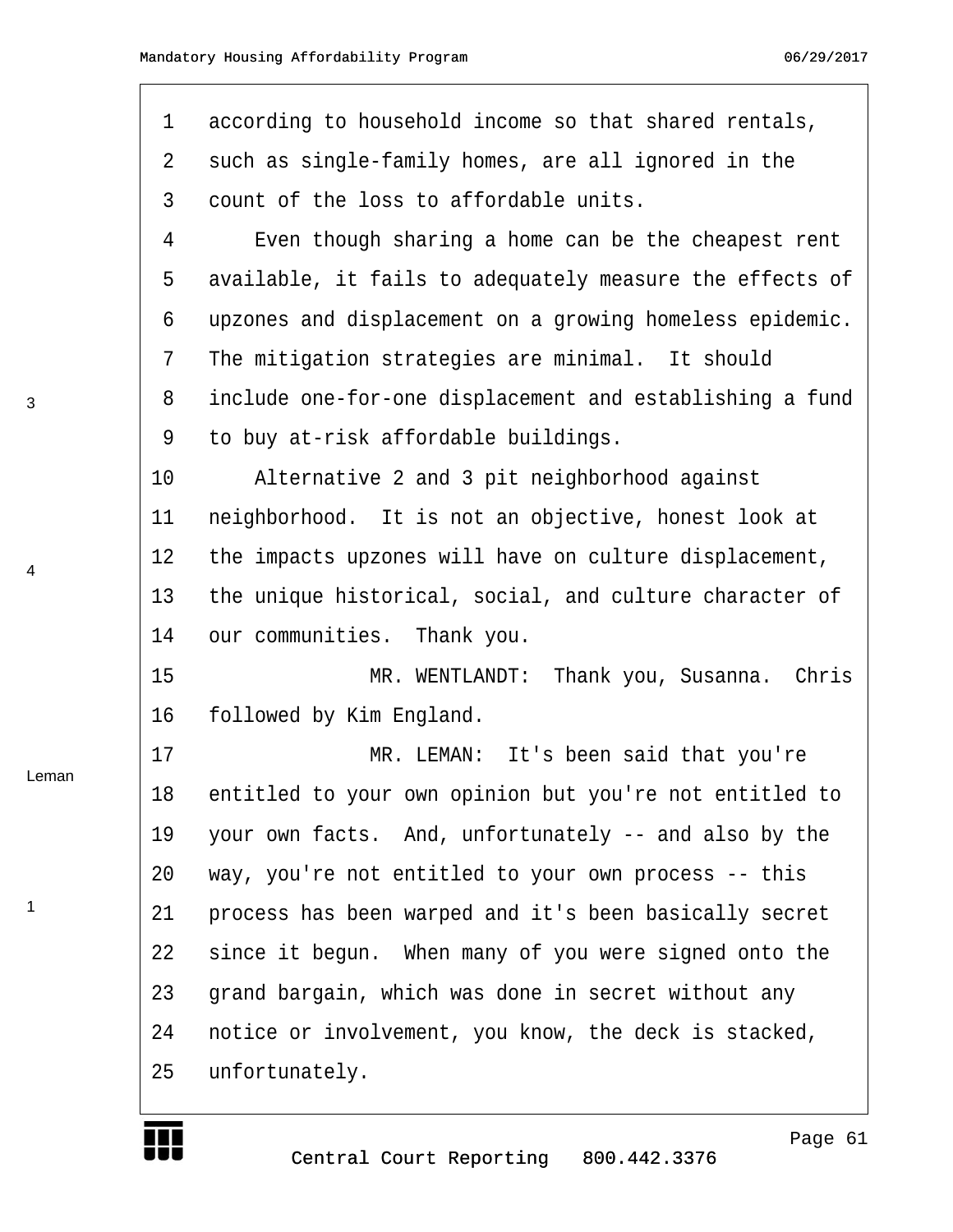<span id="page-61-0"></span>1 · · · And what we heard earlier about this was not 2 acknowledging that if, you know, it's kind of like a 3 statistician who drowned in a lake that was three inches 4 deep on the average. The failure is to differentiate 5 the analysis by neighborhood, by neighborhoods. 6 · · · And I happen to be from Eastlake. Eastlake is found 7 to have the greatest amount of the demolition, one of 8 the five neighborhoods that would have the greatest 9 amount of demolition and new building. 10· · · ·And, unfortunately, you have not taken our advice, 11 and it's really  $-$ - what you should be doing is 12 differentiating it. That's the whole idea of 13 · neighborhood planning. Neighborhood planning is being 14 basically trumped by this MHA process, and I use that 15 word advisedly. Neighborhood planning is how it should 16 be done. This EIS is completely the opposite. And if 17 you do look carefully at what is happening in each 18 neighborhood, and it's going to be a very different 19 result.

20 And I'll just give you a couple quick examples. I 21 mean, HALA is referring to affordability, but it's not 22 really affordability. It's affordability to people who 23 are at the lowest level of income. The middle class is 24 being devastated in our city, and especially in our 25 neighborhood and a number of the others. There is

Page 62

http://www.yeslaw.net/help

3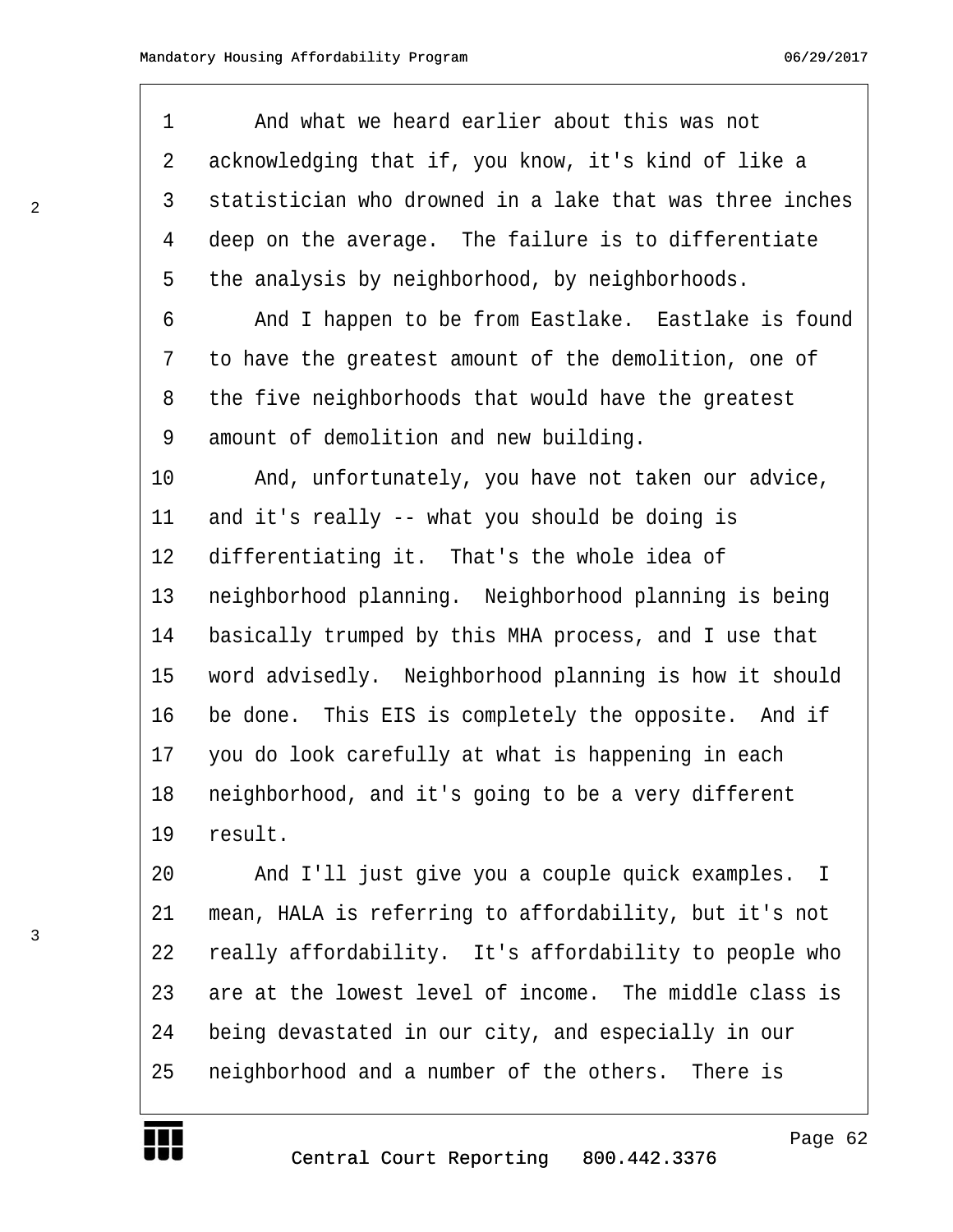| $\mathbf 1$ | nothing in this analysis that really acknowledges that |
|-------------|--------------------------------------------------------|
|             |                                                        |
| 2           | and deals with it. And, you know, you have to go back  |
| 3           | and take another look at it.                           |
| 4           | And finally, in terms of livability, HALA -- the "L"   |
| 5           | in HALA means livability. There is nothing to improve  |
| 6           | livability in this. If anything, the DEIS documents    |
| 7           | this: Start over and make HALA be truly equivalent in  |
| 8           | which affordability is concerned for all people and    |
| 9           | livability is concerned.                               |
| 10          | MR. WENTLANDT: Thank you, Chris.                       |
| 11          | MR. LEMAN: You're ignoring both. Thank                 |
| 12          | you.                                                   |
| 13          | MR. WENTLANDT: Kim England followed by                 |
| 14          | Miranda Berner.                                        |
| 15          | MS. ENGLAND: I'm Kim England. Can you                  |
| 16          | hear me? I always wanted to pretend I was a musician   |
| 17          | and sing on stage. I'm just making a snide comment,    |
| 18          | which is going to be followed by other snide comments. |
| 19          | My comments are about the analysis, particularly of    |
| 20          | the census data, but also some of the other sources of |
| 21          | data we use in the document. I feel that the document  |
| 22          | downplays the displacement effect, particularly for    |
| 23          | low-income groups.                                     |
| 24          | Some of the comments I'm about to make have actually   |
| 25          | been said by people in a particular neighborhood.<br>I |
|             |                                                        |

England

4

 $\Gamma$ 

1

HI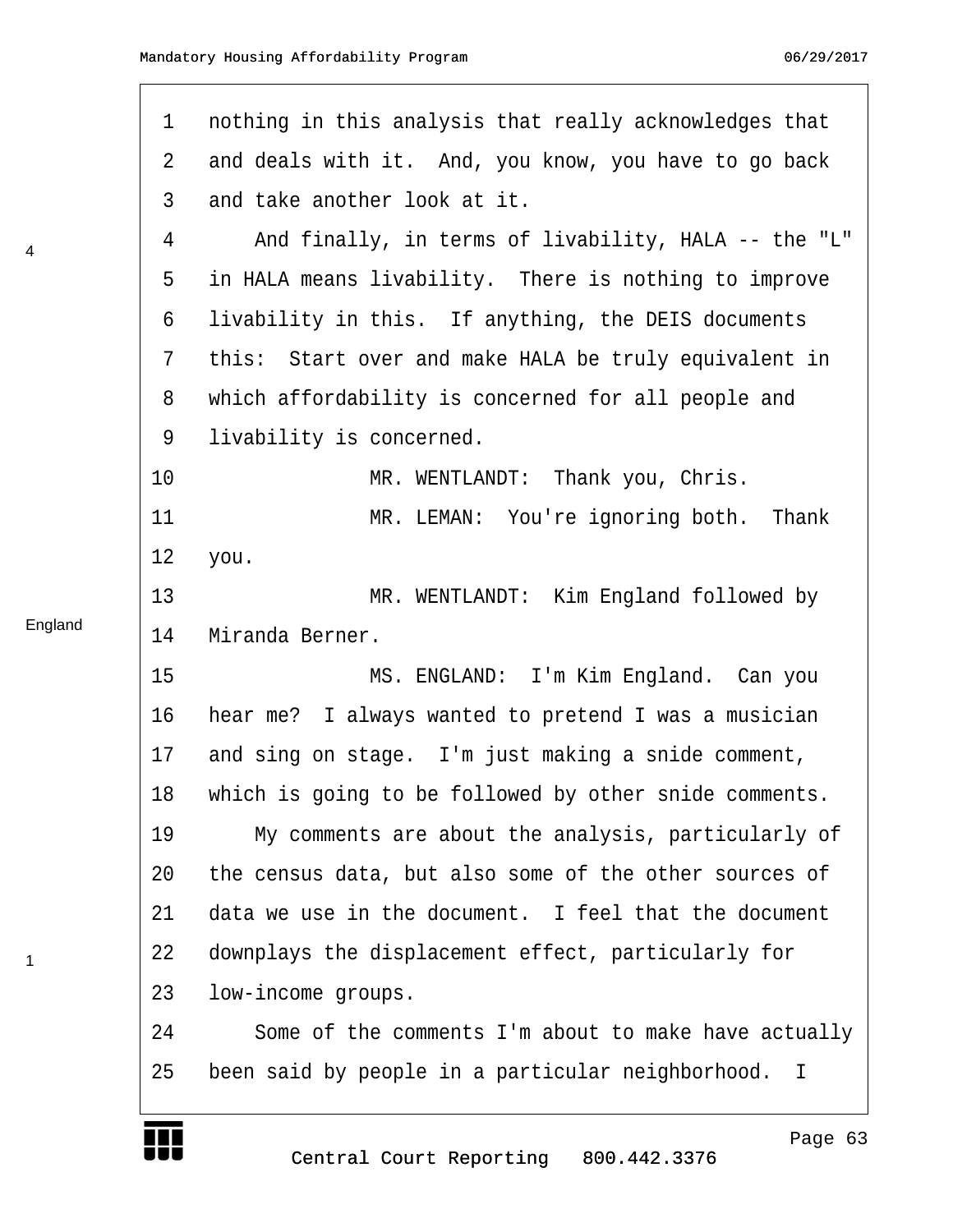| $\mathbf 1$    | think it's quite nice because it will give some meaning  |
|----------------|----------------------------------------------------------|
| 2              | and bones in the sense I'm laying out here. I feel like  |
| $\mathfrak{Z}$ | the analysis, to the extent I was able to look at it     |
| $\overline{4}$ | because I didn't feel like I had a lot of time to look   |
| 5              | at it, did not accurately or adequately break out and    |
| 6              | study what specifically happened to very low-income      |
| 7              | households. In the high-growth census tracts, those      |
| 8              | earning 30 percent of the median or 20 percent of the    |
| 9              | median, they looked like they were being lumped together |
| $10 \,$        | with those earning 50 percent of the median level. So    |
| 11             | this ignores factors that are causing a change           |
| 12             | specifically in the supply of unsubsidized low-income    |
| 13             | rentals in high-growth areas. And it doesn't really      |
| 14             | look at what percent of a low and very low-income        |
| 15             | household income would go towards housing, the housing   |
| 16             | burden that they would have.                             |
| 17             | I think that one of the issues here is also that the     |

18 analysis doesn't look at increased speculative activity 19 in high-growth areas, such as the rapid turnover in 20 increased sales and resale of existing affordable older 21 apartments.

22 · · · And I think an inventory of existing stock and doing 23 a susceptibility-to-change analysis would be very 24 revealing. I'm a little puzzled why it wasn't in here 25 given it was something that was done in the U District.

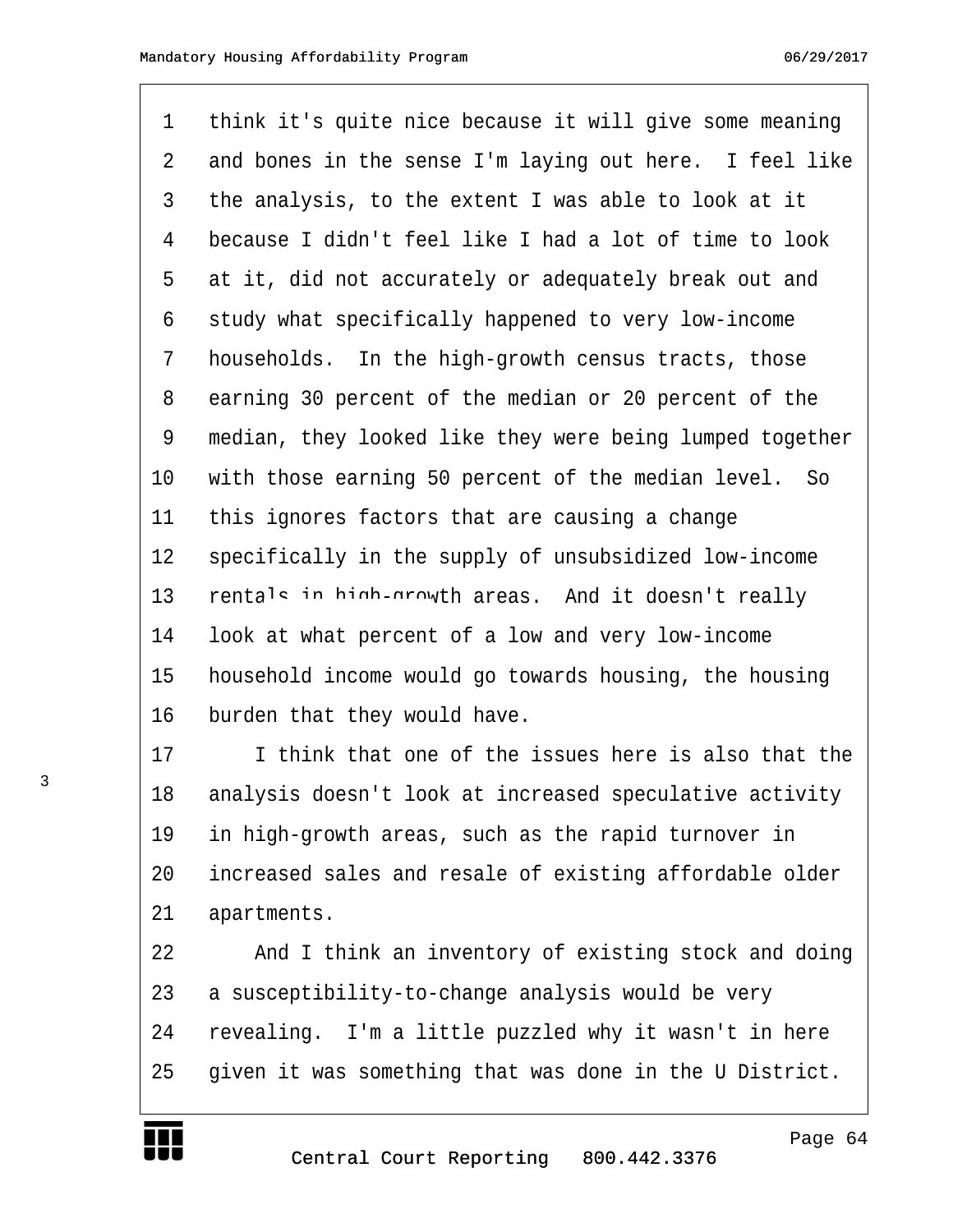|             | 1  | I also think that the document downplays the impact      |
|-------------|----|----------------------------------------------------------|
|             | 2  | of demolitions, renovation, and acquisition in causing   |
|             | 3  | displacement. And I'm troubled, as the South Park        |
|             | 4  | people are, at using the tenant relocation assistance    |
|             | 5  | ordinance to do this. There are other data you can use.  |
|             | 6  | And I am out of time. Thank you.                         |
|             | 7  | MR. WENTLANDT: Thank you. Miranda,                       |
|             | 8  | followed by Tim Gould.                                   |
| Berner      | 9  | MS. BERNER: Hi there. I would like to                    |
|             | 10 | request that we have more time to review this. It's      |
|             | 11 | over 800 pages. I'm a working parent. I haven't even     |
| $\mathbf 1$ | 12 | had time to see Wonder Woman. Come on, we need more      |
|             | 13 | time on this. That's my request. Thank you.              |
|             | 14 | MR. WENTLANDT: Thank you, Miranda. Tim.                  |
| Gould       | 15 | MR. GOULD: Hi, my name is Tim Gould. I'm                 |
|             | 16 | here speaking as a resident in Wallingford. A lot of     |
|             | 17 | people, I'm afraid, would basically like to freeze       |
|             | 18 | Seattle after they buy in. And I find that very          |
|             | 19 | disturbing because we can't really shut the door and not |
|             | 20 | let other people come here.                              |
|             | 21 | And one thing that I think this particular analysis      |
| 1           | 22 | needs to look at, not just policies in Seattle, but the  |
|             | 23 | greater regional context. Certainly, when it comes to    |
|             | 24 | transportation, greenhouse gas emissions, and so forth,  |
|             | 25 | having denser development in Seattle will ultimately be  |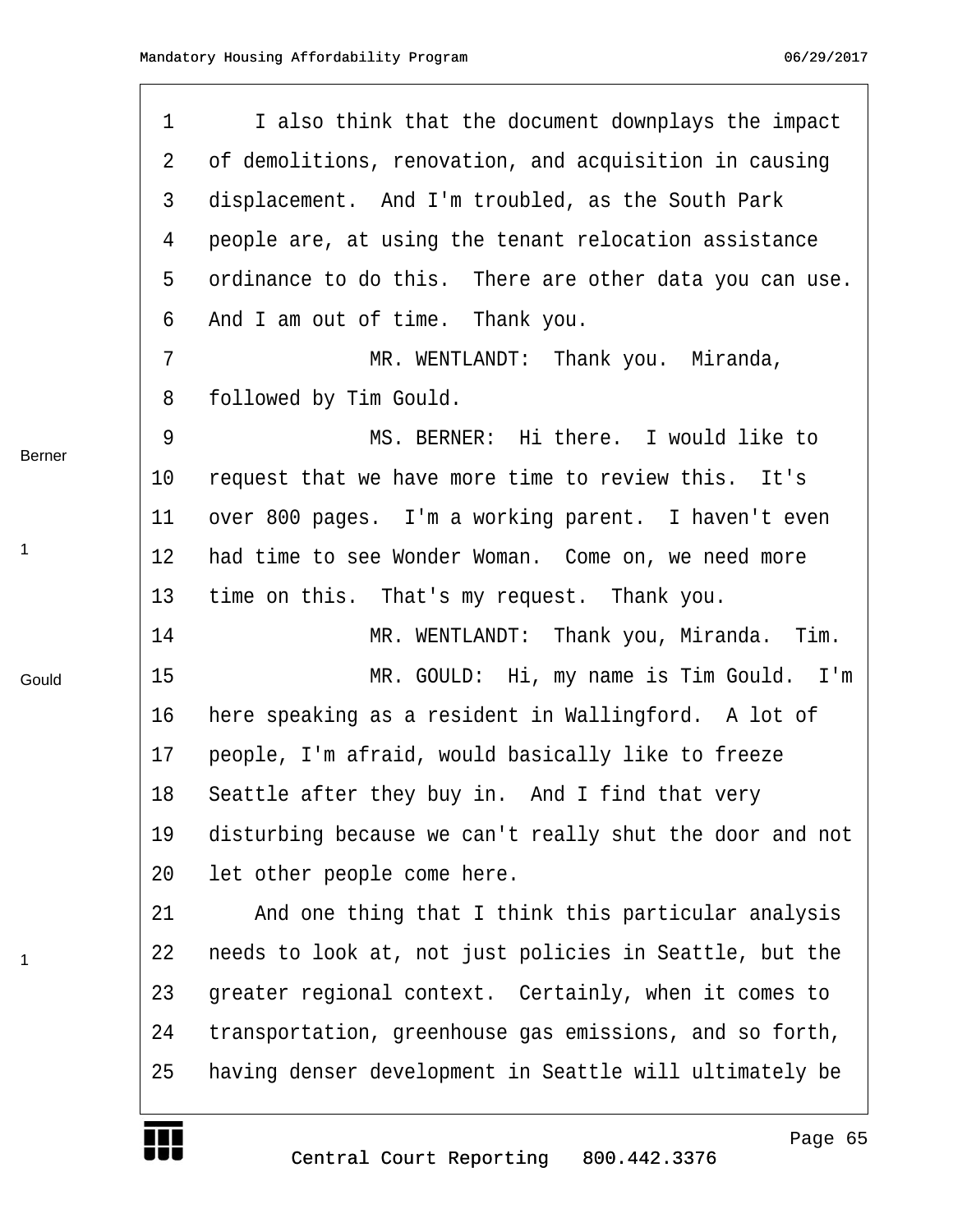| 1  | a lot better than allowing more and more managing        |
|----|----------------------------------------------------------|
| 2  | subdivisions to go up the foothills of the Cascades.     |
| 3  | And then when it comes to looking at the access to       |
| 4  | opportunity, it's one of the factors in determining what |
| 5  | kind of zoning increases in different neighborhoods, I   |
| 6  | think you also need to look at what would be possible in |
| 7  | the way of citywide investments to increase access to    |
| 8  | opportunity for those areas that have been identified    |
| 9  | where it's low. Without improving access to              |
| 10 | opportunity, I'm not so sure those areas would be as     |
| 11 | good for having large upzones. Thank you.                |
| 12 | MR. WENTLANDT: Thank you, Tim. That's                    |
| 13 | the last name on the list here. Are there, is there      |
| 14 | anyone else who would like to comment verbally? Seeing   |
| 15 | none --                                                  |
| 16 | MR. APPELMAN: Is the transcript going to                 |
| 17 | be online?                                               |
|    |                                                          |
| 18 | MR. WENTLANDT: The transcript will be in                 |
| 19 | the final environmental impact statement, and all the    |
| 20 | comments you've made here tonight are carefully          |
| 21 | recorded, and each one will be responded to directly.    |
| 22 | MR. APPELMAN: They won't be posted                       |
| 23 | online?                                                  |
| 24 | MR. WENTLANDT: Not until the document is,                |
| 25 | the final document is published. But there will be       |

2

J J U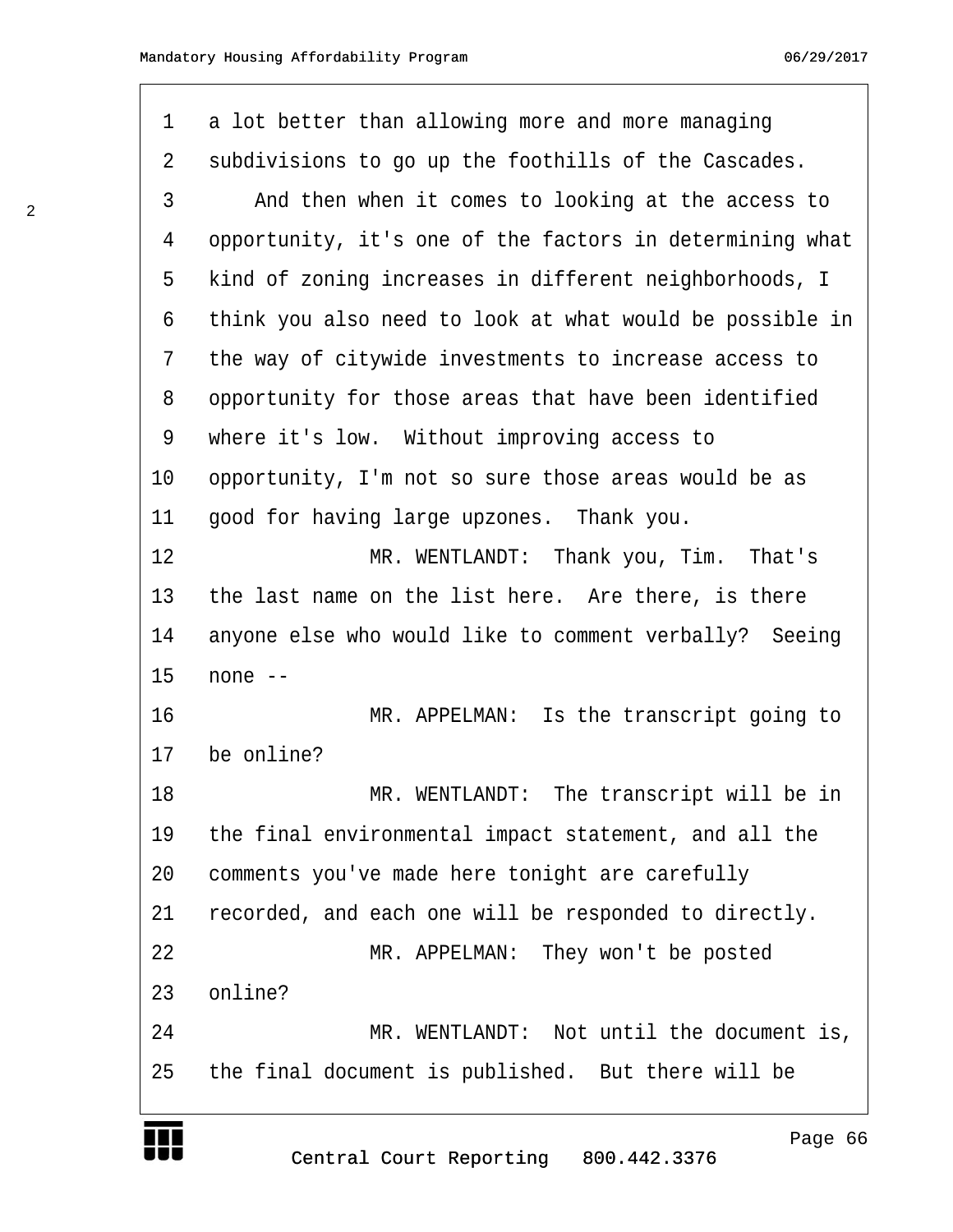| $\mathbf 1$ | actually a formal part of that document.                 |
|-------------|----------------------------------------------------------|
| 2           | The other thing is, anyone who filled out a written      |
| 3           | comment tonight, make sure you turn it into city staff.  |
| 4           | And I want to remind you that your comments via email or |
| 5           | using the online comment form are just as good as your   |
| 6           | verbal comment and submit those as well.                 |
| 7           | MR. KLATTE: On those written comments, I                 |
| 8           | was intending to break down ones on subjects and         |
| 9           | different subjects into specific separate emails.<br>Is  |
| 10          | that a good idea so that they are identifiable as being  |
| 11          | on this subject or that subject?                         |
| 12          | MR. WENTLANDT: Really, however you want                  |
| 13          | to do it. I would recommend using the online comment     |
| 14          | form, which already breaks it down into the different    |
| 15          | elements in --                                           |
| 16          | MR. KLATTE: Do we get a record of that?                  |
| 17          | Do I get a CC email? Otherwise, if it doesn't show up    |
| 18          | in the EIS, I can't say I submitted it because I just    |
| 19          | submitted it to a web form. Whereas, if I send you an    |
| 20          | email and I CC myself, I've got a record of it.          |
| 21          | MR. WENTLANDT: I can tell you we are                     |
| 22          | keeping records of all comments, so there would be a     |
| 23          | record of it. If you want it for that reason, submit it  |
| 24          | by email. That's just fine.                              |
| 25          | MS. BARKER: Geoff, who is making the call                |

Central Court Reporting 800.442.3376

**TENTIST**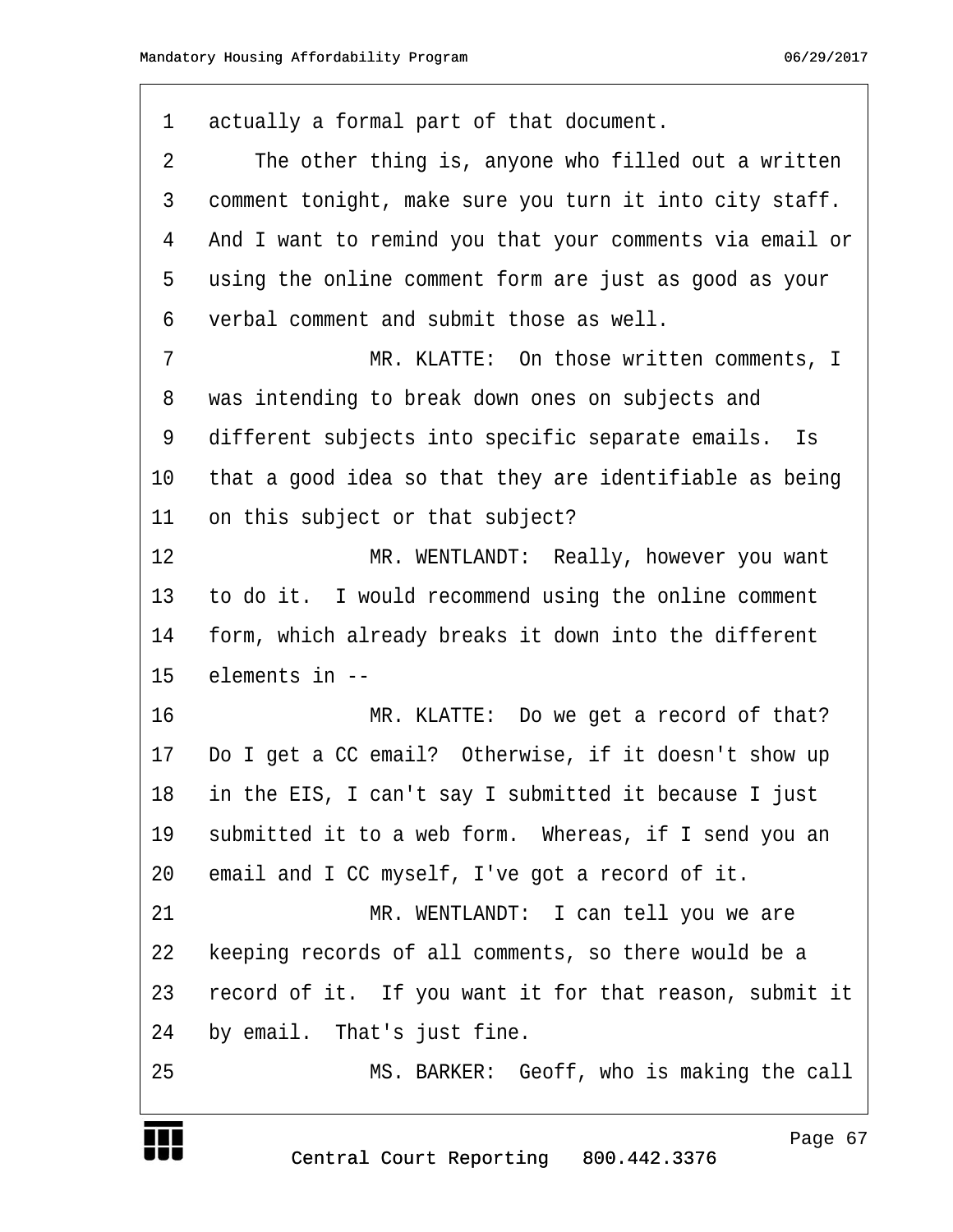```
1 on an extension?
 2 The SEPA responsible MR. WENTLANDT: Well, the SEPA responsible
 3 official, who is our director Sam Assefa, would make
 4 that call. And we have heard numerous requests and at
 5 this time expect to keep the deadline but we are
 6 listening to those requests and it's being considered.
 7 MS. BARKER: Thank you.
 ·8· · · · · · · · ·MR. WENTLANDT:· That was Deb Barker.· So
 9 thank you all for being here. Lots of really good
10 comments. And we looking forward to addressing them.
11 		 (Proceedings concluded at 8:08 p.m.)
12
13
14
15
16
17
18
19
20
21
22
23
24
25
```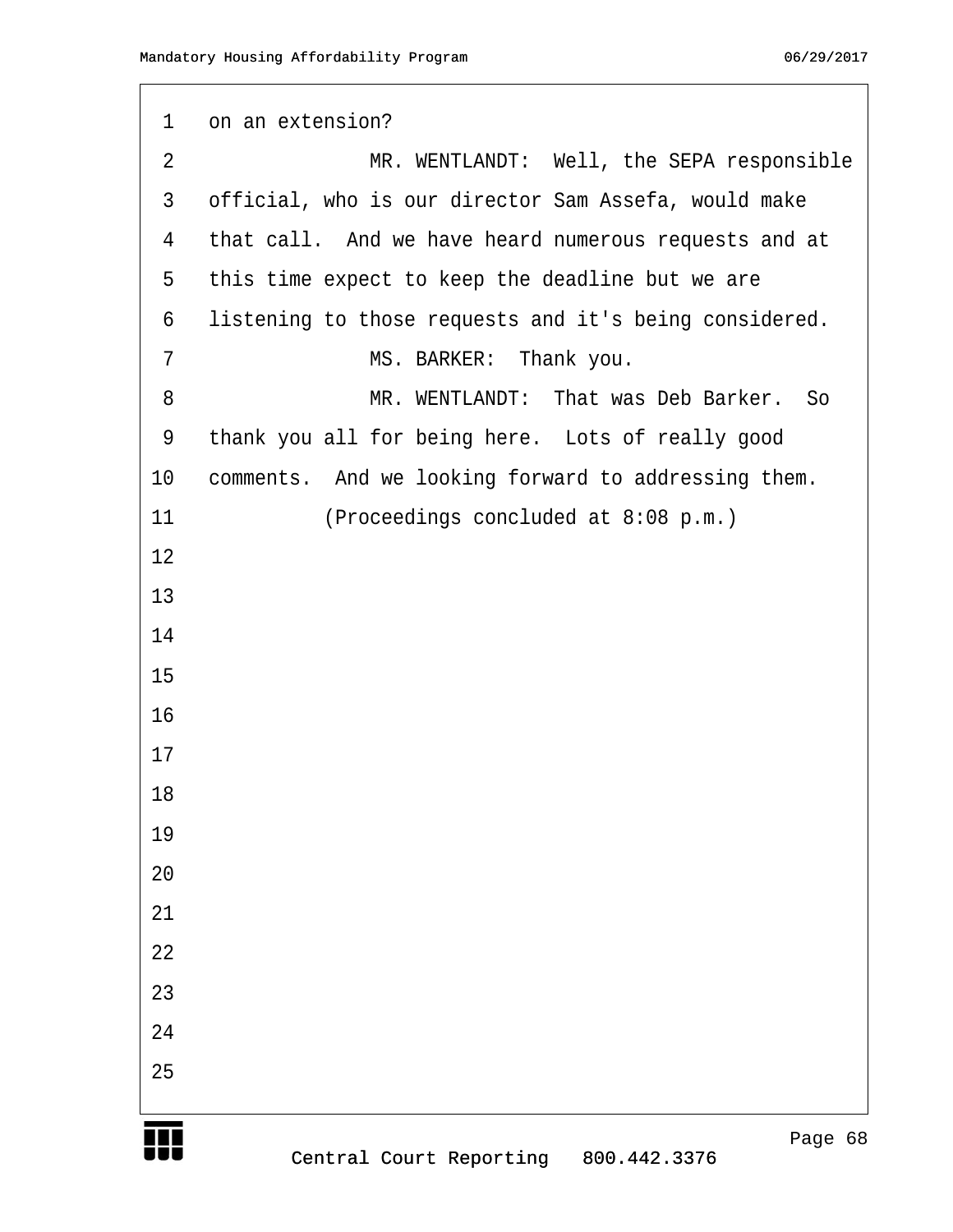| $\mathbf 1$    | CERTIFICATE                                              |
|----------------|----------------------------------------------------------|
| $\overline{2}$ | I, Laura Gjuka, a Certified Court Reporter in            |
| 3              | and for the State of Washington, residing at             |
| 4              | University Place, Washington, authorized to administer   |
| 5              | oaths and affirmations pursuant to RCW 5.28.010, do      |
| 6              | hereby certify;                                          |
| 7              | That the foregoing Verbatim Report of Proceedings        |
| 8              | was taken stenographically before me and transcribed     |
| 9              | under my direction; that the transcript is a full, true  |
| 10             | and complete transcript of the proceedings, including    |
| 11             | all questions, objections, motions and exceptions;       |
| 12             | That I am not a relative, employee, attorney or          |
| 13             | counsel of any party to this action or relative or       |
| 14             | employee of any such attorney or counsel, and that I am  |
| 15             | not financially interested in the said action or the     |
| 16             | outcome thereof;                                         |
| 17             | That upon completion of signature, if required, the      |
| 18             | original transcript will be securely sealed and the same |
| 19             | served upon the appropriate party.                       |
| 20             | IN WITNESS HEREOF, I have hereunto set my hand this      |
| 21             | 18th day of July, 2017.                                  |
| 22             |                                                          |
| 23             |                                                          |
| 24             |                                                          |
| 25             | Laura Gjuka, CCR No. 2057                                |

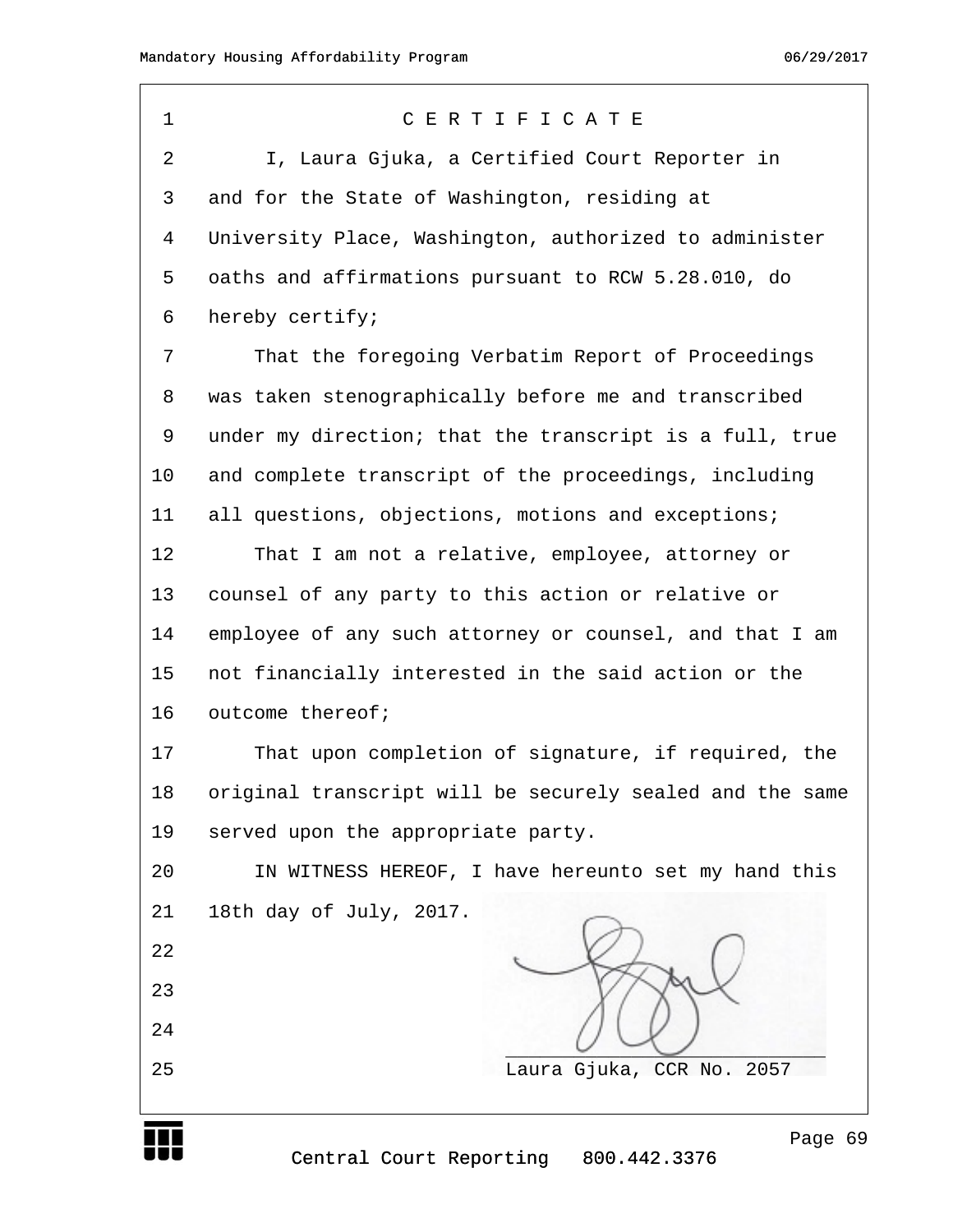|                                                                | 224,000 30:2                                                          | 650 14:14                   |
|----------------------------------------------------------------|-----------------------------------------------------------------------|-----------------------------|
| 1                                                              | 23 53:1 54:16                                                         | 6:30 3:2                    |
| 1 14:17 16:16 17:9 18:5 30:1                                   | 23,000 6:5                                                            |                             |
| 32:10 34:20 35:22 47:20 48:5                                   | 23rd 20:9                                                             | $\overline{7}$              |
| 49:13 54:11 59:24 60:12<br>1,600 6:8                           | 25 4:4 31:22,23 53:1 54:15 60:20                                      | 7 44:16 53:20               |
| 1.23 33:24                                                     | 27 18:7                                                               | 700 14:16,18                |
| 10 18:9 60:21                                                  | 29 3:1                                                                |                             |
| 100 10:24                                                      |                                                                       | 8                           |
| 11 48:3                                                        | 3                                                                     | 80,000 18:12,23 32:8        |
|                                                                | 3 10:18,23 13:25 14:23 15:12 17:1<br>25:21 32:11 35:10,12 38:24 43:10 | 800-page 24:3,6             |
| 12 18:25 33:1 45:13                                            |                                                                       | 81 31:9                     |
| 12,000 12:22                                                   | 51:13,14 52:4,7,9,12 58:20 59:3,<br>23 61:10                          | 8th 39:9                    |
| 15 18:9 31:22                                                  | 3.3 33:25                                                             |                             |
| 15,000 58:6                                                    | 30 13:7 22:1 31:22 50:7 60:22                                         | 9                           |
| 18 9:17<br>1974 36:2                                           | 30,000 18:21,24                                                       | 9 44:16 54:11               |
| 1988 22:9                                                      | 300 11:20                                                             | 90 24:1 32:10,11,18         |
| 1992 48:17                                                     | 32 23:25                                                              | 90s 4:20                    |
|                                                                | 3213 10:17                                                            |                             |
| $\mathbf 2$                                                    |                                                                       | A                           |
| 2 10:18,23 13:25 14:23,25 15:2,7                               | 4                                                                     | abandoned 39:23             |
| 16:22 17:11 18:6 19:1 23:18                                    | 40-foot-high 46:6                                                     | ability 29:2 56:3           |
| 32:11 35:10 38:20 44:16 45:6<br>47:20 48:5 52:22,24 53:2 58:20 | 400 21:9 45:13                                                        | abrupt 46:8                 |
| 59:2,13,23 61:10                                               | 44th 52:9                                                             | absolutely 20:19            |
| 20 4:4 6:14 17:22 22:1 31:22 41:4                              | 45 34:21                                                              | accept 17:13                |
| 47:17 59:16                                                    | 45-day 25:17                                                          | accepted 24:14              |
| 20,000 5:23                                                    | 45th 19:1                                                             | access 56:4 58:23,24 59:3,4 |
| 20-plus 43:24<br>2010 40:5                                     | 46th 52:8,9                                                           | accidents 38:9              |
| 2013 41:7                                                      | 5                                                                     | account 42:4 51:15          |
| 2014 6:2,7 12:17                                               |                                                                       | accounting 32:15            |
| 2016 6:4                                                       | 5,000 32:9                                                            | accurate 37:8 60:7          |
| 2017 3:1 39:9                                                  | 50 13:7 14:16 32:2 37:20 60:14                                        | achievable 44:6             |
| 2030 4:10                                                      | <b>50th</b> 19:1                                                      | achieve 14:5 37:1           |
| 2035 14:17,18 24:5                                             | 6                                                                     | acknowledgement 16:19       |
| 2040 4:10                                                      |                                                                       | acknowledges 45:4           |
| 21 14:14                                                       | 6,000 5:23                                                            | acknowledging 62:2          |
|                                                                | 60 5:20                                                               | acronyms 15:24              |
|                                                                |                                                                       |                             |



Index: 1..acronyms Central Court Reporting 800.442.3376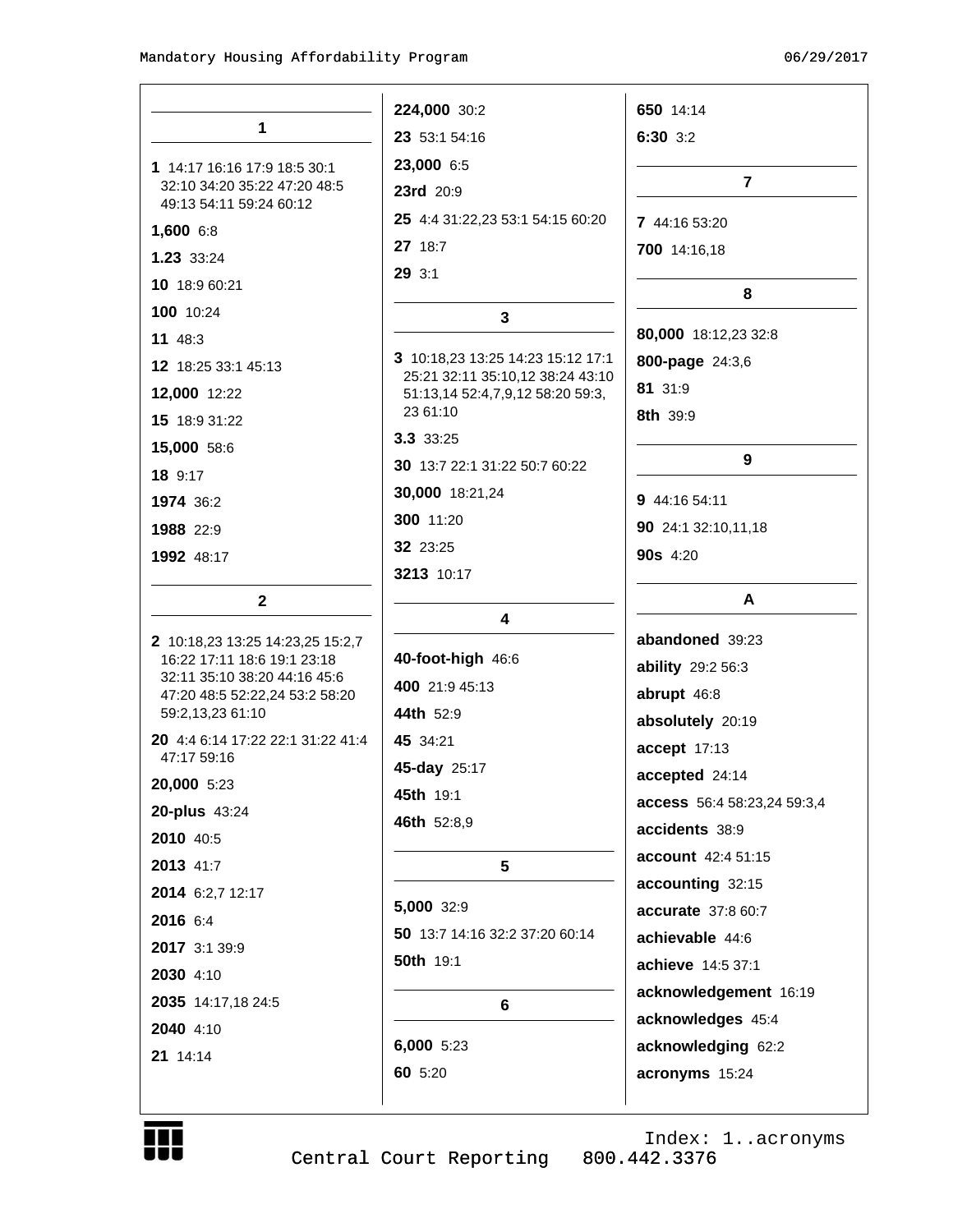antiquated 57:15

 $51:1$ 

37:24

59:17 60:16

34:4.12.15 49:25

21:7 25:22 26:1 31:18 40:10,11

42:23 46:11,12 55:23 56:3,5

## acting 13:11 African 27:9 action 14:18 31:15.16 39:12 48:19 actual 37:5 48:7,8 57:3,22 58:25 added 3:21 21:7 air  $22:16$ adding  $47:16$ addition 26:4 60:22 additional 9:23 21:19 25:25 31:9.10 32:9 Additionally 24:9 address 5:11,21 6:18 9:1,3 13:23 15:1 16:21 17:8 18:5 24:10 35:6 36:12 37:6 46:11 51:13 57:1 addressed 21:15 addresses 33:7 adequacy 8:16 adequate 14:3,9 24:2 47:14 60:7 adequately 13:23 16:10 39:18 61:5 adjacent 46:12 **admits** 10:15,23 adopting 34:3 adverse 10:22 advice 62:10 advisedly 62:15 advocating 36:2 aesthetics 33:25 affect 49:25 affects 57:2 afford  $51:25$ **affordability**  $3:13,155:4,6:19$ 18:6 20:18 32:4,13 36:16 39:19 47:17 56:2 62:21,22 affordable 5:15,18 6:6,8 13:21 15:14 17:18 18:13,20,22 19:18 20:19 26:5,15,16 27:1 31:22 32:23 35:13,15,18 36:8,11,12,20 39:17 44:16,19,21 45:19 60:16, 21,23,25 61:3,9  $a$ fraid  $54:12$

agencies 8:15 anymore 54:13 agenda 5:20 apartment 18:7 46:1 47:16,17,19 agree 29:17 38:18 52:4 apartments 19:4 21:18 29:4 AJ 53:17,20 55:11 Appelman 10:9,11,12 11:18 Alex 10:9 12:5,6 13:13 54:12 appendices 24:3 28:4 31:9 **Allen 26:19** Appendix 20:3 allowed 53:6 applied 52:14 allowing 10:2 25:11 applies 51:20 alongside 42:20 46:7 apply  $47:18$ Alt 14:17,23 15:7 35:10,22 approach 11:22 22:2 44:4 alternative 8:22 9:20 10:21 area 18:18 21:6 28:24 49:10 52:6 14:25 15:2,12 21:21 22:3 25:21 30:1 32:10 38:23 43:10 48:7 51:13,14 52:4,7,9,11,12, 55:22,23 areas 15:7 17:4.19 20:12.13.23 56:5 58:20 59:2,3,13,23,24 60:9, 11,12 61:10 arterials 15:7 Alternatively 30:16 alternatives 8:11 10:18.22 21:24 article 20:9 22:22 28:15 29:25 31:15,16,18,21 32:11 Assefa 3:6 7:11,20 8:2 35:13,16,19 40:9 48:6 55:10 59:8 assess 32:22 33:15 Amanda 42:12 43:17,18 assessment 14:9 20:2 33:13,24 amend  $46:10$ amendment 47:23 assigns 35:12 amount 60:23 62:7,9 assistance 47:11 analysis 8:15 9:1 16:12 29:1 Association 43:19 33:8,10 37:4,5 40:2,10 41:17,22 42:4,7,19, 58:21 62:5 assuming 53:14 analytical 34:2 assumption 50:2,24 analyze  $34:25$ assumptions 49:24 52:19 analyzed 29:4  $at-risk$  61:9 Anderson 23:24 25:9,11,12,13 atop 54:22 Andrew 49:16,18 51:8 attached 27:1 anomaly  $34:25$ attention 38:24 56:19 anti-displacement 43:2 attractiveness 4:1 authentic 40:1 anti-environment 54:18 55:6

anticipate 57:8

anticipated 11:11





Index: acting..Avenue 800.442.3376

 $avail 35:8$ 

**Avenue 11:21 38:5**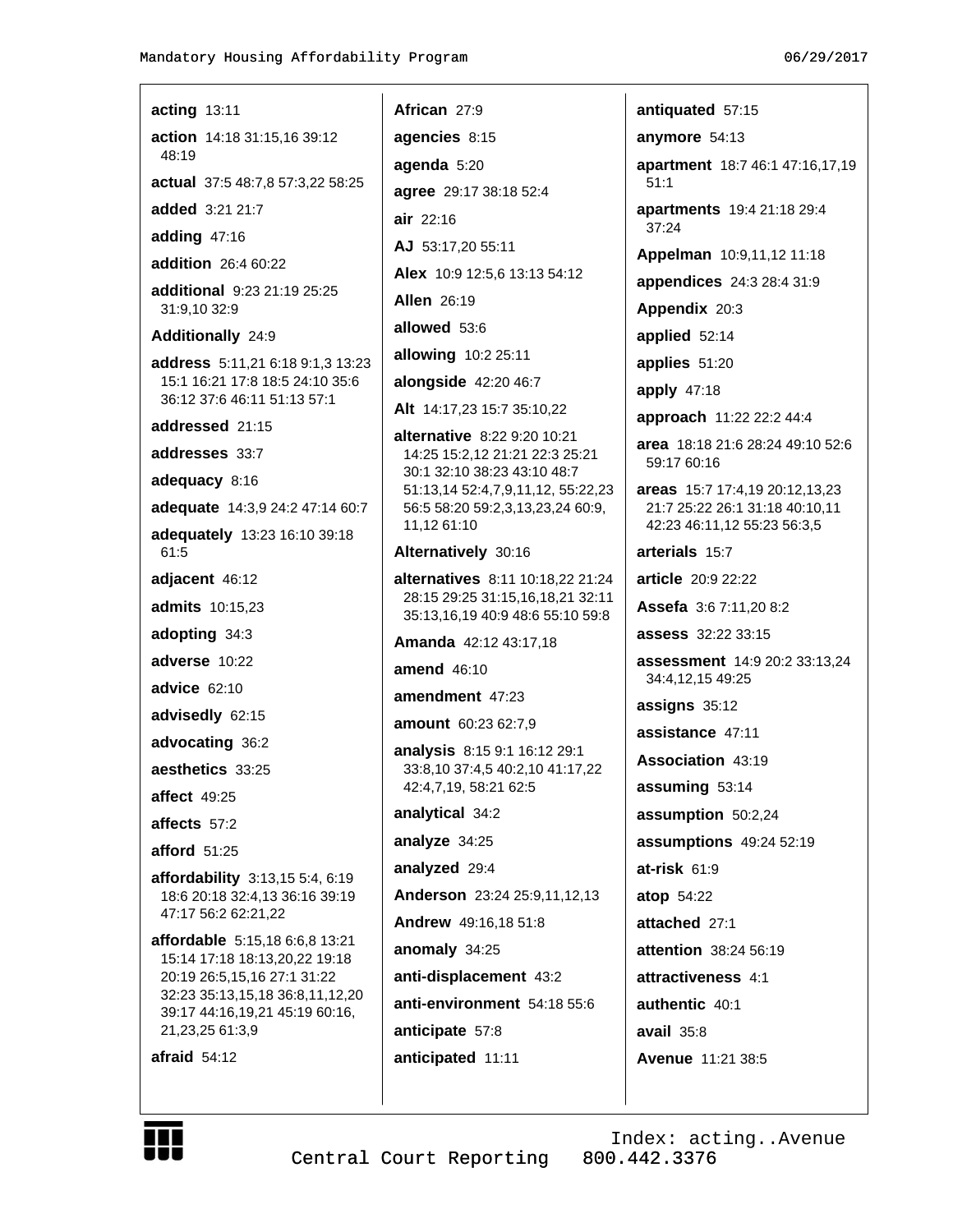| average 62:4                                       | Benjamin 23:24 26:9              | <b>Brookler</b> 19:8,11                                          |
|----------------------------------------------------|----------------------------------|------------------------------------------------------------------|
| averages 50:14                                     | benzine 58:7                     | brought 11:11 22:21 36:6                                         |
| avoid $8:12$                                       | <b>Berit</b> 22:6,8              | <b>build</b> 60:14                                               |
|                                                    | big 11:23 15:5 16:17 30:25 47:19 | <b>building</b> 6:4 18:8 55:2 62:9                               |
| B                                                  | big-box $21:1$                   | <b>buildings</b> 18:17 36:3,16,19                                |
| baby $4:7$                                         | biggest $5:4,5$                  | 45:23 46:1,2,3 47:16,17,19 51:1<br>53:5,8,15 61:9                |
| <b>back</b> 3:9,17 26:24 36:6 37:25                | biological 49:21                 | <b>built</b> 11:4 14:17 18:18 21:16<br>30:20 32:19,21 53:4 60:16 |
| 54:12                                              | <b>bit</b> 14:11 16:1 25:18      |                                                                  |
| backroom 30:8                                      | <b>black</b> 27:7,8              | <b>bulk</b> 30:17                                                |
| backyards 46:3                                     | <b>blame</b> 12:12,13            | burdens 15:12                                                    |
| <b>Bad</b> 24:8                                    | <b>Bless</b> 26:18               | burning 55:3                                                     |
| barely 28:3                                        | block 28:22 52:10 58:9           | <b>bus</b> 19:25                                                 |
| <b>bargain</b> 28:15,16 30:6,7,16 54:3,<br>7 61:23 | <b>blocks</b> 33:20 56:24        | <b>business</b> 7:16 19:25 30:9                                  |
| <b>Barker</b> 33:4 34:17,18                        | <b>blog</b> 23:14                | buy 61:9                                                         |
| <b>Barnes</b> 56:10 58:13,14                       | Boeing 33:6                      |                                                                  |
| <b>base</b> $60:13$                                | <b>Bonnie</b> 27:20 29:12 31:1   | C                                                                |
|                                                    | <b>book</b> 31:7                 | calculate 50:19                                                  |
| <b>based</b> 7:24 11:19 41:16 44:6<br>53:11        | <b>boomers</b> 4:7               | calculations 50:13                                               |
| <b>baseline</b> 32:12 40:8                         | <b>bootstrap</b> 24:11           | California 23:9                                                  |
| <b>bases</b> $51:17$                               | <b>born</b> 26:22                | call 18:7 22:13 27:2                                             |
| <b>basic</b> $16:13$                               | <b>Boston's 36:23</b>            | called 38:18 57:23                                               |
| basically 53:6 57:24 61:21 62:14                   | <b>bothered</b> 39:7             | calling 10:5                                                     |
| <b>Bates</b> 55:12 56:10,11 58:4                   | bought 22:10                     | camera 27:17                                                     |
| <b>beautiful</b> 3:7                               | bouncing 27:17                   | canopy 17:5 49:23 50:1,3,4,11,                                   |
| bedrooms 30:21                                     | <b>boundaries</b> 43:11 46:13    | 12, 13, 18, 20 52: 19, 20, 24 53: 1, 9,<br>14                    |
| <b>begin</b> 10:4,8                                | <b>box</b> 15:5                  | capacity 39:14                                                   |
| beginning $6:324:8$                                | <b>boxes</b> 46:6                | capital 59:16                                                    |
| begun $61:22$                                      | <b>Boy 36:8</b>                  | Capitol 50:15,16,25 51:5                                         |
| <b>behalf</b> 36:1 60:3                            | breakdowns 58:21                 | capture 22:15 42:17                                              |
| believes 14:25                                     | <b>Brent 21:4</b>                | captured 6:7                                                     |
| <b>Bell 36:8</b>                                   | Brighton 37:19                   | care 9:5                                                         |
| Belltown 54:22                                     | bring $11:14$                    | carefully 62:17                                                  |
| <b>Ben</b> 25:12,13                                | bringing 55:4                    | cares 28:24                                                      |
| benchmarking 57:24                                 | Broader 31:15                    | carry 9:9                                                        |
| benefit 41:8                                       | Brodder 19:7                     | <b>cars</b> 29:6                                                 |
| benefits $4:14,23$                                 | Brooke 34:17 35:24,25 37:14      | cases 57:14                                                      |
|                                                    |                                  |                                                                  |
|                                                    |                                  |                                                                  |

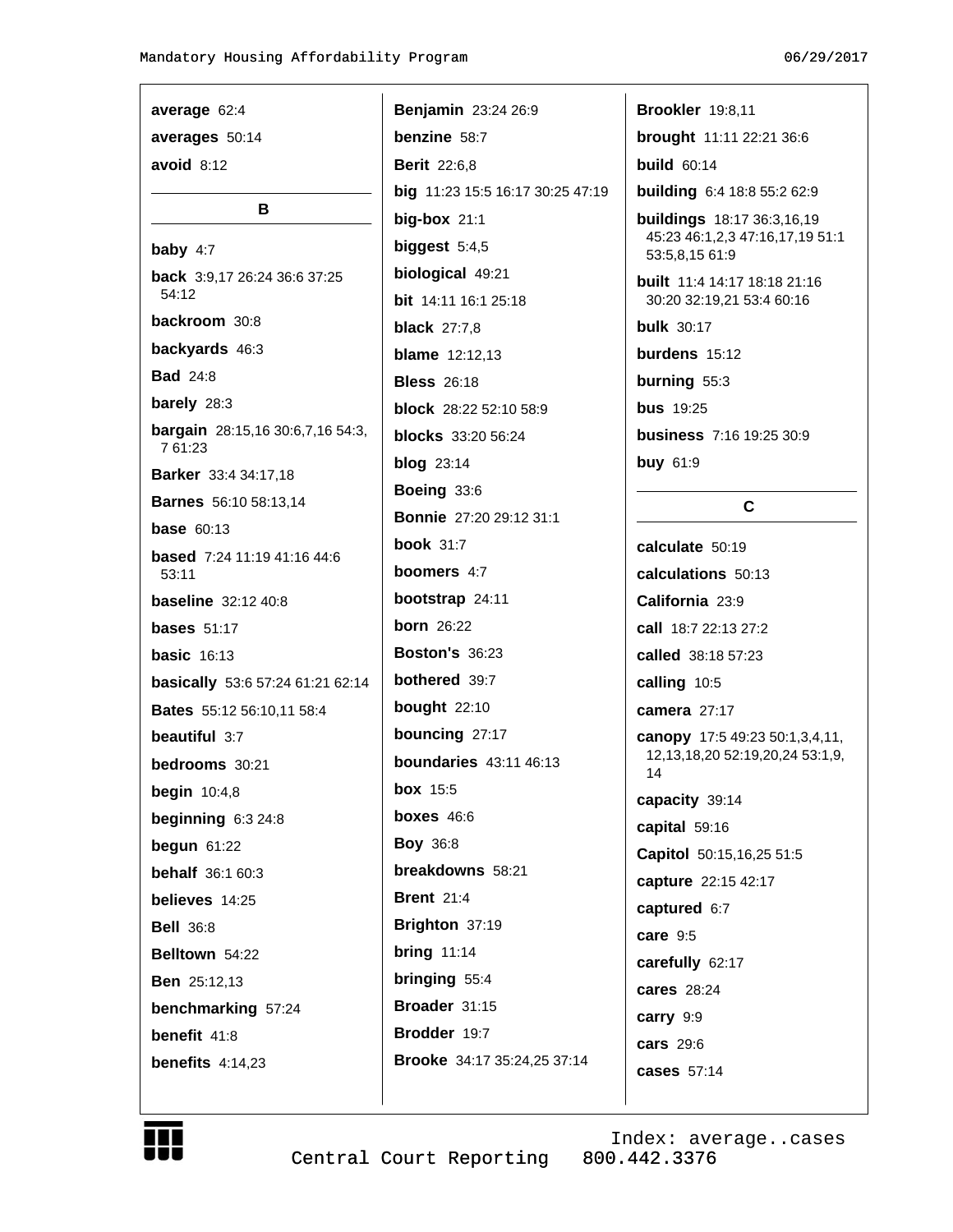| categories 32:8                                                   | $5^{\circ}$  |
|-------------------------------------------------------------------|--------------|
| <b>caused</b> 40:5                                                | 6.           |
| causing 27:7                                                      | cit<br>31    |
| <b>census</b> 19:20                                               | cit          |
| center 4:5,8,21 15:6 40:23                                        | cit          |
| <b>cetera</b> 21:9 29:4                                           | 1            |
| <b>chair</b> 13:15                                                | civ          |
| challenge 5:4,5                                                   | cla          |
| challenged 30:9,11                                                | cla          |
| challenges 4:25 5:3, 6:21                                         | cla          |
| challenging $5:106:18$                                            | cla          |
| chance 38:15                                                      | cle          |
| <b>chances</b> 9:23                                               | cle          |
| <b>change</b> 5:8 20:5,16 38:4 41:21                              | cle          |
| 54:16 56:22,24 57:1,2                                             | clil         |
| changed 13:10 25:4,7 38:5 44:9                                    | clc          |
| <b>changing</b> 4:10 20:21 22:24 38:1,<br>2                       | clc          |
| <b>channel</b> 12:19 16:4                                         | clc          |
| chapter 23:6                                                      | CO           |
| <b>character</b> 22:24 61:13                                      | Co           |
| <b>cheapest</b> 61:4                                              | co           |
| <b>checked 7:16</b>                                               | CO           |
| <b>Child 26:18</b>                                                | CO           |
| children 37:22                                                    | co           |
| <b>choose</b> 49:13                                               | CO<br>1.     |
| <b>choosing</b> 4:8                                               | 2            |
| <b>Chris</b> 60:1 61:15                                           | 4            |
| CHUV 14:14 15:3 20:20                                             | co           |
| <b>circling</b> 29:8                                              | CO           |
| $CIS$ 33:8                                                        | co           |
| cities 4:5,8 5:2,3,13,17 6:24 37:1<br>55:16 60:21                 | co<br>1<br>4 |
| <b>citizens</b> 38:12                                             | co           |
| <b>city</b> 3:20 4:19,25 5:12,16 6:15,                            | co           |
| 8:23 9:22 10:15,23 11:6,9,10,13,<br>16,19 12:3 14:16 15:2 16:14   | co           |
| 19:23,24 20:9,10 22:22,25 25:24<br>31:15 35:6 36:14 49:22,23 50:5 | co           |

1:24 52:11 53:4 54:6,9 59:11  $2:24$ y's 3:23 19:17 20:2 25:19 32:7 6:10 52:12 v-selected 39:24 ywide 15:16 39:10 43:3 51:12, ี vility 7:5 **aims** 11:9 arify 29:23 **ISS 62:23 issified** 54:22 eaner 49:9 ear 12:19 13:17 21:23 22:2 60:6 erks 18:10 mate 41:20,25  $2c<sup>k</sup> 10:4$ **osely** 14:25 29:14 56:15  $\rho$ sing 17:15 alition 41:3 48:16 60:4 **cking** 48:10,12,13 des 57:11 58:1 lor 41:1,9,13 43:7 45:20 mbined 3:22 mfortable 26:25 mment 8:6,16 9:2,5,8,10,11, 4 10:3,8 17:7,24,25 18:1 25:17 8:1, 33:7 34:21 40:13,15 43:20 7:7 55:18 56:8 58:17 mmented 35:1 mmenters 10:9 mmenting 34:18 mments 3:11 7:22 8:25 9:9,25 0:5 15:19,22 25:14 35:7 36:23 0:14 49:19,20 54:15 55:8,19 mmercial 6:9 46:1 mmission 13:7 mmitment 16:20

mmittee 13:16 14:24 16:8

communication 9:16

communities 13:22 40:24 41:1, 2,9,13 42:2 43:7,8 61:14

**community** 8:3,8 14:19 15:2,8, 13 19:21 20:15 26:2 34:19 35:14, 19 38:13 39:22 40:1 41:4,24,25 42:20 44:10,11,22 47:5 51:22

community-controlled 41:6

commuter 19:3

comp 24:5,9 37:10 43:22 compact 38:3 companies 29:7 Company 33:6 comparative 33:9,10 Compare 17:9 compared 5:16 Comparing 16:22 comparison 25:5 compensate 16:25 complete 17:24 completely 46:6 62:16 completeness 8:17 complex 28:3 complicated 19:5 component 50:22 composed 59:13 comprehensive 37:7 comprised 41:4 computer 25:6 concept 34:13 concern 36:10 concerned 10:12 11:16 41:21 51:11 concerns 51:13 conclusion 41:16 53:24 conclusions 20:3 concur 58:18 condos 46:1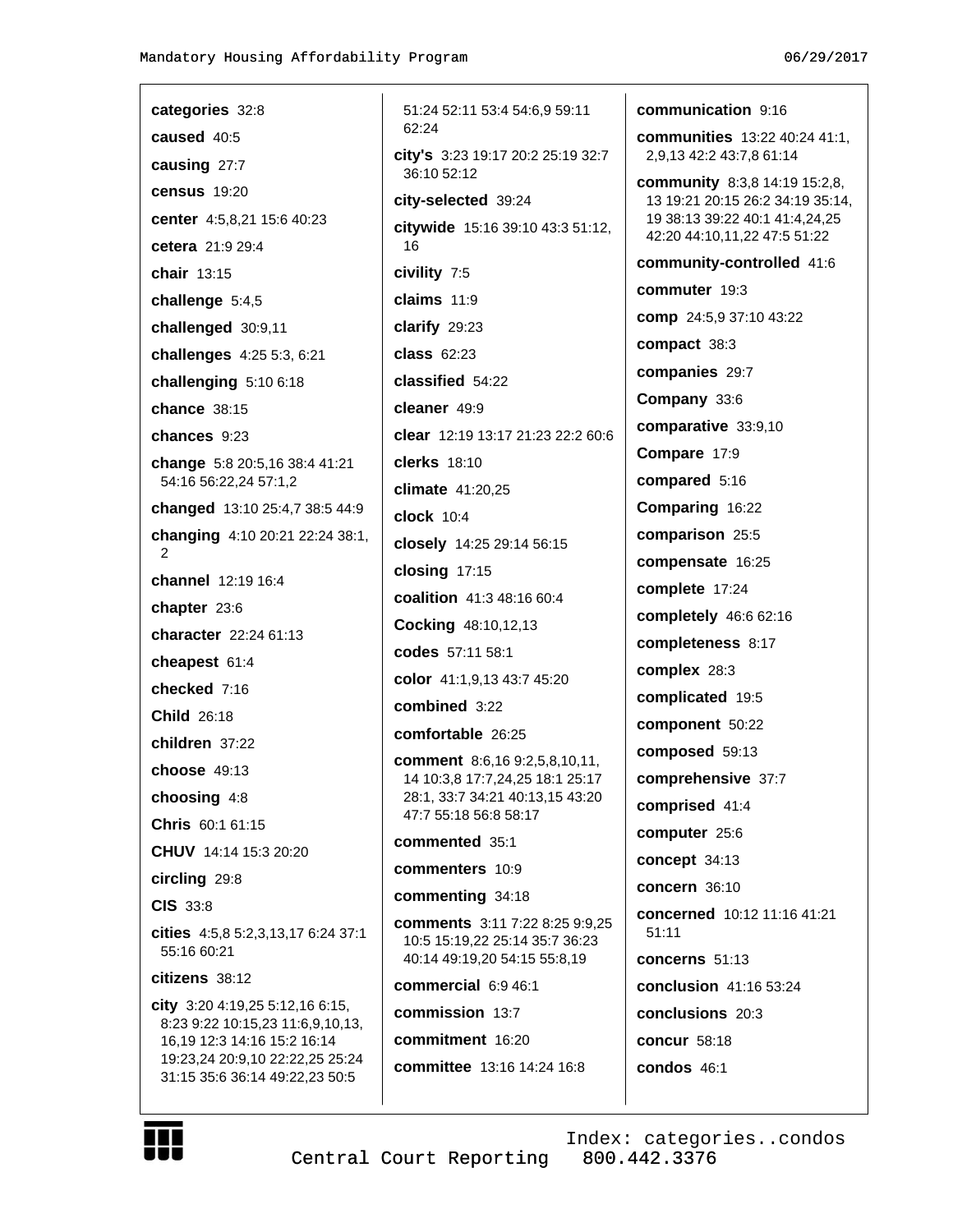**conflict** 35:2,10 conflicts 35:7 connection 41:20 consequence 58:22 consequences 59:22 consideration 52:15 59:5 considered 9:19 consists 50:16,25 constructed 59:1 construction 39:15 58:1 contained 60:8 contaminated 58:7 continues 30:4 continuing 3:24 contribute 5:15 control  $13:8$ coordinator 31:11 cope 24:19 corrected 40:7 correlated 20:11 corridor 11:19 **cost** 32:20 costs 16:24 19:20 20:6 30:13 council 8:23 9:22,24 12:13 27:3  $39.6$ count 12:14 61:3 country 4:9,15 31:2 55:5 County 3:21 couple 8:4 21:13 31:10 62:20 court 12:9 30:10,11,14 courtyards 51:2 cover 12:18 52:24 54:15 covered 7:25 covering 30:17 create 5:23 13:24 20:6 43:10 created 35:4

creating 13:20 creation 36:4 crime 30:24 crisis 40:23 41:24.25 critical 15:10 31:6 34:22 42:8  $49.10$ critically 14:1 crowded 37:24 Crown 13:16,17 14:24 15:11 16:8,12 19:16 20:14 21:6 cubic  $58:6$ cultural 41:23 55:8.9 culture 42:3 61:12,13 culverts 17:2 current 17:4 21:20 28:22 32:12, 15 41:17 51:3 D Das 48:11 49:15 data 24:21 45:15 53:13

date 9:16.19 33:18 David 29:12 31:4 day 3:7 19:3 28:24 37:25 day-to-day 19:23 daylight 23:16 days 23:25 24:1 34:21 deadline 56:14 deal 59:19 dealing 26:1 deals 30:8 Deb 12:5 13:13,15 33:4 34:16 35:23 Deborah 51:9 52:16 decades 23:11 57:16 decision 4:20 9:22 38:7 deck 23:22 61:24 decrease 53:9

decreased 52:24 53:2 deem  $23:4$ deep  $62:4$ deeply 41:21 deficient 40:10 defies  $24:13$ defines 23:8 defining 23:4 definition 23:2,3 **DEIS** 10:14 12:1,2 13:23 14:6,20 19:16 20:2 31:14 32:18, 33:22,23 34:21,22 35:12,20 37:3 39:9,18, 22 40:9 42:7,19 46:14 49:25 50:7 52:22 58:16 delegate 25:2 deliberately 4:19 demand 10:20 20:6,17 demands 15:1 Democrat 12:15 demographic 4:6 demographics 4:11 demolition 62:7,9 demolitions 50:8 demonstrated 36:24 densities 37:2 density 13:25 21:20 36:23 59:2, 9,14,18,20 depicted 34:23 depth 21:11 deserve 43:8 design 44:7,8,10 47:20,21 designate 25:2 desirable 20:7 destroyed 46:5  $detail 55:20$ detailed  $9:1260:4$ detailing 42:7 details 37:6 56:7



Central Court Reporting

Index: conflict..details 800.442.3376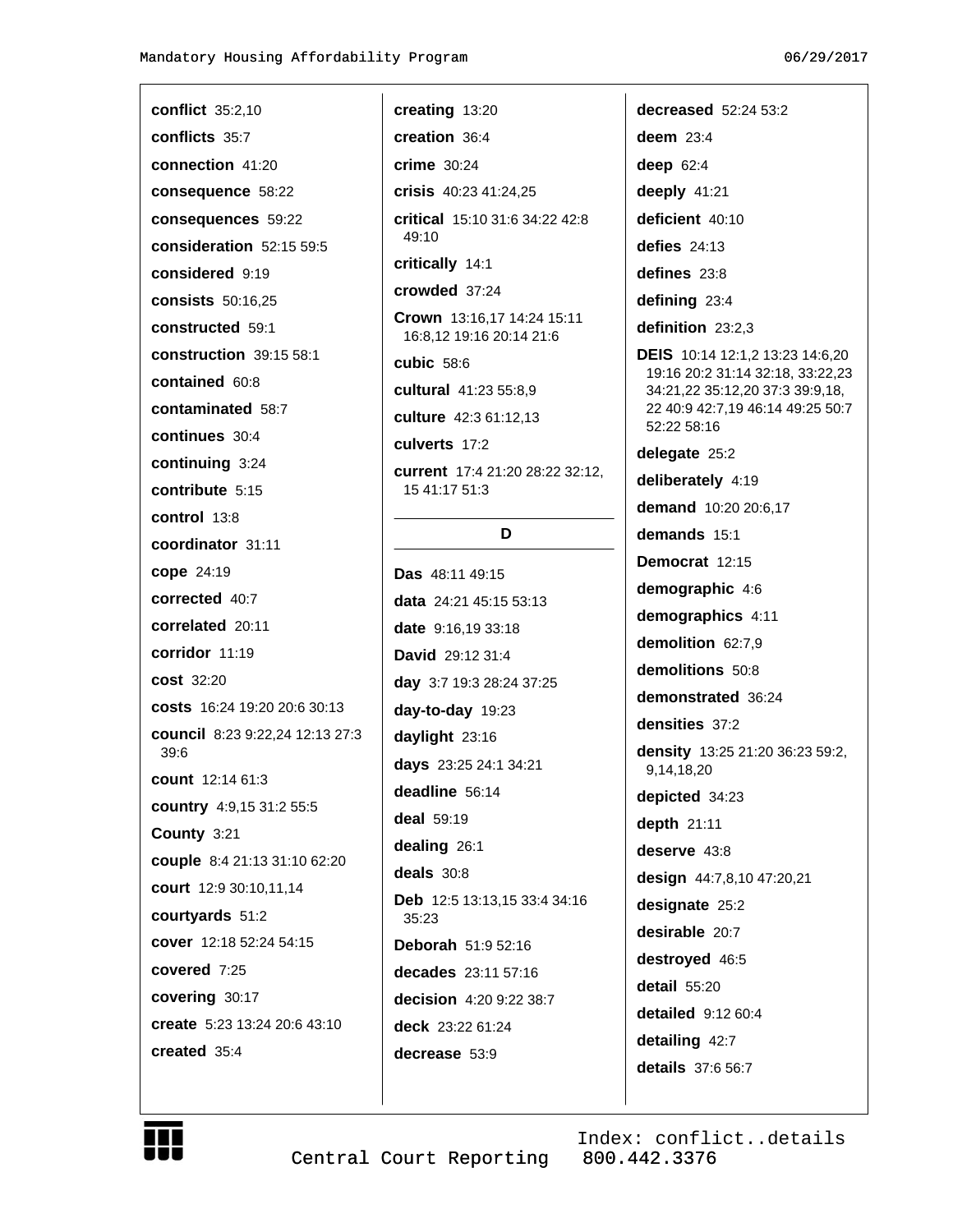#### 06/29/2017

| determined 51:19                                                                                             | 24 43:6 47:11 51:16,19 52:5,13<br>60:3 61:6,8,12                              | Е                                                                    |
|--------------------------------------------------------------------------------------------------------------|-------------------------------------------------------------------------------|----------------------------------------------------------------------|
| determining 52:14                                                                                            | displacement/high 58:24 59:4                                                  |                                                                      |
| devastated 62:24                                                                                             | displacement/low 58:23 59:3                                                   | earlier 24:11 62:1                                                   |
| developed 35:4                                                                                               | displacements 38:21                                                           | early $4:20$                                                         |
| developer 60:14                                                                                              | disproportionately 41:12                                                      | earned 18:19                                                         |
| developers 18:24 44:12,15 57:7<br>60:17                                                                      | disregard 22:17                                                               | easily 56:4                                                          |
| developing 20:23 23:18                                                                                       | District 11:22,24 53:20                                                       | east 11:21 19:2 45:25 46:2 52:8                                      |
| development 5:14 8:3,8 10:17                                                                                 | Districts 54:11                                                               | eastern 46:17                                                        |
| 11:5 14:6,15,21 20:25 21:17                                                                                  | diverse 19:21 38:18                                                           | Eastlake 11:17,18,21,23 62:6                                         |
| 39:13,14 41:6 44:14 50:25 51:4<br>54:17,21 55:5 56:18 57:19 58:6,                                            | diversity 36:17                                                               | easy 12:25                                                           |
| 11                                                                                                           | divorced 19:14                                                                | eat 54:24                                                            |
| developments 5:17,18 11:7                                                                                    |                                                                               | economic 4:21 32:20 33:1 36:18                                       |
| 26:2 36:21                                                                                                   | document 7:24 28:3 33:9,13<br>42:9 60:22                                      | 41:25                                                                |
| difference 16:17 23:10                                                                                       | document's 41:17                                                              | economy 4:2 29:6                                                     |
| differences 6:11 24:13 25:3                                                                                  | documentation 57:25                                                           | edge 46:16,20                                                        |
| differentiate 62:4                                                                                           | documenting 42:3                                                              | education 52:2                                                       |
| differentiating 62:12                                                                                        | documents 25:7 34:23 56:12                                                    | effect 11:23 21:14,21 46:7 58:10                                     |
| differing 7:2                                                                                                | down-zone 60:13                                                               | effective 7:23 8:5 9:2 21:15                                         |
| difficult 10:16 14:4 27:24 32:15                                                                             | downplays 60:22                                                               | effects 33:15 61:5                                                   |
| direct 8:25 33:14,16                                                                                         | downsizing 52:6                                                               | effort 52:13                                                         |
| directed 19:2                                                                                                | downtown 11:25 60:13                                                          | efforts $37:12$                                                      |
| directly 41:8 45:25 57:2                                                                                     | Downzones 60:18                                                               | EIS 8:5,13,14,21,24 9:3 12:1 14:4                                    |
| director 8:2 55:14                                                                                           |                                                                               | 15:20,21 16:9,19 17:8 20:15,20<br>24:5,9,12,14,16,20 25:1,3,4 28:2,  |
| $dirt$ 54:24                                                                                                 | <b>draft</b> 3:11 7:21 8:5,13,14 9:3 16:9<br>20:15 25:3 29:17 41:14,22 43:20, | 10,14 29:17 31:7 35:9 37:7 41:22                                     |
| disappear 45:19                                                                                              | 25 45:4 55:19 60:8                                                            | 43:3,21,25 45:4,16 46:9 47:7,22,<br>25 48:20,21 55:19 56:15,22 57:1, |
| disappointed 60:6                                                                                            | drainage 17:1                                                                 | 18 59:7 62:16                                                        |
| discourse 59:6                                                                                               | draw $41:19$                                                                  | <b>EIS'S 41:14</b>                                                   |
| discuss 53:23                                                                                                | dream $48:1$                                                                  | election 12:7                                                        |
| discussing 28:10                                                                                             | drive $20:6$                                                                  | Elementary 24:22                                                     |
| discussion 6:3 8:10 10:14 24:12                                                                              | drivers 19:25                                                                 | elements 22:25                                                       |
| 27:14 39:11                                                                                                  | driving 29:9 40:25                                                            | eliminated 30:24                                                     |
| discussions 34:1                                                                                             | drowned 62:3                                                                  | email 17:25                                                          |
| dismayed 41:13                                                                                               | Drugosch 51:9 52:18                                                           | emergency 24:15 32:1 58:2                                            |
| displaced 18:4 27:9 38:16 41:12                                                                              | due 41:11 58:10                                                               | emphasize 8:17 9:9                                                   |
| 45:18 47:13 51:21                                                                                            | Duwamish 48:15,18 49:9                                                        | employees 25:19 54:10                                                |
| displacement 5:5 15:9 20:2,4,7,<br>11, 13, 16, 20, 24 25: 23 33: 2 38: 23<br>40:24,25 41:15,20,23 42:3,4,23, |                                                                               | empty $21:1$                                                         |
|                                                                                                              |                                                                               |                                                                      |

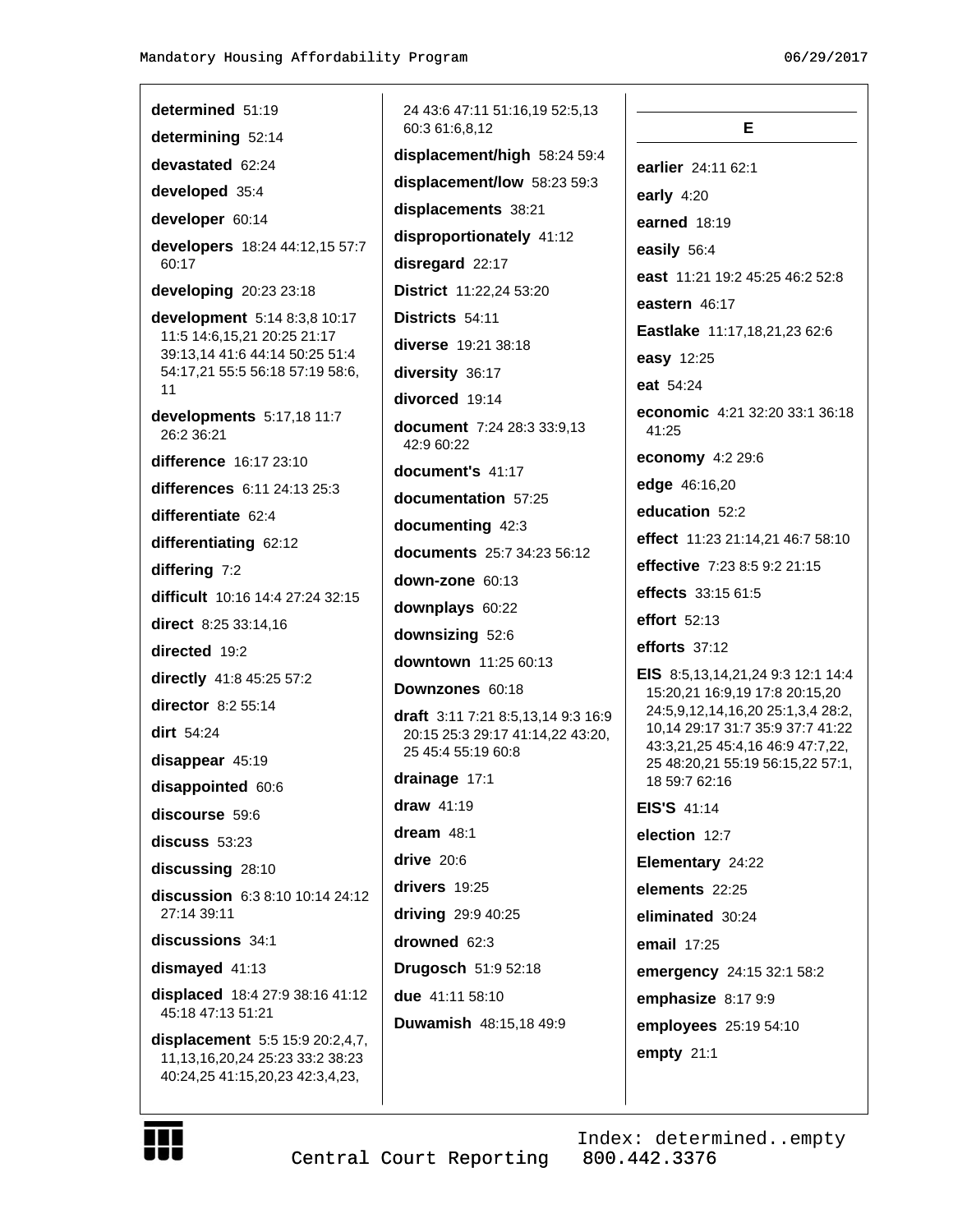| encourage 52:11                                                                                                                       |
|---------------------------------------------------------------------------------------------------------------------------------------|
| end 11:9 27:24 36:23                                                                                                                  |
| energy 57:19 58:1                                                                                                                     |
| engagement 39:22 40:1                                                                                                                 |
| engineer 33:6                                                                                                                         |
| England 61:16                                                                                                                         |
| ensure 40:24 41:7                                                                                                                     |
| entail 7:22                                                                                                                           |
| entered $15:19$                                                                                                                       |
| entire 28:17 50:14 58:16                                                                                                              |
| entitled 61:18,20                                                                                                                     |
| <b>environment</b> 4:19 7:22 32:14<br>36:5 54:14,18 55:8,9                                                                            |
| environmental 3:11,13 4:22 8:9,<br>10 9:1,4,8,20 10:14 16:10 17:11<br>24:3,6 31:12 36:18 39:11 48:20,<br>24 53:10 56:19,20 57:10 60:8 |
| epidemic 61:6                                                                                                                         |
| equitable 56:17                                                                                                                       |
| equity 32:21 42:8                                                                                                                     |
| establish 16:24                                                                                                                       |
| establishing 61:8                                                                                                                     |
| estate 41:11 48:8                                                                                                                     |
| estimates 14:8 52:20 53:11                                                                                                            |
| estimating 53:13                                                                                                                      |
| evaluate 16:10 20:20                                                                                                                  |
| evaluated 43:25                                                                                                                       |
| evaluates 3:14                                                                                                                        |
| evaluation 57:4                                                                                                                       |
| evening 3:6,10 6:20 42:13 49:19                                                                                                       |
| event 41:25                                                                                                                           |
| <b>events</b> 36:12                                                                                                                   |
| evidence 56:25                                                                                                                        |
| examination 37:13                                                                                                                     |
| examined 32:7                                                                                                                         |
| examples 62:20                                                                                                                        |
| exchange 39:14                                                                                                                        |
|                                                                                                                                       |

exclude 44:9 excluded 11:25 excuse 7:10 18:9 exemption 32:25 existing 16:20 30:2 33:11,14,15 35:10 50:13 57:11 expand 43:9 expansion 16:22 17:4 52:6,7 expansions 14:22 Expect 9:24 expected 10:17,22 13:20 expense 43:9 experience 4:24 17:3 22:17 experienced 3:18 experiencing 4:14 5:1,9 20:5 expire 32:25 33:2 explicit 50:2 explicitly 21:14 46:10 exponentially 45:15 express 9:6 expressed 15:3 extend 23:25 31:6 34:20 47:7 56:13 extended 22:10 43:20 58:17 extending 25:17 extends 55:1 extension 40:13 extensive 9:16 35:5 39:21 extraordinarily 60:6 extreme  $52:3$ F fabric  $36:25$ face 18:3 55:6 facing 6:21 46:7

factors 47:24 51:15 facts 6:18 61:19 fails 42:4 61:5 failure 41:14 62:4 fair  $11.1827.12$ Fairmount 24:22 fall 8:21 30:10 34:4 false 39:12 49:24 families 26:15 28:18 38:13 family 12:22 23:11,12 28:20,21 30:19 family-sized 21:19 farms 55:17 fast 15:24 faster 5:2 fee 23:18 feedback 42:7 43:1,4 feel 17:6 18:17 22:19 23:5,22 26:25 43:21 47:23 51:12 56:13,15 fees 44:13 feet 58:6 felt 22:13,16 fight  $30:14$ figure 24:17 25:4,6 final 8:18,21,24 9:22 17:8 20:20 25:1,4 43:21 47:25 finalized  $23:13$ Finally 25:21 find 10:25 findings  $20:15$ finds  $45:7$ fire 24:15 firefighters 18:10 19:25 fit 17:11 32:8 35:17 five-story 21:2 fix 12:25 40:9 fixated 27:6



Index: encourage..fixated 800.442.3376 Central Court Reporting

fact 6:14 28:7 35:9

factor  $47:22$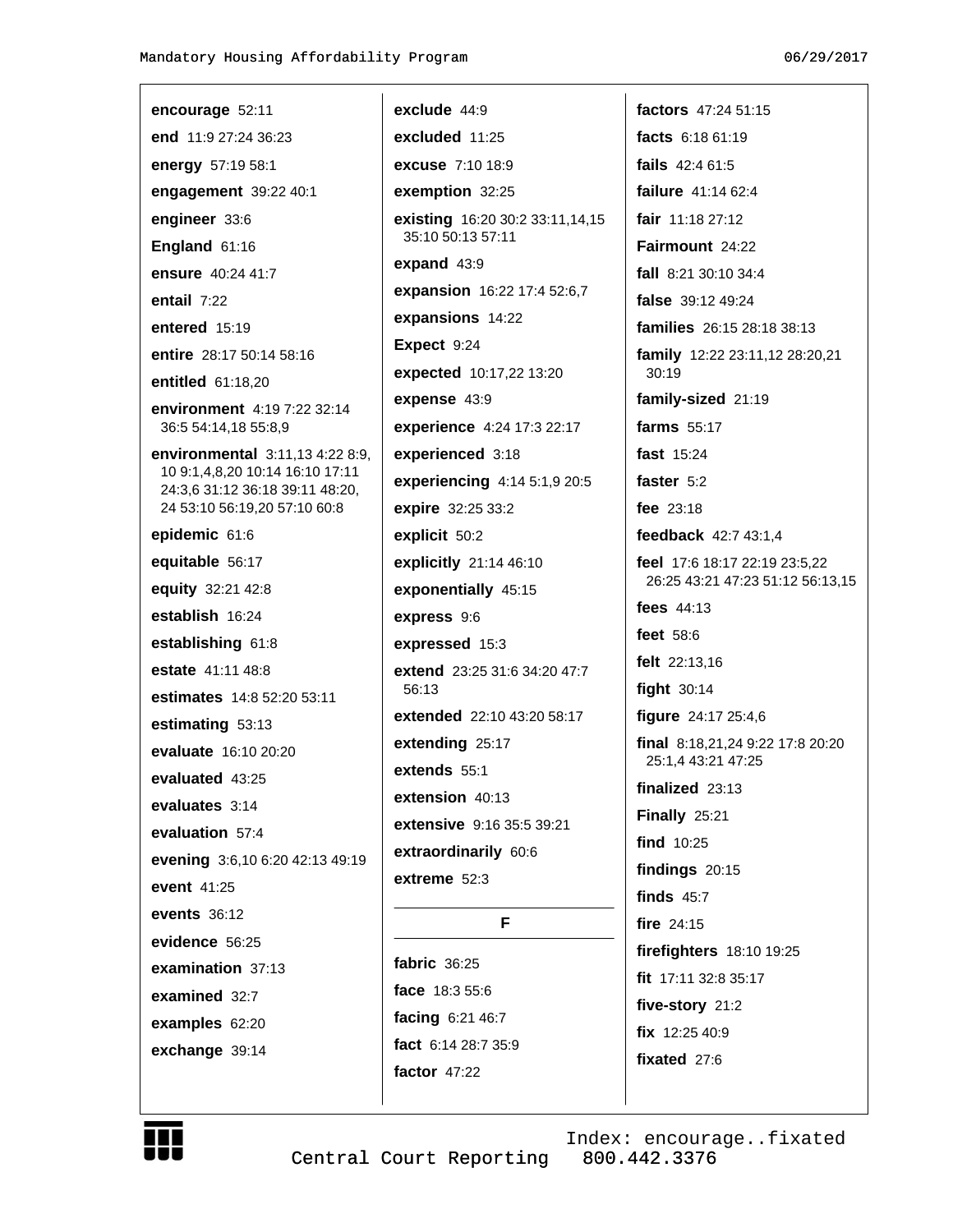| flabbergasts 24:16                           |              |
|----------------------------------------------|--------------|
| flaw 57:10                                   |              |
| flooding 17:1,2                              | gaps         |
| floor 31:18                                  | garb         |
| focus 9:3 28:10 33:7 39:23,24<br>40:4        | Garr         |
| <b>focused</b> 57:19                         | gas          |
| folks 10:5 53:25                             | gaug         |
| follow 22:5                                  | gene         |
| <b>foregone</b> 53:24                        | gene         |
| <b>foreseeable</b> 3:25                      | gene         |
| forests $55:17$                              | Geot         |
| form 17:25 29:20                             | gift         |
| <b>formal</b> 15:20                          | gig :        |
| <b>formula</b> 35:18                         | Giuli        |
| <b>formulate</b> 9:14                        | give<br>47:8 |
| <b>forum</b> 36:13                           | give         |
| <b>forward</b> 9:19                          | give         |
| <b>fossil</b> 55:3                           | givir        |
| fought 49:6                                  | glue         |
| found 20:10 32:7 33:9 47:3,4,6<br>57:20 62:6 | GMA          |
| four-story 46:6                              | goal         |
| framework 43:2,5                             | goal         |
| frankly 5:5                                  | God          |
| Fremont 37:17 39:2,3                         | qood<br>29:1 |
| front 5:7                                    | 49:1         |
| fuels $55:3$                                 | good         |
| full 22:15 41:14 46:6                        | gove         |
| full-time 28:12                              | grad         |
| fully $42:2,4$                               | gran<br>61:2 |
| fund 14:5 26:16 61:8                         | gran         |
| fundamental 41:16                            | gran         |
| future 3:25 32:16,24 39:8 51:4               | grea         |
| 55:17                                        | grea         |
| <b>Futurerwide 55:14</b>                     | grea         |
|                                              |              |

G  $$28:542:21$ age 54:16 rett 19:7 21:4,6 22:4  $56:1$ ge 47:10 eral 9:7 17:6 21:23 erally 50:9 erations 55:18 ff 7:8,21 8:6 29:14 31:11 39:13 29:6 **ia** 43:16 6:1 9:23 12:24 18:3 25:1 8 62:20 away 30:6 54:5,7 aways 30:16 ng 39:13  $42:1$  $40:2$ 20:18 25:21 49:22 **s** 22:3 35:13 26:18,19  $d$  3:6 17:25 21:11 22:19 13,19 38:12,19 41:20 42:13 19  $ds$  23:1 ernment 28:17 lual 46:8 56:23,24 57:1 d 28:15 30:6,7,16 54:3,5,6,7 23 dchildren 38:14 dmother 29:3  $11.38:20.55:16$ ter 30:17 **itest**  $6:2462:7,8$ 

green 46:4 greenbelt 46:4 greenhouse 56:1 Greenwich 22:10 qrew 5:7 27:22 28:18 ground 30:18 38:7 group 12:14,20,21 13:5,7,9 29:20 39:23 58:18 groups 17:10 39:25 40:5 41:4 grow 4:21 37:22 43:6 growing 5:6 19:21 61:6 grown 48:23 growth 3:19,23 4:16,18,23 11:18, 19 13:17, 18, 20 14: 7, 8, 19, 23, 24 15:1,4,7,11 16:9 17:14 25:22 30:3,4,5 31:19 42:18,22 43:5 60:11.18 guarantee 35:14 44:20 Guetta 39:2 40:17,18,19 **guide** 26:13 guidelines 34:7 guiding 45:21 Guilia 40:17 42:11,14 guys 27:24 н HALA 5:24 6:3 9:16 12:7,8,11,13

18:17,21 19:4 46:19 47:2 62:21

half 45:20 46:15,16,17

happen 53:16 62:6

happened 12:7,16 13:6 18:15 27:8 48:22

happening 20:8 39:4 47:3 62:17

happy 23:12

hard 11:8 29:21 49:6

harder  $15:25$ 

hardest 51:22

hardship 52:3

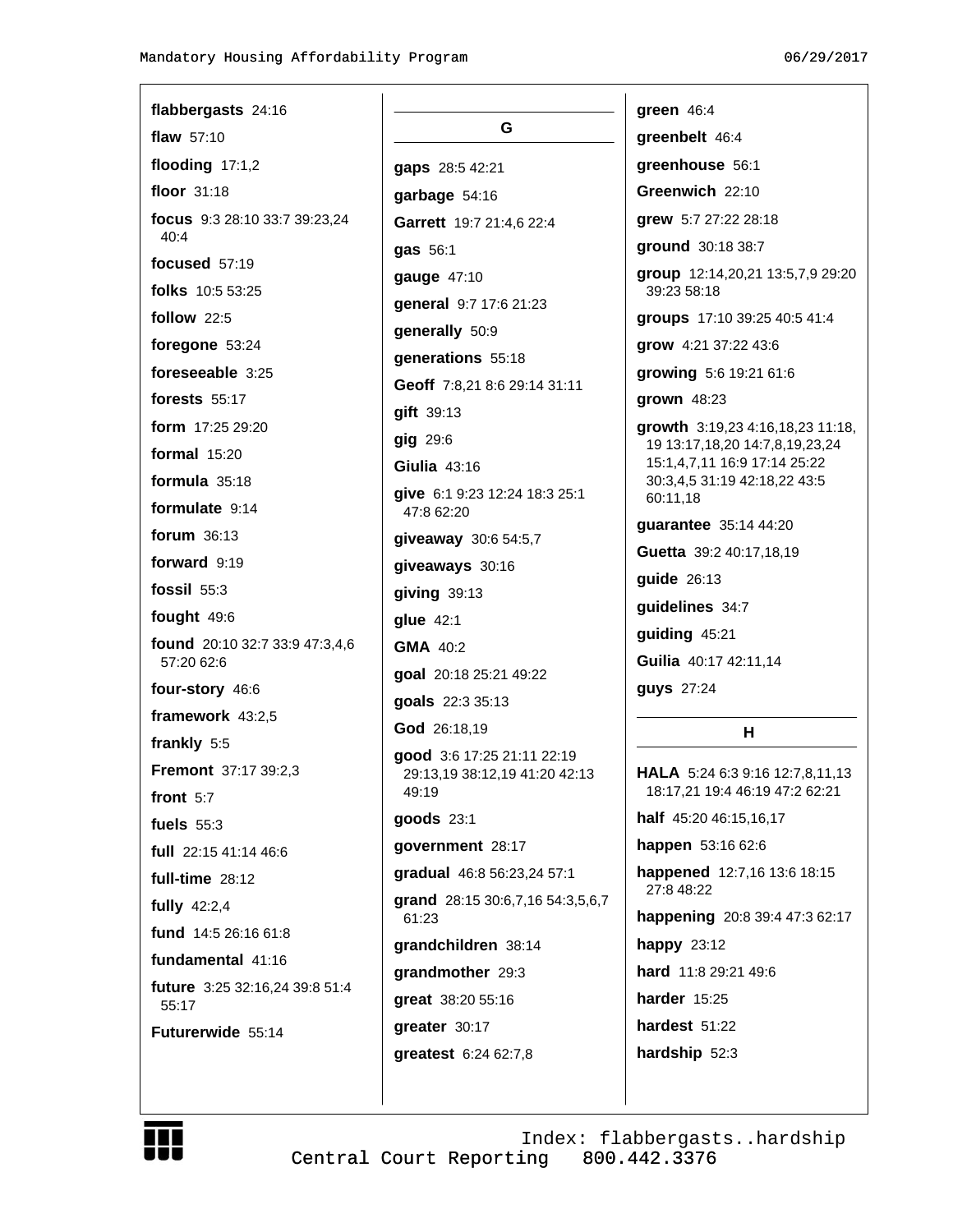| hauled $58:8$                                                                  | <b>home</b> 18:                   |
|--------------------------------------------------------------------------------|-----------------------------------|
| Havana 36:24                                                                   | 48:14 52:                         |
| <b>hear</b> 3:9 6:20 7:3,6,24 12:9 26:12                                       | homeless                          |
| 27:2 54:5                                                                      | homeown                           |
| heard 36:22 62:1                                                               | homes 12<br>48:25 51:             |
| hearing 8:5 39:3 54:1                                                          | honest 6                          |
| heartfelt 19:10                                                                | <b>Honore</b> 5                   |
| heck 27:14                                                                     | hope 7:4                          |
| Heg/phillips 36:9                                                              | hours $19$ :                      |
| height 30:17 31:18 34:22 60:13                                                 | house 22                          |
| heights 34:9,11                                                                | 46:24 50:                         |
| helpful 25:20                                                                  | housed 2                          |
| helping 15:22                                                                  | househol                          |
| Henry 37:16,18                                                                 | househol                          |
| hidden $36:23$                                                                 | houses <sub>2</sub>               |
| <b>hiding 54:12</b>                                                            | 50:17 58:                         |
| high 19:19 20:12 33:21 37:2<br>38:20 42:23 43:6 51:19 57:4<br>58:23 59:2,14,17 | housing<br>6,8 13:21<br>19:20 20: |
| high-displacement 43:14                                                        | 25:22 26:<br>31:3,23 32           |
| high-opportunity 20:4                                                          | 18 36:8,1                         |
| high-paying 4:17                                                               | 40:23 45:<br>60:16,21,            |
| high-risk 20:13                                                                | hugely 28                         |
| high-tech 4:16                                                                 | human 22                          |
| higher 10:20 20:3,16 21:20 25:22                                               | hundred                           |
| highly 50:14                                                                   | hundreds                          |
| highrise 46:1                                                                  | hypotheti                         |
| Hill 13:16,17 14:24 15:12 16:8,12<br>19:16 20:14 21:6 50:15,16,25<br>51:5      |                                   |
| Hispanic 47:5                                                                  | idea $5:23$                       |
| historic 36:1,3,7,10,13,15 37:4,7                                              | ideal $9:5$                       |
| historical 49:10 61:13                                                         | <b>ideas</b> 8:19                 |
| historically 17:15,19                                                          | identified                        |
| history 3:23 17:2                                                              | idiot 13:1                        |
| hit 51:23                                                                      | idiotic 12                        |
| holding $26:13$                                                                | <b>immediat</b>                   |
| hole 43:22                                                                     | immigran                          |
|                                                                                |                                   |

8 19:11 21:21 23:17 23 61:4 61:6 er 22:12 2:22 26:15 27:16 30:22 23 52:25 61:2  $1:11$ 3:17,19,20 42:8 43:15  $\overline{4}$ :11 23:9,15 25:16 28:19 10  $23:12$  $d$  61:1 ds 20:11 28:25 29:2 45:24 46:3,7 5 3:12, 5:15, 18, 19, 23 6:5, 14:15 15:14 18:20,22 6,18,19 21:16,19,22,25

13, 16, 17 28: 18 30: 3, 19 2:1,20,24 33:1 35:13,15, 1,12,17,20 39:15,17,19 19 46:18 52:23 56:2 23,25

 $3:3$ 

2:14 36:25

 $12.21$ 

 $9:17$ 

cal 45:1

## $\mathbf{I}$

13:22 62:12 9 5:20 8:11 1  $:21$ ely 58:21  $t$  51:22

impact 3:11,13 4:18 7:22 8:9 19:4 22:22,25 24:4,6 26:2 31:12 32:20 33:1 40:2 41:10,14,15 44:13 45:8 49:25 56:16,19,21,23 57:3,9,11,19,22,25 58:2,10 60:8

**impacted** 18:18 19:3 33:19 40:24

impacts 8:11,12 10:15,22 11:10 13:20 14:9 16:10 17:12 24:11 32:16,22 37:6 39:11,21 40:7,10 41:22 42:5 45:7 48:24 51:11 57:12,13 58:4,20 61:12

**impartial** 8:10 10:14 39:10

implausible 52:21

implement 3:14

implemented 34:2

implementing 11:12

important 6:11,18 47:9

impose 44:12

impossible 23:21

improve 33:7 39:19

improved 8:16

in-come 18:17

inadequate 28:2,11 33:24 37:5

**inaudible** 7:14 12:8,23 13:3

incentives 20:23

incentivize 31:3

incentivizing 20:25

inch 23:1

inches  $62:3$ 

include 8:19,22,24 14:20 26:14 31:8,17 32:5,16 34:4,14 37:5,13 40:14 48:8 55:23 56:5 57:4 61:8

**included** 12:1 18:17 31:13 32:2.3 34:6 37:9

includes 34:14 37:10 40:9 51:25

including 29:3 33:20 36:13

inclusionary 40:21

income 18:13.21 19:20 20:11 26:15 39:20 52:1 60:25 61:1 62:23



Central Court Reporting

Index: hauled..income 800.442.3376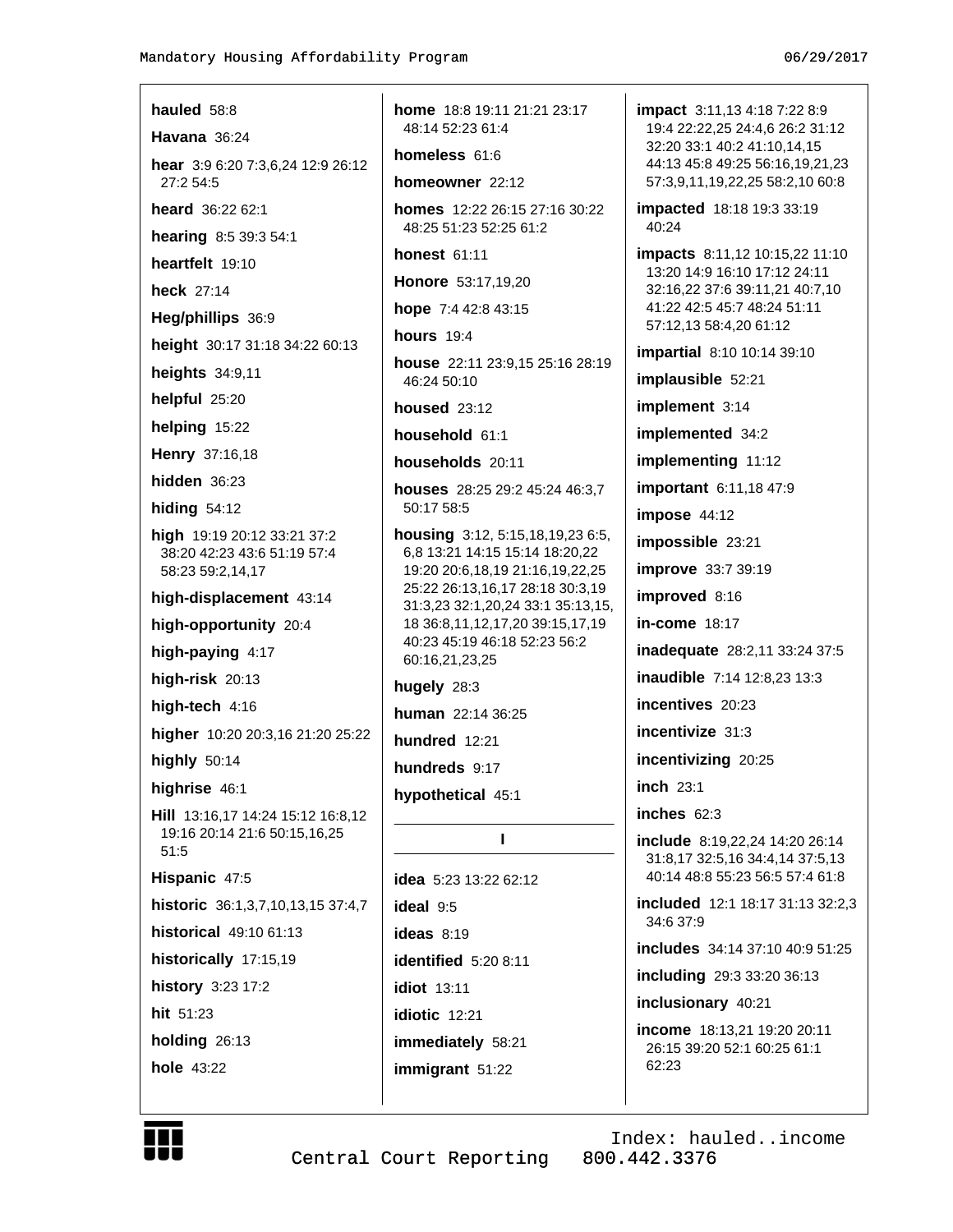| incorporate 43:2                           | interest 39:13                      | Juno $43:19$                                         |
|--------------------------------------------|-------------------------------------|------------------------------------------------------|
| incorporated 34:7 35:19                    | interestingly 19:18                 | justified 60:18                                      |
| incorporates 24:4                          | intersect 36:16                     |                                                      |
| incorrect 53:11                            | introduce 34:12                     | K                                                    |
| <b>increase</b> 11:7 15:13 31:17 39:16     | introduced 34:11                    | key 42:21                                            |
| 43:13 45:15 49:23 56:2,3                   | inventory 37:11                     | kidding 14:12                                        |
| increased 20:17 33:19 39:14<br>42:17 45:12 | invested 43:8                       | <b>kids</b> 19:12                                    |
| <b>increases</b> 18:16 34:22 43:12         | investment 41:8,11 59:15            | Kim 56:10 58:13,14 61:16                             |
| increasing 10:17                           | <b>investments</b> 13:24 14:1 16:14 | kind 9:6 57:7 62:2                                   |
| incredible 19:10                           | 17:13,16 55:24 59:16                | $kinds$ 13:8                                         |
| incredibly 4:1                             | investors' 48:9                     | King 3:21 38:6                                       |
| indifference 22:16                         | involved 9:18                       | Kirsh 49:16,18,19                                    |
| individual 44:23                           | involvement 61:24                   | Klatte 26:10 27:20,21                                |
| industrial 48:25                           | <b>Ira</b> $10:9$ 11:18 12:4        | Koltreit 21:4 22:7,8 23:21                           |
| ineffective 57:14                          | Ironically 23:8                     | <b>KOMO 7:17</b>                                     |
| inevitable 13:18                           | isolation 29:19                     |                                                      |
| influence 20:5                             | <b>issue</b> 36:12 47:10            | L.                                                   |
| <b>inform</b> 16:10 39:22                  | issued 32:18                        | <b>lack</b> 36:11 41:22 55:8 60:7,19                 |
|                                            | <b>issues</b> 5:12 10:13 12:2 18:5  | lagged 16:13 17:16                                   |
| informally 58:19                           | 32:13 44:2,24                       | <b>lake</b> 11:25 23:19 48:5 62:3                    |
| information 9:8,21 22:5 57:24<br>60:8      | <b>Item</b> $16:16$ 17:9            |                                                      |
| infrastructure 14:1 15:8,10                | <b>items</b> 16:15 17:9             | land $44:7$                                          |
| 16:13 17:10,16 59:15 60:19                 | J                                   | landmarks 37:11                                      |
| infrastructures 59:19                      |                                     | large 17:3 18:17 21:1 32:23<br>39:13 50:10 51:1 53:7 |
| inherently 54:17                           | Jacquith 12:5                       | large-scale 15:11                                    |
| initial 24:15                              | <b>Janine</b> 22:6 23:23            | largely 51:22                                        |
| initially 24:20                            | Jaquith 13:15 14:12                 | larger 15:11 21:19 34:23 53:15                       |
| input 9:18,23 40:1 44:10 47:8              | jarring 5:8                         | <b>Lastly 35:21</b>                                  |
| inside 46:16                               | Jennifer 45:3 46:22,24              | law 48:1 55:14                                       |
| <b>insist 60:20</b>                        | job 28:12                           | <b>leads</b> 43:21                                   |
| inspired 41:6                              | jobs 4:16,17 19:22 41:20 56:4       | learned 54:3                                         |
| insta-cars 29:7                            | joined 15:17                        | learning 28:9 43:22                                  |
| <b>instance</b> 52:21 54:20                | joked 29:15                         | left 39:6                                            |
| institutional 32:17                        | jump $37:3$                         |                                                      |
| institutionalized 41:18                    | junction 22:9 34:20,24 35:2,12,     | <b>legal 48:19</b>                                   |
| institutions 41:23 42:1                    | 16,22 43:19                         | legislation 8:24                                     |
|                                            | June 3:1 20:9 22:22 39:9            | Leman 60:1 61:17                                     |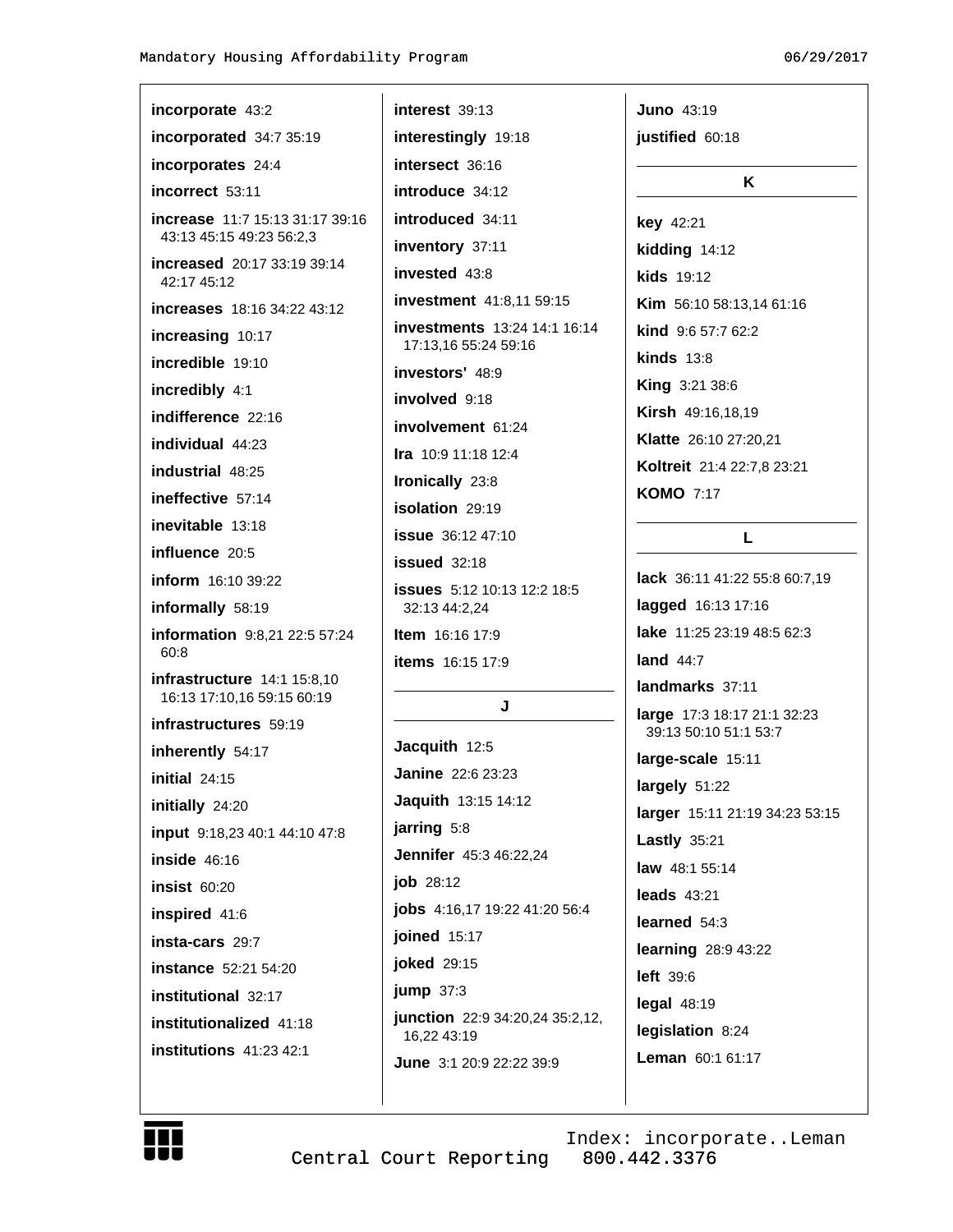| less-than-significant 11:11                                                          | 50:18 52:19 53:5,9 54:1                        |
|--------------------------------------------------------------------------------------|------------------------------------------------|
| <b>letter</b> 42:6 43:15                                                             | lots 15:6 21:2 46:7 48:25                      |
| <b>level</b> 11:12 21:25 22:14 35:8 38:7<br>41:16 62:23                              | <b>low</b> 20:11 26:15 41:1 57:4 58:24<br>59:4 |
| liars $27:5$                                                                         | low-income 18:21 41:9 43:7                     |
| Lidar 50:13 53:12                                                                    | lowballing 14:8                                |
| lie 54:16                                                                            | <b>lower</b> 25:23 26:6,21 52:1                |
| <b>life</b> $23:1,3,5,8,1636:6$                                                      | Lower-income 29:5                              |
| light 16:23 38:4,10 41:11                                                            | lowering 51:17                                 |
| limit 11:4,6,7 43:12                                                                 | lowest 4:15 62:23                              |
| <b>limited</b> 43:7 52:9                                                             | <b>lowrise</b> $45:6,25$ $47:20$ $50:12,15$ ,  |
| limiting 42:22                                                                       | 19,20,24 51:4 52:23 53:1                       |
| limits 19:24 40:6 60:11                                                              | lowrises 53:4                                  |
| <b>Lin</b> $58:1359:2560:2$                                                          | <b>LR</b> $44:9$                               |
| list 10:4                                                                            | LR1 52:6                                       |
| listed 57:21 58:2                                                                    | LR2 45:12                                      |
| listen 3:10 39:7                                                                     | lumped 56:20                                   |
| listening 38:24 39:8 53:25                                                           | Luther 38:6                                    |
| livability 5:20 17:12 39:21                                                          | luxury 32:19,21                                |
|                                                                                      |                                                |
| livable 13:21 36:5                                                                   |                                                |
| <b>live</b> 4:8 6:25 18:19 19:12,23 20:1                                             | м                                              |
| 21:6 27:22 38:13 44:25 45:10<br>48:13 50:15 51:18 54:20,21 55:16<br>56:3 58:15 59:12 | M1 26:3<br>M2 26:3                             |
| <b>lived</b> $18:7,823:1137:19$                                                      | made 49:24 50:13,24 55:25                      |
| lives $38:9$                                                                         | main 47:21                                     |
| living 28:20                                                                         | <b>make</b> 8:15 9:10 13:2 18:12 19:22         |
| local 26:2                                                                           | 21:23 26:12,15 37:3 38:12 55:16<br>57:9 60:5   |
| logic 24:13                                                                          | makes 6:23 9:2,22 22:1 24:24                   |
| long 22:20 25:1,18 43:8 57:6                                                         | 25:23                                          |
| longer 39:5 47:22                                                                    | making 8:5 9:11,25 52:2 55:25                  |
| looked 3:19 21:10 56:12 57:18                                                        | 57:8                                           |
| lose 17:4 30:18,19                                                                   | manager 15:16                                  |
| losing 49:3                                                                          | manages 60:11                                  |
| <b>loss</b> 11:20 33:16 38:9 50:1 52:20                                              | mandatory 3:12,15 6:16 20:18                   |
| 61:3                                                                                 | maps 14:25 59:1                                |
| <b>lost</b> $48:2549:160:23$                                                         | margin 59:11,12,13                             |
| <b>lot</b> 27:7 37:12 44:9 46:19 47:4,12                                             | marginally 43:13                               |

margins 57:8 Marguerite 26:10 27:19 market 31:2,3 54:21 marketplace 26:7 Martin 38:5 Maryanne 16:6 18:1,3 19:6 massive 25:8 materials 28:6 55:4 **matter** 38:25 **Maxana** 15:15,16 maximizing 15:4 maximums 11:3 mayor 30:8 54:10 Mcculloch 19:7 21:4,5,6 meaningful 28:14 36:2 **means** 20:25 measure 61:5 measured 33:17 measures 8:12 34:1,3 37:8,9 medium 57:4 meeting 7:14 12:17,18 13:2 47:1, 5 meetings 7:3 9:17 27:3,25 Megan 19:7,8,11 21:3 mentioned 5:22 mentoring 42:16 met 31:11 metrics 36:19 MF 33:21 MHA 3:14,17 5:12,19,22 6:6,19 9:7,16 31:12 34:23 39:10 40:21, 22 43:2 48:4,5 52:6 60:9,10,11,20 62:14 MHA-HALA'S 45:21 **Miami's 36:24** microphone 10:7,10 microphones 10:6



Index: less-than-significant..microphones Central Court Reporting 800.442.3376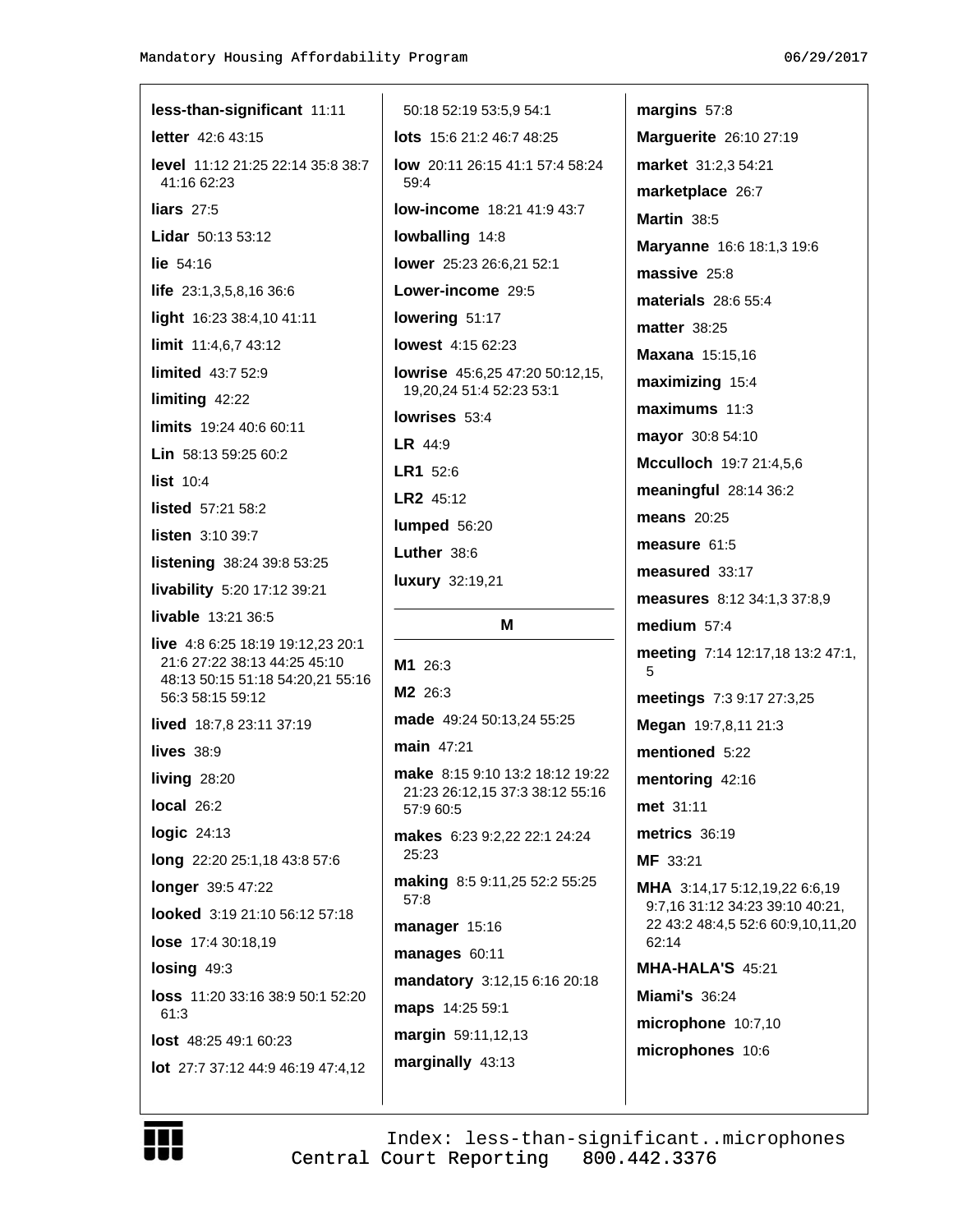mid-november 6:4

millennials 4:7

mine 46:15

minimal  $61.7$ 

minimize 20:24

minimizes 15:7

 $minimum$  18:13

minutes 10:3 40:11

misleading 50:15

mission 36:4

mistake 30:25

missing 7:25 16:15 37:1 42:9

misunderstandings 28:16

mitigate 13:19 42:24 57:12

mitigation 8:12 11:5,8,12 14:3

moderate 45:10,11 46:8 56:23

Momoda 49:18 51:9,10

money 12:23,24 13:1 30:13

months 9:24 20:22 47:3 56:14

Morgan 22:8 34:19,20,24 35:2,

16:19 37:8,9 44:5,8,11,12,20,25

mitigating 47:22,24 49:8

mitigations 11:2,3 16:11

46:9 57:21,23 61:7

mix 8:19

**MLK** 38:10

mobility 16:16,25

modern 37:25

mom 19:12

44:15

months' 9:17

morning  $22:23$ 

mother-in-law 29:4

12,16,22

mouth  $54:2$ 

move 15:9

middle 37:1 39:20 62:23

moved 13:9 37:20,21 moving  $4:4$ multi-issue 41:19 multifamily 32:25 40:7 multiplex 46:2 musicians 18:10

Myani 39:2 40:17,19 42:15,22

# N

narrow  $45:14$ Natalie 31:5 33:3,5 34:16 nationwide 4:3 natural 4:1

naturally 60:24

Nazi 12:14,15

**NC** 33:21

necessitated 5:12

needed 14:8 16:11 17:13 57:15

negative  $22:25$ 

neglected 17:19 36:6

neighbor 23:10 47:4

neighborhood 15:4 18:15 19:16 20:7,25 26:7 27:22 29:20 31:19 34:6,9,13,15 35:3,5,8,11 37:19 38:3,19,22 39:23,25 47:1,2,19 48:15 61:10,11 62:5,13,15,18,25

neighborhoods 10:16,24 17:15 20:4,14,21 26:4,6 30:23 36:22,25 37:13 38:1 39:16 43:13 48:17,23 57:3 62:5,8

neighbors 15:3 19:22 net 39:16 neutral 46:17 **newer** 36:21 newly 34:11

news 23:14 38:8

**night** 28:13

no-action 10:21 22:3

```
non-english 52:1
non-profit 55:15
nonprofit 48:16
north 17:17 19:1 36:23 46:17
 59.13northeast 46:20
Northgate 45:9,16 46:20
```
noise 22:22 57:17

note 9:15 35:21

**noted** 44:7

notice 39:4 46:25 61:24

noticed 21:17

notoriously 14:4

number 11:4,6,7 12:14 13:2 36:11 49:23 51:15 62:25

numbers 47:14

numerous 40:10

### $\mathbf{o}$

Oberg 48:11 49:16 objective 61:11 obvious 24:13 occur 15:9 occurring 60:25 offer 60:9 **Office** 8:2,7 26:16 official 54:6 officials 54:8 older 36:16,19,22,25 38:12 on-street 10:19 one- 21:17 one-bedrooms 30:20 one-for-one 61:8 one-half 52:10 one-size-fits-all 35:17 44:1,3 online 17:7,25 **OPCD** 43:1,9



Central Court Reporting

Index: mid-november..OPCD 800.442.3376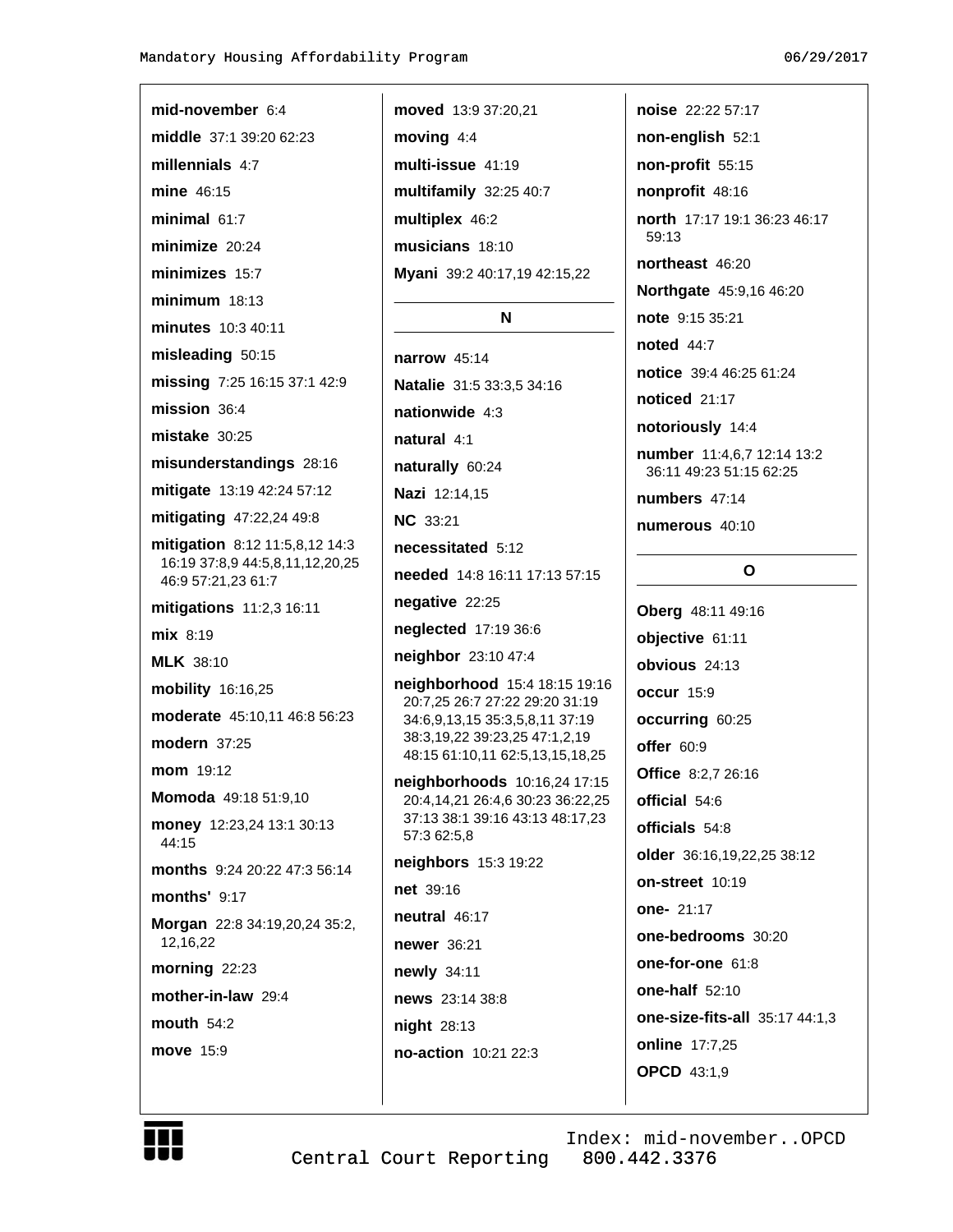| open 17:2 25:16 44:12,13,18            | pages 21:9 31:10 45:7                                                 | perform 36:18                                                        |
|----------------------------------------|-----------------------------------------------------------------------|----------------------------------------------------------------------|
| opened 24:23                           | panic 19:12                                                           | <b>period</b> 24:1 25:17 28:1,7 34:21                                |
| opinion 61:18                          | paper 38:8                                                            | 43:20 47:7 58:17                                                     |
| opinions 6:13,22 7:2,5                 | paragraphs 57:20                                                      | permanent 50:11                                                      |
| opportunities 59:3,5                   | park 45:14 46:24 47:18 48:4,13,                                       | permeable 17:5                                                       |
| opportunity 8:14 15:5 20:12            | 22 49:13 58:15 59:10                                                  | permit 23:13                                                         |
| 25:23,25 53:19 55:18 56:8 58:23,<br>25 | parking 10:13,15,20,22,25 11:3,<br>4,6,10,14,21 12:2 15:6 21:1 29:10  | permits 6:4                                                          |
| opposed 4:5,8                          | 45:14,16                                                              | permitted 32:6                                                       |
| opposite 62:16                         | part 4:13 10:23 23:6 26:17 28:20                                      | permitting 14:21                                                     |
| opposition 9:7                         | 29:25 48:20 51:24                                                     | perpetuate 17:19                                                     |
| options 15:9 26:13                     | participants 39:24                                                    | personal 35:21                                                       |
| oral 28:7                              | participate 3:8 60:15                                                 | personally 35:21 54:3                                                |
| order 25:6                             | participating 7:6                                                     | perspective 22:12                                                    |
| <b>ordinance</b> 47:12 57:17           | participation 35:6                                                    | petition 40:8                                                        |
| ordinances 57:12,14                    | partners 42:20                                                        | Ph.d. 26:24 27:16                                                    |
| organization 41:19 48:17 55:15         | Pasciuto 40:17 42:12,13,14                                            | phenomenal 5:15                                                      |
| organize 41:3 47:6                     | pass 42:16                                                            | phenomenon 4:12                                                      |
| organized 47:2                         | passionate 6:24                                                       | Philip 26:10 27:20,21 29:11                                          |
| organizing 41:5                        | <b>past 14:5</b>                                                      | picture 22:15                                                        |
| Othello 37:19 38:22 51:18,23           | <b>Paul 26:19</b>                                                     | piece 5:22                                                           |
| outcomes 40:23                         | paved 37:21                                                           | piecemeal 11:16,22                                                   |
| outdated 24:22                         | pay 5:17,18 12:25 19:19                                               | pieces 42:8                                                          |
| outdoors 37:23                         | payments 26:16                                                        | pipeline 14:15 24:25 32:6                                            |
| outreach 35:5                          | pays 30:14                                                            | pissed 54:4                                                          |
| overdue 22:20                          | pedestrian 16:16,21                                                   | pissed-off 54:1                                                      |
| overestimation 50:21                   | <b>Penni</b> 48:10,13                                                 | pit 61:10                                                            |
| overlays 32:17                         | people 4:4 5:7,9 6:24 7:6,15<br>13:1,9 19:19,23 26:21 27:2,4,8        | pittance 39:15                                                       |
| overnight 18:15                        | 28:11, 13, 20, 21, 23, 24 29: 3, 5, 8, 9,                             | pitting 58:23                                                        |
| oversights 57:18                       | 10,18 30:21 39:7,20 40:5 44:25<br>45:20 47:4,12 49:5 54:1 57:13       | place 4:3,7,9 5:2 6:7, 27:25 33:17<br>37:10,23 42:2 51:25 55:1 58:11 |
| overwhelmed 19:9                       | 58:18 62:22                                                           | places 5:7 13:2 15:12 28:22 43:6                                     |
| <b>owners 19:25</b>                    | people's 56:3                                                         | 55:16 56:22                                                          |
|                                        | <b>percent</b> 10:24 23:18 31:22,23<br>32:10,11,18 44:16 45:13 48:3,5 | placing 15:1                                                         |
| P                                      | 50:7 53:1 54:16 60:20,22                                              | plan 24:5,9 34:2,10 35:3,11 37:10                                    |
| $P-i-s-s-e-d 54:4$                     | percentage 19:19 50:17 52:24                                          | 42:5<br>plane 53:13                                                  |
| <b>P.M.</b> $3:2$                      | percentages 43:13                                                     | planned 14:7 49:2                                                    |
| pace 57:2,5,8                          | perfect 6:12                                                          |                                                                      |
|                                        |                                                                       |                                                                      |



Central Court Reporting

Index: open..planned<br>800.442.3376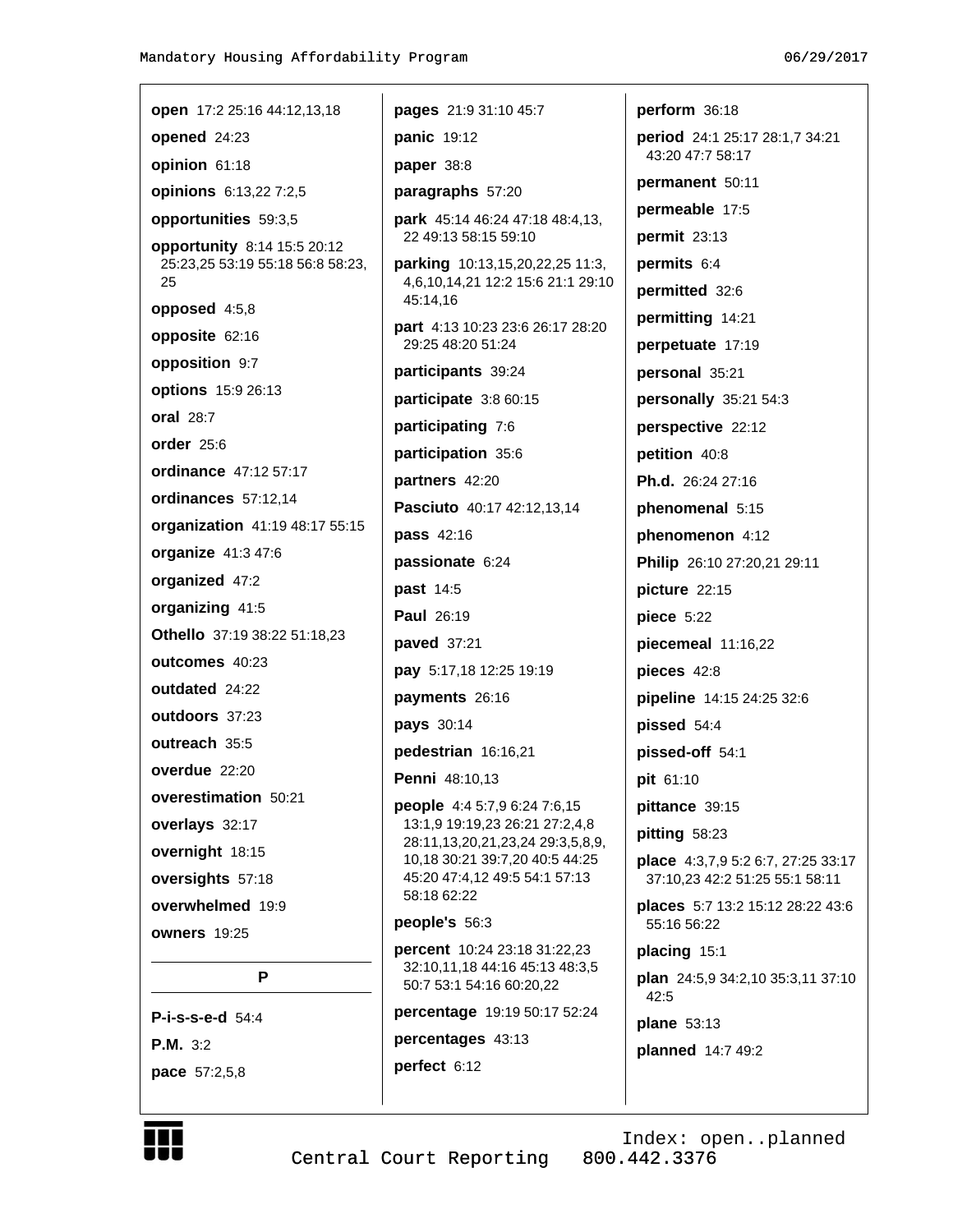| <b>planner</b> 8:7 20:10                       | preservation 36:3,13                         |
|------------------------------------------------|----------------------------------------------|
| planning 8:2,7 16:14 35:8 39:23                | preserve 49:22                               |
| 55:14 62:13,15                                 | president 34:18 48:15                        |
| <b>plans</b> 31:19 32:6 34:7,15 38:19<br>43:22 | presumes 56:22                               |
| planted 53:7                                   | pretty 24:17,18                              |
| plausible 44:17                                | previously 34:12                             |
| play 30:12 37:23 38:14 41:23                   | priced 27:4                                  |
| <b>point</b> 6:15 20:3 38:17 44:5              | prices 33:2                                  |
| pointed 28:2                                   | principle 40:21                              |
| <b>points</b> 52:25 53:22                      | principles 15:3 45:21                        |
| poisonous 54:25                                | print 23:1                                   |
| pole 26:21                                     | printed 40:14                                |
| <b>police</b> 24:15                            | <b>Prior</b> 22:15                           |
| policies 37:11 41:8                            | private 5:14 7:16 50:5                       |
| policing 14:2                                  | <b>problem</b> 12:25 13:4,1<br>49:3 53:16    |
| policy 4:19 40:25                              | problems 40:5 45:14                          |
| pollute 54:19                                  | procedures 57:12                             |
| pollutions 56:2                                | proceed 7:5                                  |
| population 3:21 37:2 45:12 49:1                | process 8:13 15:21 29                        |
| populations 49:21                              | 39:24 44:8 61:20,21 62                       |
| portion 32:23                                  | professions 18:11                            |
| portions 35:1                                  | profit 57:7                                  |
| possibly 39:25 48:8<br><b>posted</b> 23:13     | program 3:8,13 5:24 (<br>34:3 42:16 57:23,25 |
| <b>potential</b> 37:6 42:3 50:11 56:1          | programs 40:21                               |
| <b>pre-eis</b> 35:1                            | $process 38:17.18$                           |
| predict 17:12                                  | progressive 12:15                            |
| preferred 8:22 9:20 52:12 55:21,               | project 15:16 32:25                          |
| 22 56:5                                        | projected 5:24 14:18                         |
| <b>premise</b> 39:11                           | projection 18:16                             |
| prepare 17:13                                  | projections 14:7                             |
| prepared 3:12 8:21                             | projects 14:14,17 16:                        |
| preparing 55:19                                | 44:9,14,18 50:9                              |
| present 7:14 33:16                             | proper 29:1                                  |
| <b>presented</b> 33:10,23 38:20                | properly 57:5                                |
| presents 33:11                                 | properties 36:7,9                            |
|                                                |                                              |

3,13,15 48:16 property 38:16 42:18 48:4 50:5 proposal 8:18 9:6 33:12 49:4 18:15 proposals 31:19 33:21 34:8 proposed 3:14 13:25 21:7 31:17 39:12 45:5 46:15 47:24,25 51:11 proposes 34:22 proposition 13:3 protect 55:17 57:13 protected 49:6 protection 57:16 protocol 24:14 provide 8:10 24:2 25:22,25 36:8, 16,20 39:16,25 44:15 45:21 50:18 51:6 56:7 provided 6:4 43:1 50:5 providing 15:13 26:5 3:4,12 17:20 **Prussing 16:6 18:1,2,3** public 8:15 14:2 17:7 27:25 30:15 33:14,16,19 35:5 36:22 41:8 44:13.18 published 18:12 20:9 21 29:14 37:11 21 62:14 Puget 40:19 42:6,15 purpose 8:9 24:10 pushes 59:4  $: 246:830:10$ put 9:19 27:17 38:6,7 44:13,18 59:2,21 putting 58:10 Q qualify 18:21 47:12,21,23 4:18 32:6 quality 23:3,5,8,16 60:7 quantitative 34:2 question 7:13 24:20 35:9 54:8 16:20 32:5 questioning 23:7 questions 21:13 25:20 quick 62:20 quickly 29:22 quote  $45:6$ 



Central Court Reporting

Index: planner..quote 800.442.3376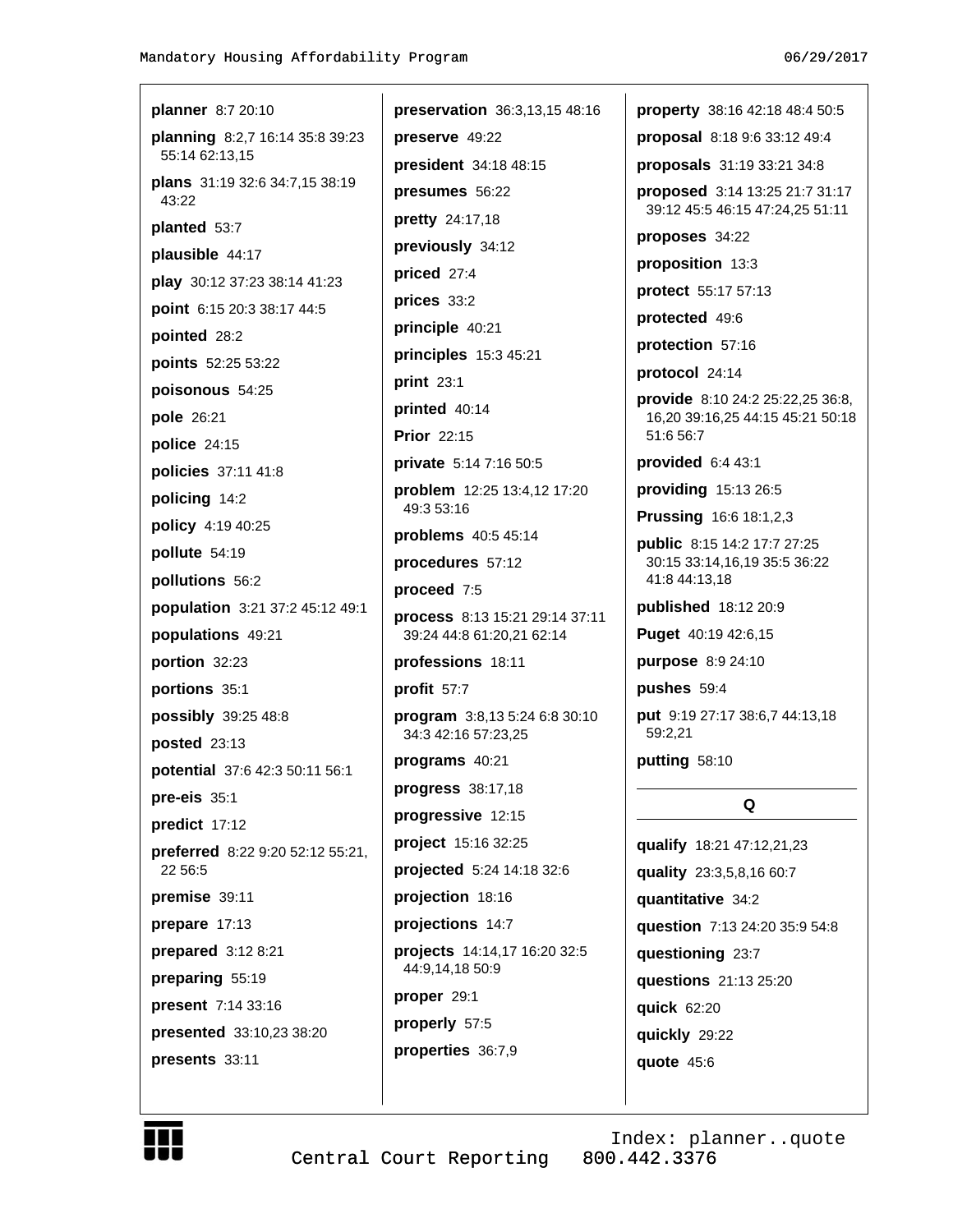$\overline{1}$ 

| R                                       |
|-----------------------------------------|
| <b>rabbit 43:21</b>                     |
| racial 32:21 42:8                       |
| racialized 41:15                        |
| racially 19:21                          |
| racism 41:18                            |
| <b>Radna 16:5</b>                       |
| rail 16:23 38:4,10 41:11                |
| Rainier 41:5,12                         |
| raise 38:13                             |
| raised 26:22                            |
| range 11:12                             |
| rapid 20:5,16 38:2                      |
| rapidly 20:21 38:1                      |
| rate 3:22 5:2 31:3 54:21                |
| rates 4:15,23 5:6 30:24                 |
| Ratna 13:14 16:7                        |
| read 21:9 24:5 30:1 38:8 58:16          |
| reading 28:13 33:9 58:20                |
| reads $26:14$                           |
| real 14:19 17:12 41:10 44:24,25<br>48:8 |
| realistic 14:19                         |
| reality 44:6 47:25                      |
| reasonable 8:11 11:14                   |
| reasons 4:22 6:10                       |
| receive 15:19 56:18                     |
| receiving 56:17                         |
| recent 12:11                            |
| recently 32:19                          |
| recognize 5:11 7:4 41:14 42:21          |
| recommend 52:5 55:22 56:4               |
| recommendations 32:2                    |
| reconcile 34:15 35:9                    |
| record 15:20,25 47:14                   |

recording 15:18,22 39:8 records 32:7 redeveloped 21:2 redevelopment 15:5 reduce 48:9 52:13 56:1 reduced 52:23 reduces 52:7 reemphasize 55:7 Rees 22:6 23:23,25 reexpand 43:11 reference 24:4 references 19:17 31:9 referring 62:21 reflect 43:4 46:14 reflected 31:19 reflects 15:2 57:5 regard 54:14 55:8 regular 19:22 regulations 43:22 46:10 rehabilitation 36:3 reiterate 53:22 rejected 31:23 relative 39:15 relaxing 22:23 release 24:7 58:6 released 58:5 relevant 17:10 44:11  $relies 57.11$ relocation 47:11 relook 49:12 remain 44:21 50:3 reminder 17:23 22:19 remotely 14:18 removal 50:11 removed 47:24 rent 18:14 19:11,13 26:7 61:4 rental 28:23 36:20 rentals 61:1 **rented** 28:19 **renters** 45:18,20 renting 28:25 rents 19:18 26:5 repeated 40:4 repeatedly 42:25 replacement 50:11 replaces 50:10 **REPORTER 12:9 14:10** reports 3:13 representative 50:20 51:3 representing 40:19 42:14 represents 34:19 request 14:20 40:13 56:11 58:17 requested 31:21 35:6 43:1 requests 20:20 40:4 require 39:4 60:16,21 required 5:17 10:25 13:24 15:10 40:1,2 requirement 5:14 48:4 requirements 6:6,9,16 Research 36:17 residence 45:6 resident 22:8 59:10 residential 46:12.19 50:6 residents 35:16 45:17 resiliency 41:21 resolved 59:23 resource 49:21 resources 37:4,7 respond 15:21 31:7 response 7:23 8:25 24:16 responses 40:15 responsible 39:5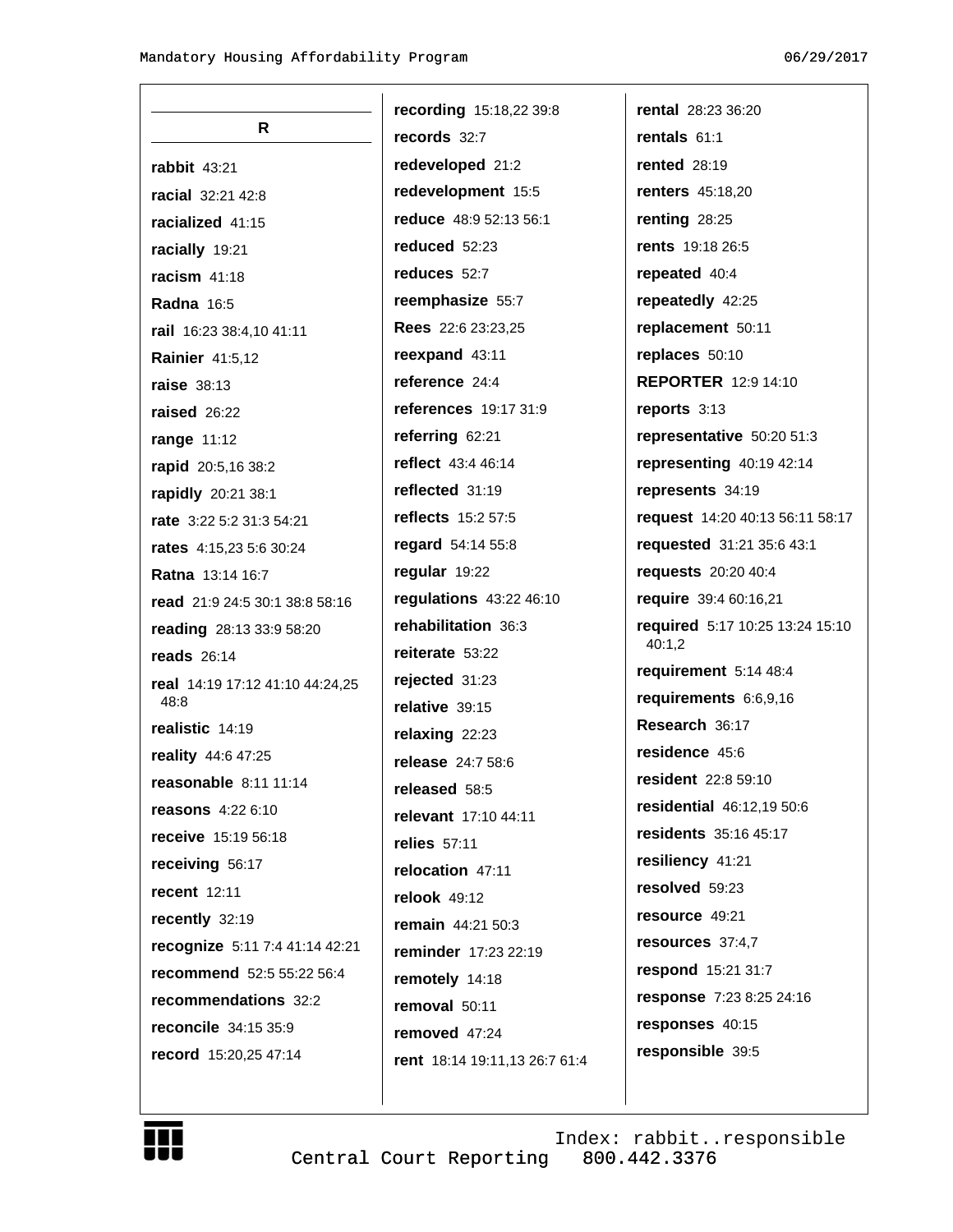| restrict $29:10$                                                | safety 16:21 38:14                                              | <b>SEPA</b> 39:4,5 40:3                                         |
|-----------------------------------------------------------------|-----------------------------------------------------------------|-----------------------------------------------------------------|
| result $62:19$                                                  | Sage 40:20 42:6,15                                              | separate 25:6                                                   |
| resulting 33:11                                                 | sale 23:13                                                      | serve $42:1$                                                    |
| results $3:14$                                                  | Sam 8:2,3 22:13,17                                              | <b>services</b> 14:2 32:14                                      |
| <b>review</b> 8:15, 9:24 14:3 24:1,3,16,                        | <b>Sara</b> 15:16                                               | set-aside 60:21                                                 |
| 21 25:2 44:7,8,10 47:20,21                                      | satellite 53:13                                                 | setback 51:6                                                    |
| reviews $24:1$                                                  | Saturday 22:23                                                  | setbacks 30:18 51:1                                             |
| revision 57:15                                                  | Sawyer 42:12 43:17,18                                           | <b>setting 4:1 30:9 59:6</b>                                    |
| <b>rezone</b> 43:11                                             | <b>scale</b> 36:25                                              | <b>severe</b> 45:7 46:8 57:9,13                                 |
| <b>rezoned</b> 46:18,25                                         | scaring 27:14                                                   | severity 46:14                                                  |
| rezones 43:3 51:11                                              | Scarlet 45:3                                                    | shadow 33:15,19                                                 |
| rezoning 46:5                                                   | <b>Scarlett</b> 46:22,23,24                                     | <b>share</b> 29:7,10                                            |
| <b>Richard</b> 26:10,11                                         | scary 19:15 26:17,22                                            | shared 41:5 61:1                                                |
| ride 29:7,10                                                    | schedule 24:7 34:14                                             | <b>shares</b> 29:7 36:10                                        |
| rise 33:21                                                      | scheduled 38:5                                                  | sharing 61:4                                                    |
| $rising$ 59:22                                                  | <b>school</b> 24:23 26:24                                       | shed 55:24 56:6                                                 |
| <b>risk</b> 25:23 38:21 42:23,24 43:6,14<br>51:15,16,18 52:5,13 | schools 24:15,24                                                | shift $40:6$                                                    |
| risks $20:4$                                                    | <b>scope 13:24</b>                                              | shocking 28:10                                                  |
| <b>river</b> 48:18 49:11                                        | <b>screens</b> 25:6                                             | short 34:4 57:20                                                |
| <b>road</b> 19:5                                                | <b>SDCI 32:7</b>                                                | shortage 6:22                                                   |
| role $41:24$                                                    | Seattle 3:1,18,20 4:13 5:6 6:15,                                | show 7:17 33:19 39:7                                            |
| <b>Ron</b> 49:18 51:8,10                                        | 23 7:15 12:3,18 13:8,22 16:4<br>17:17 18:13 23:14 26:23 28:17   | showing 22:18                                                   |
| <b>roofs</b> 34:13                                              | 30:3,8,25 36:1,7,10 39:20 42:17<br>43:19 50:8 53:21 57:13 58:16 | <b>shown</b> 36:17                                              |
| <b>room</b> $13:445:1353:7$                                     | 60:3                                                            | shows 24:21                                                     |
| <b>rooms</b> 28:19,25                                           | <b>Seattle's 3:25 32:1</b>                                      | side 10:6 45:11,17                                              |
| Roosevelt 27:22                                                 | seconds 17:22 40:12                                             | side-by-side 25:5                                               |
| row 23:15 36:8 51:5                                             | secret 3:18 61:21,23                                            | sides 6:14 45:24                                                |
| <b>RSL</b> 52:7,10                                              | secretaries 18:10                                               | sidewalk 33:15,17                                               |
| <b>rule</b> 48:1                                                | section 28:4 33:25 43:21 44:7                                   | sidewalks 16:18, 37:21 59:18                                    |
| rules $39:4$                                                    | 49:21                                                           | sign 10:3 54:23                                                 |
| <b>run</b> 19:23                                                | <b>secure</b> 20:19                                             | signed 61:22                                                    |
| runaway 60:18                                                   | select 52:11                                                    | significant 3:22 4:14,16,18,25<br>5:8,21 6:17 10:21 14:23 22:25 |
| running 27:10                                                   | send 8:23                                                       | 40:9 50:17,21 51:2,6 55:25 56:18                                |
|                                                                 | sending 43:14                                                   | 58:10                                                           |
| S                                                               | senior 8:7                                                      | significantly 4:7 14:8                                          |
| safe 16:16 37:23                                                | <b>sense</b> 25:24                                              | similar 6:8 8:23 17:10 48:6                                     |



Central Court Reporting 800.442.3376

Index: restrict..similar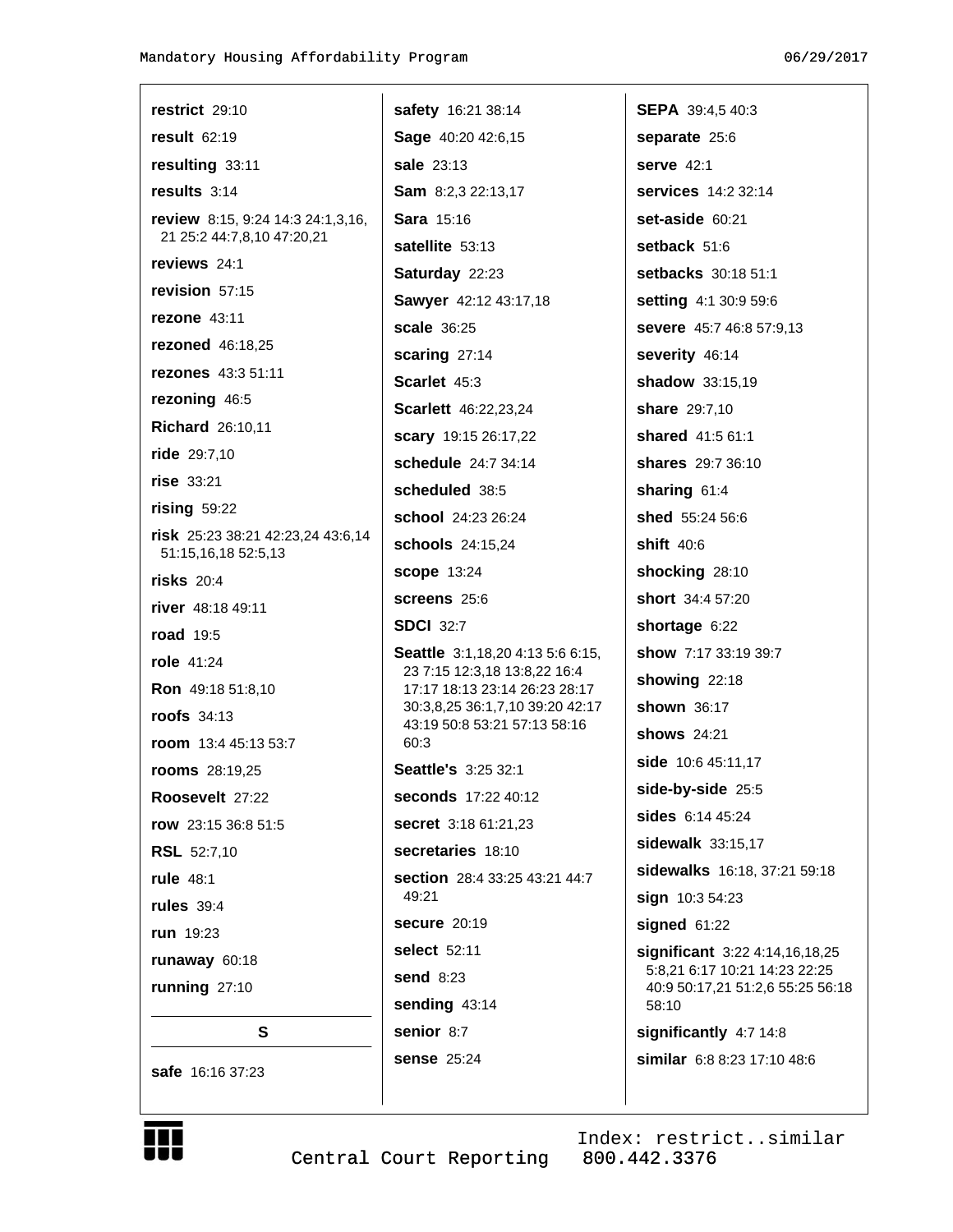| <b>simple</b> 13:1,3 37:4                                             | so         |
|-----------------------------------------------------------------------|------------|
| simulated 33:18                                                       | <b>sp</b>  |
| single 19:11 28:18 29:1 43:25                                         | 4          |
| single-family 17:4 21:21 28:18                                        | sp         |
| 29:2 30:22 32:9 45:5 46:3,12,18<br>49:4,7 50:5,8,17,22 52:23,25 61:2  | sp         |
| sir 7:10                                                              | sp<br>5١   |
| <b>site</b> 49:9 51:17 54:23 60:17                                    | sp         |
| $sites$ 54:20                                                         | sp         |
| <b>sits</b> 54:22                                                     | 1,         |
| sitting $53:25$                                                       | sp         |
| <b>situation</b> 11:15 12:21 19:15<br>30:13 32:12,15 33:11 39:19 45:9 | sp<br>sp   |
| size 13:24                                                            | <b>sp</b>  |
| $\textsf{sizes}$ 45:22                                                | sp         |
| <b>skills</b> 52:1                                                    | sp         |
| <b>skyrocketed</b> 18:14                                              | sp         |
| slow 14:10 16:1                                                       | sp         |
| <b>small</b> 19:25 30:20 46:19 50:10                                  | sp         |
| <b>smaller</b> 17:9 36:19                                             | sp         |
| smart 4:20 13:16,18 14:24 15:4<br>16:9                                | sta<br>sta |
| so-called $54:3$                                                      | sta        |
| soak 29:3                                                             | sta        |
| <b>social</b> 12:15 36:19 59:6 61:13                                  | sta        |
| <b>soil</b> 58:7                                                      | sta        |
| <b>sold</b> 23:11                                                     | sta        |
| solution 44:1                                                         | sta        |
| <b>solutions</b> 31:25 41:1 44:25                                     | sta        |
| <b>solve</b> 40:22                                                    | sta        |
| <b>song</b> 26:18                                                     | sta        |
| <b>sort</b> 3:16                                                      | 2.         |
| <b>sorts</b> 11:24                                                    | 5          |
| <b>sound</b> 24:24 40:19 42:6,15                                      | sta        |
| south 11:25 17:17 23:19 46:24                                         | sta        |
| 47:18 48:4,5,13,22 49:13 59:11,<br>12                                 | sta        |
| Southcore 41:3,7                                                      | sta        |
|                                                                       | sta        |

uthwest 58:16 ace 28:23 30:2 37:22 44:12,18 6:4 50:11 51:7 53:5,6 aces 11:4,6,21 33:20 44:13 are 17:22 eak 15:24 25:12 53:20 55:21  $8:19$ eaking 52:1 60:3 ecific 5:12 24:13 39:25 40:4, ecifically 17:3 51:14,15 eculation 48:9 eculative  $41.1057.7$ eculator 22:11 inning 22:18 oke 42:22 oken 22:14 onge 29:2 rawl 4:5,9,21  $ring 9:25$ abilized 30:23 acked 23:22 61:24 aff  $7:936:14$ age 8:13 anding 48:14,18 art 8:5 13:4,12 21:8,11 24:20 arted 4:36:2 arting  $4:20$ ate  $55:4$ ated 24:10 40:8 50:7 atement 3:12 7:22 8:9 9:4 17:6 4:4,7 31:12 53:10 56:19,21  $7:11$ atements 24:22 60:5 ates  $36:456:23$ atewide 55:15 atistician 62:3 ay 19:24

stenographer 15:18 step 3:17 stone's 23:9 stood 30:22 stop 13:11 30:5 stops  $30:3$ store 18:10 stores 15:6 21:1 stories 60:14 **Storm** 17:1 strangely 49:5 strategies 5:21 11:13 61:7 strategy 5:22 34:14 street 45:8,10,12,15,16,18,23,24 46:20 streets 16:21 20:1 29:8,9 37:21 45:6 46:15 strong 4:2 strongly 20:12 52:11 55:22 struck 58:21 studied 8:20 studies 22:22 study 11:20 12:8 25:18,24 26:2 29:20 47:10,15,16 52:22 60:9,20 **stuff 27:6** stupid 31:7 subject 40:11 submit 17:24 submitting 60:4 subsidized 39:15 substantive 8:25 9:2 suburbs  $3:22$ sucked 23:6 suddenly 18:14 sue 60:17 suffer  $20.15$ sufficient 43:25

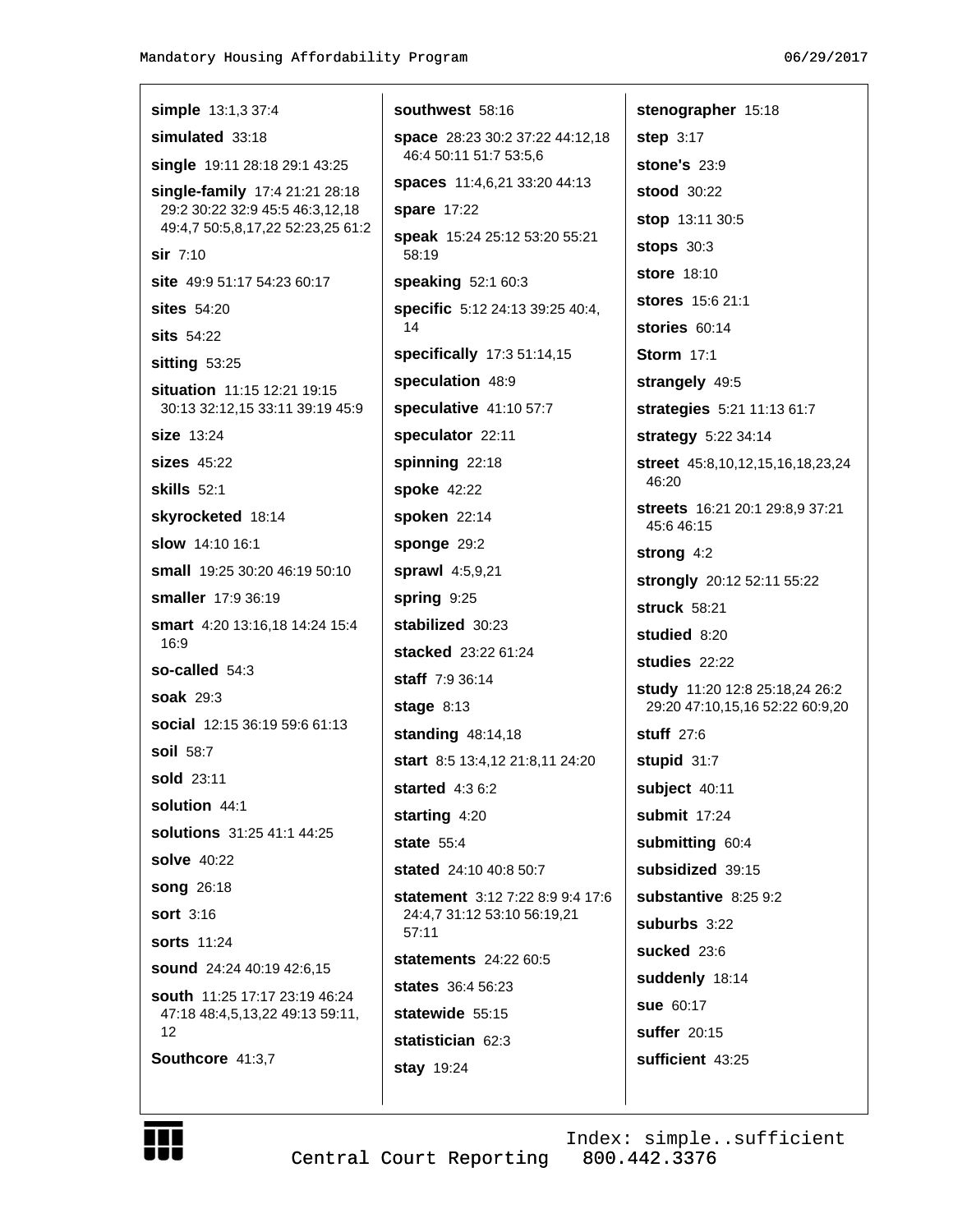| suggested 14:4 31:25                            |
|-------------------------------------------------|
| suggests 52:6                                   |
| summer 24:8                                     |
| <b>Sun</b> 3:20                                 |
| <b>sunlight</b> 33:14,17                        |
| Superfund 49:9 54:20,23                         |
| supplemental 16:24                              |
| supply 60:24                                    |
| support 9:7 12:22,23 13:17<br>15:10 35:21 43:20 |
| <b>supported</b> 30:7 39:18                     |
| supports 40:22                                  |
| supposed 12:18 13:3                             |
| surfaces 17:5                                   |
| surprisingly 37:1                               |
| surrounded 48:24                                |
| surrounding 46:11                               |
| survey 37:11                                    |
| <b>Susan</b> 43:17 45:2 46:21                   |
| <b>Susanna</b> 58:13 59:25 60:2 61:15           |
| <b>swaths</b> 19:18                             |
| system 19:5                                     |
| systemic 41:18                                  |
|                                                 |

# T

**table** 15:17 27:24 takes 51:15 taking 4:3,6,9 5:2 15:18 38:22 talk 3:17 29:22 48:20,21 talking 11:2 12:20 13:4 43:15 talks 11:13 tall  $35:12$ taller 35:13 36:21 tangible 15:13 Tawny 55:12 56:10 58:12 tax 32:25 48:9

teachers 18:9 19:24 tear  $58:5$ telling 27:5 ten 5:25 40:20 ten-minute  $55:23.56:6$ tenants  $47:11$ tend 10:19 17:18 36:19 52:25 terms 11:9 28:10,17 36:18 57:5 territory 46:17 test 30:22 thing 25:16 27:4 29:19 53:25 57:10 58:21 things 9:5 11:24 22:19 29:22 31:13 49:8 58:19 thinks 28:17 30:4 thought  $43:23$ thoughtful 36:2 thousand 12:22 thousands  $31:10$ threatened 36:6 three-year 13:2 thrive  $42:2$ throw  $23:9$ tier  $26:3$ tight  $43:12$ Tim 53:18 55:11,13 56:9 time 6:15 7:12 8:18 9:5,7 10:6 14:12 17:7 22:14 24:2 25:19 27:10 28:12 29:15,18 30:22 31:7 33:22 34:25 38:17,21 53:23 55:1, 6 56:12,13,25 57:5 59:14 timeline  $53:24$ times 3:20 5:10 timing 24:8 tiny  $54:23$ Toby 37:17 39:1 40:16 today 14:15 15:19 25:14,20 60:5

told 27:11 tonight 9:3,11 10:2 47:5 55:21 tool 25:25 42:17 44:8,11 topics  $34:6$ topography 44:3 totem 26:21 touch 40:11 town 27:9 49:11 towns 55:16 toxicity 48:25 toxics  $58:5$ traffic 18:6 19:1 44:2 45:14 traits  $17:11$ transcript 39:9 transit 14:2 16:22.24 55:25 transition  $45:24$   $46:4$ transitions 45:22 46:11 transportation 29:5 32:13 trauma 27:7 41:25 travel  $24:8$ treated  $10:13$ **tree**  $17:549:21,2350:1,3,4,18$ 52:19,20,24 53:8,14 54:15 57:16 trees 30:19 46:4 49:8 50:22 51:2, 3, 53:7 tremendously 32:4 trend 3:24 4:2,3,11 Trohimovich 53:18 55:12.13 trouble  $49:17$ true 16:24 51:4 60:9,10,12 trumped 62:14 truth  $27:5$ two-bedroom 21:18 type 59:17 types 21:16,22 36:17 typing 15:22



Central Court Reporting

today's  $3:20$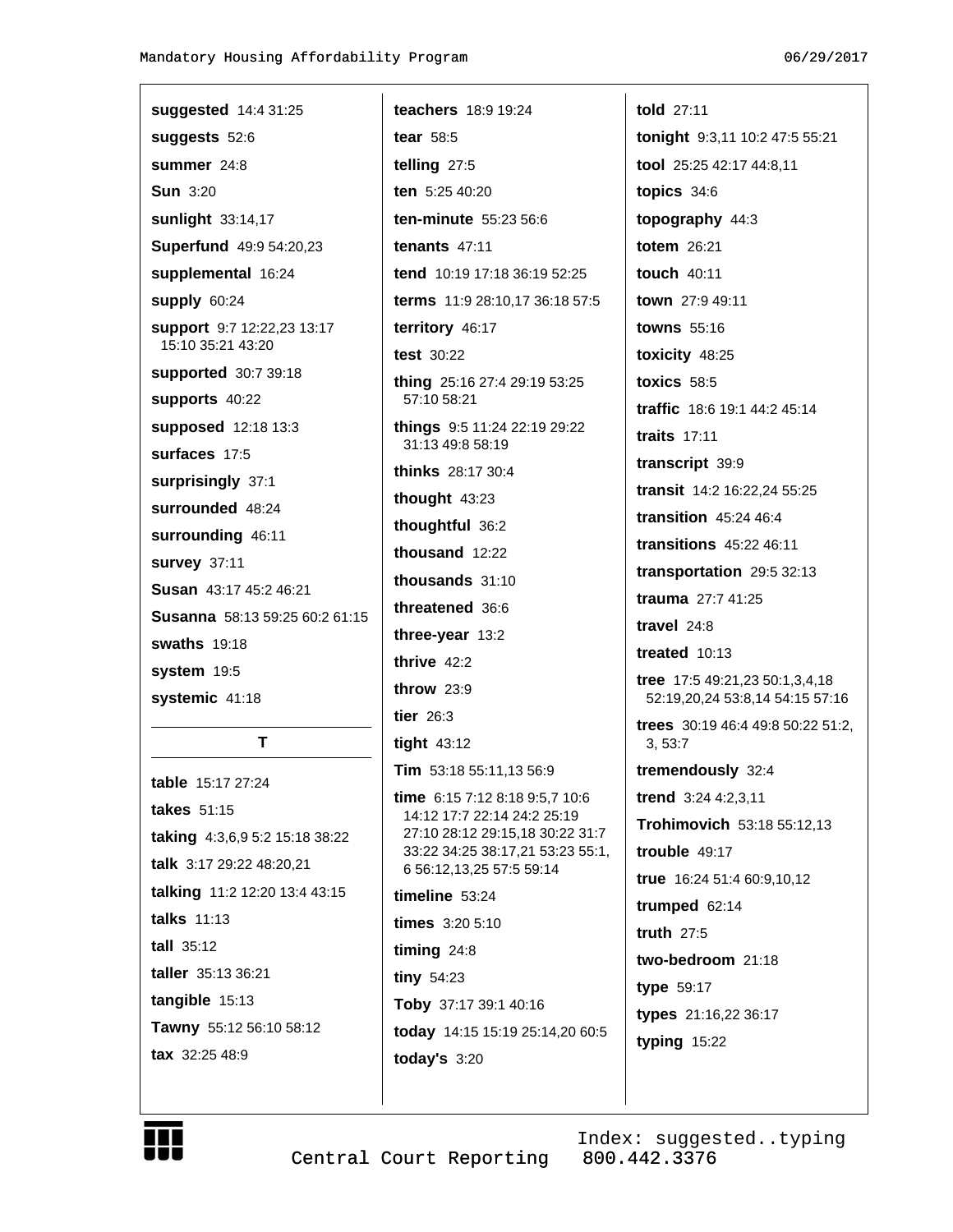|                                                                 | <b>usual</b> 27:11                                                           |                                                                   |
|-----------------------------------------------------------------|------------------------------------------------------------------------------|-------------------------------------------------------------------|
| U                                                               | utilities 14:2                                                               | W                                                                 |
| underground 38:6                                                | utilization 10:20                                                            | walk 7:11,21 55:23 56:6                                           |
|                                                                 | utilizing 16:20                                                              |                                                                   |
| underlying 39:12                                                | UV 19:17,19                                                                  | walkability 16:17                                                 |
| understand 11:8 13:12 26:23,25<br>27:24 29:21,23                | <b>UVS</b> 14:20 16:12,17,22 17:1,3,10,                                      | Wallingford 25:14 27:23 28:22                                     |
| underutilized 15:5                                              | 13 20:24                                                                     | walls 27:17                                                       |
| undisclosed 34:12                                               |                                                                              | wanted 26:11,12 58:19 59:21                                       |
| undiscussed 34:11                                               | $\mathbf{V}$                                                                 | Waraouw 13:14                                                     |
| undue 15:12                                                     | Valley 41:5,12 48:15 49:9                                                    | Ward 29:12 31:4,6 43:17                                           |
| unemployment 4:15                                               | valued $51:23$                                                               | <b>Wards</b> 45:2,4                                               |
| unfair $30:13$                                                  | <b>values</b> 42:18                                                          | <b>Warouw</b> 16:5,7                                              |
| unintended 59:22                                                | variable 51:6                                                                | warped 61:21                                                      |
| Union 11:25 23:19 48:5                                          | vastly 45:22                                                                 | Washington 3:1 53:21                                              |
| unique 44:1,2,24 61:13                                          | vehicles 45:13                                                               | water $17:1$                                                      |
| unit 14:18 23:15                                                | Velma 35:24 37:16,18 39:1                                                    | ways 36:15                                                        |
| unit-count $40:6$                                               | verbal 9:10 18:1                                                             | week 12:11 23:13                                                  |
| units 5:23 6:5,8 14:15,16 26:5                                  | <b>versus</b> 33:11                                                          | weeks 9:14 28:8 40:12                                             |
| 32:8,9,19,21 36:20 44:16,19,21                                  | viable $15:9$                                                                | weighing 59:8                                                     |
| 47:17 61:3                                                      | <b>Vic</b> 36:8                                                              | weight 9:10                                                       |
| University 11:22                                                | vice-versa 29:24                                                             | Welcoming 25:14                                                   |
| unlike $5:13$                                                   | views 33:14                                                                  | Wentlandt 7:8 8:1,6 12:4 13:13                                    |
| unprecedented 3:18                                              |                                                                              | 16:5 17:21 19:6 21:3 22:4 23:20,<br>23 26:9 27:19 29:11 31:1,4,11 |
| unsubsidized 60:24                                              | <b>village</b> 13:16 14:24 15:6 16:8,13<br>20:14 21:8 22:9,10 31:20 34:7,20, | 33:3 34:16 35:23 37:14,16 39:1<br>40:16 42:11 43:16 45:2 46:21    |
| up-zoning 11:23                                                 | 24 35:4,11,17,22 39:10 44:2,21                                               | 48:10 49:15 51:8 52:16 53:17                                      |
| uphold 41:18                                                    | 45:9,17 46:13,16 51:18 56:16<br>58:15                                        | 55:11 56:9 58:3,12 59:25 61:15                                    |
| upzone 38:11,15 45:17 48:8                                      | villages 10:19 32:23 43:24                                                   | west 19:2 23:14 43:19 52:10                                       |
| upzoned 50:3                                                    | 44:19,23 45:1 46:10 55:24 56:17                                              | Westwood-highland 58:15<br>59:10                                  |
| upzones 30:6,12, 31:17 39:10<br>61:6,12                         | 58:24,25 59:7,12<br>violation $34:9,10$                                      | whiners 27:2                                                      |
| upzoning $45:5,11$                                              | vision $41:5$                                                                | wholly $28:11$                                                    |
| urban 10:18 13:16 14:24 15:6                                    | vital 41:24                                                                  | wide 19:18                                                        |
| 16:8,12 21:8 22:9 31:20 32:23                                   | voluntary 60:15,17                                                           | <b>Williams</b> 27:20 29:12,13 31:2,5                             |
| 34:7,20,24 35:4,11,17,22 39:10<br>43:24 44:1,19,21,23 45:1,9,16 | <b>vote</b> 9:25                                                             | 33:3,5,6                                                          |
| 46:10,12,16 51:18 55:24 56:16,17                                | <b>voted</b> 48:2                                                            | win-win $13:22$                                                   |
| 58:15,24,25 59:7,12                                             |                                                                              | woefully 37:4                                                     |
| $urge 43:9$                                                     |                                                                              | woman $27:8$                                                      |
| <b>USA 53:21</b>                                                |                                                                              | word 62:15                                                        |
|                                                                 |                                                                              |                                                                   |



Index: underground..word<br>Central Court Reporting 800.442.3376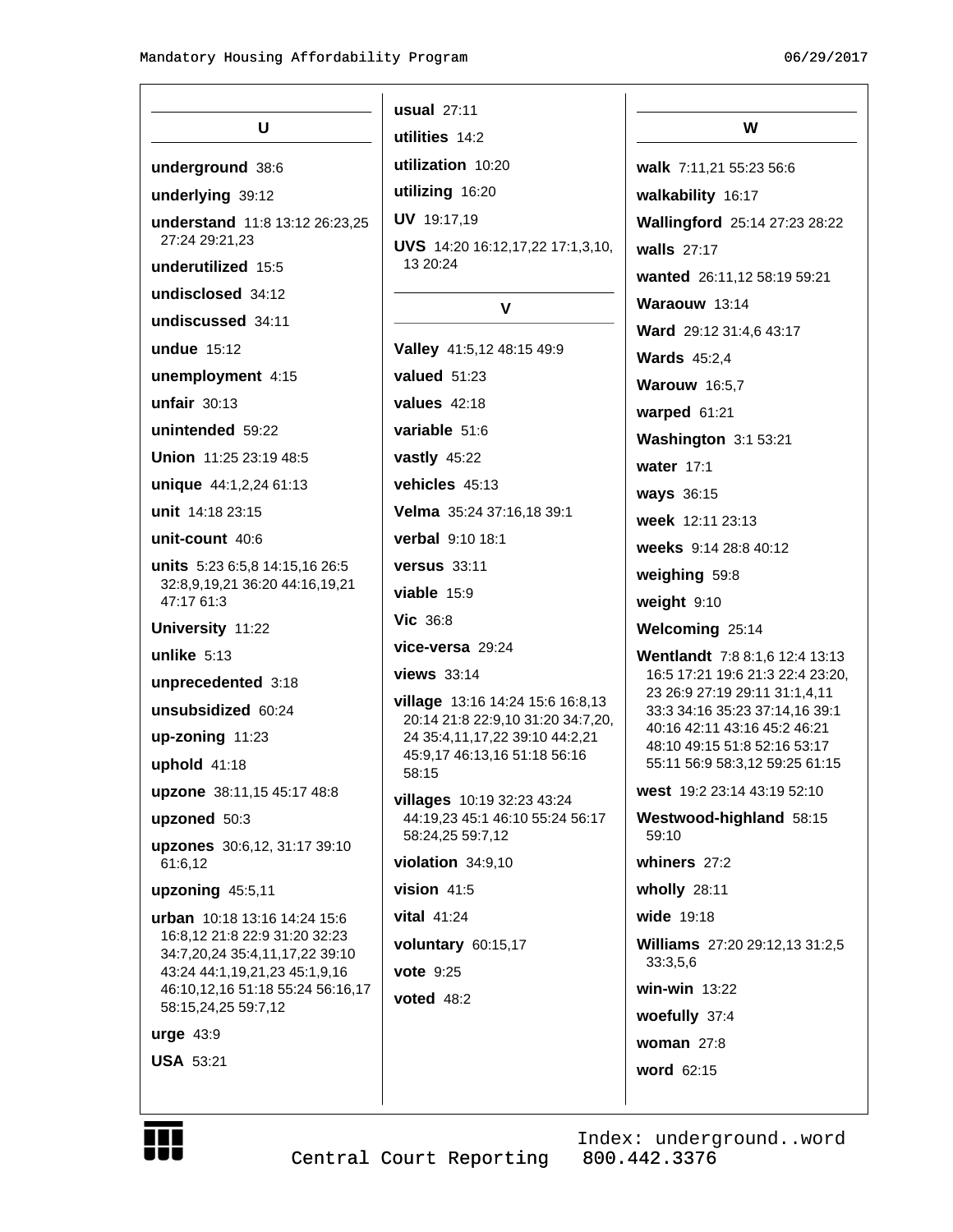# words 8:4 9:12 22:9 54:2 work 13:19 19:22 56:13 worked 38:12 41:7 42:15 working 28:24 34:13 40:20 42:19 works 54:6 55:15 worry 24:17 29:5 worse  $6:13$ worth 9:17 written 9:9,11 28:8 55:19 60:4 wrote 28:11 Y yards 30:18 45:25 49:8 year 10:1 42:16,25 years 3:19,21 4:4 5:25 6:2,14 7:15 12:17 18:7,9,25 20:22 22:1 24:23 33:1 40:20 49:6 59:16 Z Zimmerman 10:9,10 12:5,6,11 16:3 zone 25:24 40:7 46:18 50:4,12, 16,19 **zones** 50:3,5,9,14 zoning 22:22 23:10 40:21 46:10 49:4,7 51:17 52:14 58:25 60:15

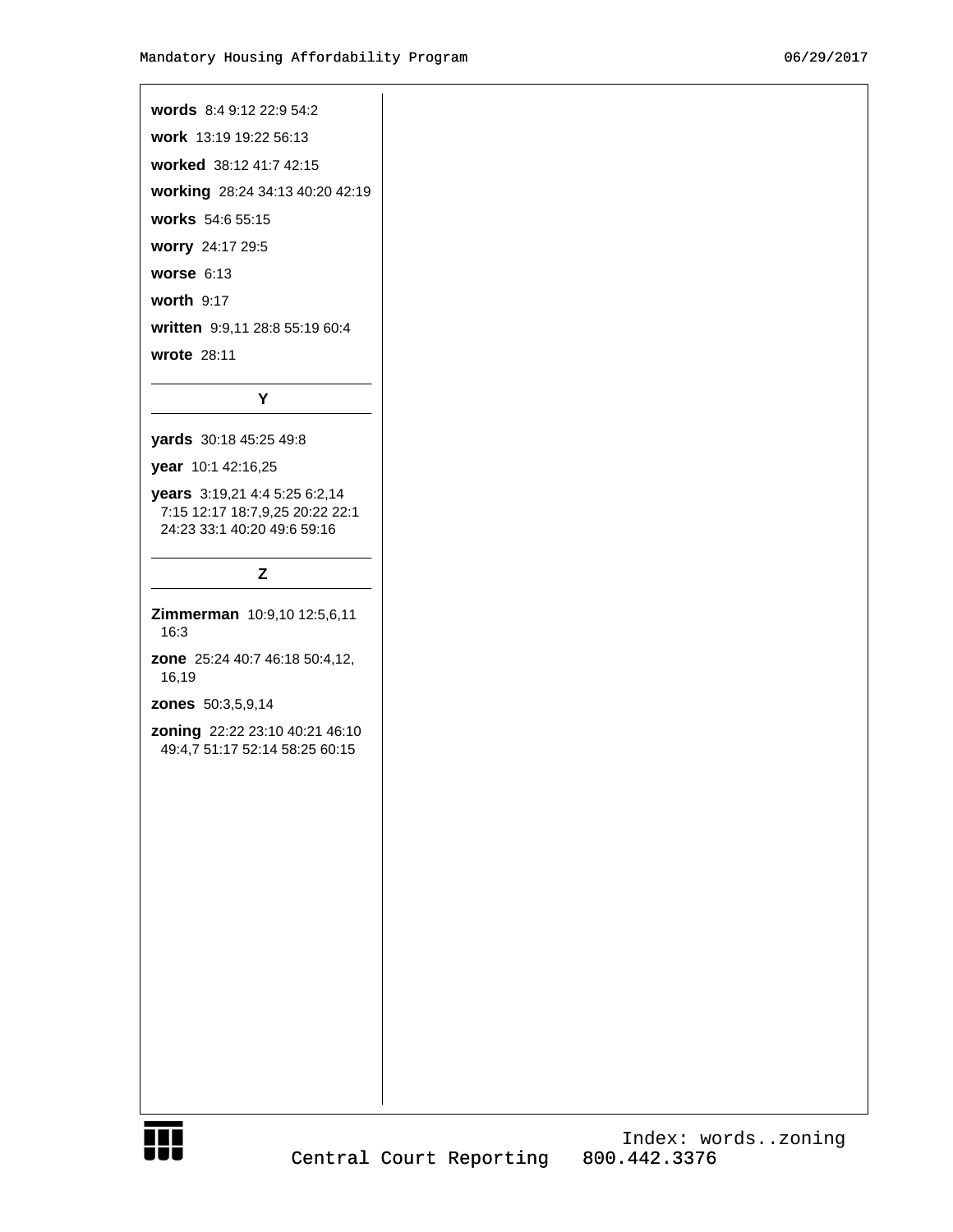# **Initial Analysis of MHA DEIS**

**David Ward June 29, 2017** 

Below is an initial analysis of the problems I have found with the DEIS (so far and to the extent that I've examined it—I still have plenty more to go).

I would appreciate any feedback on this, whether it's to contradict any of the information, to clarify it, or to confirm it.

David

# **What Is Not Addressed in the DEIS**

# **Requested Prior to DEIS Release**

A couple of us met with Geoff Wendtlandt, the person in charge of the MHA Environmental Impact Statement (EIS), three times and presented what we felt should be included in the EIS. Below are some items we requested be analyzed in the EIS which were not included.

- Broader "Action" and "No Action" alternatives—The City is considering only two Action alternatives, both of which include the upzones with their proposed increase in height and floor area and only one No Action alternative. None of these alternatives reflected the growth proposals of the Neighborhood Plans in any Urban Village.
- Use alternatives that use 15%, 20%, 25% and 30% affordable housing in their analysis. [Page 2.48 says that a 25 percent MHA requirement was considered but not included because the City said that another report showed that 25% affordable housing wasn't feasible.]
- Policy solutions suggested in Solutions to Seattle's Housing Emergency <https://assets.documentcloud.org/documents/1687633/community-housing-caucus-report.pdf> There are over 50 recommendations [the DEIS included some of their own recommendations, some positive, some benefitting developers more than renters]. Some examples include:
	- o \$500 million Housing Bond program
	- o Growth Related Housing Fund
	- o Acquisition of significant units
	- o Bridge financing
	- o Private sector initiative to end homelessness
	- o One for one replacement of affordable units
	- o Preserve subsidized units
	- o Rent stabilization
	- o Amend the MFTE
	- o City authority over SHA (Seattle Housing Authority)
	- o Use undeveloped public land for affordable housing
	- o Set aside land for encampments
	- o Set annual low-income housing targets
	- o Address student housing needs
	- o Principal reduction program (for those near foreclosure)
	- o Expand funding for homeless families and homeless youth
	- o Small houses

7